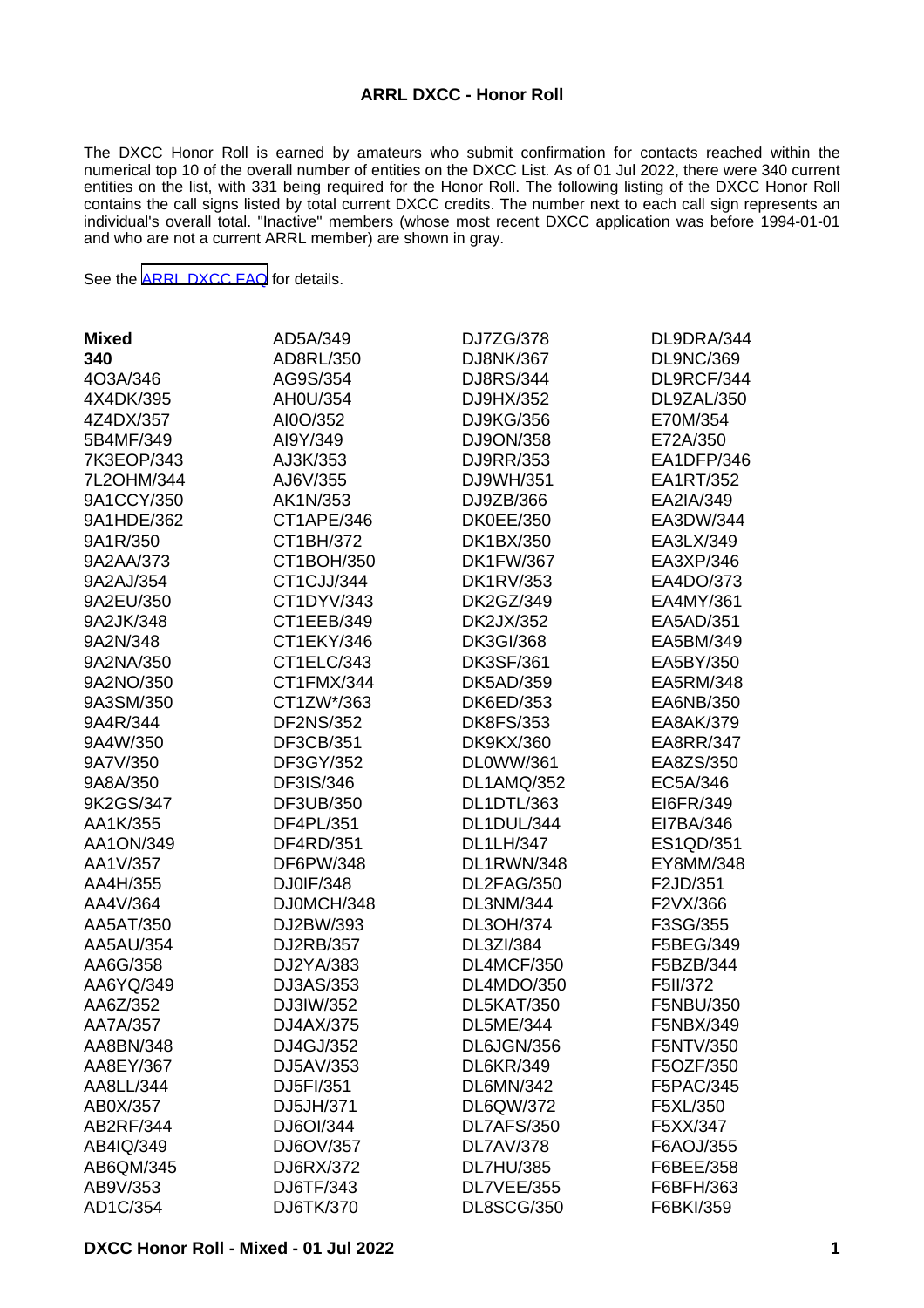| F6BWJ/357         | HB9BHY*/348       | IK0AZG/350        | IV3JVJ/349        |
|-------------------|-------------------|-------------------|-------------------|
| F6COW/348         | <b>HB9BIN/348</b> | IK0DWN/350        | <b>IV3ODE/344</b> |
| F6CUK/356         | <b>HB9BLQ/351</b> | IK0HBN/348        | IZ0BTV/344        |
| F6DAY/353         | HB9BMY/349        | IK0HFO/348        | <b>IZ1ANU/343</b> |
| F6DZO/351         | <b>HB9BOI/353</b> | IK0LNN/349        | IZ2BVL/344        |
| F6EXV/355         | <b>HB9BOU/349</b> | IK0OZD/347        | IZ4BEZ/344        |
| F6FXU/349         | HB9BXE/349        | IK1ADH/348        | IZ6CST/344        |
| F6GCP/351         | HB9BZA/351        | <b>IK1GPG/350</b> | IZ8DBJ/344        |
| F6HDH/349         | HB9CEX/348        | IK1WGX/345        | <b>JA0BKX/355</b> |
| F6HQP/348         | HB9CGA/350        | IK1YED/344        | JA0CGJ/353        |
| F9CZ/353          | HB9DDZ/350        | <b>IK2ANI/350</b> | <b>JA0CRG/351</b> |
| G0DBE/350         | HB9DHK/348        | IK2DFZ/350        | <b>JA0CRI/349</b> |
| G0DQS/350         | <b>HB9IIY/344</b> | <b>IK2ILH/349</b> | <b>JA0DAI/355</b> |
| G0JHC/350         | HB9LCW/345        | IK2WZM/344        | JA0DWY/358        |
| G0OIL/345         | <b>HB9PL/386</b>  | IK3VBB/344        | <b>JA0EKI/351</b> |
| G3KMA/379         | <b>HB9US/367</b>  | IK4BHO/350        | <b>JA0EOK/352</b> |
| G3LQP/369         | <b>HC1HC/353</b>  | IK4CIE/350        | <b>JA0GCI/355</b> |
| G3OAG/352         | <b>HL3IUA/349</b> | IK4DCT/350        | JA0GJJ/356        |
| G3PLP/353         | <b>HL5NBM/345</b> | IK4DRR/348        | <b>JA0GRF/362</b> |
| G3RTE/356         | <b>HS1NGR/344</b> | <b>IK4DRY/350</b> | JA0GZZ/362        |
| G3SJX/353         | I0DJV*/358        | <b>IK4GME/350</b> | JA0HXV/352        |
| G3SNN/355         | I0JX/369          | IK4HPU/350        | JA0LXP/358        |
| G3UML/375         |                   |                   |                   |
|                   | <b>IOMWI/358</b>  | IK4MGP/348        | JA0NPQ/357        |
| G3VKW/359         | <b>I0WDX/362</b>  | IK4PLW/347        | JA0NZR/344        |
| G3VXJ/351         | <b>I1APQ/366</b>  | IK4WMA/344        | <b>JA0UH/358</b>  |
| G3XPO/349         | <b>I1JQJ/352</b>  | IK5ACO/350        | JA0UUA/350        |
| G3XTT/353         | I1WXY/354         | <b>IK5BAF/350</b> | <b>JA1ADT/353</b> |
| G3ZAY/364         | I2AOX/353         | IK5CBE/349        | JA1ALT/355        |
| G4BWP/353         | <b>I2KMG/377</b>  | <b>IK5CQV/350</b> | <b>JA1ANR/344</b> |
| G4ELZ/351         | I2MOV/356         | <b>IK5CRH/350</b> | JA1BK/383         |
| G4IUF/352         | <b>I2PNB/361</b>  | <b>IK5DNF/350</b> | JA1BNL/353        |
| G4NXG/350         | I2TZK/351         | IK5EKB/349        | JA1BNW/365        |
| G4OBK/350         | <b>I2YBC/361</b>  | IK5HHA/351        | JA1BOQ/351        |
| G4OWT/346         | <b>I2YDX/364</b>  | IK5MEN/349        | <b>JA1BRK/381</b> |
| G4PTJ/350         | I2ZGC/359         | <b>IK5ORP/345</b> | JA1BWA/377        |
| G4SOF/350         | <b>I4AVG/353</b>  | IK5PWQ/347        | JA1CZI/360        |
| G4ZCG/350         | I4EAT*/357        | IK6DLK/350        | JA1DFK/349        |
| G5LP/367          | I4EWH/350         | IK6FWJ/346        | JA1DJO/347        |
| GM0AXY/351        | I4IKW/350         | IK6GPZ/349        | <b>JA1DOT/350</b> |
| GM0VRP/344        | <b>I4LCK/369</b>  | IK6GRT/349        | JA1ELY/364        |
| GM3ITN/385        | <b>I4MFA/353</b>  | IK6QOP/344        | <b>JA1EOD/371</b> |
| <b>GM3WIL/353</b> | <b>I4MKN/370</b>  | IK6SIO/349        | JA1EY/341         |
| GM3YTS/351        | I4WZT/350         | IK7NXM/348        | <b>JA1FGB/358</b> |
| GM4FDM/347        | <b>I5GJK/350</b>  | IK7XNA/344        | <b>JA1FNO/346</b> |
| GM4YMM/349        | <b>I5HOR/352</b>  | IK8BIZ/345        | <b>JA1FQI/345</b> |
| <b>HA0DU/361</b>  | I5KG/350          | IK8BQE/351        | JA1FVE/353        |
| HA3OU/348         | <b>I5KKW/355</b>  | <b>IK8CNT/350</b> | <b>JA1GHR/355</b> |
| <b>HA5LV/351</b>  | <b>I5OYY/344</b>  | IK8HCG/349        | <b>JA1GRM/349</b> |
| HA5WA/350         | I5SDG/362         | IK8HJC/346        | <b>JA1GV/374</b>  |
| <b>HA8UT/352</b>  | I5YDO/351         | IK8JVG/348        | JA1HEE/351        |
| HA9PP/349         | <b>I6FLD/384</b>  | IT9DAA/344        | <b>JA1HGY/370</b> |
| <b>HB0CC/345</b>  | <b>I6NNJ/348</b>  | <b>IT9ESW/345</b> | JA1HOU/344        |
| HB9AAA/371        | I6NO/369          | IT9PKO/349        | JA1HQG/358        |
| <b>HB9AFI/362</b> | I7WL/371          | <b>IT9SVJ/350</b> | JA1HRQ/360        |
| HB9AQW/364        | I8DVJ/350         | IT9TQH/352        | <b>JA1IFP/372</b> |
| HB9AZO/354        | <b>I8MTQ/354</b>  | <b>IT9UCS/356</b> | <b>JA1IOA/355</b> |
| <b>HB9BGV/351</b> | <b>I8QJU/350</b>  | IT9VDQ/351        | JA1JAN/369        |
|                   |                   |                   |                   |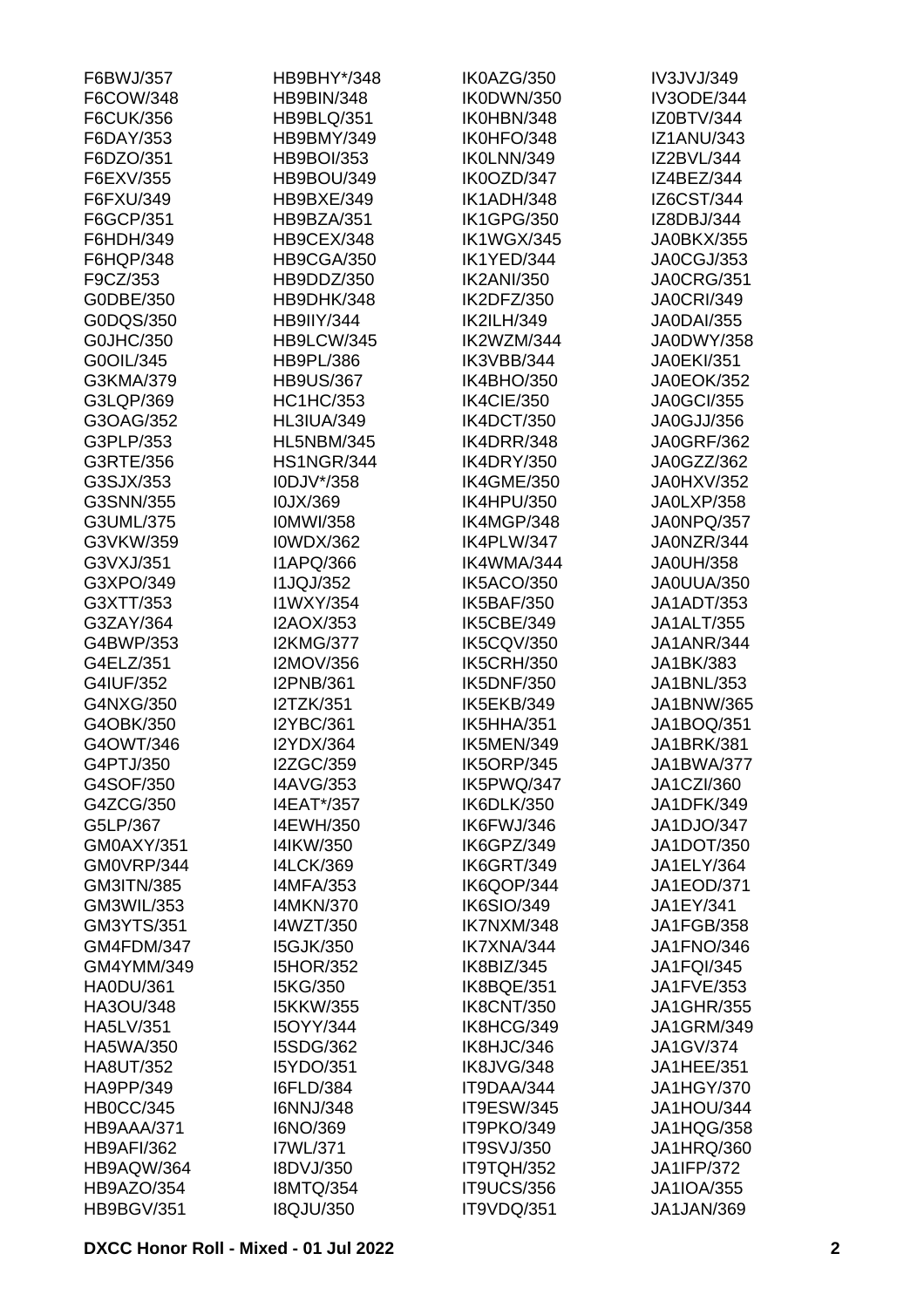| <b>JA1JAT/351</b> | <b>JA2WYN/351</b> | JA7GYP/344        | JE7JDL/350        |
|-------------------|-------------------|-------------------|-------------------|
| <b>JA1KXT/346</b> | <b>JA2XCR/351</b> | <b>JA7IC/352</b>  | JE8BKW/350        |
| JA1MZM/353        | JA2XYO/362        | <b>JA7JI/364</b>  | <b>JE8CLT/344</b> |
| JA1NLX/367        | JA2ZL/347         | JA7JM/364         | JE8LWZ/344        |
| <b>JA1NRH/361</b> | JA3APL/372        | <b>JA7JWF/359</b> | <b>JE8TGI/349</b> |
| <b>JA1OCA/370</b> | JA3AYU/358        | JA7KY/355         | JF1KKV/355        |
| <b>JA1OND/361</b> | JA3BSL/349        | <b>JA7MA/371</b>  | JF1NZW/350        |
| JA1QOA/350        | JA3EOP/361        | JA7MFL/350        | JF1PUW/354        |
| JA1QOP/355        | JA3FGJ/358        | <b>JA7MSQ/350</b> | JF1RYU/345        |
| JA1QWT/349        | JA3FYC/362        | JA7MYQ/352        | JF1UVJ/351        |
| JA1QXC/352        | JA3GN/355         | <b>JA7OWD/355</b> | JF1WPB/349        |
| JA1RJU/365        | JA3LDH/350        | JA7PL/360         | JF2ICB/345        |
| JA1RZD/342        | <b>JA3PIS/353</b> | <b>JA7XBG/352</b> | JF2KOZ/350        |
| <b>JA1SJV/359</b> | JA3THL/364        | JA7ZF/365         | JF2OWA/350        |
| <b>JA1SKE/359</b> | <b>JA3UCO/351</b> | JA7ZP/356         | JF2UPM/348        |
| <b>JA1SVP/359</b> | <b>JA4AFT/369</b> | JA8ADQ/375        | JF2WXS/349        |
| <b>JA1SYY/357</b> | JA4BXL/349        | <b>JA8AWH/362</b> | JF3KON/350        |
| JA1TRL/361        | JA4DEN/353        | <b>JA8AZN/351</b> | JF4VZT/350        |
| JA1UQP/369        | JA4DND/361        | JA8DNV/362        | <b>JF7XKY/360</b> |
|                   |                   |                   |                   |
| JA1VDJ/362        | JA4EPE/350        | <b>JA8ECS/344</b> | <b>JG1SRB/344</b> |
| <b>JA1VLK/357</b> | <b>JA4ITW/344</b> | JA8EJO/353        | <b>JG1ULJ/350</b> |
| JA1WPX/356        | JA4IYL/353        | JA8EKU/350        | <b>JG1WRT/345</b> |
| <b>JA1WSK/362</b> | JA4LKB/354        | JA8EOT/355        | <b>JG1WSC/350</b> |
| JA1WSX/363        | JA4LXY/361        | <b>JA8FKO/358</b> | JG3QZN/351        |
| <b>JA1XEC/356</b> | JA4OK/365         | JA8MS/368         | <b>JG4AKL/355</b> |
| JA1XQC/348        | <b>JA4ZA/377</b>  | <b>JA8NFV/355</b> | JH0BBE/351        |
| JA1XRA/347        | <b>JA5ALE/355</b> | JA8OW/361         | JH0MXV/349        |
| JA2AHH/353        | JA5AQC/356        | JA8RJE/351        | JH1AFD/352        |
| JA2AXB/357        | <b>JA5AUC/357</b> | JA8ZO/373         | <b>JH1AGU/358</b> |
| JA2BAY/360        | JA5BEN/352        | <b>JA9APS/362</b> | JH1AJT*/369       |
| JA2BDR/352        | <b>JA5CEX/345</b> | JA9BEK/352        | JH1BAM/349        |
| JA2BHG/372        | JA5EXC/349        | JA9BFN/350        | <b>JH1BSJ/355</b> |
| <b>JA2CXH/358</b> | JA5EXW/361        | JA9CGW/355        | JH1BUO/361        |
| JA2DLM/355        | JA5FDJ/357        | <b>JA9CHJ/358</b> | JH1BZJ/357        |
| JA2DPC/345        | JA5IU/361         | JA9FPI/357        | JH1CHU/351        |
| JA2DXD/356        | JA5LI/351         | <b>JA9LJS/353</b> | <b>JH1DSF/350</b> |
| JA2FBY/350        | JA5NLN/347        | <b>JA9LSZ/344</b> | <b>JH1EIG/369</b> |
| JA2FCZ/353        | JA5OP/355         | <b>JA9NFO/352</b> | JH1EIZ/351        |
| JA2FGL/353        | <b>JA5SUD/347</b> | <b>JA9NLE/352</b> | JH1GZE/363        |
| JA2FJP/353        | JA5WIZ/344        | JA9RRH/344        | JH1HGC/360        |
| <b>JA2FWS/350</b> | JA5XAE/346        | <b>JA9TWN/355</b> | JH1IED/351        |
| <b>JA2IVK/361</b> | JA6BDB/353        | JE1CSW/352        | <b>JH1IFS/365</b> |
| JA2JNA/354        | JA6BEE/371        | JE1DXC/350        | <b>JH1LMG/355</b> |
| JA2JPA/355        | JA6BZA/349        | JE1GWO/356        | <b>JH1LPF/359</b> |
| <b>JA2JRG/350</b> | JA6BZI/369        | JE1HPM/351        | <b>JH1MFN/345</b> |
| JA2JW/386         | JA6CBG/352        | JE1LFX/348        | JH1QDB/350        |
| JA2KTP/349        | JA6GXP/361        | JE1PNX/349        | <b>JH1RFR/354</b> |
| JA2KVD/360        | JA6HUG/357        | <b>JE1SYN/351</b> | <b>JH1ROJ/350</b> |
| JA2LCP/351        | <b>JA6LCJ/358</b> | JE2EHP/344        | <b>JH1SJN/351</b> |
| <b>JA2LMA/352</b> | JA6MWW/349        | JE2HCJ/351        | JH1TWT/352        |
| JA2MNB/351        | <b>JA6SVP/364</b> | JE2LUN/353        | JH1UBK/348        |
| <b>JA2MOG/351</b> | JA6TMU/355        | JE2OVG/353        | JH1VHU/351        |
| JA2ODB/355        | JA6VQA/357        | <b>JE2URF/350</b> | <b>JH1XUM/348</b> |
| JA2QPY/351        | JA7BAL/355        | <b>JE4WOK/349</b> | JH2AJY/344        |
| <b>JA2TBS/351</b> | <b>JA7BWT/351</b> | JE6KYA/347        | JH2FXK/349        |
| JA2VMU/349        | <b>JA7EPO/354</b> | JE6TSP/346        | JH2IEE/350        |
| <b>JA2VPO/356</b> | <b>JA7FWR/353</b> | JE7CJL/350        | JH2MYN/361        |
|                   |                   |                   |                   |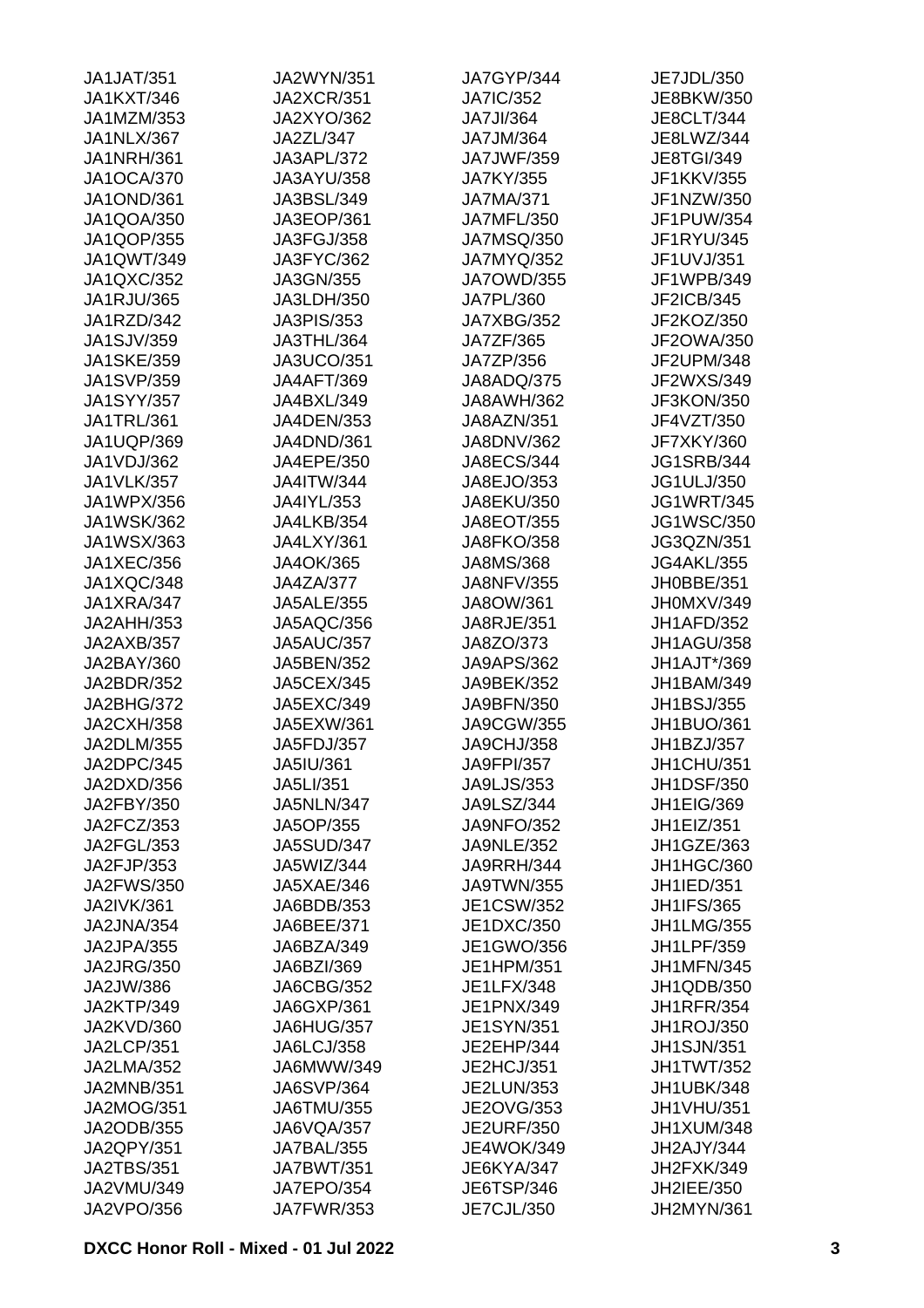| JH2SON/350        | JR2LJO/351        | K1YT/349         | K4SO/351         |
|-------------------|-------------------|------------------|------------------|
| JH2UVL/357        | <b>JR2UBS/351</b> | K1ZZ/364         | K4SV/346         |
| JH3FUK/349        | <b>JR2UJT/349</b> | K2AJY/349        | <b>K4TEA/375</b> |
| <b>JH3GRO/349</b> | JR3GWZ/351        | K2AZ/351         | K4UEE/366        |
| JH4ADF/342        | JR3HZW/360        | K2BA/349         | K4WS/361         |
| <b>JH4GJR/352</b> | <b>JR3OEH/348</b> | K2BXG/357        | <b>K4WSB/357</b> |
| <b>JH4IFF/355</b> | <b>JR3VXR/343</b> | K2CD/347         | K4WW/345         |
| <b>JH4JNG/350</b> | <b>JR4LNG/349</b> | K2EP/349         | K4WY/351         |
| <b>JH4UYB/351</b> | <b>JR5VHU/349</b> | K2FF/350         | K4XI/365         |
| JH5BHP/350        | <b>JR6EZE/351</b> | K2HK/375         | K4XP/358         |
| <b>JH5FTY/350</b> | JR6FC/353         | K2JG/344         | K4XR/357         |
| <b>JH6CDI/357</b> | JR7BDQ/355        | K2JMY/378        | K4XU/358         |
| JH6IMI/348        | <b>JR7TEQ/359</b> | K2LS/357         | K4YYL/377        |
| JH6PFY/349        | JR7VHZ/348        | <b>K2MUB/375</b> | K4ZO/355         |
| JH6QFJ/345        | JR7WFC/347        | K2NV/366         | K4ZYU/368        |
| JH7DFZ/354        | JR7XKN/348        | K2PLF*/355       | K5AB/345         |
| JH7MQD/354        | JR9LKE/347        | <b>K2QMF/356</b> | K5AC/355         |
|                   |                   |                  |                  |
| <b>JH8LEY/345</b> | <b>JR9OPJ/345</b> | K2RD/351         | K5BG/350         |
| JH8RZJ/345        | <b>JS3CTQ/350</b> | K2RW/357         | K5CR/345         |
| <b>JH8SLS/350</b> | JT1BV/346         | K2TE/352         | K5DU/350         |
| JH8UQJ/349        | K0BJ/358          | <b>K2TQC/384</b> | K5EJ/362         |
| JH9AUB/351        | K0BS/368          | K2TWI/352        | K5ESW/364        |
| <b>JI1FXS/348</b> | K0CA/350          | K3BEQ/356        | K5GH/365         |
| JI1MNT/350        | K0CX/353          | K3FMQ/349        | K5GS/354         |
| JI2KXK/350        | K0DEQ/359         | K3GT/354         | K5GZ/357         |
| <b>JI4POR/348</b> | <b>K0EOU/355</b>  | K3HT/360         | K5IH/353         |
| JI8DGO/344        | K0EU/356          | K3JGJ/360        | <b>K5JUC/355</b> |
| JI8PDC/344        | K0GT/353          | K3KO*/352        | K5JZ/355         |
| <b>JJ1DWT/355</b> | K0GX/345          | K3PH/356         | K5KC/358         |
| <b>JJ1TEA/350</b> | K0GY/344          | K3RV/356         | <b>K5KLA/361</b> |
| JJ2LPV/349        | K0HUU/345         | K3SWZ/356        | K5KT/355         |
| JJ2ONH/350        | K0IEA/365         | K3SX/355         | K5LA/356         |
| JJ2PIK/349        | <b>K0JGH/357</b>  | K3UA/359         | K5NA/374         |
| <b>JJ2RCJ/351</b> | <b>K0JUH/351</b>  | K3UL/356         | K5QY/352         |
| JJ3PRT/359        | K0JY/356          | K3VN/351         | K5RC/374         |
| JL1RUC/344        | K0KO/344          | K3WW/363         | K5RK/361         |
| <b>JL1SAM/351</b> | K0KX/365          | <b>K4AR/348</b>  | K5RT/350         |
| <b>JL1XMN/350</b> | K0QC/352          | K4AU/350         | <b>K5UR/371</b>  |
| JM1FHL/345        | K0QQ/365          | K4BVQ/384        | <b>K5VRX/355</b> |
| <b>JM1GAW/350</b> | <b>K0RS/357</b>   | K4CIA/376        | K5WE/357         |
| <b>JM1VRW/350</b> | K0SR/358          | K4CN/353         | K5YY/376         |
| JM2RUV/344        | K0XN/359          | K4DX/355         | K5ZQ/359         |
| JM3GXU/346        | K0XX/361          | K4DY/373         | K6ANP/365        |
| <b>JN1BMX/349</b> | K1AC/352          | K4EM/349         | K6FG/357         |
| <b>JN1VNW/349</b> | K1AR/359          | K4FJ/378         | K6IPV/363        |
| JN7FAH/354        | K1BD/356          | K4IQJ/353        | K6JAD/362        |
| JP1IOF/350        | K1BW/366          | K4ISV/376        | K6JAJ/366        |
| JP1NWZ/351        | K1DG/352          |                  | K6KII/388        |
|                   |                   | <b>K4JAF/352</b> |                  |
| JR1BLX/359        | K1KI/364          | K4JEZ/355        | K6KLY/350        |
| <b>JR1CBC/354</b> | K1LD/352          | <b>K4JLD/358</b> | K6LGF/388        |
| <b>JR1DUP/354</b> | <b>K1NOK/357</b>  | <b>K4MQG/380</b> | K6MI/357         |
| <b>JR1FYS/359</b> | K1NY/359          | K4MS/363         | K6ND/348         |
| JR1IZM/348        | K1OA/349          | K4MZU/379        | K6RIM/368        |
| <b>JR1KAG/354</b> | K1RM/372          | <b>K4OCE/364</b> | K6SQL/355        |
| <b>JR1XIS/353</b> | K1ST/359          | K4PI/363         | K6SRZ/349        |
| JR2IMJ/351        | K1UO/358          | K4QL/353         | K6UFO/348        |
| <b>JR2KDN/350</b> | <b>K1WER/348</b>  | K4RBZ/354        | K6XJ/364         |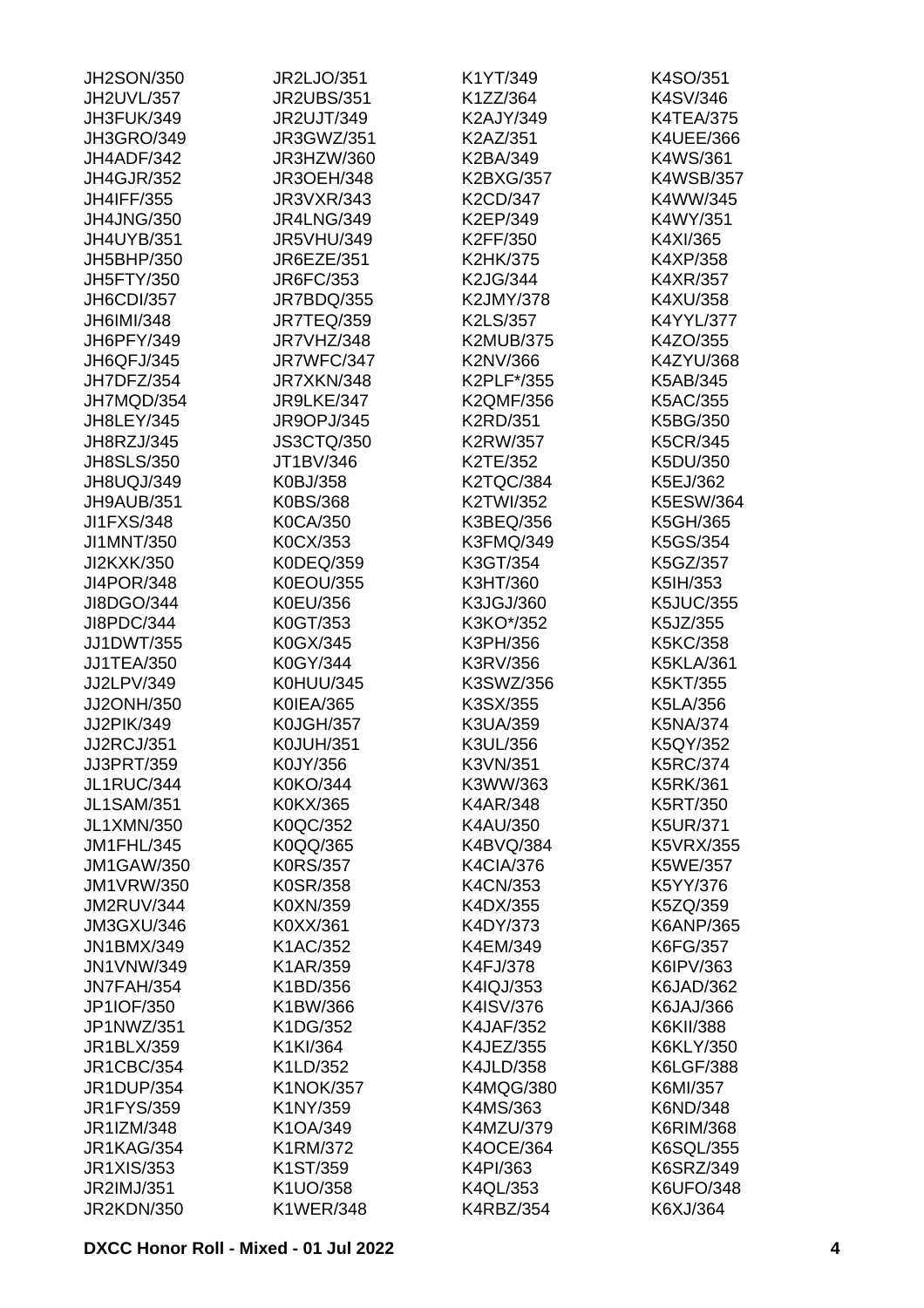| K6XN/356         | K9NW/352          | KY5I/349          | N5JB/351         |
|------------------|-------------------|-------------------|------------------|
| <b>K6YRA/378</b> | K9OW/359          | KY7M/353          | N5JR/354         |
| K6YUI/366        | K9QVB/387         | KZ2I/363          | N5KM/353         |
| K6ZG/353         | K9RA/370          | LA4GHA/349        | N5LZ/351         |
| <b>K7ABV/374</b> | <b>K9RS/347</b>   | LA5LJA/344        | N5MT/351         |
| <b>K7BG/348</b>  | K9RT/347          | LA5XGA/350        | N5OK/361         |
| <b>K7EG/357</b>  | K9SM/381          | LA6OP/368         | N5TY/357         |
| K7GEX/360        | K9UWA/360         | LA9DAA/349        | N5XZ/358         |
| K7GQ/355         | <b>K9VAL/355</b>  | LA9SN/351         | N5ZM/352         |
| K7GS/353         | K9XJ/364          | LA9XG/350         | N6AR/380         |
| K7LZJ/349        | K9ZO/359          | LB2HG/348         | N6EE/346         |
| <b>K7NN/368</b>  | KA4RRU/348        | LU2DSL/354        | N6FX/383         |
| <b>K7PI/354</b>  | KA6A/350          | LU2NI/350         | N6HC/349         |
| K7PT*/345        | KA7T/350          | LU3CQ/358         | N6JV/361         |
| <b>K7RI/359</b>  | <b>KA9CFD/351</b> | <b>LU6ETB/350</b> | N6JZ/363         |
| <b>K7SP/359</b>  | KB8NW/350         | LU8ADX/345        | N6KZ/349         |
|                  |                   | <b>LU8EKC/352</b> |                  |
| K7VV/359         | KC3X/353          |                   | N6OC/356         |
| <b>K7WE/354</b>  | <b>KC5LK/347</b>  | LY2IJ/347         | N6OJ/361         |
| <b>K7WP/347</b>  | KC5P/350          | LY9Y/351          | <b>N6RFM/348</b> |
| K7XB/364         | KC6AWX*/349       | LZ2CC/355         | N6VR/363         |
| K7ZA/362         | <b>KC7V/351</b>   | LZ2DF/356         | N7BK/350         |
| K7ZD/350         | KD3CQ/349         | N0AT/360          | N7EF/355         |
| K7ZV/349         | KD4OS/350         | N0TB/363          | N7GR/347         |
| K8AC/349         | KD5M/356          | <b>N1API/351</b>  | <b>N7HN/354</b>  |
| K8DE/352         | KD6WW/352         | N1DG/359          | N7KA/363         |
| <b>K8DR/387</b>  | <b>KE4YD/350</b>  | N1RJ/349          | <b>N7NG/373</b>  |
| K8EJ/376         | KE9ET/349         | N1XX/376          | N7RO/369         |
| K8FC/351         | <b>KF0QR/347</b>  | N2BJ/354          | N7TK/347         |
| K8FF/379         | KF2O/362          | N2OO/360          | N7TR/346         |
| K8FL/379         | KF9D/352          | N2QT/350          | <b>N7US/361</b>  |
| K8GG/356         | KG9N/353          | N2TU/350          | N7UT/357         |
| K8KS/348         | KJ6Y/348          | N2WK/350          | N8BJQ/352        |
| K8LJG/363        | KJ9I/351          | N3AM/355          | N8DJX/353        |
| K8LN/351         | <b>KK0M/350</b>   | N3BNA/350         | N8DX/371         |
| <b>K8MFO/374</b> | KK2I/355          | <b>N3HBX/347</b>  | N8JV/350         |
| K8ND/349         | KL0S/348          | N3SL/352          | N8JX/355         |
| <b>K8NK/347</b>  | KL7J/351          | N3US/359          | N8PR/350         |
| K8PT/359         | KM1R/352          | N3VA/351          | N8TR/352         |
| K8PYD/368        | KM2P/369          | N3XX/351          | N9AB/369         |
| <b>K8RD/357</b>  | KM3J/346          | N4AL/350          | N9AF/373         |
| <b>K8SIX/355</b> | KM4H/350          | N4CC/366          | <b>N9AOL/352</b> |
| K8SL/349         | KN0V/353          | N4CH/351          | <b>N9AU/359</b>  |
| K8YSE/350        | KN4F/352          | N4DB/353          | N9BX/352         |
| K8ZTT/351        | <b>KN6KI/345</b>  | N4JR/350          | <b>N9FN/347</b>  |
| K8ZZU/353        | KO4DI/347         | N4KW/368          | N9JV/346         |
| K9CW/363         | KP4P/356          | N4MM/373          | N9MW/356         |
| K9DDO/350        | KQ4AV/346         | N4NX/358          | N9OY/348         |
| K9EL/355         | KR9U/350          | N4PN/384          | N9RD/352         |
|                  |                   |                   |                  |
| K9EU/357         | KS1J/353          | N4PQX/347         | NA2X/357         |
| K9IR/350         | KS9W/349          | N4TL/351          | NA4D/354         |
| K9JF/369         | KT9T/362          | N4WW/375          | NA4M/365         |
| <b>K9KA/370</b>  | <b>KU0A/349</b>   | N4XM/358          | <b>NA5C/354</b>  |
| K9LA/351         | KV7K/358          | N4XO/383          | NA9A/346         |
| <b>K9MIE/355</b> | <b>KW0A/367</b>   | N4XP/366          | NA9Q/357         |
| K9MM/371         | KW4MM/349         | N5AN/362          | ND0J/350         |
| <b>K9MUF/352</b> | KW9A/352          | N5DF/346          | <b>NE3F/351</b>  |
| K9NU/350         | KX4R/357          | N5ET/354          | NE8Z/365         |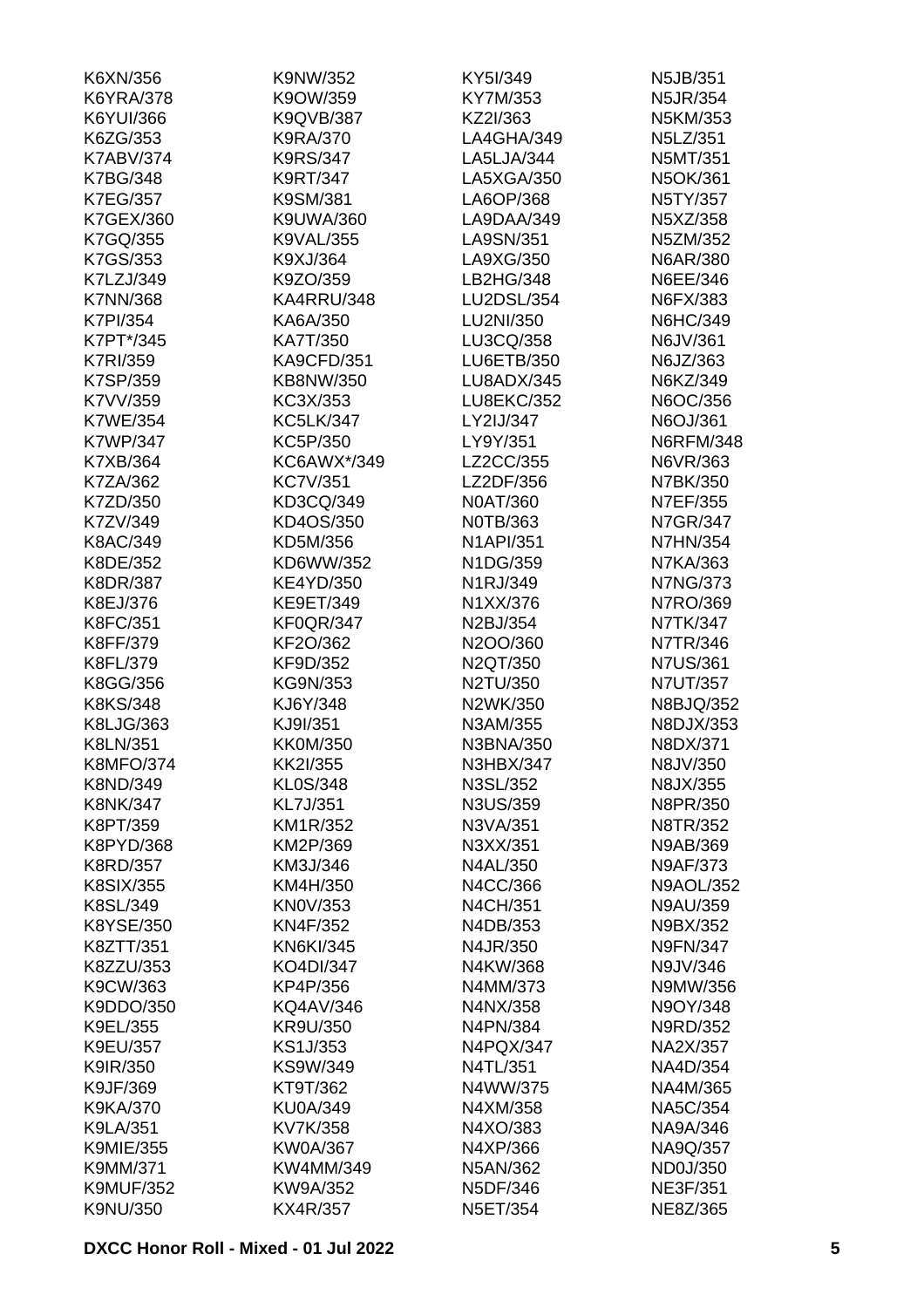| NF9V/349          | OH3BU/348         | PE5T/354          | <b>SM5BFJ/368</b> |
|-------------------|-------------------|-------------------|-------------------|
| NI0G/353          | OH3JR/357         | PT7DX/347         | <b>SM5CRV/363</b> |
| NJ2D/350          | OH3NHF/348        | PT7WA/361         | SM5CZQ/369        |
| NJ6P/346          | OH3SR/371         | PY2RO/350         | SM5DJZ*/358       |
| <b>NK4L/351</b>   | OH3UU/365         | PY2SP/349         | SM5FQQ/355        |
| <b>NK7L/350</b>   | OH5KW/351         | PY2XB/351         | <b>SM5FUG/352</b> |
| NM4O/354          | OH5NZ/375         | PY2YP/354         | SM5FWW/349        |
| NM8O/353          | OH5VT/366         | PY4OY/350         | <b>SM5KNV/350</b> |
| <b>NN4T/356</b>   | OH5WW/348         | PY5CC/350         | <b>SM6BZV/355</b> |
| NQ1K/353          | OH6JD/354         | PY5EG/356         | <b>SM6CCO/357</b> |
| NR1R/361          | <b>OH6NJ/344</b>  | PY7XC/350         | <b>SM6CKS/373</b> |
| <b>NS6C/361</b>   | OH8KN/359         | PY7ZZ/363         | SM6CTQ/362        |
| NU8Z/349          | OH9MDV/347        | R1MA/345          | SM6CUK/369        |
| NY0V/356          | OK1ADM/381        | R3AW/344          | <b>SM6CVX/370</b> |
| NZ0O/349          | <b>OK1CF/354</b>  | R4GM/350          | <b>SM6CWK/370</b> |
| OE1AZS/344        | <b>OK1MP/382</b>  | R5AJ/344          | <b>SM6DHU/372</b> |
| <b>OE1TKW/350</b> | OK1TD/356         | R7LV/349          | SM7NDX/348        |
| OE1UZ/371         | <b>OK2ZU/344</b>  | R9FM/349          | SP2FAX/351        |
| OE1WHC/348        | <b>OK3GU/347</b>  | RA3DX/350         | SP3BGD/351        |
| OE1ZL/360         | OM3EY/341         | RA4CC/350         | SP3E/353          |
| <b>OE2GEN/350</b> | OM3JW/364         | RK3QY/351         | SP3EPK/350        |
| OE2LCM/350        | ON4ADN/350        | <b>RM0F/346</b>   | SP3FAR/349        |
|                   |                   |                   |                   |
| OE2SCM/350        | ON4ANN/344        | RN3OG/344         | SP3GEM/354        |
| OE2VEL/356        | <b>ON4CD/351</b>  | RU3FM/349         | SP3IBS/353        |
| OE3EVA/360        | <b>ON4EB/353</b>  | RW2A/354          | SP3XR/350         |
| OE3GCU/344        | <b>ON4GG/348</b>  | RW3PZ*/350        | SP4KM/350         |
| OE3WWB/367        | <b>ON4IQ/348</b>  | RY9C/350          | SP5CJQ/350        |
| <b>OE5KE/359</b>  | <b>ON4IZ/381</b>  | RZ1OA/346         | SP5EAQ/354        |
| <b>OE5NNN/350</b> | <b>ON4ON/349</b>  | RZ3AM/348         | SP5EWY/362        |
| OE6CLD/349        | <b>ON4TX/381</b>  | S50A/370          | <b>SP6AEG/357</b> |
| OE7SEL/352        | <b>ON4UN*/373</b> | S50R/361          | SP6CIK/347        |
| <b>OE8RT/374</b>  | <b>ON4ZD/349</b>  | S51GI/355         | SP6HEQ/349        |
| OG2M/349          | <b>ON5FP/350</b>  | S52V/344          | SP6IXF/350        |
| OH1EB/350         | <b>ON7DR/349</b>  | S55SL/344         | SP6M/348          |
| OH1HB/357         | <b>ON7TK/350</b>  | S57A/352          | SP6RT/373         |
| OH1MA/358         | OZ1CTK/355        | S58T/355          | <b>SP7CVW/352</b> |
| <b>OH1TV/347</b>  | OZ1HPS/350        | S59AA/375         | SP7GAQ/350        |
| OH1TX/365         | OZ1HX/355         | S59Z/356          | <b>SP7HT/375</b>  |
| OH1XX/366         | OZ1LO/374         | <b>SK7AX/356</b>  | <b>SP7VC/344</b>  |
| OH2BAD/370        | OZ4O/352          | <b>SL0ZG/350</b>  | <b>SP8AJK/370</b> |
| OH2BC/379         | OZ4RT/384         | SM0AJU/388        | SP8FHM/345        |
| OH2BCK/344        | OZ5EV/360         | SM0CCM/361        | SP8NR/356         |
| OH2BEN/348        | OZ7GI/355         | SMODTK/344        | SP9AI/367         |
| OH2BH/378         | OZ7YY/364         | <b>SM1CXE/380</b> | SP9FKQ*/350       |
| OH2BLD/355        | OZ8BZ/369         | <b>SM2EJE/355</b> | SP9ODY/348        |
| OH2BR/372         | OZ9PP/363         | <b>SM2EKM/367</b> | SP9PT/369         |
| OH2BU/365         | PA0GMM/364        | <b>SM3AFR/352</b> | SP9WZJ/348        |
| OH2BV/349         | <b>PA0WRS/354</b> | <b>SM3DMP/355</b> | SQ9ANT/343        |
| OH2DW/355         | PA1CW/349         | <b>SM3EVR/358</b> | SV1AOZ/349        |
| <b>OH2EA/366</b>  | PA3AXU/350        | <b>SM3GSK/352</b> | <b>SV1CNS/344</b> |
| OH2EE/354         | PA3EVY/350        | SM3NRY/349        | <b>SV1DPI/343</b> |
| OH2FT/350         | PA3EWP/349        | SM3PZG/349        | SV1FJA/344        |
| OH2KI/367         | PA3EXX/349        | <b>SM4CTI/355</b> | SV1IW/357         |
| <b>OH2TA/350</b>  | PA3FQA/349        | SM4CTT/359        | SV1JG/356         |
| OH2VZ/377         | PA5TT/350         | <b>SM4DDE/352</b> | SV1LK/350         |
| <b>OH2XF/382</b>  | PA7MM/349         | <b>SM4DHF/365</b> | SV1RK/346         |
| OH2ZZ/358         | PA8A/352          | SM4EMO/358        | SV1VS/350         |
|                   |                   |                   |                   |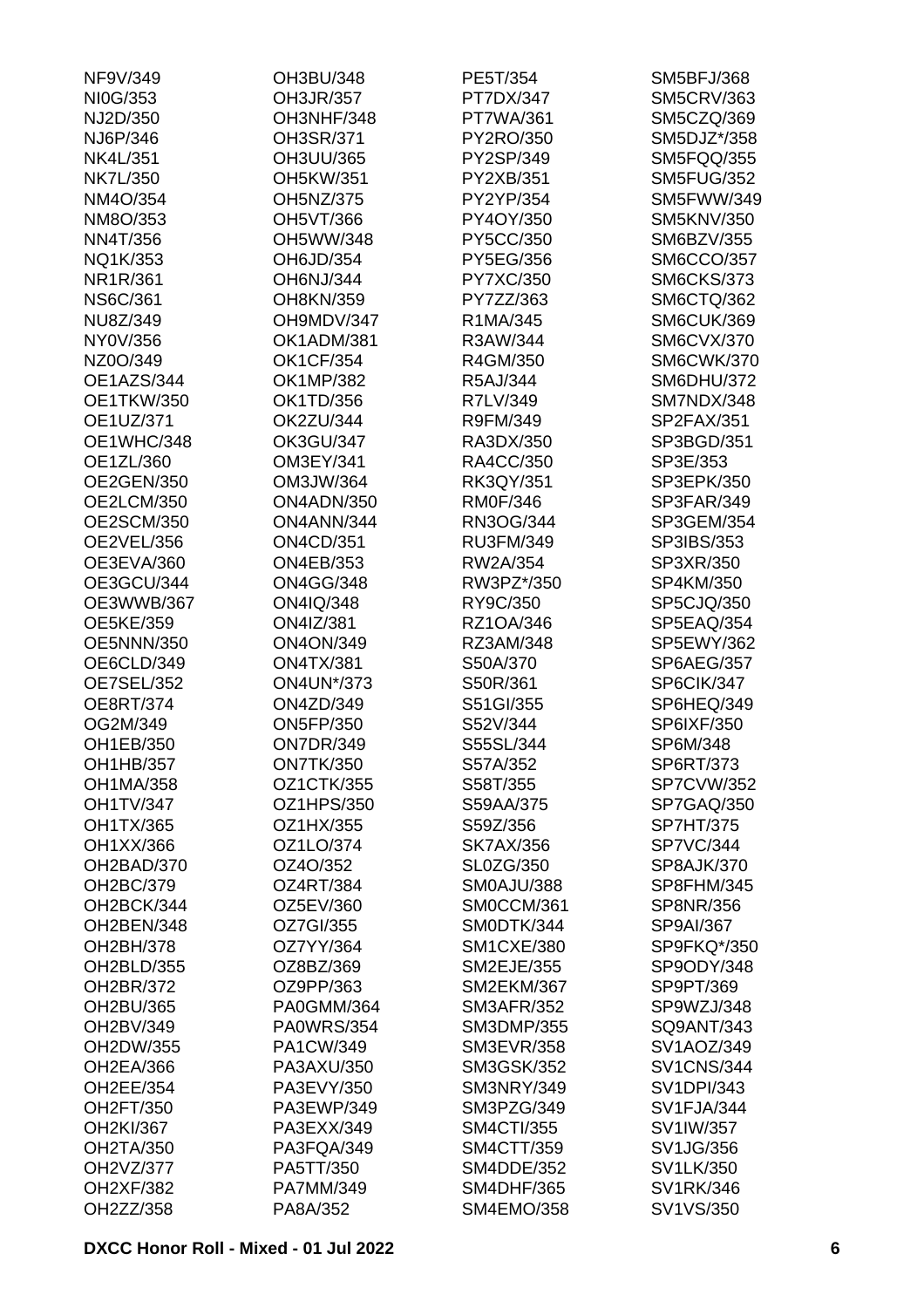| SV8CS/343         | <b>W0CP/355</b>  | <b>W4AVY/387</b> | <b>W6RFL/348</b> |
|-------------------|------------------|------------------|------------------|
| T77C/355          | W0DJC/348        | W4BUW/358        | <b>W6RGG/377</b> |
| <b>UA0CW/352</b>  | <b>W0FK/356</b>  | <b>W4CK/352</b>  | <b>W6RKC/357</b> |
| <b>UA0ZC/346</b>  | <b>W0FLS/350</b> | <b>W4CZU/359</b> | <b>W6RLL/349</b> |
| <b>UA1CT/354</b>  | <b>W0GJ/355</b>  | W4DK/358         | <b>W6RS/352</b>  |
| <b>UA1MU/366</b>  | <b>W0RT/357</b>  | <b>W4DKS/368</b> | <b>W6SCC/350</b> |
| <b>UA1OIZ/346</b> | <b>W0YVA/354</b> | W4DR/392         | W6SR/359         |
| <b>UA3AB/351</b>  | <b>W0ZR/364</b>  | W4DXX/365        | W6TA/368         |
| UA3AKO/349        | W0ZT/354         | W4GD/354         | W6UB/348         |
| <b>UA3AP/346</b>  | W1AIM/350        | <b>W4LIA/346</b> | W6VX/349         |
| <b>UA4CC/353</b>  | W1AO/354         | <b>W4LK/355</b>  | W6WI/344         |
| <b>UA4CX/351</b>  | W1CU/359         | W4MBD/358        | W6XK/344         |
| UA4FWD/372        | <b>W1ECT/352</b> | W4NZ/367         | W6YA/381         |
| <b>UA4HBW/358</b> | W1GD/358         | <b>W4PK/352</b>  | W6YI/361         |
| <b>UA4SKW/347</b> | W1GF/360         | <b>W4PKU/346</b> | W6YOO/350        |
| UA6JD/366         | W1GL/364         | <b>W4RBO/352</b> | <b>W7AL/349</b>  |
| UA9FGR/349        | W1JA/354         | W4TO/354         | <b>W7CT/356</b>  |
| <b>UA9YE/357</b>  | W1JR/392         | W4UM/355         | <b>W7DT/344</b>  |
| <b>UN6T/352</b>   | <b>W1KSZ/354</b> | W4VQ/380         | <b>W7GN/392</b>  |
| <b>UN7JX/347</b>  | <b>W1NG/371</b>  | W4WM/359         | W7ID/358         |
| <b>US5WE/365</b>  | W1NH/364         | <b>W4ZRZ/372</b> | W7IL/365         |
| <b>UT2UB/347</b>  | <b>W1SKU/349</b> | W4ZV/385         | <b>W7KNT/353</b> |
| UT3UA/350         | <b>W1WEF/354</b> | <b>W5BC/354</b>  | W7KW/349         |
| UT5UGR/348        | W1YIF/350        | <b>W5BOS/373</b> | <b>W7LR/361</b>  |
|                   |                  |                  |                  |
| <b>UT5UT/357</b>  | W1YM/350         | W5BPT/356        | W7OM/373         |
| UT7WZA/357        | <b>W1YRC/371</b> | <b>W5CIA/350</b> | <b>W7QHE/348</b> |
| <b>UY5XE/353</b>  | W1YY/365         | W5DV/363         | <b>W7REE/356</b> |
| UY5ZZ/347         | W1ZZ/352         | <b>W5EC/362</b>  | <b>W7RV/375</b>  |
| VA3DX/355         | W2AY/354         | <b>W5FKX/358</b> | <b>W7UT/360</b>  |
| VA3LX/349         | W2CG/351         | <b>W5GAI/364</b> | W7VY/350         |
| VA5DX/359         | W2HTI*/392       | W5HD/359         | W7WM/357         |
| <b>VE1JS/352</b>  | W2IJ/356         | W5IZ/375         | <b>W8CZN/355</b> |
| <b>VE1YX/358</b>  | <b>W2KKZ/352</b> | W5JE/358         | W8DO/357         |
| <b>VE2EBK/350</b> | <b>W2MPK/370</b> | W5MQ/370         | W8DX/353         |
| <b>VE3BW/354</b>  | W2OIB/376        | W5ODD/353        | W8EB/344         |
| VE3EJ/356         | W2RS*/365        | W5OZI/349        | W8GC/364         |
| <b>VE3FF/350</b>  | W2SM/364         | W5RZ/356         | W8HB/350         |
| VE3JV/349         | <b>W2UP/354</b>  | <b>W5SJ/374</b>  | <b>W8HC/350</b>  |
| <b>VE3LDT/357</b> | W2VO/366         | <b>W5TCX/351</b> | W8JV/345         |
| VE3UZ/346         | W2XI/354         | <b>W5UA/351</b>  | <b>W8KEN/344</b> |
| <b>VE3XN/371</b>  | W2YC/349         | W5VX/367         | <b>W8LKG/356</b> |
| <b>VE6BI/349</b>  | W3BTX/364        | W5WP/349         | <b>W8NN/344</b>  |
| VE6LB/354         | W3BW/347         | W5WT/351         | W8OI/349         |
| VE6WQ/359         | W3DX/351         | W5XC/351         | W8OM/355         |
| <b>VE7BD/366</b>  | W3GG/368         | W5XX/365         | W8TE/359         |
| <b>VE7CV/353</b>  | W3JJ/358         | <b>W5ZE/358</b>  | <b>W8TWA/358</b> |
| <b>VE7JO/347</b>  | W3KB/352         | <b>W5ZPA/356</b> | W8UV/354         |
| <b>VE7ON/348</b>  | <b>W3LPL/371</b> | W6BJH/365        | W8UVZ/363        |
| VE7QCR/344        | W3MF/354         | W6BK/343         | <b>W8WEJ/352</b> |
| <b>VE7SV/377</b>  | W3MR/354         | <b>W6CYX/355</b> | W8XD/353         |
| <b>VE7SZ/351</b>  | W3NO/361         | W6DPD/354        | <b>W9BEA/345</b> |
| <b>VK2HV/343</b>  | W3UM/356         | W6IJ/353         | W9BF/352         |
| VK3EGN/344        | <b>W3UR/351</b>  | <b>W6JRY/366</b> | W9DC/375         |
| <b>VK4MA/351</b>  | W3YX/354         | W6KH/389         | W9DX/355         |
| W0AIH*/390        | W3YY/355         | W6KK/349         | W9DY/352         |
| <b>W0AWL/352</b>  | <b>W4ABW/370</b> | <b>W6KR/347</b>  | <b>W9EMF/350</b> |
| <b>W0BV/358</b>   | W4AO/370         | <b>W6OAT/374</b> | W9IL/353         |
|                   |                  |                  |                  |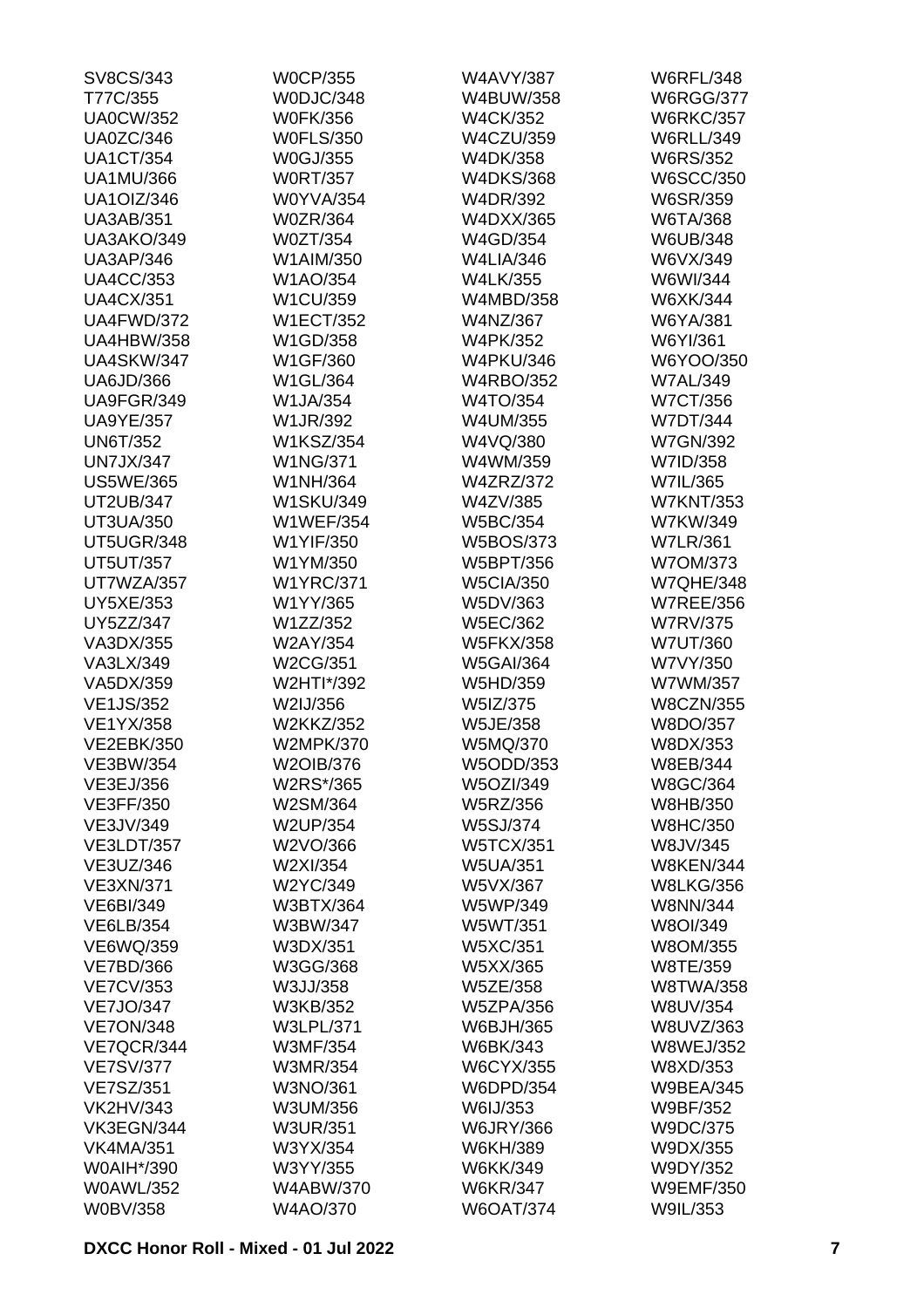| W9IXX/351         | WX4G/380          | AC4G/349          | DL2OE/345         |
|-------------------|-------------------|-------------------|-------------------|
| W9JA/362          | <b>WX5L/354</b>   | AC7DX/347         | DL3MGK/347        |
| <b>W9KNI/382</b>  | WZ8P/352          | AC8G/354          | <b>DL5CW/350</b>  |
| <b>W9KTP/351</b>  | <b>XE1AE/385</b>  | AD5Q/353          | <b>DL5DSM/353</b> |
| <b>W9LKJ/370</b>  | XE1J/365          | AD5W/343          | DL5EBE/349        |
| W9MP/350          | XE1ZW/351         | AD6W/351          | <b>DL5MX/344</b>  |
| W9MU/355          | YB5QZ/349         | AE5E/347          | DL5ZB/343         |
| W9OP/354          | <b>YL2MU/358</b>  | AE5V/348          | DL6ATM/353        |
| W9PJ/363          | <b>YO2RR/349</b>  | AE6Y/355          | DL6GV/344         |
| W9RM/354          | YO3APJ/361        | AF2C/353          | <b>DL6KO/343</b>  |
| <b>W9RN/366</b>   | YO5BRZ/350        | AI3Q/354          | <b>DL6RAI/349</b> |
| <b>W9RPM/344</b>  | <b>YS1RR/364</b>  | AI9L/347          | DL6ZXG/345        |
| W9SN/349          | <b>YU1AB/360</b>  | AJ9C/351          | DL7AFV/349        |
| W9VA/361          | <b>YU1FW/359</b>  | AK8A/351          | DL7MAE/349        |
| W9WJ/351          | <b>YU3AA/350</b>  | <b>BA4RF/342</b>  | DL7UCX/342        |
| W9XT/352          | <b>YV5JBI/349</b> | <b>BX5AA/343</b>  | DL8MLD/344        |
| W9XX/344          | Z31CZ/357         | CT1BWW/347        | <b>DL8NU/372</b>  |
| W9XY/355          |                   | CT1BXX/347        | DL8SDC/344        |
|                   | Z32ZM/352         |                   |                   |
| W9YSX/389         | Z34K/346          | CT2GLO/343        | DL9YX/369         |
| W9ZR/370          | ZL3GS/370         | CT4NH/352         | <b>DS5USH/343</b> |
| WA0MHJ/361        | ZL3JT/346         | CX3AN/352         | <b>DU9RG/350</b>  |
| <b>WA1JMP/361</b> | ZS1AU/361         | CX4CR/363         | E73Y/343          |
| <b>WA1S/350</b>   | ZS1FJ/348         | DF1SD/355         | E74A/346          |
| <b>WA2HZO/357</b> | ZS1J/350          | DF2RG/352         | E74EBL/367        |
| <b>WA2WSX/356</b> | ZS4TX/349         | DF2UH/348         | EA1AUS/349        |
| <b>WA5HOD/351</b> | ZS6EZ/350         | DF2UU/349         | EA1DLU/344        |
| <b>WA5VGI/348</b> |                   | DF9ZW/349         | EA1EAU/348        |
| WA6APQ/347        | 339               | DJ1ND/353         | EA1JO/352         |
| <b>WA6F/354</b>   | 4X1FQ*/383        | DJ1OJ/367         | EA3BT/348         |
| <b>WA6JA/344</b>  | 4X4JU/391         | DJ1TO/361         | EA3ESZ/343        |
| WA6KBL/346        | 4X6KA/350         | DJ2TI/361         | EA3GHZ/343        |
| <b>WA6SZE/351</b> | 4X6ZK/348         | DJ4LK/370         | EA3NA/368         |
| <b>WA6TLA/360</b> | 5B4AGN/342        | DJ4PI/369         | EA3WL/344         |
| <b>WA7NB/345</b>  | 9A0W/348          | DJ4TZ/382         | EA6BH/362         |
| WA8WV/355         | 9A1CAL/355        | DJ4XA/372         | EA7TV/350         |
| WB1J/360          | 9A2F/347          | DJ5IH/363         | EA8BYR/347        |
| <b>WB2YQH/369</b> | 9A2TN/348         | DJ5JK/362         | EI7CC/354         |
| <b>WB4OSS/370</b> | 9A2X/343          | DJ6NI/367         | <b>ES1AR/386</b>  |
| <b>WB6RSE/356</b> | 9A2YM*/361        | DJ7MI/363         | EU7A/348          |
| <b>WB7B/350</b>   | 9A5CY/343         | DJ8CG/350         | F2GL/362          |
| WB8K/356          | 9A6W*/349         | DJ9BK/343         | F3AT/388          |
| <b>WB8ZRL/353</b> | 9A9A/352          | DJ9RQ/360         | F5HNQ/348         |
| <b>WB9CIF/350</b> | AA1AC/352         | <b>DK1RWS/343</b> | F5IL/350          |
| WB9Z/358          | AA1M/355          | <b>DK2LO/344</b>  | F5MNK/343         |
| WC1M/349          | AA1QD/343         | DK2OY/353         | F5QF/353          |
| WC6DX/349         | AA2WC/343         | DK2WH/352         | F5TJC/343         |
| WD4CBA/348        | AA3B/346          | <b>DK3KD/357</b>  | F5VU/365          |
| <b>WD5COV/351</b> | AA4HP/343         | DK3PO/369         | F6BLP/353         |
| <b>WD5K/369</b>   | AA4R/359          | <b>DK3RA/343</b>  | F6CEL/347         |
| <b>WF5E/382</b>   | AA5BT/349         | <b>DK4PE/357</b>  | F6CXJ/351         |
|                   |                   |                   |                   |
| WK3N/350          | AA5C/352          | <b>DK5PR/363</b>  | F6DYY/351         |
| WO2N/350          | AA8OY/346         | <b>DK5QK/360</b>  | F6DZU/354         |
| WO9S/356          | AA9AA/348         | DK5WL/363         | F6FHO/351         |
| WQ3X/354          | AA9CN*/349        | <b>DK6WA/352</b>  | F6GUG/348         |
| WS6X/353          | AB5C/354          | DL1BDD/347        | F6HUJ/349         |
| <b>WS7I/351</b>   | AB5EB/348         | DL1YD/361         | F6ITD/350         |
| WS9V/350          | AB9M/349          | DL2DX/354         | F8BBL/343         |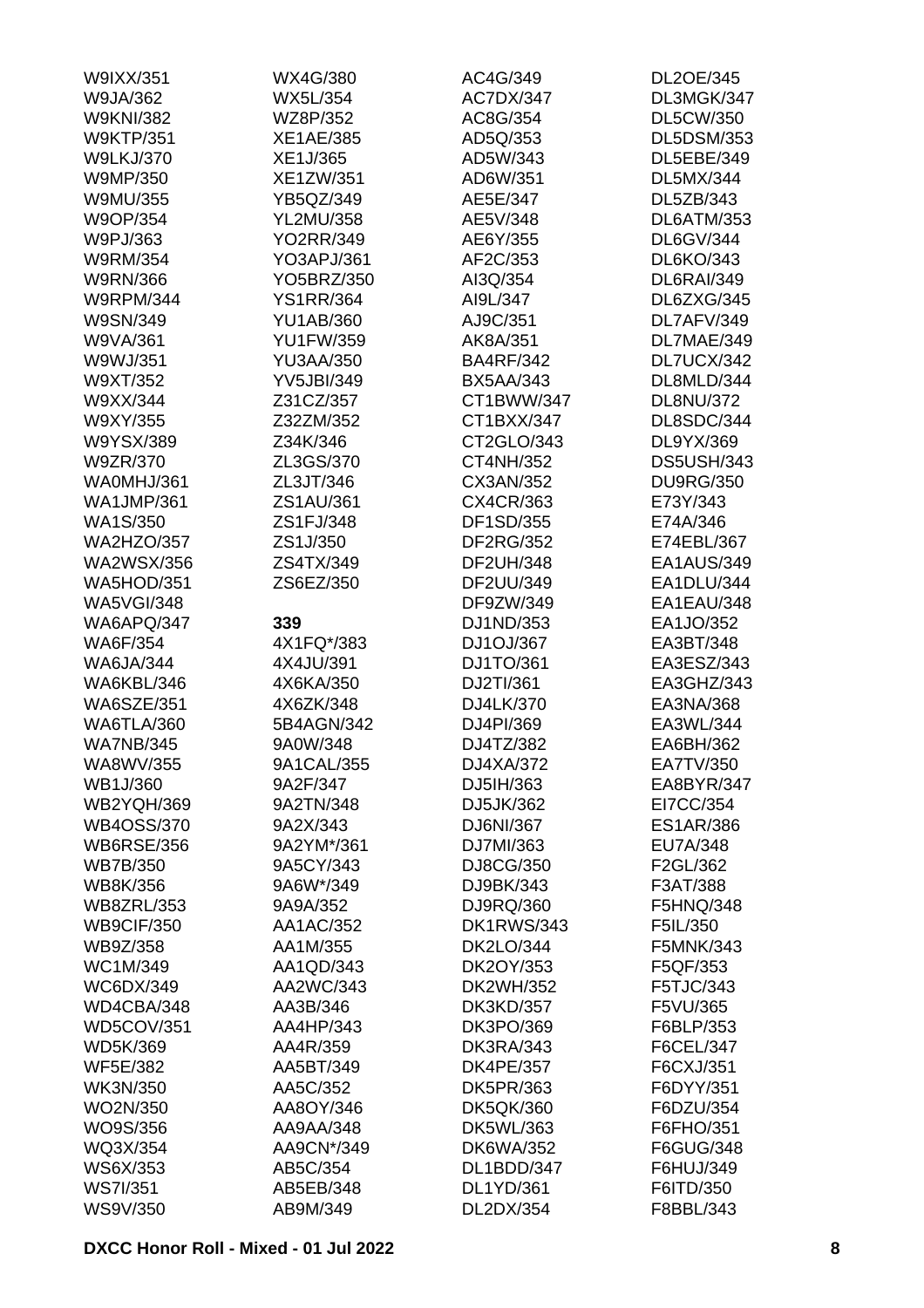| F8GB/358          | <b>HL2IFR/343</b> | JA0AXV/361        | JA3DLE/353        |
|-------------------|-------------------|-------------------|-------------------|
| F9GL/382          | HL3ERJ/344        | JA0BJR/350        | JA3EMU/363        |
| F9XL/362          | I0EKY/350         | JA0CVC/342        | JA3GSM/358        |
| G0WRE/343         | I0JBL/353         | JA0DBQ/352        | JA3MF/361         |
| G3BJ/350          | <b>I1EEW/351</b>  | JA0FSB/357        | JA3MHA/347        |
| G3GAF/355         | <b>I1EIS/342</b>  | <b>JA0IXW/345</b> | JA3RQ/368         |
| G3HTA/371         | I2MQP*/356        | JA0JTO/356        | JA3RWJ/358        |
| G3KHZ/367         | I2OGV/350         | JA0LFV/347        | JA3TJA/351        |
| G3KWK/358         | <b>I2RFJ/354</b>  | JA1ADN/382        | JA3XNH/345        |
| G3LAS*/350        | I2VGW/343         | <b>JA1AFF/357</b> | JA4DHN/346        |
| G3LDI/369         | I2XIP/353         | JA1BRL/350        | JA4FHE/363        |
| G3NDC/371         | <b>I2ZFD/373</b>  | JA1BTR/361        | JA4FKX/348        |
| G3NLY/375         | <b>I2ZGA/353</b>  | JA1CLW/352        | <b>JA5BGA/352</b> |
| G3OCA/348         | I3EVK/373         | JA1CLZ/348        | JA5EYW/360        |
| G3RUV/365         | <b>I4FTU/370</b>  | <b>JA1CNM/354</b> | JA5FBZ/355        |
| G3RZP/350         | I4JBJ/354         | <b>JA1CON/353</b> | <b>JA5JGY/354</b> |
| G3SBP/343         | <b>I5ARS/380</b>  | <b>JA1CQK/350</b> | JA5MHD/349        |
| G3TXF/362         | <b>I5CRL/357</b>  | <b>JA1DIO/357</b> | JA5PWW/349        |
| G3UAS/350         | I5EFO/353         | JA1DM/390         | JA6CDA/358        |
| G3WPF/357         | <b>I5FLN/367</b>  | <b>JA1DOF/351</b> | JA6HQT/345        |
|                   | <b>I5RFD/354</b>  | <b>JA1DUH/362</b> |                   |
| G4AFJ/348         |                   |                   | <b>JA6IVR/347</b> |
| G4BUE/359         | I6FYR/352         | <b>JA1ETN/352</b> | <b>JA6JPS/355</b> |
| G4DDS/353         | I7ZPB/381         | <b>JA1FNA/363</b> | JA6WJL/348        |
| G4EDG/350         | <b>I8JJB/358</b>  | <b>JA1HSF/350</b> | JA6XE/353         |
| G6GA/349          | <b>I8XVP/349</b>  | <b>JA1KAW/351</b> | JA6XXF/346        |
| GJ3LFJ/349        | IK0PRP/345        | <b>JA1LSP/360</b> | JA7AQR/361        |
| <b>GM3POI/345</b> | <b>IK1SOW/345</b> | JA1MLV/359        | <b>JA7BEW/354</b> |
| GW4BLE/356        | IK2ABJ/349        | <b>JA1MOH/360</b> | JA7BJS/357        |
| <b>HA0HW/350</b>  | IK2BLA/349        | JA1MRM/356        | JA7BSD/357        |
| HA1RB/346         | IK2EGL/349        | <b>JA1NAQ/352</b> | <b>JA7BVH/358</b> |
| <b>HA1RW/347</b>  | IK2GNW/349        | JA1NWD/349        | <b>JA7EMH/352</b> |
| <b>HA5AGS/348</b> | IK2QPR/345        | JA1OHD/356        | <b>JA7FAS/341</b> |
| <b>HA5BSW/346</b> | IK2WAL/343        | JA1PEJ/354        | <b>JA7LGE/343</b> |
| <b>HA5KG/347</b>  | IK4AUY/347        | JA1PEV/362        | JA7MOL/349        |
| <b>HA5UK/343</b>  | IK4WMH/343        | JA1QOQ/353        | JA8BAR/365        |
| <b>HA7TM/346</b>  | IK5CVV/343        | <b>JA1SHE/348</b> | JA8CDT/363        |
| HA8IE/349         | IK5GQM/349        | JA1TAA/366        | JA8EAT/362        |
| <b>HB0LL/367</b>  | <b>IK5SRF/342</b> | <b>JA1TGO/351</b> | JA8GMZ/349        |
| HB9AAL/349        | IK6EIW/343        | <b>JA1TMG/349</b> | JA8JL/371         |
| HB9AIJ/367        | IK7WPC/343        | JA1UT/356         | JA8JO/363         |
| HB9ALO/355        | IK7XLU/343        | <b>JA1UXC/352</b> | <b>JA8LRG/350</b> |
| <b>HB9ANK/358</b> | IK8TWV/352        | <b>JA1WTI/364</b> | <b>JA9AA/381</b>  |
| HB9AQA/357        | IK8UHA/343        | <b>JA1XGI/356</b> | <b>JA9CHI/344</b> |
| HB9AUS/347        | <b>IN3TJV/355</b> | <b>JA2ACI/351</b> | <b>JA9CWJ/350</b> |
| HB9BGN/354        | IT9AUA/367        | <b>JA2ADY/352</b> | <b>JA9GPG/354</b> |
| HB9BYQ/347        | IT9IYZ/349        | <b>JA2AH/368</b>  | <b>JA9IPF/349</b> |
| HB9CSA/349        | IT9JLA/359        | JA2AYH/360        | JD1AMA/349        |
| HB9CZR/349        | <b>IV3ARJ/344</b> | JA2BL/374         | JE1CCD/351        |
| HB9DDM/349        | IV3TDM/345        | JA2BY/377         | JE2DZC/349        |
| HB9DDO/344        | IV3TQE/353        | JA2CYL/353        | <b>JE2KUC/351</b> |
| HB9DKV/347        | IV3TUO/343        | JA2DDN/357        | <b>JE2LPC/350</b> |
| HB9HFN/343        | <b>IV3VCS/357</b> | <b>JA2DSY/365</b> | JF0CSK/343        |
| <b>HB9KT/352</b>  | IV3YYK/349        | JA2NDQ/358        | <b>JF1SEK/354</b> |
| HB9MX*/385        | IV3ZIZ/354        | JA3AAW/372        | JF1WQC/351        |
| <b>HB9QR/381</b>  | IZ0CKJ/343        | JA3APU/349        | JF2MBF/349        |
| <b>HB9RG/358</b>  | <b>IZ0COK/342</b> | JA3AZD/370        | JF2XGF/350        |
| HB9ZS/350         | <b>IZ4AIK/342</b> | JA3CSZ/356        | <b>JG1WNO/350</b> |
|                   |                   |                   |                   |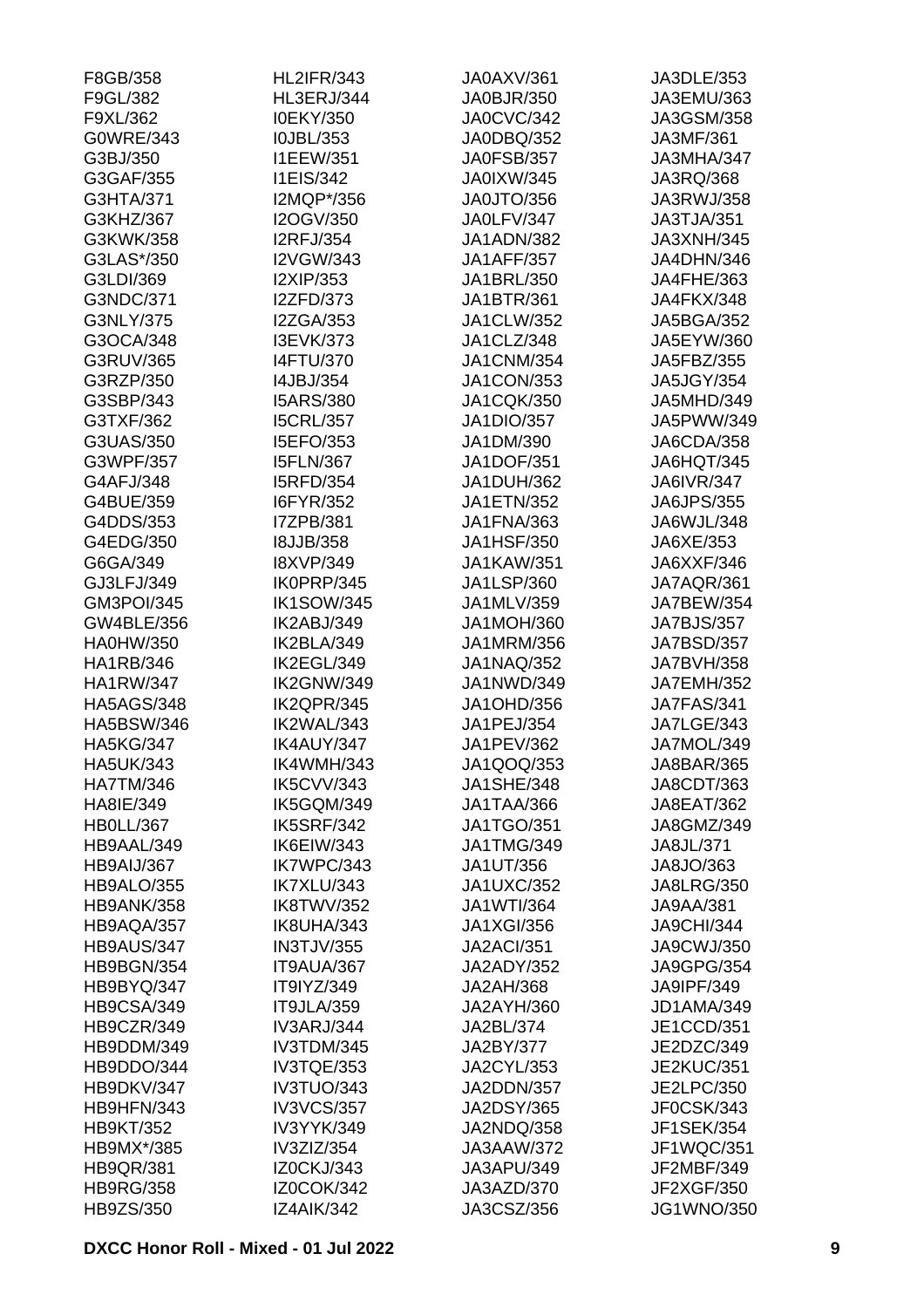| <b>JG3SKK/346</b> | K0CS/357         | K4ODL/351        | K7OH/349         |
|-------------------|------------------|------------------|------------------|
| JH0EQN/344        | K0DEW/350        | K4SBH/360        | K7SO/355         |
| JH1HHC/345        | <b>K0EPE/372</b> | <b>K4TAG/359</b> | <b>K7UT/346</b>  |
| <b>JH1KLE/358</b> | <b>K0FF/357</b>  | <b>K4TNN/352</b> | K7VS/351         |
| JH1LPZ/348        | K0JW/361         | K4TQ/349         | K7ZBV/353        |
| JH1NYM/349        | <b>K0KG/352</b>  | K4TXJ/357        | <b>K8AJR/348</b> |
| <b>JH1OAI/348</b> | K0LUZ/362        | <b>K4UTE/368</b> | <b>K8AJS/346</b> |
| JH1QAX/353        | K0MN*/358        | K4UY/350         | K8AV/348         |
| <b>JH1RFM/353</b> | K0WK/354         | K4VX/366         | K8BL/351         |
| JH2BNL/348        | K1AJ/358         | K4WI/355         | K8BN/354         |
| JH2RMU/349        | K1BV/368         | K4XL/378         | K8CX/356         |
| JH3AEF/351        | K1DC/363         | K4XO/369         | K8DJC/354        |
| <b>JH3GCN/352</b> | K1DW/345         | K4ZW/353         | K8DYZ/376        |
| JH6JMN/349        | K1EFI/364        | K5AQ/370         | <b>K8KR/352</b>  |
| JH7IAJ/349        | K1HT/347         | K5AT/349         | K8ME/351         |
| JH7QXL/349        | K1HTV/363        | <b>K5CON/351</b> | K8MG/353         |
| JH8BOE/350        | K1JB/350         | <b>K5CSK/358</b> | K8NA/358         |
| JH8DBJ/347        | K1KO/349         | K5DV/346         | K8PO/359         |
| JH8EJA/345        | K1KOB/350        | K5EYT/344        | K8QM/344         |
| JH8JYV/351        | K1MO/356         | K5JB/367         | <b>K8RWL/367</b> |
|                   |                  |                  |                  |
| <b>JI1CYX/347</b> | K1NU/348         | K5LJ/343         | K8TMK/355        |
| JI1DHY/348        | K1QS/355         | K5MT/348         | <b>K8VFV/351</b> |
| JI1QIO/340        | K1YR/359         | K5NZ/348         | K9AJ/361         |
| JI1WLL/348        | K2AM/354         | K5PC/351         | K9BWQ/362        |
| JI3BFC/349        | K2CL/371         | K5PP/354         | K9DX/351         |
| <b>JJ1SKG/350</b> | K2EWB/358        | K5RJ/365         | <b>K9EMG/356</b> |
| JJ2WOC/345        | K2FL*/391        | <b>K5RSG/354</b> | K9FN/363         |
| JJ3HGJ/343        | K2FU/352         | K5RX/362         | K9GA/355         |
| <b>JK1EXO/348</b> | K2OID/345        | K5TA/356         | <b>K9HQM/359</b> |
| <b>JK1GOK/349</b> | K2PS/355         | K5UZ/348         | K9IL*/361        |
| <b>JK1KSB/348</b> | K2SHZ/386        | K5XI/351         | K9IO/351         |
| <b>JK1OPL/364</b> | <b>K2UFM/364</b> | K5XX/364         | <b>K9IUF/372</b> |
| <b>JL1CHV/349</b> | K2UO/356         | K5YG/349         | K9KK/352         |
| <b>JL1ELQ/342</b> | K2VV/364         | K6AAW/362        | K9KU/362         |
| JL1WQO/343        | K2XB*/349        | K6AM/351         | K9MUG/347        |
| JL4BSE/343        | K2XF/351         | K6CF/349         | <b>K9RHY/354</b> |
| <b>JM1CYJ/349</b> | K2ZD/351         | K6DT/377         | K9RR/353         |
| <b>JM1HXU/343</b> | K2ZZ/353         | K6DXX/355        | K9SG/345         |
| <b>JM1JIV/348</b> | K3DPT/348        | K6EGW/352        | <b>K9US/352</b>  |
| JM1JZN/344        | K3GGN/346        | K6ESL/346        | K9YY/349         |
| <b>JM1LPN/346</b> | K3GY/362         | K6FM/360         | K9ZM/345         |
| <b>JO1WKO/348</b> | K3HP/352         | <b>K6GAK/369</b> | KA1ERL/349       |
| <b>JQ1EST/342</b> | K3JT/351         | K6GFJ/358        | KA4S/358         |
| JQ3DUE/344        | K3LC/345         | K6GXO/355        | KA8ZPE/349       |
| JR0EQQ/346        | K3ND/362         | K6KO/343         | <b>KC2NB/351</b> |
| <b>JR1AIB/357</b> | K3SGE/368        | <b>K6LRN/352</b> | KC6X/350         |
| JR1MLU/358        | K3SW/349         | K6MD/351         | <b>KC8KE/349</b> |
| JR1PIZ/343        | K3TW/358         | K6OO/362         | KC9ARR/342       |
| <b>JR1WCT/354</b> | K3WC/370         | K6TA/377         | KD6EU/349        |
| <b>JR2BNF/348</b> | K4AVC/360        | <b>K6UNR/344</b> | KE2U/347         |
| <b>JR3IIR/357</b> | <b>K4CMS/351</b> | K6XT/364         | KE9I/351         |
| <b>JR4DSM/343</b> | K4DXA/351        | K6YP/342         | KE9L/348         |
| <b>JR4PMX/347</b> | K4ESE/356        | K6ZH/352         | KE9U/355         |
| <b>JR6SVM/346</b> | <b>K4HGX/349</b> | K6ZZ/350         | KF0LA/350        |
| K0AV/363          | <b>K4JPD/354</b> | <b>K7AR/351</b>  | KF8N*/349        |
| K0BLT/374         | <b>K4MPE/374</b> | <b>K7LAY/357</b> | KG4W/354         |
| K0BX*/356         | K4NA/353         | K7LJ/353         | KG6I/349         |
|                   |                  |                  |                  |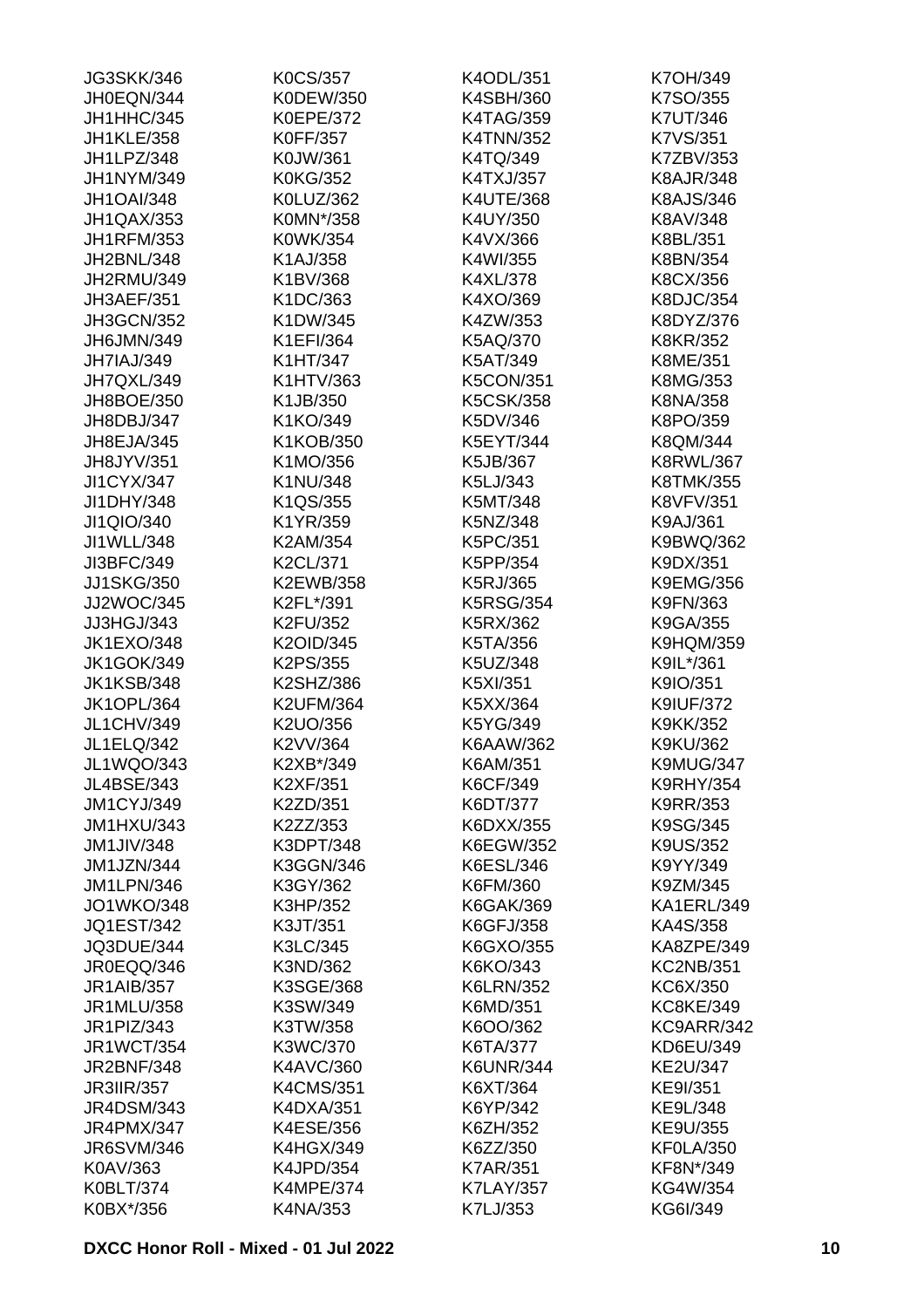| KG7H/350         | N4AA*/361        | <b>N9CHN/350</b>  | OK1WF/348         |
|------------------|------------------|-------------------|-------------------|
| KI0F/351         | N4AH/363         | <b>N9CK/347</b>   | OK2SG/350         |
| KI6CG/346        | N4AVV/353        | N9IW/351          | OK2SK/350         |
| <b>KK9DX/343</b> | N4GN/349         | <b>N9LR/356</b>   | OK2SW/353         |
| <b>KL7RA/358</b> | N4HH/360         | <b>N9US/358</b>   | OK2ZC/342         |
| KM1D/358         | N4JF/344         | NA0Y/386          | OK4MM/343         |
| KM3V/349         | N4JQQ/348        | NA2U/349          | OM3DX/344         |
| KP4BJD/360       | N4JT/349         | NA8D/346          | <b>ON4AOI/348</b> |
| KQ3F/352         | N4KG*/370        | NA8W/347          | ON4ATW/348        |
| <b>KR4OJ/355</b> | N4QV/353         | <b>NC9T/349</b>   | ON4AXU/345        |
| KR6C/345         | N4RA/366         | ND8L/347          | <b>ON4VT/347</b>  |
| <b>KS4YT/343</b> | N4RJ/360         | <b>NE1B/348</b>   | <b>ON5GQ/345</b>  |
| <b>KS7C/366</b>  | N4SZ/352         | <b>NE3H/344</b>   | <b>ON5NT/363</b>  |
| KT8X/346         | N4TD/344         | NE9Z/349          | <b>ON6HE/354</b>  |
| KV4T/345         | N4TJ/361         | NI0B/350          | OZ1ACB/349        |
| KW8T/361         | N4VG/344         | NI3P/349          | OZ1BTE/349        |
| KW9K/354         | N4ZC/372         | NI6T/352          | OZ1CWH/348        |
| KX6C/349         | N5AR*/378        | NJ3H/349          | <b>OZ1ING/348</b> |
| KZ4V/349         | N5AW/361         | <b>NK5K/351</b>   | OZ2J/349          |
| LA2QM/349        | N5CQ/351         | NM6V/350          | OZ3PZ/364         |
| LA5HE/388        | <b>N5EPA/349</b> | NN4X/352          | OZ7DN/348         |
| LA5LT/351        | N5FG/359         | <b>NN6K/348</b>   | OZ8XW/349         |
| LA5YJ/361        | N5GH/344         | <b>NN6R/358</b>   | PA0INA/364        |
| LA7AFA/349       | <b>N5ORT/348</b> | NO8D/348          | PA0LOU/387        |
| LA7JO/359        | <b>N5PHT/348</b> | NP2N/351          | PA3FWV/344        |
| LA7SI/350        | <b>N5UR/363</b>  | <b>NQ7R/351</b>   | PA4WM/343         |
| LA8XM/349        | N5WA/373         | <b>NS4C/342</b>   | PA5O/366          |
| LA9VDA/348       | N6AWD/350        | NT5V/348          | <b>PR7FB/346</b>  |
| LU1BR/363        | N6ED/346         | NW6S/351          | PT2BW/366         |
| LU1JDL/350       | N6ET/369         | NW8F/349          | PT2CSM/343        |
| LU2AH/357        | N6HK/349         | NX0I/350          | PY2BW/366         |
| LU7HN/342        | N6IG/349         | NX4D/350          | PY2KP/348         |
| LX1CW/349        | N6KK/353         | NX9T/347          | PY2NQ/348         |
| LX1DA/346        | N6MZ/349         | <b>NY7T/348</b>   | PY2WC/343         |
| LY5A/357         | <b>N6NG/356</b>  | OE1WEU/347        | PY3VB/343         |
| LZ1HA/350        | N6RA/368         | OE2DYL/349        | PY5IP/343         |
| LZ2JE/351        | N6RV/356         | <b>OE2SNL/350</b> | PY7ZY/349         |
| N0AV/359         | N6TA/358         | OE5BWN/348        | R3BM/350          |
| <b>NORB/353</b>  | N6TV/349         | <b>OE6DK/357</b>  | R3OK/345          |
| N0XA/354         | <b>N6UC/368</b>  | OE6IMD/349        | R3QW/343          |
| N1DCM/349        | N7DD/371         | <b>OH1LA/357</b>  | R3VA/343          |
| N1GC/345         | <b>N7FU/357</b>  | <b>OH1ND/345</b>  | R7DX/343          |
| N1LN/343         | N7IR/349         | OH2BF/358         | R7FK*/342         |
| N1NK/353         | N7KH/353         | OH2BO/352         | R8TX/343          |
| N1ZZ/366         | N7KO/349         | OH2LU/367         | R9AB/348          |
| N2LT/366         | N7RT/367         | OH2OT/349         | R9SC/344          |
| N2MF/355         | N7TW/349         | OH2RI/363         | R9SG/346          |
| N2MM/350         | <b>N7UN/343</b>  | OH3NXW/348        | R9TO/345          |
| <b>N2NL/348</b>  | N7WR/351         | <b>OH3RF/349</b>  | RA3DNC/344        |
| N2NS/343         | <b>N8AA/372</b>  | <b>OH3WS/357</b>  | RA3QK/344         |
| N2RR/356         | N8BM/356         | OH3YI/372         | RA3ZH/345         |
| N2TK/353         | <b>N8KOL/347</b> | <b>OH4NS/376</b>  | <b>RA6AR/354</b>  |
| N2VW/355         | N8LJ/346         | <b>OH4RN/340</b>  | <b>RA7A/344</b>   |
| N2ZZ/348         | N8MZ/352         | OH5O/344          | RL9F/343          |
| N3ME*/350        | N8RF/353         | OK1KSL/343        | RN3QN/349         |
| N3MN/349         | <b>N8SNM/343</b> | <b>OK1ND/347</b>  | RU4SS/343         |
| N3RD/350         | N8TT/357         | OK1PD/365         | RV3ID/343         |
|                  |                  |                   |                   |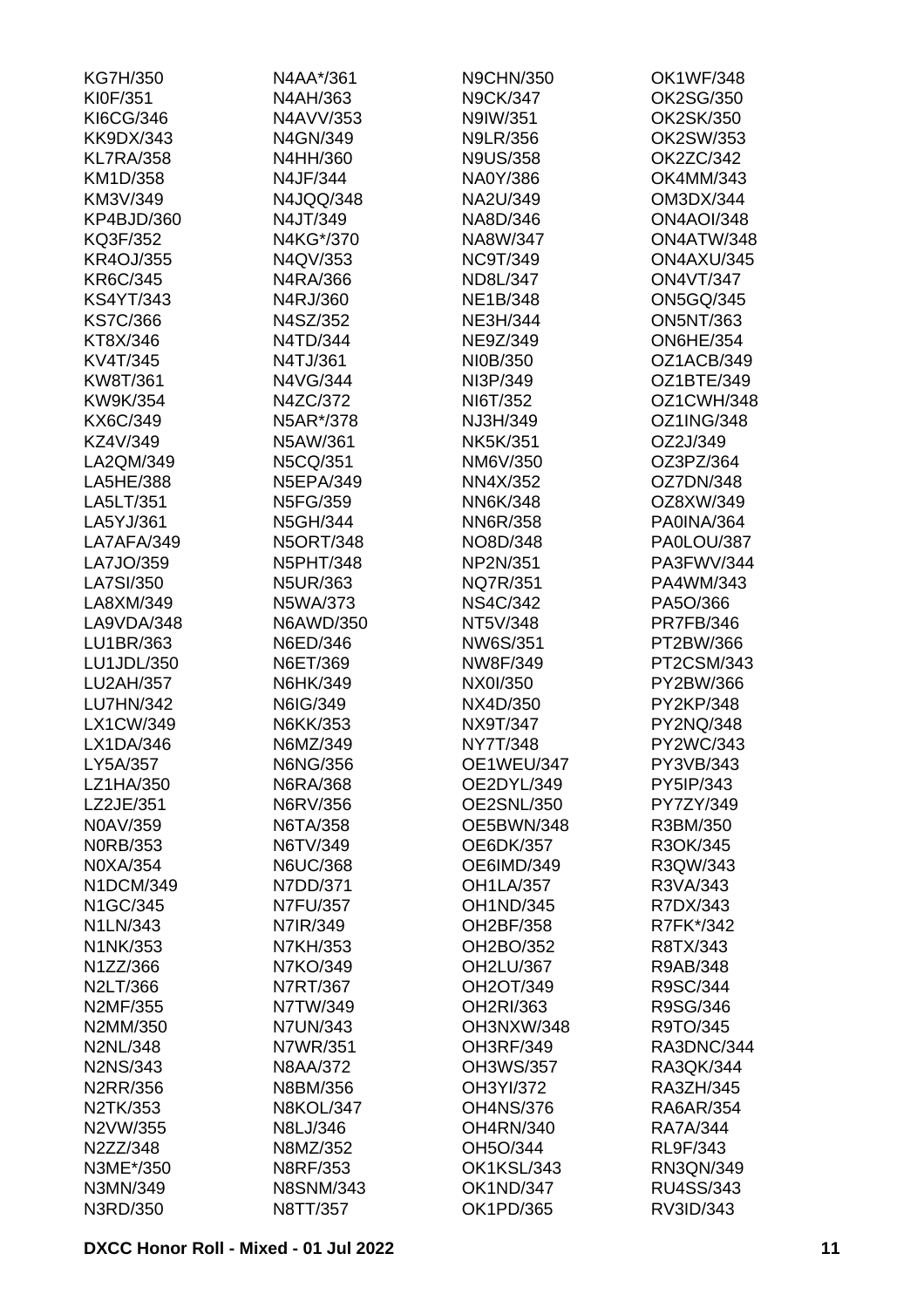| RW3RN/349         | SP5DIR/350        | <b>VE7YL/349</b> | W2LO/358         |
|-------------------|-------------------|------------------|------------------|
| RW4C/343          | SP5DRH/350        | <b>VE9HF/350</b> | <b>W2NRA/352</b> |
| RY7G/349          | SP5GQX/347        | VK3AKK*/346      | W2OKM*/394       |
| RZ4FO/343         | <b>SP5GRM/352</b> | <b>VK3OT/354</b> | <b>W2RA/347</b>  |
| S50N/348          | SP6A/351          | <b>VK3QI/357</b> | W2SY/369         |
| S50O/353          | SP6T/350          | <b>VO1FB/373</b> | W2TA/360         |
| S51DI/346         | SP7ASZ/356        | VY2OX/353        | W2YR/350         |
| S51MA/354         | SP7GXK/349        | W0AW/348         | W2ZR/349         |
| S51RU/353         | SP7ITB/349        | W0JX/350         | W3BJ/343         |
| S51U/346          | SP7SP/343         | <b>W0MHK/352</b> | W3CC/361         |
| S53EO/357         | SP8FNA/352        | <b>WONB/358</b>  | W3DF/355         |
| S53R/350          | SP9CQ/346         | <b>WONS/357</b>  | W3ETT/375        |
| S54E/347          | SP9DWT/350        | W0OE/363         | W3GH*/390        |
| S55ZZ/350         | SP9QMP*/343       | <b>W0PR/347</b>  | W3KHZ/349        |
| S57AC/371         | SP9RCL/345        | W0RI*/379        | <b>W3NF/356</b>  |
| S57AT/342         | SP9UPK/343        | <b>W0RJ/355</b>  | W3OZ/349         |
| S59ZZ/349         | <b>SV1AER/343</b> | W0SD/369         | W3SB/355         |
| <b>SK0TM/345</b>  | <b>SV1CQR/343</b> | <b>W0SHL/347</b> | W3TC/350         |
|                   |                   |                  |                  |
| SK3BG/350         | TG9NX/355         | <b>W0SR/361</b>  | <b>W4AG/368</b>  |
| <b>SL0ZZI/350</b> | <b>UA3AGW/349</b> | <b>W0TM/362</b>  | <b>W4AXL/363</b> |
| SM0NJO/348        | UA3TCJ/346        | W0UO/358         | W4BP/343         |
| <b>SM2DMU/357</b> | <b>UA6A/344</b>   | W0VM/354         | W4CZ/348         |
| SM2GCQ/349        | <b>UA6MF/345</b>  | W0VTT/350        | W4DC/352         |
| <b>SM3AVW/353</b> | <b>UA9CBO/360</b> | W0VX/359         | <b>W4DCY/348</b> |
| SM3BIZ/392        | <b>UA9FAR/351</b> | W0WOI/356        | <b>W4ETN/351</b> |
| <b>SM3CXS/371</b> | <b>UN5J/352</b>   | <b>W0WP/356</b>  | W4FC/362         |
| <b>SM3DXC/357</b> | <b>UR5MID/343</b> | W0XV/350         | <b>W4FQT/351</b> |
| <b>SM3NXS/345</b> | <b>UR5WA/352</b>  | W0ZD/342         | W4GIW/363        |
| SM3VAC/343        | UT3UY/349         | W1BL/357         | <b>W4HHN/369</b> |
| SM5API*/373       | <b>UT5UY/344</b>  | W1DGJ*/380       | W4IR/355         |
| SM5AQD/354        | <b>UT7QF/349</b>  | <b>W1DIG/348</b> | W4JR/348         |
| <b>SM5ARL/369</b> | <b>UT7UW/343</b>  | W1FJ/378         | W4KJ/353         |
| <b>SM5AYY/357</b> | UT9FJ/344         | <b>W1HEO/358</b> | <b>W4KS/357</b>  |
| <b>SM5BRW/364</b> | <b>UW7UA/349</b>  | W1JK/348         | <b>W4NL/371</b>  |
| <b>SM5CAK/373</b> | <b>UX0UN/367</b>  | W1JZ/370         | W4OV/362         |
| <b>SM5CCE/389</b> | UX4UA*/349        | W1LW/360         | W4OX/356         |
| <b>SM5CEU/357</b> | <b>UX5UO/349</b>  | W1LY/343         | W4PV/353         |
| <b>SM5SWA/348</b> | <b>UY5AA/353</b>  | <b>W1MAG/354</b> | <b>W4QCU/360</b> |
| <b>SM6AHS/356</b> | <b>VE1AST/358</b> | W1MI/359         | <b>W4QN/378</b>  |
| SM6CKU/372        | <b>VE1DX/348</b>  | W1MK/351         | <b>W4SK/347</b>  |
| SM6CMU/362        | VE2GHZ/348        | <b>W1PNR/363</b> | W4TD/352         |
| <b>SM6CNN/363</b> | <b>VE2RE/343</b>  | W1RM/364         | W4WJ/357         |
| <b>SM6LIF/350</b> | VE3DZ/343         | W1RQ/362         | <b>W4ZCB/357</b> |
| <b>SM6VR/377</b>  | VE3FRR/349        | W1TC/358         | <b>W4ZYT/352</b> |
| <b>SM7BHH/352</b> | <b>VE3LYC/343</b> | W1TYQ/378        | <b>W5AJ/353</b>  |
| <b>SM7BYP/356</b> | VE3MV/353         | W1UN/368         | W5FI/355         |
| <b>SM7CRW/363</b> | <b>VE3VHB/367</b> | W1WLW/375        | W5GO/350         |
| SM7FIG/347        | VE3XO*/352        | <b>W1ZA/374</b>  | W5IF/344         |
| SM7GIB/344        | VE6MV/349         | W1ZK/364         | <b>W5LE/351</b>  |
| <b>SP1JRF/349</b> | VE6WZ/343         | W1ZT/352         | <b>W5NUT/388</b> |
| SP1S/347          | VE7AHA/357        | W2FB/345         | <b>W5OU/362</b>  |
| SP2BMX/352        | <b>VE7BV/349</b>  | <b>W2FKF/353</b> | W5PF/354         |
| SP2GOW/350        | <b>VE7CT/370</b>  | W2FP/369         | <b>W5PJR/351</b> |
| SP2Y/348          | VE7EDZ/348        | W2FT/349         |                  |
|                   |                   |                  | W5QZ/353         |
| SP3PLD/345        | VE7IG*/372        | W2GB/348         | <b>W5RQ/356</b>  |
| SP3RBG*/344       | <b>VE7VF/348</b>  | W2GG/354         | W5TO/373         |
| <b>SP5AUB/343</b> | <b>VE7VV/348</b>  | W2LK/351         | <b>W5UN/389</b>  |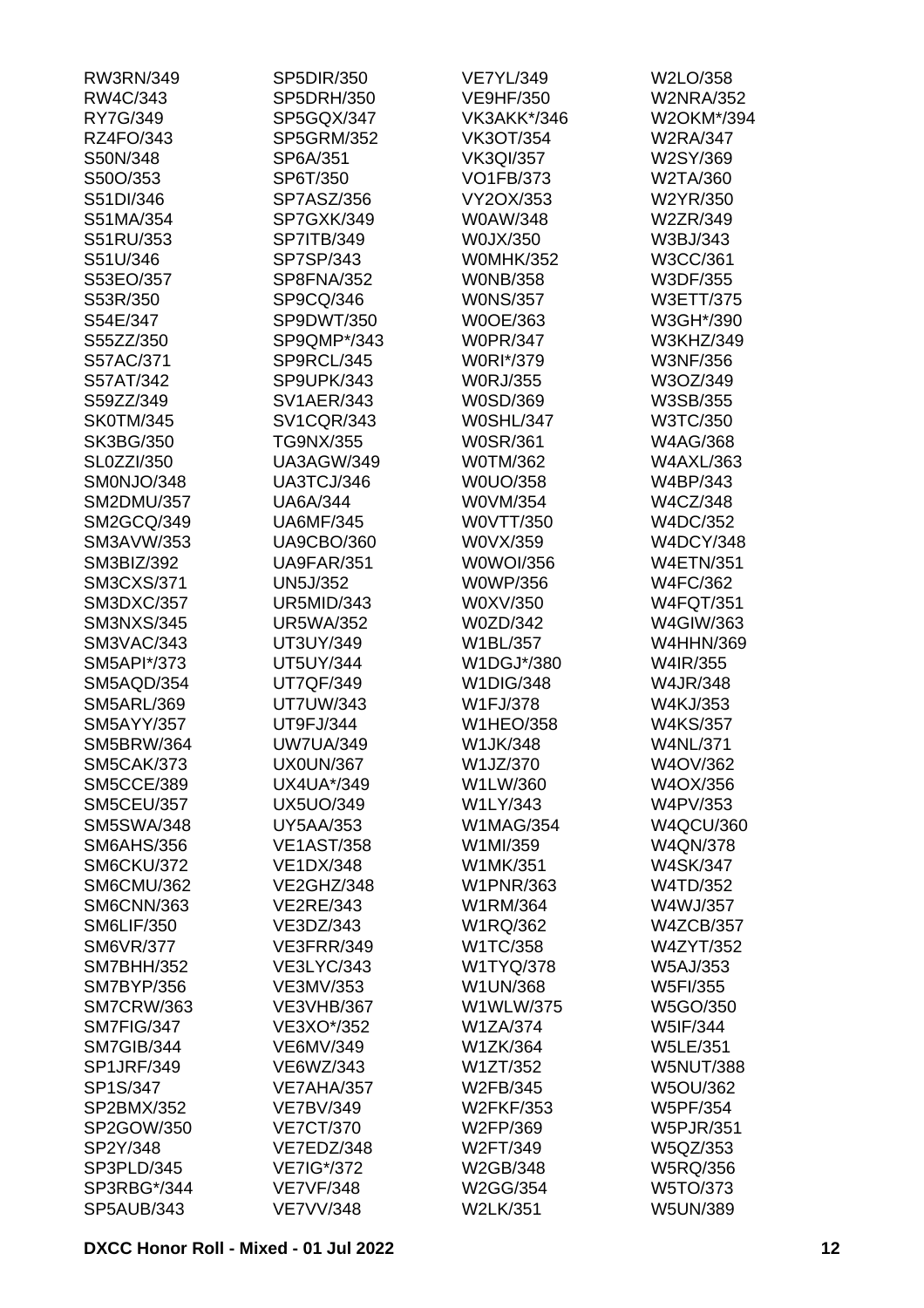| W5ZN/350                     | <b>W8QBG/367</b>  | WN9O/351          | DL4FW/350         |
|------------------------------|-------------------|-------------------|-------------------|
| W6AE/368                     | <b>W8QID/357</b>  | <b>WP4G/349</b>   | DL5WW/342         |
| <b>W6AEA/343</b>             | <b>W8RHM/349</b>  | <b>WP4U/348</b>   | DL6CNG/343        |
| W6AN/363                     | <b>W8SAX/348</b>  | <b>WR2G/356</b>   | <b>DL6ET/347</b>  |
| <b>W6AUG/350</b>             | W8TN/357          | <b>WR4K/364</b>   | DL6XK/348         |
| <b>W6BCQ/365</b>             | W8UZ/350          | WT3Q/348          | DL8FL/366         |
| <b>W6BSY/391</b>             | W8VI/347          | WT8C/352          | DL8OH/360         |
| <b>W6CUA/357</b>             | <b>W8WFN/347</b>  | <b>WU0R/349</b>   | DL8YR/358         |
| W6DX/345                     | W9DMH/356         | WZ6Z/353          | DM2XO/352         |
| <b>W6ENZ/349</b>             | <b>W9FR/362</b>   | <b>XE1ILI/347</b> | EA5RD/343         |
| W6FI/360                     | <b>W9KQD/373</b>  | XE2MX/358         | EA6ET/349         |
| W6GR/373                     | <b>W9NGA/362</b>  | YO3CD/349         | EI8EM/347         |
| <b>W6HXW/362</b>             | W9OA/374          | YO9HP/350         | EU1DX/348         |
| W6IEG/356                    | W9OL/364          | <b>YT7DX/352</b>  | EU6MM/348         |
| W6IS/348                     | <b>W9RC/349</b>   | <b>YU1AM/365</b>  | F2BS/376          |
| W6KM/351                     | W9SS/364          | <b>YU1GTU/356</b> | F2LZ/369          |
| W6ND/343                     | <b>W9VNE/370</b>  | <b>YU7BB/367</b>  | F3TK/357          |
| W6OTC/349                    | W9ZJ/353          | <b>YV5NWG/343</b> | F6BVY/347         |
| <b>W6OUL/355</b>             | WA0GOZ/346        | Z37CXY/353        | F6DHB/353         |
|                              | <b>WA1FCN/353</b> | ZP5YW/351         | F6HMJ/348         |
| W6PJ/348                     |                   |                   |                   |
| <b>W6RFF/362</b><br>W6RJ/380 | WA2F/350          |                   | <b>FM5CD/349</b>  |
|                              | <b>WA2IKL/353</b> | 338               | G3KMQ/365         |
| W6TK/350                     | <b>WA2NPD/356</b> | 4F2KWT/342        | G3KYF/365         |
| W6TMD/353                    | <b>WA3DVO/371</b> | 4X4PG/346         | G3KZR/353         |
| <b>W6UA/347</b>              | <b>WA3OFR/352</b> | 4Z5CX/341         | G3PJT/346         |
| W6XA/352                     | <b>WA4DT/352</b>  | 7N1GMK/344        | G3SJH/360         |
| W6XI/366                     | <b>WA4FFW/369</b> | 9A1CKH/347        | G3SVD/344         |
| W7AAD/348                    | <b>WA4TII/346</b> | 9A1HBC/343        | G3UHU/348         |
| <b>W7AJ/358</b>              | WA6EZV/349        | 9A3NM/342         | G3VMW/352         |
| <b>W7AO/373</b>              | <b>WA6GFE/375</b> | 9A8W/350          | G3ZSS/348         |
| W7AV/351                     | WA6WZO/357        | AA4SC/355         | G4CCZ/349         |
| <b>W7BJN/349</b>             | <b>WA7UTM/348</b> | AA6RK/345         | G4DXW/348         |
| <b>W7CA/348</b>              | <b>WA8CDU/349</b> | AA8CH/347         | G4PWA/343         |
| <b>W7CB/370</b>              | <b>WA8JOC/350</b> | AA8R/350          | G4SOZ/342         |
| <b>W7CL/349</b>              | <b>WA9CVK/353</b> | AA9LC/343         | GI3VAW/346        |
| W7DQ/361                     | WB2AQC/360        | AC0X/347          | GM3PPE/349        |
| <b>W7EYE/348</b>             | WB3D/349          | AC4S/348          | <b>GM3UCH/345</b> |
| <b>W7GA/350</b>              | <b>WB4TDH/358</b> | AD7L/346          | GM3YOR/353        |
| <b>W7GB/357</b>              | <b>WB4UBD/353</b> | AE1T/350          | <b>HA5FA/350</b>  |
| <b>W7HR/357</b>              | <b>WB5XX/349</b>  | AF0F/349          | HB9AMO/362        |
| W7IAN*/343                   | <b>WB5ZAM/349</b> | CT1GFK/341        | HB9BPP/349        |
| <b>W7KCN/349</b>             | WB6AXD/343        | CT3BX/349         | <b>HB9CRV/348</b> |
| <b>W7LFA/369</b>             | <b>WB8YJF/349</b> | CU3EJ/342         | HK3W/343          |
| W7MH/343                     | <b>WB9EEE/351</b> | DF2LH/346         | <b>HL3DE/351</b>  |
| W7MO/357                     | <b>WB9PNU/343</b> | DF6PB/341         | I0KDF/350         |
| <b>W7NGR/343</b>             | WD0DAN/345        | DJ2SL/361         | I1BUP/359         |
| <b>W7QMU/351</b>             | <b>WD5FVQ/352</b> | <b>DK0PM/348</b>  | <b>I1FQH/350</b>  |
| <b>W7SDR/353</b>             | <b>WD5GJB/353</b> | DK3PZ/362         | <b>I1LGR/362</b>  |
| W7VJ/350                     | <b>WD6FF/349</b>  | <b>DL1DA/367</b>  | I2PJA/359         |
| W7XA/364                     | WD8E/348          | DL1MAJ/348        | <b>I3TGW/348</b>  |
| <b>W8AEF/354</b>             | <b>WE9A/347</b>   | DL2CHN/342        | I3VJW/349         |
| <b>W8CY/354</b>              | WF5T*/354         | DL2RUM/347        | <b>I4ENO/342</b>  |
| <b>W8DCH/372</b>             | WI8A/350          | DL2VPO/344        | <b>I4JEE/347</b>  |
| <b>W8GMH/353</b>             | WI8R/349          | DL3BRE/343        | <b>I5JRR/348</b>  |
| <b>W8ILC/373</b>             | WJ4T*/349         | DL3IAC/343        | <b>I7CSB/345</b>  |
| <b>W8KA/350</b>              | <b>WK7E/351</b>   | DL3SZ/371         | <b>I8NHJ/347</b>  |
| W8PHZ/390                    | <b>WL7E/349</b>   | DL4FDM/342        | <b>I8NLC/345</b>  |
|                              |                   |                   |                   |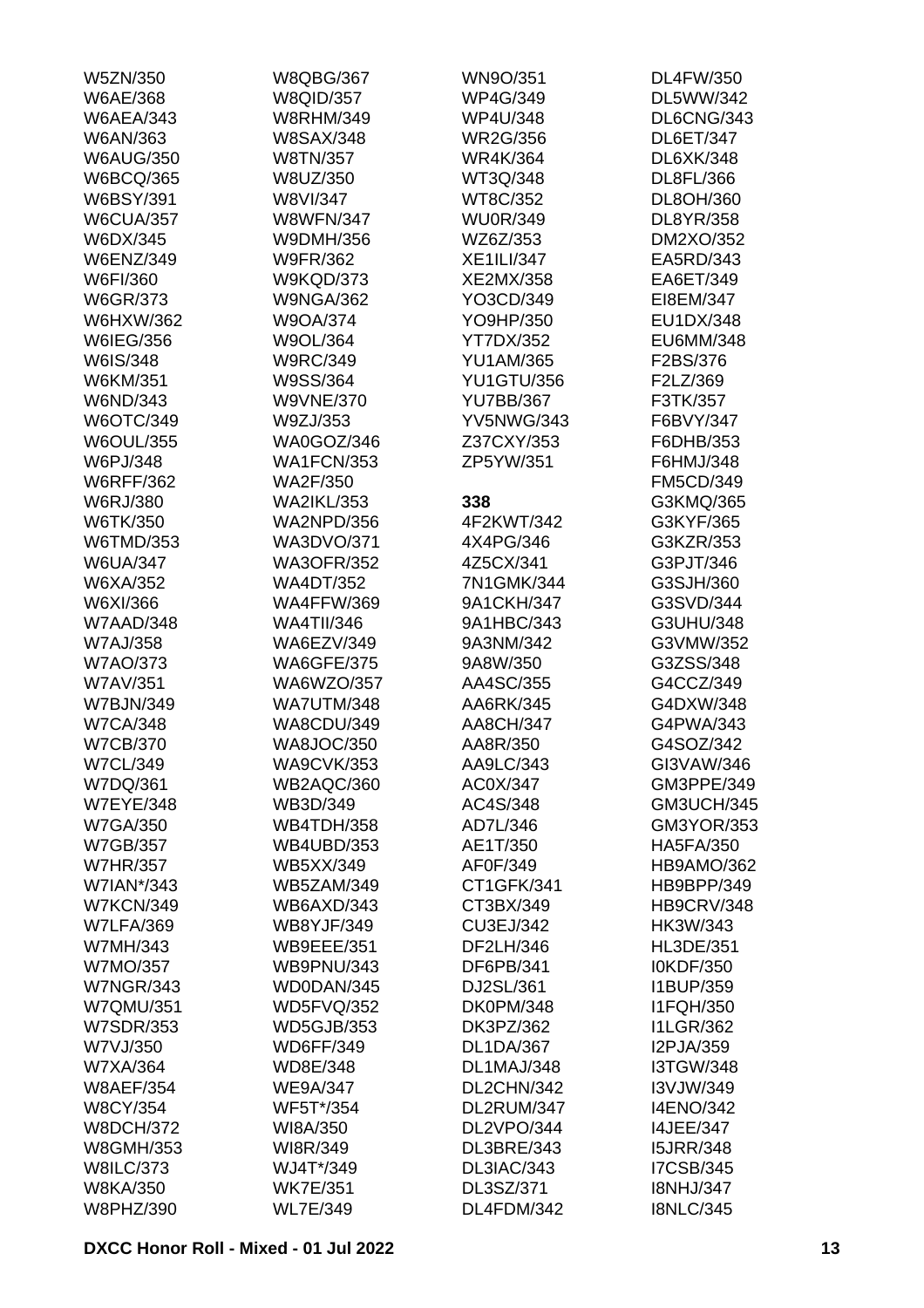| IK1NLZ/346        | JF1LZQ/343        | K1ZZI/348        | K8OZ/352         |
|-------------------|-------------------|------------------|------------------|
| IK2ZJN/342        | <b>JF2ION/345</b> | <b>K2ARO/352</b> | <b>K8RYU/345</b> |
| IK4ADE/343        | JF6WTY/342        | K2AU/349         | K8TL/370         |
| IK4EWN/348        | <b>JG1EGG/349</b> | K2CJ/356         | K8UE/352         |
| IK4FNF/345        | JH0INP/345        | K2LE/375         | K8UT/348         |
| IK4MSV/343        | JH0WQP/343        | <b>K2MFY/361</b> | K8VJG/346        |
| IK7YCE/342        | <b>JH1APK/355</b> | K2MP/348         | K8WK/346         |
| IK8YTA/341        | JH1ECG/367        | <b>K2RSK/348</b> | K8ZH/352         |
| IT9EJW/342        | JH1EEB/347        | K2SX/357         | K9CC/355         |
| IT9JOF/348        | JH1EGJ/343        | K2TK/353         | K9CT/360         |
| IT9POD/347        | <b>JH1IAQ/347</b> | K2TV/354         | K9DD/357         |
| IZ4AIB/342        | <b>JH1OCC/347</b> | <b>K2UR/372</b>  | K9DT/358         |
| IZ5EKV/341        | <b>JH1ORA/354</b> | K2UU/360         | K9FZ*/344        |
| IZ8ATP/342        | JH1XFR/342        | K2WJ/347         | <b>K9LCR/350</b> |
| JA0DET/349        | JH2BFY/351        | K3FN/356         | K9LJN/349        |
| JA1GCA/348        | JH3FHQ/344        | K3IE/351         | K9MBQ/349        |
| JA1GHH/348        | JH4CBM/344        | K3OTY/364        | K9NB/356         |
| JA1MZL/354        | <b>JH4GNE/347</b> | K3SV/346         | K9OT/347         |
| <b>JA1OVF/352</b> | JH7CFX/348        | K3TLP/348        | K9RX/357         |
| JA1QVR/347        | JH7RXU/347        | <b>K4ADK/354</b> | K9UP/349         |
| <b>JA1SFL/349</b> |                   | K4DJ/372         |                  |
|                   | <b>JH7SOF/344</b> |                  | KA5V/353         |
| <b>JA1SGU/356</b> | JH7XRG/347        | K4JP/362         | KB1HY/348        |
| JA1WWB/348        | JH8NBJ/348        | K4KC/376         | KB3KV/349        |
| JA1XCZ/350        | JI1VVB/350        | <b>K4LRX/362</b> | KB7YX/350        |
| JA1XEL/346        | <b>JJ1TKN/343</b> | K4MQL/360        | KB9AIT/347       |
| JA2ATE/346        | JJ2KDZ/346        | K4PB/349         | KC9G/347         |
| JA2FBC/341        | <b>JJ2SEE/346</b> | K4RO/348         | KD9HL/345        |
| <b>JA2FSM/349</b> | <b>JL1UXH/344</b> | K4SE/355         | KE1F/353         |
| JA2HJB/342        | JM1HJG/347        | K4SI/348         | <b>KE7X/348</b>  |
| <b>JA2JSF/360</b> | <b>JM1TWR/351</b> | K4UU/348         | <b>KE9XN/347</b> |
| <b>JA2KVB/350</b> | JP1TRJ/344        | K4WA/342         | <b>KF2TI/345</b> |
| <b>JA2LHG/359</b> | JQ1ALQ/347        | K4YMQ/360        | <b>KG2KJ/341</b> |
| JA2OLJ/345        | JQ6RUP/344        | <b>K5FNQ/354</b> | KG8P/352         |
| <b>JA2VQF/342</b> | JR0WZR/342        | K5FP/363         | KI7M/346         |
| JA3ALY/360        | JR1BAS/351        | <b>K5GKC/352</b> | KI8L/345         |
| JA3APV/350        | JR1NHD/344        | K5KG/355         | KJ0M/351         |
| JA3BG/374         | <b>JR6LLN/348</b> | K5MC/349         | <b>KJ6NZ/348</b> |
| JA3HZT/361        | <b>JS1NDM/344</b> | K5OT/346         | KQ8M/351         |
| <b>JA3RAR/349</b> | K0ALL*/360        | K5SM/352         | <b>KR2Q/367</b>  |
| JA5BZL/355        | <b>K0ARS/365</b>  | K5VR/350         | <b>KR4F/352</b>  |
| <b>JA6CNH/349</b> | <b>K0HQW/349</b>  | K5WK/360         | <b>KR8V/351</b>  |
| JA6GIJ/355        | <b>K0IUC/358</b>  | K6BTT/363        | <b>KS0M/348</b>  |
| <b>JA6OXT/344</b> | K0KT/365          | K6CTA/346        | KS3F/349         |
| JA7CVL/342        | K0NN/355          | K6EID/360        | KT1J/351         |
| <b>JA7DOT/345</b> | K0OB/345          | K6LM/355         | KV4FZ*/367       |
| JA7JH/366         | K0SW/350          | K6PT/365         | KW4V/349         |
| <b>JA7OUV/349</b> | K0XB/349          | K6RO/347         | <b>KW7Y/341</b>  |
| JA8DJY/349        | K1EU/348          | <b>K6SMF/360</b> | KX2S/350         |
| <b>JA9FAI/350</b> | K1GG/349          | K7AA/369         | KY6R/343         |
| <b>JA9GLW/345</b> | K1IN/346          | <b>K7ACZ/342</b> | KZ9DX/348        |
| <b>JA9IFF/351</b> | K1KD/348          | <b>K7BHM/354</b> | LA1FH/356        |
| <b>JE1MGE/357</b> | K1RO/351          | <b>K7BTW/347</b> | LA1K/382         |
| JE2PCY/344        | K1SA/355          | K7XM*/351        | LA2PA/342        |
| <b>JE3AGN/342</b> | K1SG/349          | <b>K8BCK/363</b> | LA4OGA/347       |
| JE3EDJ/352        | K1SM/346          | K8IA/357         | LA5IIA/344       |
| JF0EHX/343        | K1VV/352          | K8IFF/368        | LA6LDA/348       |
| JF1JTQ/349        | K1WB/350          | K8MC*/352        | LA9HC/364        |
|                   |                   |                  |                  |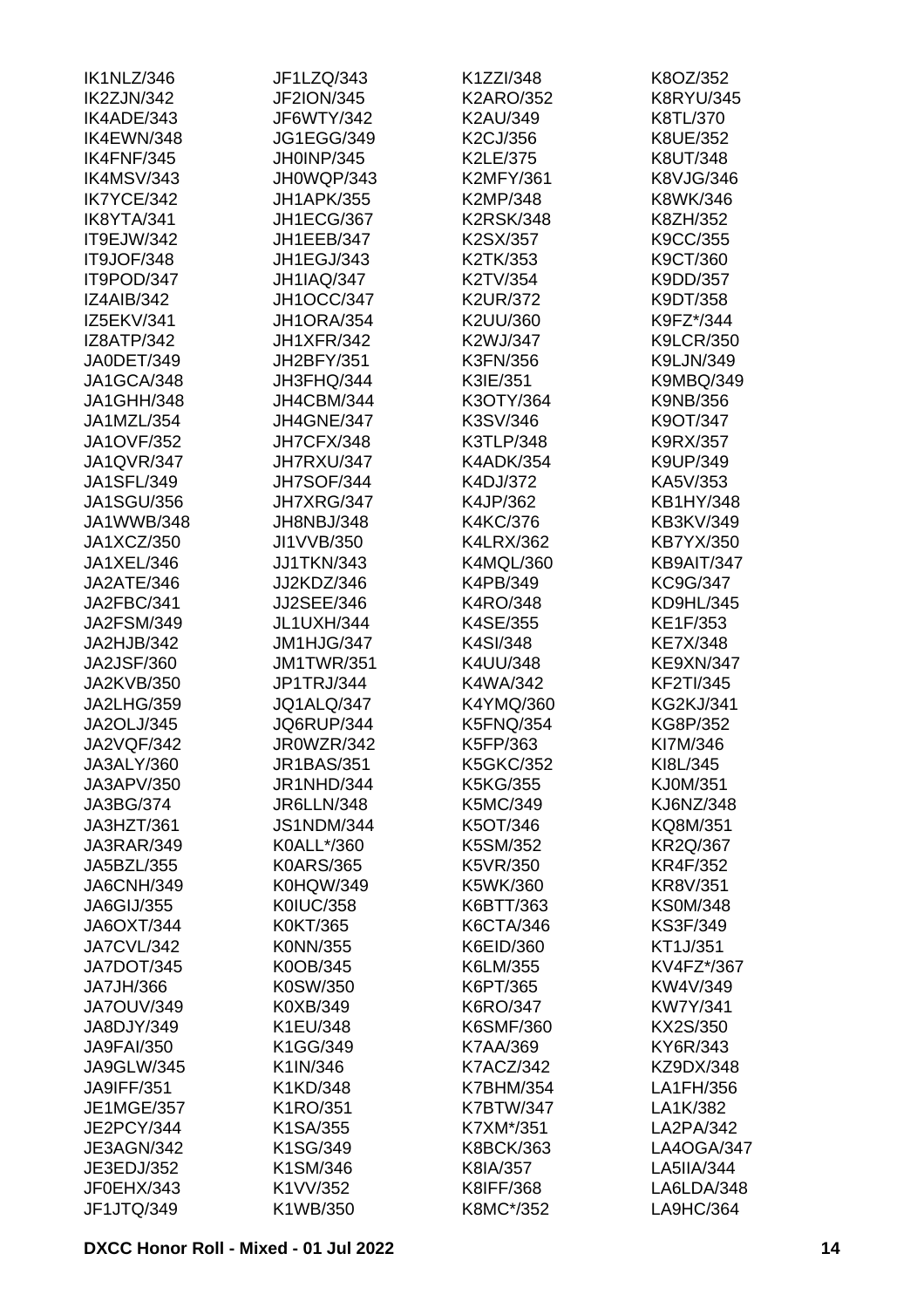| LB1GB/348        | NA5Q/341          | SV8JE/349         | <b>W4NKI/372</b>  |
|------------------|-------------------|-------------------|-------------------|
| LU4FPZ/342       | NA5U/348          | SV8RX/346         | <b>W4NU/353</b>   |
| <b>LU7HF/341</b> | NB8B/350          | <b>UA0CA/344</b>  | W4OEL*/372        |
| LZ1MS/343        | <b>NE0DX/342</b>  | UA3LAR/348        | W4QM/381          |
| MW0CBC/342       | <b>NE9R/348</b>   | <b>UA3TT/347</b>  | <b>W4RFZ/355</b>  |
| N0IJ/352         | NF4A/346          | <b>UA4CR/344</b>  | <b>W4RJ/355</b>   |
| N0IW/348         | <b>NM7G/359</b>   | <b>UR0MC/343</b>  | <b>W4TGT/347</b>  |
| <b>NOJR/350</b>  | <b>NN4SS/347</b>  | <b>UT4MF/346</b>  | W4UW/377          |
| N0KV/344         | <b>NS9I/342</b>   | VA6JV/345         | <b>W4VHF/355</b>  |
| <b>N0RN/351</b>  | <b>NW7E/345</b>   | VE2QRA/341        | <b>W4YCH/358</b>  |
| <b>N0RR/362</b>  | NW7O/351          | <b>VE3CFK/346</b> | W4YO*/382         |
| N1GS/352         | NY9H/345          | VE3EXY/342        | W5AP/350          |
| N1LQ/348         | NZ9Z/348          | <b>VE3NH/346</b>  | <b>W5ASP/348</b>  |
| <b>N1SV/344</b>  | OH2BNY/349        | <b>VE6AX/345</b>  | <b>W5FK/348</b>   |
| N1UR/346         | OH3MKH/344        | <b>VE7TK/344</b>  | W5JMW/348         |
| N2AJ/345         | OH4MCV/346        | <b>VE7XF/353</b>  | <b>W5KK/347</b>   |
| N2DXJ/345        | OH5PA/365         | <b>VK5WO/378</b>  | <b>W5LC/346</b>   |
| <b>N2ERN/347</b> | <b>OK1DO/344</b>  | <b>W0CD/367</b>   | <b>W5SG/352</b>   |
| N2FF/352         | <b>ON5JV/345</b>  | <b>W0GG/345</b>   | <b>W5WLA/348</b>  |
| N2TN/347         | <b>ON6YH/346</b>  | <b>W0GKE/364</b>  | <b>W6FEL/342</b>  |
| N2UN/355         | <b>ON7WW/347</b>  | <b>WOJLC/353</b>  | <b>W6IGK/347</b>  |
| N3KS/348         | OZ1AXG/348        | W0TT/344          | <b>W6NWS/349</b>  |
| N3TO/353         | PA3ABH/348        | W0UVC/346         | <b>W6QUV/344</b>  |
| N4BAA/346        | PA3GCV/342        | W0UY/350          | W6RW/352          |
| N4CW/354         | PA7F/348          | W0ZX/346          | W6TJI/355         |
| N4DW/367         | PY2AE/344         | W1EQ/344          | W6ZO/353          |
| N4GG/357         | PY2IQ/344         | <b>W1FYI/347</b>  | W6ZQ/357          |
| N4HID/346        | PY2VA/344         | W1GQ/350          | W7/DL1UF/349      |
| N4IR/353         | PY5CA/350         | W1IQW/342         | <b>W7CP/352</b>   |
| N4JJ*/359        | PY5HOT/345        | W1OX/354          | W7FP/359          |
| N4LT/351         | R6AF/350          | W1QJ/353          | W7NN/350          |
| N4MHQ/350        | R7KA/339          | W1RZ/350          | W7SX/350          |
| N4NO*/367        | RA0FF/343         | W1TSP/355         | <b>W7TSQ/348</b>  |
| N4RU/357         | RA3SD/341         | <b>W1UK/345</b>   | W7ZI/356          |
| N4TB/366         | <b>RA4CA/347</b>  | W2CQ/350          | W7ZJ/343          |
| N4VN/350         | <b>RN7G/342</b>   | W2GDJ/344         | <b>W7ZR/357</b>   |
| N4ZY*/351        | RU3A/346          | W2GEZ/356         | W8AAX*/357        |
| N5NR/352         | <b>RW4NH/359</b>  | W2GW/349          | W8EMI/351         |
| N5PR/350         | RZ3DX/342         | W2LE/348          | <b>W8ERD/353</b>  |
| <b>N5WNG/346</b> | S59DJK/357        | W2NO/347          | <b>W8FDN/357</b>  |
| N5XU/347         | SM0AGD/383        | W2PK/351          | W8GE/357          |
| N5YY/358         | <b>SM3CBR/349</b> | W2TX/351          | W8IQ/380          |
| N6EO/363         | <b>SM3LGO/347</b> | W2VJN/376         | <b>W8KL/350</b>   |
| N6PEQ/345        | <b>SM4BZH/365</b> | <b>W2VUF/372</b>  | <b>W8LR/348</b>   |
| N6QQ/355         | <b>SM5CLE/349</b> | W2YE/344          | <b>W8QY/387</b>   |
| N6ZM/357         | <b>SM5CSS/354</b> | W3GQ/346          | <b>W8WOJ/362</b>  |
| N7MQ/345         | <b>SM5CZK/352</b> | <b>W3KHQ/356</b>  | <b>W9AAZ/347</b>  |
| <b>N7RU/353</b>  | SM5JE*/351        | W3OA/348          | W9AJ/349          |
| N7TP/362         | <b>SM6BGG/355</b> | W3OP/348          | <b>W9CH/381</b>   |
| N7WS/350         | SP1MGM/344        | W3TN/358          | W9UM/351          |
| N7XR/345         | SP3CGK/341        | W3XX/366          | WA0ROI/345        |
| N8ZX/344         | <b>SP6AAT/375</b> | <b>W4AXO/350</b>  | <b>WA1PMA/345</b> |
| N9AI/348         | SP9CTW/355        | <b>W4CEB/356</b>  | <b>WA3AFS/350</b> |
| N9AW/351         | SP9RPW/344        | <b>W4EB/347</b>   | <b>WA4JQS/353</b> |
| <b>N9ER/352</b>  | SQ6SZ*/346        | <b>W4GKR/356</b>  | <b>WA4OEJ/355</b> |
| NA2M/358         | <b>SV1ACK/343</b> | <b>W4HG/358</b>   | <b>WA6BXV/348</b> |
| <b>NA2R/348</b>  | <b>SV1CQN/342</b> | <b>W4JVN/357</b>  | WA8LOW/347        |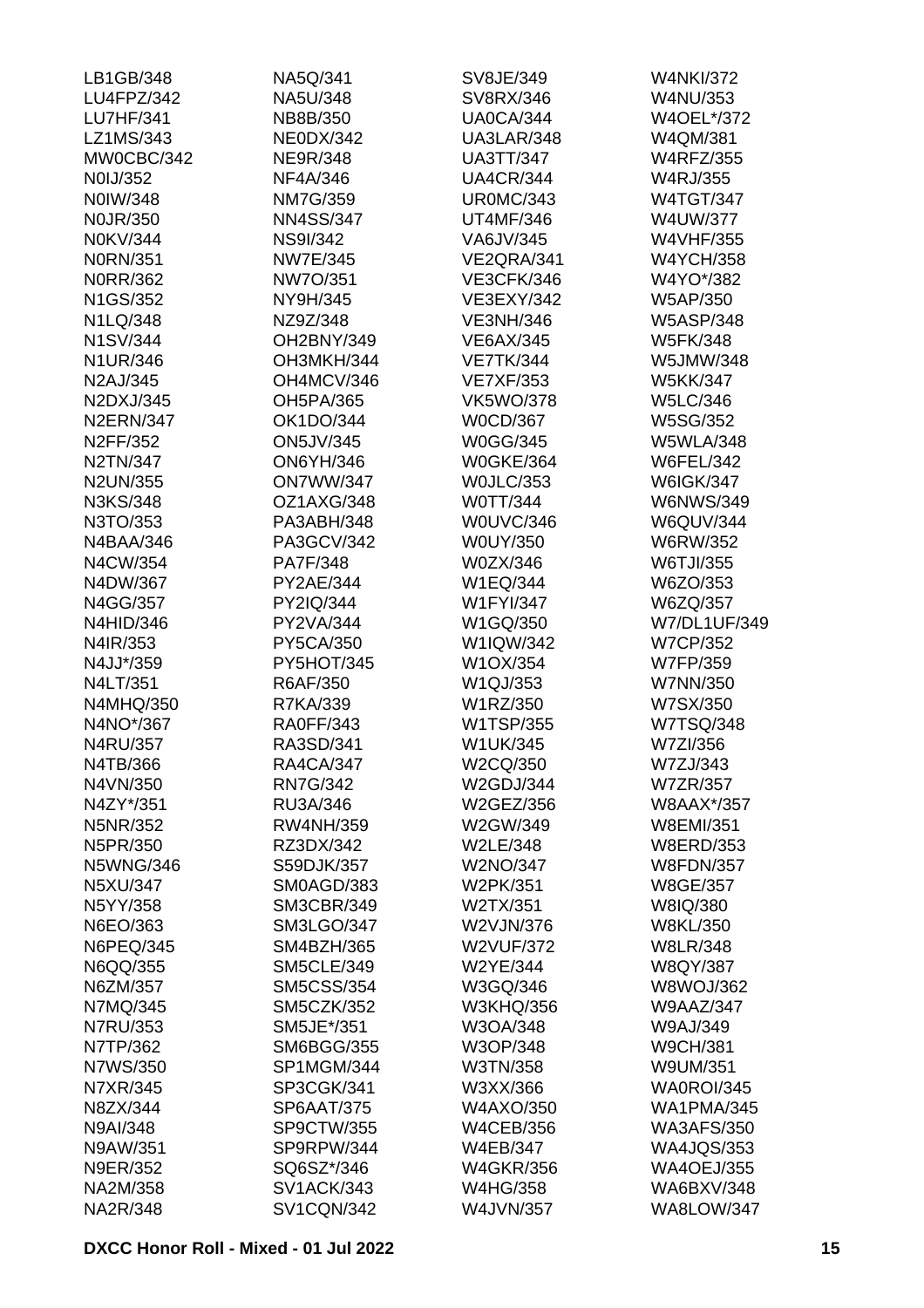| WA9AQN/347         | <b>DK2NG/343</b>  | IV3TMV/342        | JR4ABB/348        |
|--------------------|-------------------|-------------------|-------------------|
| <b>WA9BXB/352</b>  | <b>DK5AI/346</b>  | IZ1BII/341        | <b>JR7COH/347</b> |
| <b>WA9MAG/352</b>  | <b>DK5JI/351</b>  | IZ5ASZ/341        | JR8OGB/344        |
| <b>WB2OSM/342</b>  | <b>DK7YY/346</b>  | <b>IZ7AUH/340</b> | <b>JS6PXB/351</b> |
| <b>WB3AVN/352</b>  | DL1EJA/340        | <b>JA0BOV/341</b> | K0JPL/364         |
| <b>WB3JFS/349</b>  | <b>DL4CF/346</b>  | JA0DIN/345        | K0TT/345          |
| WB4W/352           | <b>DL5AN/349</b>  | JA0NUB/345        | K0TVD/347         |
| WB6L/363           | DL6MIG/344        | JA0OS/344         | <b>K1ACL/351</b>  |
| <b>WB8FIW/352</b>  | <b>DL7KL/351</b>  | JA1ADU/341        | K1GE/343          |
| WD4NGB/346         | DL9FCY/343        | JA1BPA/339        | K1GW/347          |
| <b>WD8PKF/353</b>  | <b>DM5TI/341</b>  | JA1DDZ/355        | K1HZ/356          |
| <b>WF2S/347</b>    | EA3GP/344         | JA1EMQ/344        | K1JO/364          |
| <b>WJ7R/354</b>    | EA3JJ/350         | <b>JA1HOM/358</b> | K1KS/347          |
| <b>WK2H/348</b>    | EA3NC/368         | JA1IRH/353        | K1LPS/345         |
| <b>WN6K/350</b>    | EA5RU/345         | JA1IZZ/350        | K1OT/350          |
| <b>WN9Q/347</b>    | EA6SX/343         | <b>JA1KPH/341</b> | K1TN/361          |
| <b>WO2T/347</b>    | EC3A/342          | <b>JA1PAH/342</b> | K1ZG/348          |
|                    |                   |                   |                   |
| WT4Q/342           | EI6S/357          | <b>JA1SLS/341</b> | K2BX/344          |
| <b>WU4G/349</b>    | EW2A/341          | JA2BQX/341        | K2CDJ/347         |
| <b>WV6E/341</b>    | F5INJ/341         | <b>JA2CXF/352</b> | K2EK/354          |
| WW7Q/356           | F5JY/345          | JA2DJH/358        | K2GPL/362         |
| <b>XE1KK/345</b>   | F5OVQ/341         | JA4FM/354         | K2PK/352          |
| XE1MW/340          | F5PBM/344         | JA4HAW/346        | K2QB/348          |
| <b>XE2CQ/347</b>   | <b>FK8CP/347</b>  | JA5AB/362         | K2SD/352          |
| YO7LCB/347         | G0FUV/342         | JA6BJV/347        | K2SG/354          |
| <b>YT1AD/349</b>   | G3LZQ/353         | JA6CNL/362        | K3ATO/350         |
| <b>YU1CC/354</b>   | G3NKC/346         | <b>JA6DSG/355</b> | K3PA/350          |
| <b>YU1EA/352</b>   | G3RAU/345         | <b>JA7RPC/355</b> | <b>K3WGR/344</b>  |
| YU7BCD/378         | G4DYO/355         | JA8DBU/340        | K4CL/352          |
| <b>YV1TO/352</b>   | G4GIR/349         | JA9PPC/341        | <b>K4CNW/352</b>  |
| <b>YV5AJK*/381</b> | GM0GAV/343        | JE2PMC/343        | K4EU/345          |
| <b>YV5AM/352</b>   | HB9AAQ/352        | <b>JE2UFF/346</b> | K4HB/341          |
| <b>YV5ANF/380</b>  | HB9AGH/353        | <b>JE4FNC/339</b> | K4IE/353          |
| <b>YV5EED/352</b>  | HB9AHD/344        | JF2SQB/345        | K4MD/351          |
| ZL2RR/352          | <b>HB9BOS/347</b> | JF3LGC/348        | K4MF/350          |
| ZL2ST/351          | <b>HB9KC/370</b>  | JF6DSZ/347        | K4MWB/353         |
| ZS5NK*/353         | <b>HK3CW/341</b>  | JG2KKG/343        | K4OM/347          |
|                    | HL3EHK/337        | <b>JH1ECF/341</b> | K4QD/345          |
| 337                | <b>HL5FBT/346</b> | JH1HLQ/358        | K4TT/360          |
| AA4A/362           | <b>I1CMA/356</b>  | JH1VUO/344        | K4ZA/347          |
| AA4MM/369          | <b>I5XFD/343</b>  | <b>JH1WJR/348</b> | K4ZZR/346         |
| AA4NC/351          | <b>I8IGS/350</b>  | JH3CUL/345        | <b>K5ACQ/348</b>  |
| AA4U/341           | IK0AGU/347        | JH3PAS/347        | <b>K5ALQ/345</b>  |
| AA6LY/342          | IK0FUX/346        | <b>JH3SIF/341</b> | K5DF/351          |
| AB2N/352           | IK0PEA/343        | JH4ADV/340        | K5EK/349          |
| AB4H/363           | <b>IK1IYU/346</b> | JH4ALY/348        | K5GO/362          |
| AB5RM/341          | IK2SND/340        | JH4JLV/341        | K5JF*/353         |
|                    | IK2YFT/341        |                   |                   |
| AE3T/362           |                   | JH6GKH/345        | K5QX/346          |
| AG8B/356           | IK6CGO/347        | <b>JI1NJC/347</b> | K5RE/353          |
| AJ6T/346           | IK6ZKJ/341        | JJ2VLY/340        | K5UO/353          |
| AK4N*/351          | IK8CVZ/343        | <b>JJ3FRB/341</b> | K5VWW/351         |
| CT3CD/341          | IK8VRH/341        | JJ6DGP/346        | K5ZK/350          |
| CT3FT/345          | IN3ASW/347        | <b>JK1BSM/345</b> | K6ED/358          |
| CU3AD/343          | <b>IT9CVO/340</b> | <b>JM1NKT/346</b> | K6IPM/340         |
| D44BS/364          | IT9ZVL/347        | <b>JN3SAC/346</b> | K6UM/347          |
| DJ7UO/351          | IV3KFB/341        | <b>JO7WXN/345</b> | K6VVA/376         |
| DJ9FK/345          | IV3RAV/340        | JQ1COB/345        | K6YK/357          |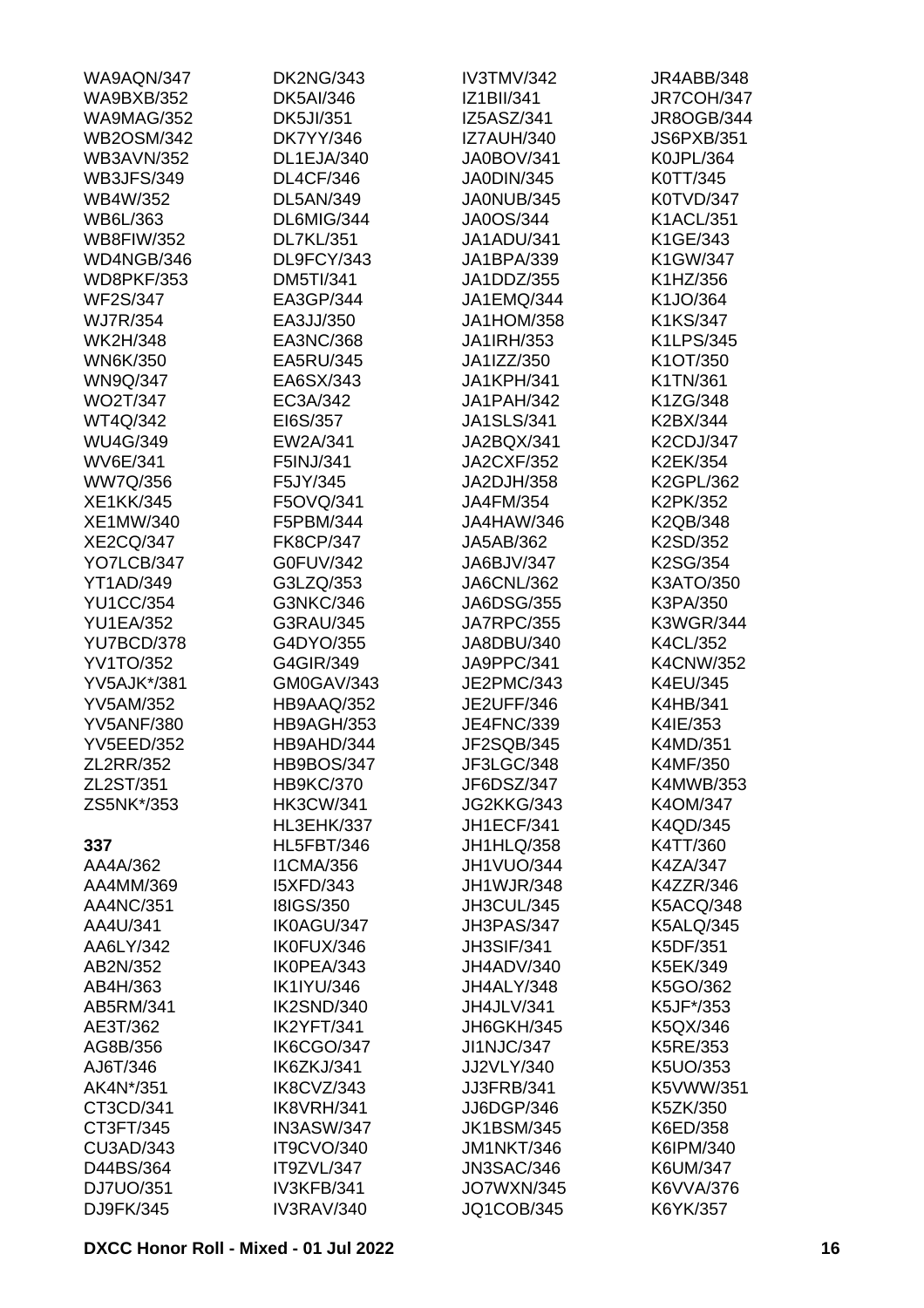| <b>K7CU/350</b>   | N5AU/361         | SP8FB/345         | <b>W6IRD/354</b>  |
|-------------------|------------------|-------------------|-------------------|
| <b>K7MTR/349</b>  | <b>N5PG/347</b>  | SP8HXN/347        | W6OU/356          |
| <b>K7NK/343</b>   | N5RR/366         | SQ8J/341          | <b>W6RD/347</b>   |
| <b>K7NTW/350</b>  | N5UD/360         | <b>SV1QN/344</b>  | <b>W6SZN/348</b>  |
| <b>K7SFN/356</b>  | N6DX/380         | <b>SV8BHN/344</b> | W6WF/346          |
| <b>K8AJK/371</b>  | N6HY/344         | <b>UA6FJ/356</b>  | <b>W7BG/355</b>   |
| <b>K8CI/345</b>   | N6IE/345         | UR5EDX/344        | <b>W7LEB/365</b>  |
| K8DID/352         | N6KD/347         | <b>UR5FEO/345</b> | <b>W7LGG/362</b>  |
| K8JRM/350         | N6RW/371         | <b>UT5URW/343</b> | <b>W7YAQ/356</b>  |
| K8KWT/350         | N7MB/349         | <b>UX0FF/341</b>  | W8DN/348          |
| K8MW/349          | N7VPN/341        | <b>UX1UA/348</b>  | <b>W8GEX/341</b>  |
| K8SMC*/353        | <b>N8AGU/346</b> | <b>VA7ZT/345</b>  | <b>W9AEB/349</b>  |
| <b>K9ALP/365</b>  | N8DC/347         | <b>VE1AI/357</b>  | W9DS/350          |
| K9IG/348          | N8MR/344         | VE1ZZ*/362        | W9HM/347          |
| K9MK/352          | <b>N8PCN/341</b> | <b>VE6KC/345</b>  | W9IIX/350         |
| <b>K9UQN/350</b>  | N8PW/341         | <b>VE7UF/346</b>  | <b>W9LNQ/372</b>  |
| K9WZB/350         | N8XI/348         | <b>VK2CA/341</b>  | W9LQI/346         |
| K9XD/343          | N9AVY/348        | W0DD/344          | <b>WA1EHK/344</b> |
|                   |                  |                   |                   |
| <b>KA2EYH/345</b> | N9BVA/343        | <b>W0HT/350</b>   | <b>WA2AOG/354</b> |
| KA5M/346          | N9DJ/355         | <b>W0LSD/355</b>  | <b>WA2VYA/354</b> |
| <b>KB4GYT/346</b> | N9MM/357         | <b>WOTRF/358</b>  | <b>WA3IIA/348</b> |
| <b>KE4WI/341</b>  | <b>NC6A/346</b>  | <b>W0UD/371</b>   | <b>WA4BIM/351</b> |
| KF8PD/346         | NK1K/346         | W0ZU/347          | WA4MME/348        |
| <b>KF8UN/346</b>  | NN4K/346         | <b>W1ECH/371</b>  | <b>WA4MWX/349</b> |
| <b>KF9AF/346</b>  | NU4Y/347         | W1EG/349          | <b>WA5IPS/347</b> |
| KG9Z/349          | <b>NX7U/347</b>  | W1UE/350          | WA6MHZ/348        |
| KI0KB/347         | NY3C/345         | <b>W1UL/377</b>   | <b>WA9YYY/348</b> |
| KJ3L/350          | NZ6E/347         | <b>W1URV/351</b>  | WB2RAJ/347        |
| KJ4BK/361         | OE5RLM/341       | W1YW/357          | <b>WB2REM/346</b> |
| KM4A/346          | <b>OH1KF/351</b> | W2CC/361          | WB3LHD/347        |
| KM6HB/344         | OH1MLZ/345       | W2CF/353          | <b>WB4MAR/356</b> |
| KO0Z/346          | OK1DH/359        | <b>W2CNS/349</b>  | <b>WB5IUU/347</b> |
| KR4W/348          | OK1DWC/343       | W2FV/352          | <b>WB7VNY/347</b> |
| <b>KR9A/349</b>   | OK2QA/348        | <b>W2NK/357</b>   | <b>WC0Y/347</b>   |
| KU8X/347          | OK2RZ/366        | W2PSU/363         | <b>WC5N/345</b>   |
| KV1J/346          | ON4CAS/340       | W2RQ/352          | <b>WE7K/346</b>   |
| KV2S/349          | PA3GRM/341       | W2WG/341          | <b>WE9R/348</b>   |
| KX1G/345          | PF5X/348         | W2ZI/349          | WI9H/347          |
| <b>KX2A/347</b>   | PY2XU/340        | W3BG/342          | <b>WS1F/344</b>   |
| KX5V/349          | PY5EW/340        | <b>W3DRY/345</b>  | WT8E/347          |
| LA9AJA/341        | PY5WD/356        | W3HNK/363         | WW3S/343          |
| LA9FFA/346        | R0FA/342         | W3NA/349          | WY3A/351          |
| N0AMI/351         | R7AA/341         | W4CSW/350         | <b>XE1RBV/341</b> |
| <b>N0FX/346</b>   | R9OK/340         | W4HK/346          | YO2CMI/346        |
| N1CQ/350          | RN3CT/342        | <b>W4JKC/353</b>  | YO3ND/345         |
| N1KC/343          | <b>RV1CC/341</b> | <b>W4JTL/354</b>  | <b>YS1AG/367</b>  |
| N1RK/346          | RV3LO/341        | W4KA/346          | <b>YS1GMV/357</b> |
| N1RR/349          | <b>RW0LT/354</b> | <b>W4OWY/351</b>  | <b>YU1NR/351</b>  |
| N2JJ/356          | S51DB/350        | <b>W4PRO/367</b>  | YV1DIG/343        |
| N3EN/350          | S53MJ/343        | <b>W4RDX/346</b>  | ZL2AL/344         |
|                   | S59DKR/341       |                   |                   |
| N3NT/344          |                  | W4SO/349          |                   |
| N4FN/347          | SM7DXQ/347       | <b>W4TJE/345</b>  | 336               |
| N4PJ/346          | <b>SM7WT/367</b> | W5GZ/343          | 9H1SP/339         |
| N4PY/351          | SP3CJS/342       | <b>W5LT/344</b>   | AA0FT/344         |
| N4RR/357          | SP3DOI*/365      | <b>W5SL/349</b>   | AA9A/346          |
| N4TV/342          | SP6DNS/353       | <b>W6BBS/341</b>  | AA9D/347          |
| N4UA/352          | SP6EQZ/345       | <b>W6HTC/349</b>  | AC0A/348          |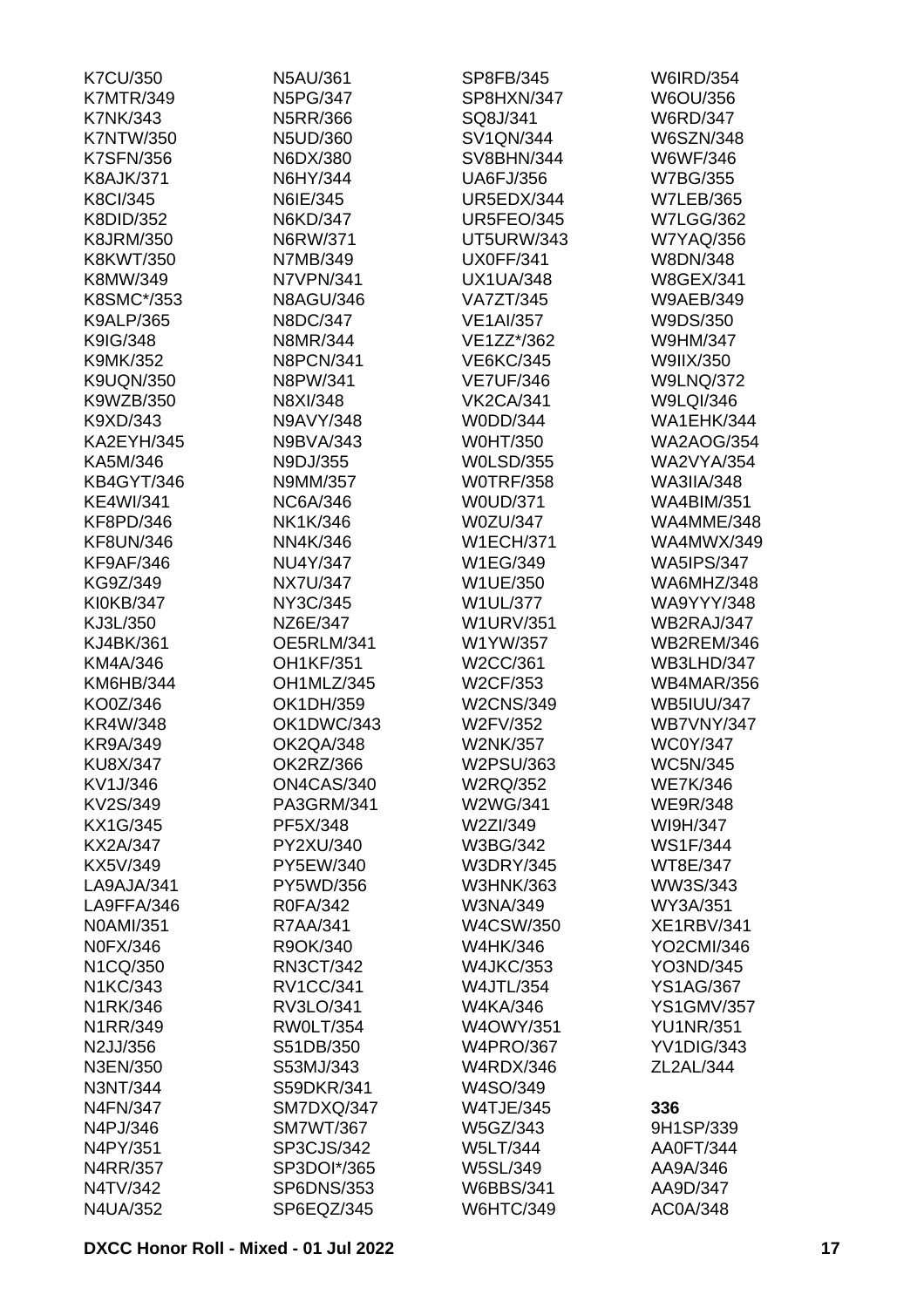| JA2HNP/367<br>N2US/350<br>AC9S/343<br>JA2HQZ/348<br>K1SF/351<br>AF9H/345<br>K2CS/341<br>N4EX/348<br><b>JA2VHO/347</b><br>AH7C/340<br>N4HU/348<br>JA3BXF/360<br>K2EZK/351<br>AI6Z/349<br>JA3DAY/356<br>K2MYR/350<br>N4OGW/344<br><b>BA4DW/340</b><br>JA4PXC/341<br>K2OGD/343<br>N4QQ/353<br><b>K2ONP/345</b><br>N4QS/347<br>CT1ELF/339<br>JA6AGA/351<br>CT3DZ/343<br><b>JA6CRP/348</b><br>K3GO/348<br>N4VA/353<br>CT3HF/340<br>K3PP/340<br>N4ZH/340<br><b>JA6UDI/340</b><br>K3PT/343<br>N6IC/347<br><b>CU2CE/349</b><br>JA7DYJ/347<br>DF1KG/346<br><b>JA7KE/346</b><br>K4AV/346<br>N6MA/350<br><b>DF2UA/342</b><br><b>JA7NVF/346</b><br>K4BAI/369<br>N6RK/341<br>N6ZN/344<br>DF5WA/346<br>JA7NX/342<br>K4BYN/356<br>DJ3XG/340<br>K4CSB/345<br><b>N7HK/347</b><br>JA8BZL/353<br>DL2HYH/343<br><b>JA8CJY/345</b><br>K4DLI/349<br>N7TT/379<br>DL8VN/352<br>JA8DSO/349<br>K4DN/346<br>N7XD/349<br><b>JA8KSF/353</b><br>K4EB/345<br><b>DL9MS/349</b><br>N8NN/340<br><b>N8SHZ/342</b><br>EA5B/345<br>JA9AGN/342<br><b>K4GHS/349</b><br><b>JE2VLG/338</b><br>EI8H/365<br>K4IA/340<br><b>N9NS/356</b><br>F2NH/346<br>K4KL/339<br>JE3TWJ/345<br><b>N9UA/344</b><br>F5MXH/343<br>JF2HPA/347<br>K4QBH/340<br>N9XX/352<br>F5UJK/339<br>JF2VAX/340<br>K4QS/345<br>NA4MM/340<br><b>NB7Q/347</b><br>G0BLB/340<br>JG3WCZ/341<br>K4UX/345<br>G3LHJ/365<br><b>JG5RVQ/339</b><br>K5DC/346<br><b>NE0U/344</b><br>NJ0U/346<br>G3VAO/344<br>JH1JGX/363<br>K5KV/350<br>G4IIY/339<br>JH1XUP/349<br>K5NV/351<br>NN4R/342<br>G4IRN/339<br><b>JH2AQI/340</b><br>K5PI/340<br>NN9K/343<br>NO0C/345<br>HA0UZ/339<br>JH2QLC/346<br>K8ER/365<br><b>NU7J/341</b><br>HA1DAE/341<br>JH4ATX/343<br>K8MN/350<br>JH4CPC/341<br>HA3HP/344<br>K8OM/351<br><b>OH5UQ/372</b><br>JH7WNV/345<br><b>OM7CA/339</b><br>HB9ANM/347<br>K8OOK/345<br>HB9G/347<br>K9AW/344<br><b>ON5EQ/346</b><br><b>JH8SIT/340</b><br>K9WA/352<br><b>HC1MD/352</b><br>JI1CZK/345<br>OZ1ADL/344<br><b>OZ5KU/355</b><br>JI1LET/340<br>KA1CRP/345<br><b>HK4SAN/341</b><br>HK6K/344<br>JJ1LBJ/339<br>KA2D/343<br>PE5O/346<br>HL3AMO/342<br><b>JK1UNZ/345</b><br>KA3GWD/344<br>R5DT/339<br><b>HP2AT/343</b><br>JK2VOC/342<br><b>KA4UPI/345</b><br>R7NW/341<br><b>I0ZUT/346</b><br><b>JL1OXH/341</b><br><b>KB9VF/346</b><br>RC3FL/342<br>I1FY/355<br>JM1CMA/345<br>KD3RR/340<br>RK3AZ/339<br>I2ZBX/348<br><b>JM1SMY/346</b><br>KD7H/346<br>RL3AW/339<br><b>I5AFC/358</b><br><b>JN1NDY/342</b><br><b>KE4FW/346</b><br>RN8W/341<br>IK2DJV/345<br><b>JO7HAM/355</b><br>KE6FV/343<br>RW5C/340<br>IK2GPQ/348<br>JR3IXB/340<br><b>KF7PG/342</b><br>RW7M/343<br>IK2YCW/339<br><b>JR6CWC/351</b><br>KJ5X/342<br>RZ3DC/343<br>IK6WEZ/338<br><b>JR8BRK/341</b><br>KK6T/340<br>RZ3DZ/346<br><b>IV3VBM/341</b><br><b>K0CF/349</b><br>KL7HBK/344<br>S51NM/345<br>IZ0AEG/340<br>K0LU/342<br>KM1C/350<br><b>SK3IK/343</b><br>IZ8EDJ/339<br>K0SD/354<br><b>KN4T/355</b><br><b>SM5DKJ/345</b><br>IZ8FWN/338<br>K1AP/347<br>KO4PY/341<br><b>SM6AEK/372</b><br>JA0PE/341<br>K1DII/350<br><b>KS0DX/346</b><br>SP3SLA/343<br><b>SP5IWA/340</b><br>JA1AAT/368<br>K1ER/KH6/352<br>KU2A/346<br><b>JA1EOH/341</b><br>K1ESE/344<br>KX9X/345<br>SP7JQQ/341<br>JA1GC/379<br><b>K1HJC/343</b><br>LA4DM/355<br>SP9UPH/339<br><b>JA1OWP/347</b><br>K1JIU/347<br>LB8DC/342<br>JA1PPW/349<br>K1KA/348<br><b>N0KE/362</b><br><b>JA1QOW/347</b><br>K1KP/343<br>N0OK/344<br>TA1AL/342 | AC4TO/344 | JA2CEJ/345 | K1PL/341 | N1IBM/344         |
|--------------------------------------------------------------------------------------------------------------------------------------------------------------------------------------------------------------------------------------------------------------------------------------------------------------------------------------------------------------------------------------------------------------------------------------------------------------------------------------------------------------------------------------------------------------------------------------------------------------------------------------------------------------------------------------------------------------------------------------------------------------------------------------------------------------------------------------------------------------------------------------------------------------------------------------------------------------------------------------------------------------------------------------------------------------------------------------------------------------------------------------------------------------------------------------------------------------------------------------------------------------------------------------------------------------------------------------------------------------------------------------------------------------------------------------------------------------------------------------------------------------------------------------------------------------------------------------------------------------------------------------------------------------------------------------------------------------------------------------------------------------------------------------------------------------------------------------------------------------------------------------------------------------------------------------------------------------------------------------------------------------------------------------------------------------------------------------------------------------------------------------------------------------------------------------------------------------------------------------------------------------------------------------------------------------------------------------------------------------------------------------------------------------------------------------------------------------------------------------------------------------------------------------------------------------------------------------------------------------------------------------------------------------------------------------------------------------------------------------------------------------------------------------------------------------------------------------------------------------------------------------------------------------------------------------------------------------------------------------------------------------------------------------------------------------------------------------------------------------------------------------------------------------------------------------------------------------------------------------------------------------------------------------------------------------------------------------------------------------------------|-----------|------------|----------|-------------------|
|                                                                                                                                                                                                                                                                                                                                                                                                                                                                                                                                                                                                                                                                                                                                                                                                                                                                                                                                                                                                                                                                                                                                                                                                                                                                                                                                                                                                                                                                                                                                                                                                                                                                                                                                                                                                                                                                                                                                                                                                                                                                                                                                                                                                                                                                                                                                                                                                                                                                                                                                                                                                                                                                                                                                                                                                                                                                                                                                                                                                                                                                                                                                                                                                                                                                                                                                                                          | AC6DD/344 |            | K1RY/351 | N2GM/340          |
|                                                                                                                                                                                                                                                                                                                                                                                                                                                                                                                                                                                                                                                                                                                                                                                                                                                                                                                                                                                                                                                                                                                                                                                                                                                                                                                                                                                                                                                                                                                                                                                                                                                                                                                                                                                                                                                                                                                                                                                                                                                                                                                                                                                                                                                                                                                                                                                                                                                                                                                                                                                                                                                                                                                                                                                                                                                                                                                                                                                                                                                                                                                                                                                                                                                                                                                                                                          |           |            |          |                   |
|                                                                                                                                                                                                                                                                                                                                                                                                                                                                                                                                                                                                                                                                                                                                                                                                                                                                                                                                                                                                                                                                                                                                                                                                                                                                                                                                                                                                                                                                                                                                                                                                                                                                                                                                                                                                                                                                                                                                                                                                                                                                                                                                                                                                                                                                                                                                                                                                                                                                                                                                                                                                                                                                                                                                                                                                                                                                                                                                                                                                                                                                                                                                                                                                                                                                                                                                                                          |           |            |          |                   |
|                                                                                                                                                                                                                                                                                                                                                                                                                                                                                                                                                                                                                                                                                                                                                                                                                                                                                                                                                                                                                                                                                                                                                                                                                                                                                                                                                                                                                                                                                                                                                                                                                                                                                                                                                                                                                                                                                                                                                                                                                                                                                                                                                                                                                                                                                                                                                                                                                                                                                                                                                                                                                                                                                                                                                                                                                                                                                                                                                                                                                                                                                                                                                                                                                                                                                                                                                                          |           |            |          |                   |
|                                                                                                                                                                                                                                                                                                                                                                                                                                                                                                                                                                                                                                                                                                                                                                                                                                                                                                                                                                                                                                                                                                                                                                                                                                                                                                                                                                                                                                                                                                                                                                                                                                                                                                                                                                                                                                                                                                                                                                                                                                                                                                                                                                                                                                                                                                                                                                                                                                                                                                                                                                                                                                                                                                                                                                                                                                                                                                                                                                                                                                                                                                                                                                                                                                                                                                                                                                          |           |            |          |                   |
|                                                                                                                                                                                                                                                                                                                                                                                                                                                                                                                                                                                                                                                                                                                                                                                                                                                                                                                                                                                                                                                                                                                                                                                                                                                                                                                                                                                                                                                                                                                                                                                                                                                                                                                                                                                                                                                                                                                                                                                                                                                                                                                                                                                                                                                                                                                                                                                                                                                                                                                                                                                                                                                                                                                                                                                                                                                                                                                                                                                                                                                                                                                                                                                                                                                                                                                                                                          |           |            |          |                   |
|                                                                                                                                                                                                                                                                                                                                                                                                                                                                                                                                                                                                                                                                                                                                                                                                                                                                                                                                                                                                                                                                                                                                                                                                                                                                                                                                                                                                                                                                                                                                                                                                                                                                                                                                                                                                                                                                                                                                                                                                                                                                                                                                                                                                                                                                                                                                                                                                                                                                                                                                                                                                                                                                                                                                                                                                                                                                                                                                                                                                                                                                                                                                                                                                                                                                                                                                                                          |           |            |          |                   |
|                                                                                                                                                                                                                                                                                                                                                                                                                                                                                                                                                                                                                                                                                                                                                                                                                                                                                                                                                                                                                                                                                                                                                                                                                                                                                                                                                                                                                                                                                                                                                                                                                                                                                                                                                                                                                                                                                                                                                                                                                                                                                                                                                                                                                                                                                                                                                                                                                                                                                                                                                                                                                                                                                                                                                                                                                                                                                                                                                                                                                                                                                                                                                                                                                                                                                                                                                                          |           |            |          |                   |
|                                                                                                                                                                                                                                                                                                                                                                                                                                                                                                                                                                                                                                                                                                                                                                                                                                                                                                                                                                                                                                                                                                                                                                                                                                                                                                                                                                                                                                                                                                                                                                                                                                                                                                                                                                                                                                                                                                                                                                                                                                                                                                                                                                                                                                                                                                                                                                                                                                                                                                                                                                                                                                                                                                                                                                                                                                                                                                                                                                                                                                                                                                                                                                                                                                                                                                                                                                          |           |            |          |                   |
|                                                                                                                                                                                                                                                                                                                                                                                                                                                                                                                                                                                                                                                                                                                                                                                                                                                                                                                                                                                                                                                                                                                                                                                                                                                                                                                                                                                                                                                                                                                                                                                                                                                                                                                                                                                                                                                                                                                                                                                                                                                                                                                                                                                                                                                                                                                                                                                                                                                                                                                                                                                                                                                                                                                                                                                                                                                                                                                                                                                                                                                                                                                                                                                                                                                                                                                                                                          |           |            |          |                   |
|                                                                                                                                                                                                                                                                                                                                                                                                                                                                                                                                                                                                                                                                                                                                                                                                                                                                                                                                                                                                                                                                                                                                                                                                                                                                                                                                                                                                                                                                                                                                                                                                                                                                                                                                                                                                                                                                                                                                                                                                                                                                                                                                                                                                                                                                                                                                                                                                                                                                                                                                                                                                                                                                                                                                                                                                                                                                                                                                                                                                                                                                                                                                                                                                                                                                                                                                                                          |           |            |          |                   |
|                                                                                                                                                                                                                                                                                                                                                                                                                                                                                                                                                                                                                                                                                                                                                                                                                                                                                                                                                                                                                                                                                                                                                                                                                                                                                                                                                                                                                                                                                                                                                                                                                                                                                                                                                                                                                                                                                                                                                                                                                                                                                                                                                                                                                                                                                                                                                                                                                                                                                                                                                                                                                                                                                                                                                                                                                                                                                                                                                                                                                                                                                                                                                                                                                                                                                                                                                                          |           |            |          |                   |
|                                                                                                                                                                                                                                                                                                                                                                                                                                                                                                                                                                                                                                                                                                                                                                                                                                                                                                                                                                                                                                                                                                                                                                                                                                                                                                                                                                                                                                                                                                                                                                                                                                                                                                                                                                                                                                                                                                                                                                                                                                                                                                                                                                                                                                                                                                                                                                                                                                                                                                                                                                                                                                                                                                                                                                                                                                                                                                                                                                                                                                                                                                                                                                                                                                                                                                                                                                          |           |            |          |                   |
|                                                                                                                                                                                                                                                                                                                                                                                                                                                                                                                                                                                                                                                                                                                                                                                                                                                                                                                                                                                                                                                                                                                                                                                                                                                                                                                                                                                                                                                                                                                                                                                                                                                                                                                                                                                                                                                                                                                                                                                                                                                                                                                                                                                                                                                                                                                                                                                                                                                                                                                                                                                                                                                                                                                                                                                                                                                                                                                                                                                                                                                                                                                                                                                                                                                                                                                                                                          |           |            |          |                   |
|                                                                                                                                                                                                                                                                                                                                                                                                                                                                                                                                                                                                                                                                                                                                                                                                                                                                                                                                                                                                                                                                                                                                                                                                                                                                                                                                                                                                                                                                                                                                                                                                                                                                                                                                                                                                                                                                                                                                                                                                                                                                                                                                                                                                                                                                                                                                                                                                                                                                                                                                                                                                                                                                                                                                                                                                                                                                                                                                                                                                                                                                                                                                                                                                                                                                                                                                                                          |           |            |          |                   |
|                                                                                                                                                                                                                                                                                                                                                                                                                                                                                                                                                                                                                                                                                                                                                                                                                                                                                                                                                                                                                                                                                                                                                                                                                                                                                                                                                                                                                                                                                                                                                                                                                                                                                                                                                                                                                                                                                                                                                                                                                                                                                                                                                                                                                                                                                                                                                                                                                                                                                                                                                                                                                                                                                                                                                                                                                                                                                                                                                                                                                                                                                                                                                                                                                                                                                                                                                                          |           |            |          |                   |
|                                                                                                                                                                                                                                                                                                                                                                                                                                                                                                                                                                                                                                                                                                                                                                                                                                                                                                                                                                                                                                                                                                                                                                                                                                                                                                                                                                                                                                                                                                                                                                                                                                                                                                                                                                                                                                                                                                                                                                                                                                                                                                                                                                                                                                                                                                                                                                                                                                                                                                                                                                                                                                                                                                                                                                                                                                                                                                                                                                                                                                                                                                                                                                                                                                                                                                                                                                          |           |            |          |                   |
|                                                                                                                                                                                                                                                                                                                                                                                                                                                                                                                                                                                                                                                                                                                                                                                                                                                                                                                                                                                                                                                                                                                                                                                                                                                                                                                                                                                                                                                                                                                                                                                                                                                                                                                                                                                                                                                                                                                                                                                                                                                                                                                                                                                                                                                                                                                                                                                                                                                                                                                                                                                                                                                                                                                                                                                                                                                                                                                                                                                                                                                                                                                                                                                                                                                                                                                                                                          |           |            |          |                   |
|                                                                                                                                                                                                                                                                                                                                                                                                                                                                                                                                                                                                                                                                                                                                                                                                                                                                                                                                                                                                                                                                                                                                                                                                                                                                                                                                                                                                                                                                                                                                                                                                                                                                                                                                                                                                                                                                                                                                                                                                                                                                                                                                                                                                                                                                                                                                                                                                                                                                                                                                                                                                                                                                                                                                                                                                                                                                                                                                                                                                                                                                                                                                                                                                                                                                                                                                                                          |           |            |          |                   |
|                                                                                                                                                                                                                                                                                                                                                                                                                                                                                                                                                                                                                                                                                                                                                                                                                                                                                                                                                                                                                                                                                                                                                                                                                                                                                                                                                                                                                                                                                                                                                                                                                                                                                                                                                                                                                                                                                                                                                                                                                                                                                                                                                                                                                                                                                                                                                                                                                                                                                                                                                                                                                                                                                                                                                                                                                                                                                                                                                                                                                                                                                                                                                                                                                                                                                                                                                                          |           |            |          |                   |
|                                                                                                                                                                                                                                                                                                                                                                                                                                                                                                                                                                                                                                                                                                                                                                                                                                                                                                                                                                                                                                                                                                                                                                                                                                                                                                                                                                                                                                                                                                                                                                                                                                                                                                                                                                                                                                                                                                                                                                                                                                                                                                                                                                                                                                                                                                                                                                                                                                                                                                                                                                                                                                                                                                                                                                                                                                                                                                                                                                                                                                                                                                                                                                                                                                                                                                                                                                          |           |            |          |                   |
|                                                                                                                                                                                                                                                                                                                                                                                                                                                                                                                                                                                                                                                                                                                                                                                                                                                                                                                                                                                                                                                                                                                                                                                                                                                                                                                                                                                                                                                                                                                                                                                                                                                                                                                                                                                                                                                                                                                                                                                                                                                                                                                                                                                                                                                                                                                                                                                                                                                                                                                                                                                                                                                                                                                                                                                                                                                                                                                                                                                                                                                                                                                                                                                                                                                                                                                                                                          |           |            |          |                   |
|                                                                                                                                                                                                                                                                                                                                                                                                                                                                                                                                                                                                                                                                                                                                                                                                                                                                                                                                                                                                                                                                                                                                                                                                                                                                                                                                                                                                                                                                                                                                                                                                                                                                                                                                                                                                                                                                                                                                                                                                                                                                                                                                                                                                                                                                                                                                                                                                                                                                                                                                                                                                                                                                                                                                                                                                                                                                                                                                                                                                                                                                                                                                                                                                                                                                                                                                                                          |           |            |          |                   |
|                                                                                                                                                                                                                                                                                                                                                                                                                                                                                                                                                                                                                                                                                                                                                                                                                                                                                                                                                                                                                                                                                                                                                                                                                                                                                                                                                                                                                                                                                                                                                                                                                                                                                                                                                                                                                                                                                                                                                                                                                                                                                                                                                                                                                                                                                                                                                                                                                                                                                                                                                                                                                                                                                                                                                                                                                                                                                                                                                                                                                                                                                                                                                                                                                                                                                                                                                                          |           |            |          |                   |
|                                                                                                                                                                                                                                                                                                                                                                                                                                                                                                                                                                                                                                                                                                                                                                                                                                                                                                                                                                                                                                                                                                                                                                                                                                                                                                                                                                                                                                                                                                                                                                                                                                                                                                                                                                                                                                                                                                                                                                                                                                                                                                                                                                                                                                                                                                                                                                                                                                                                                                                                                                                                                                                                                                                                                                                                                                                                                                                                                                                                                                                                                                                                                                                                                                                                                                                                                                          |           |            |          |                   |
|                                                                                                                                                                                                                                                                                                                                                                                                                                                                                                                                                                                                                                                                                                                                                                                                                                                                                                                                                                                                                                                                                                                                                                                                                                                                                                                                                                                                                                                                                                                                                                                                                                                                                                                                                                                                                                                                                                                                                                                                                                                                                                                                                                                                                                                                                                                                                                                                                                                                                                                                                                                                                                                                                                                                                                                                                                                                                                                                                                                                                                                                                                                                                                                                                                                                                                                                                                          |           |            |          |                   |
|                                                                                                                                                                                                                                                                                                                                                                                                                                                                                                                                                                                                                                                                                                                                                                                                                                                                                                                                                                                                                                                                                                                                                                                                                                                                                                                                                                                                                                                                                                                                                                                                                                                                                                                                                                                                                                                                                                                                                                                                                                                                                                                                                                                                                                                                                                                                                                                                                                                                                                                                                                                                                                                                                                                                                                                                                                                                                                                                                                                                                                                                                                                                                                                                                                                                                                                                                                          |           |            |          |                   |
|                                                                                                                                                                                                                                                                                                                                                                                                                                                                                                                                                                                                                                                                                                                                                                                                                                                                                                                                                                                                                                                                                                                                                                                                                                                                                                                                                                                                                                                                                                                                                                                                                                                                                                                                                                                                                                                                                                                                                                                                                                                                                                                                                                                                                                                                                                                                                                                                                                                                                                                                                                                                                                                                                                                                                                                                                                                                                                                                                                                                                                                                                                                                                                                                                                                                                                                                                                          |           |            |          |                   |
|                                                                                                                                                                                                                                                                                                                                                                                                                                                                                                                                                                                                                                                                                                                                                                                                                                                                                                                                                                                                                                                                                                                                                                                                                                                                                                                                                                                                                                                                                                                                                                                                                                                                                                                                                                                                                                                                                                                                                                                                                                                                                                                                                                                                                                                                                                                                                                                                                                                                                                                                                                                                                                                                                                                                                                                                                                                                                                                                                                                                                                                                                                                                                                                                                                                                                                                                                                          |           |            |          |                   |
|                                                                                                                                                                                                                                                                                                                                                                                                                                                                                                                                                                                                                                                                                                                                                                                                                                                                                                                                                                                                                                                                                                                                                                                                                                                                                                                                                                                                                                                                                                                                                                                                                                                                                                                                                                                                                                                                                                                                                                                                                                                                                                                                                                                                                                                                                                                                                                                                                                                                                                                                                                                                                                                                                                                                                                                                                                                                                                                                                                                                                                                                                                                                                                                                                                                                                                                                                                          |           |            |          |                   |
|                                                                                                                                                                                                                                                                                                                                                                                                                                                                                                                                                                                                                                                                                                                                                                                                                                                                                                                                                                                                                                                                                                                                                                                                                                                                                                                                                                                                                                                                                                                                                                                                                                                                                                                                                                                                                                                                                                                                                                                                                                                                                                                                                                                                                                                                                                                                                                                                                                                                                                                                                                                                                                                                                                                                                                                                                                                                                                                                                                                                                                                                                                                                                                                                                                                                                                                                                                          |           |            |          |                   |
|                                                                                                                                                                                                                                                                                                                                                                                                                                                                                                                                                                                                                                                                                                                                                                                                                                                                                                                                                                                                                                                                                                                                                                                                                                                                                                                                                                                                                                                                                                                                                                                                                                                                                                                                                                                                                                                                                                                                                                                                                                                                                                                                                                                                                                                                                                                                                                                                                                                                                                                                                                                                                                                                                                                                                                                                                                                                                                                                                                                                                                                                                                                                                                                                                                                                                                                                                                          |           |            |          |                   |
|                                                                                                                                                                                                                                                                                                                                                                                                                                                                                                                                                                                                                                                                                                                                                                                                                                                                                                                                                                                                                                                                                                                                                                                                                                                                                                                                                                                                                                                                                                                                                                                                                                                                                                                                                                                                                                                                                                                                                                                                                                                                                                                                                                                                                                                                                                                                                                                                                                                                                                                                                                                                                                                                                                                                                                                                                                                                                                                                                                                                                                                                                                                                                                                                                                                                                                                                                                          |           |            |          |                   |
|                                                                                                                                                                                                                                                                                                                                                                                                                                                                                                                                                                                                                                                                                                                                                                                                                                                                                                                                                                                                                                                                                                                                                                                                                                                                                                                                                                                                                                                                                                                                                                                                                                                                                                                                                                                                                                                                                                                                                                                                                                                                                                                                                                                                                                                                                                                                                                                                                                                                                                                                                                                                                                                                                                                                                                                                                                                                                                                                                                                                                                                                                                                                                                                                                                                                                                                                                                          |           |            |          |                   |
|                                                                                                                                                                                                                                                                                                                                                                                                                                                                                                                                                                                                                                                                                                                                                                                                                                                                                                                                                                                                                                                                                                                                                                                                                                                                                                                                                                                                                                                                                                                                                                                                                                                                                                                                                                                                                                                                                                                                                                                                                                                                                                                                                                                                                                                                                                                                                                                                                                                                                                                                                                                                                                                                                                                                                                                                                                                                                                                                                                                                                                                                                                                                                                                                                                                                                                                                                                          |           |            |          |                   |
|                                                                                                                                                                                                                                                                                                                                                                                                                                                                                                                                                                                                                                                                                                                                                                                                                                                                                                                                                                                                                                                                                                                                                                                                                                                                                                                                                                                                                                                                                                                                                                                                                                                                                                                                                                                                                                                                                                                                                                                                                                                                                                                                                                                                                                                                                                                                                                                                                                                                                                                                                                                                                                                                                                                                                                                                                                                                                                                                                                                                                                                                                                                                                                                                                                                                                                                                                                          |           |            |          |                   |
|                                                                                                                                                                                                                                                                                                                                                                                                                                                                                                                                                                                                                                                                                                                                                                                                                                                                                                                                                                                                                                                                                                                                                                                                                                                                                                                                                                                                                                                                                                                                                                                                                                                                                                                                                                                                                                                                                                                                                                                                                                                                                                                                                                                                                                                                                                                                                                                                                                                                                                                                                                                                                                                                                                                                                                                                                                                                                                                                                                                                                                                                                                                                                                                                                                                                                                                                                                          |           |            |          |                   |
|                                                                                                                                                                                                                                                                                                                                                                                                                                                                                                                                                                                                                                                                                                                                                                                                                                                                                                                                                                                                                                                                                                                                                                                                                                                                                                                                                                                                                                                                                                                                                                                                                                                                                                                                                                                                                                                                                                                                                                                                                                                                                                                                                                                                                                                                                                                                                                                                                                                                                                                                                                                                                                                                                                                                                                                                                                                                                                                                                                                                                                                                                                                                                                                                                                                                                                                                                                          |           |            |          |                   |
|                                                                                                                                                                                                                                                                                                                                                                                                                                                                                                                                                                                                                                                                                                                                                                                                                                                                                                                                                                                                                                                                                                                                                                                                                                                                                                                                                                                                                                                                                                                                                                                                                                                                                                                                                                                                                                                                                                                                                                                                                                                                                                                                                                                                                                                                                                                                                                                                                                                                                                                                                                                                                                                                                                                                                                                                                                                                                                                                                                                                                                                                                                                                                                                                                                                                                                                                                                          |           |            |          |                   |
|                                                                                                                                                                                                                                                                                                                                                                                                                                                                                                                                                                                                                                                                                                                                                                                                                                                                                                                                                                                                                                                                                                                                                                                                                                                                                                                                                                                                                                                                                                                                                                                                                                                                                                                                                                                                                                                                                                                                                                                                                                                                                                                                                                                                                                                                                                                                                                                                                                                                                                                                                                                                                                                                                                                                                                                                                                                                                                                                                                                                                                                                                                                                                                                                                                                                                                                                                                          |           |            |          |                   |
|                                                                                                                                                                                                                                                                                                                                                                                                                                                                                                                                                                                                                                                                                                                                                                                                                                                                                                                                                                                                                                                                                                                                                                                                                                                                                                                                                                                                                                                                                                                                                                                                                                                                                                                                                                                                                                                                                                                                                                                                                                                                                                                                                                                                                                                                                                                                                                                                                                                                                                                                                                                                                                                                                                                                                                                                                                                                                                                                                                                                                                                                                                                                                                                                                                                                                                                                                                          |           |            |          |                   |
|                                                                                                                                                                                                                                                                                                                                                                                                                                                                                                                                                                                                                                                                                                                                                                                                                                                                                                                                                                                                                                                                                                                                                                                                                                                                                                                                                                                                                                                                                                                                                                                                                                                                                                                                                                                                                                                                                                                                                                                                                                                                                                                                                                                                                                                                                                                                                                                                                                                                                                                                                                                                                                                                                                                                                                                                                                                                                                                                                                                                                                                                                                                                                                                                                                                                                                                                                                          |           |            |          |                   |
|                                                                                                                                                                                                                                                                                                                                                                                                                                                                                                                                                                                                                                                                                                                                                                                                                                                                                                                                                                                                                                                                                                                                                                                                                                                                                                                                                                                                                                                                                                                                                                                                                                                                                                                                                                                                                                                                                                                                                                                                                                                                                                                                                                                                                                                                                                                                                                                                                                                                                                                                                                                                                                                                                                                                                                                                                                                                                                                                                                                                                                                                                                                                                                                                                                                                                                                                                                          |           |            |          |                   |
|                                                                                                                                                                                                                                                                                                                                                                                                                                                                                                                                                                                                                                                                                                                                                                                                                                                                                                                                                                                                                                                                                                                                                                                                                                                                                                                                                                                                                                                                                                                                                                                                                                                                                                                                                                                                                                                                                                                                                                                                                                                                                                                                                                                                                                                                                                                                                                                                                                                                                                                                                                                                                                                                                                                                                                                                                                                                                                                                                                                                                                                                                                                                                                                                                                                                                                                                                                          |           |            |          |                   |
|                                                                                                                                                                                                                                                                                                                                                                                                                                                                                                                                                                                                                                                                                                                                                                                                                                                                                                                                                                                                                                                                                                                                                                                                                                                                                                                                                                                                                                                                                                                                                                                                                                                                                                                                                                                                                                                                                                                                                                                                                                                                                                                                                                                                                                                                                                                                                                                                                                                                                                                                                                                                                                                                                                                                                                                                                                                                                                                                                                                                                                                                                                                                                                                                                                                                                                                                                                          |           |            |          |                   |
|                                                                                                                                                                                                                                                                                                                                                                                                                                                                                                                                                                                                                                                                                                                                                                                                                                                                                                                                                                                                                                                                                                                                                                                                                                                                                                                                                                                                                                                                                                                                                                                                                                                                                                                                                                                                                                                                                                                                                                                                                                                                                                                                                                                                                                                                                                                                                                                                                                                                                                                                                                                                                                                                                                                                                                                                                                                                                                                                                                                                                                                                                                                                                                                                                                                                                                                                                                          |           |            |          |                   |
|                                                                                                                                                                                                                                                                                                                                                                                                                                                                                                                                                                                                                                                                                                                                                                                                                                                                                                                                                                                                                                                                                                                                                                                                                                                                                                                                                                                                                                                                                                                                                                                                                                                                                                                                                                                                                                                                                                                                                                                                                                                                                                                                                                                                                                                                                                                                                                                                                                                                                                                                                                                                                                                                                                                                                                                                                                                                                                                                                                                                                                                                                                                                                                                                                                                                                                                                                                          |           |            |          |                   |
|                                                                                                                                                                                                                                                                                                                                                                                                                                                                                                                                                                                                                                                                                                                                                                                                                                                                                                                                                                                                                                                                                                                                                                                                                                                                                                                                                                                                                                                                                                                                                                                                                                                                                                                                                                                                                                                                                                                                                                                                                                                                                                                                                                                                                                                                                                                                                                                                                                                                                                                                                                                                                                                                                                                                                                                                                                                                                                                                                                                                                                                                                                                                                                                                                                                                                                                                                                          |           |            |          |                   |
|                                                                                                                                                                                                                                                                                                                                                                                                                                                                                                                                                                                                                                                                                                                                                                                                                                                                                                                                                                                                                                                                                                                                                                                                                                                                                                                                                                                                                                                                                                                                                                                                                                                                                                                                                                                                                                                                                                                                                                                                                                                                                                                                                                                                                                                                                                                                                                                                                                                                                                                                                                                                                                                                                                                                                                                                                                                                                                                                                                                                                                                                                                                                                                                                                                                                                                                                                                          |           |            |          |                   |
|                                                                                                                                                                                                                                                                                                                                                                                                                                                                                                                                                                                                                                                                                                                                                                                                                                                                                                                                                                                                                                                                                                                                                                                                                                                                                                                                                                                                                                                                                                                                                                                                                                                                                                                                                                                                                                                                                                                                                                                                                                                                                                                                                                                                                                                                                                                                                                                                                                                                                                                                                                                                                                                                                                                                                                                                                                                                                                                                                                                                                                                                                                                                                                                                                                                                                                                                                                          |           |            |          |                   |
|                                                                                                                                                                                                                                                                                                                                                                                                                                                                                                                                                                                                                                                                                                                                                                                                                                                                                                                                                                                                                                                                                                                                                                                                                                                                                                                                                                                                                                                                                                                                                                                                                                                                                                                                                                                                                                                                                                                                                                                                                                                                                                                                                                                                                                                                                                                                                                                                                                                                                                                                                                                                                                                                                                                                                                                                                                                                                                                                                                                                                                                                                                                                                                                                                                                                                                                                                                          |           |            |          |                   |
|                                                                                                                                                                                                                                                                                                                                                                                                                                                                                                                                                                                                                                                                                                                                                                                                                                                                                                                                                                                                                                                                                                                                                                                                                                                                                                                                                                                                                                                                                                                                                                                                                                                                                                                                                                                                                                                                                                                                                                                                                                                                                                                                                                                                                                                                                                                                                                                                                                                                                                                                                                                                                                                                                                                                                                                                                                                                                                                                                                                                                                                                                                                                                                                                                                                                                                                                                                          |           |            |          |                   |
|                                                                                                                                                                                                                                                                                                                                                                                                                                                                                                                                                                                                                                                                                                                                                                                                                                                                                                                                                                                                                                                                                                                                                                                                                                                                                                                                                                                                                                                                                                                                                                                                                                                                                                                                                                                                                                                                                                                                                                                                                                                                                                                                                                                                                                                                                                                                                                                                                                                                                                                                                                                                                                                                                                                                                                                                                                                                                                                                                                                                                                                                                                                                                                                                                                                                                                                                                                          |           |            |          |                   |
|                                                                                                                                                                                                                                                                                                                                                                                                                                                                                                                                                                                                                                                                                                                                                                                                                                                                                                                                                                                                                                                                                                                                                                                                                                                                                                                                                                                                                                                                                                                                                                                                                                                                                                                                                                                                                                                                                                                                                                                                                                                                                                                                                                                                                                                                                                                                                                                                                                                                                                                                                                                                                                                                                                                                                                                                                                                                                                                                                                                                                                                                                                                                                                                                                                                                                                                                                                          |           |            |          |                   |
|                                                                                                                                                                                                                                                                                                                                                                                                                                                                                                                                                                                                                                                                                                                                                                                                                                                                                                                                                                                                                                                                                                                                                                                                                                                                                                                                                                                                                                                                                                                                                                                                                                                                                                                                                                                                                                                                                                                                                                                                                                                                                                                                                                                                                                                                                                                                                                                                                                                                                                                                                                                                                                                                                                                                                                                                                                                                                                                                                                                                                                                                                                                                                                                                                                                                                                                                                                          |           |            |          |                   |
|                                                                                                                                                                                                                                                                                                                                                                                                                                                                                                                                                                                                                                                                                                                                                                                                                                                                                                                                                                                                                                                                                                                                                                                                                                                                                                                                                                                                                                                                                                                                                                                                                                                                                                                                                                                                                                                                                                                                                                                                                                                                                                                                                                                                                                                                                                                                                                                                                                                                                                                                                                                                                                                                                                                                                                                                                                                                                                                                                                                                                                                                                                                                                                                                                                                                                                                                                                          |           |            |          | <b>SV1GYG/339</b> |
|                                                                                                                                                                                                                                                                                                                                                                                                                                                                                                                                                                                                                                                                                                                                                                                                                                                                                                                                                                                                                                                                                                                                                                                                                                                                                                                                                                                                                                                                                                                                                                                                                                                                                                                                                                                                                                                                                                                                                                                                                                                                                                                                                                                                                                                                                                                                                                                                                                                                                                                                                                                                                                                                                                                                                                                                                                                                                                                                                                                                                                                                                                                                                                                                                                                                                                                                                                          |           |            |          | <b>SV2DGH/339</b> |
|                                                                                                                                                                                                                                                                                                                                                                                                                                                                                                                                                                                                                                                                                                                                                                                                                                                                                                                                                                                                                                                                                                                                                                                                                                                                                                                                                                                                                                                                                                                                                                                                                                                                                                                                                                                                                                                                                                                                                                                                                                                                                                                                                                                                                                                                                                                                                                                                                                                                                                                                                                                                                                                                                                                                                                                                                                                                                                                                                                                                                                                                                                                                                                                                                                                                                                                                                                          |           |            |          |                   |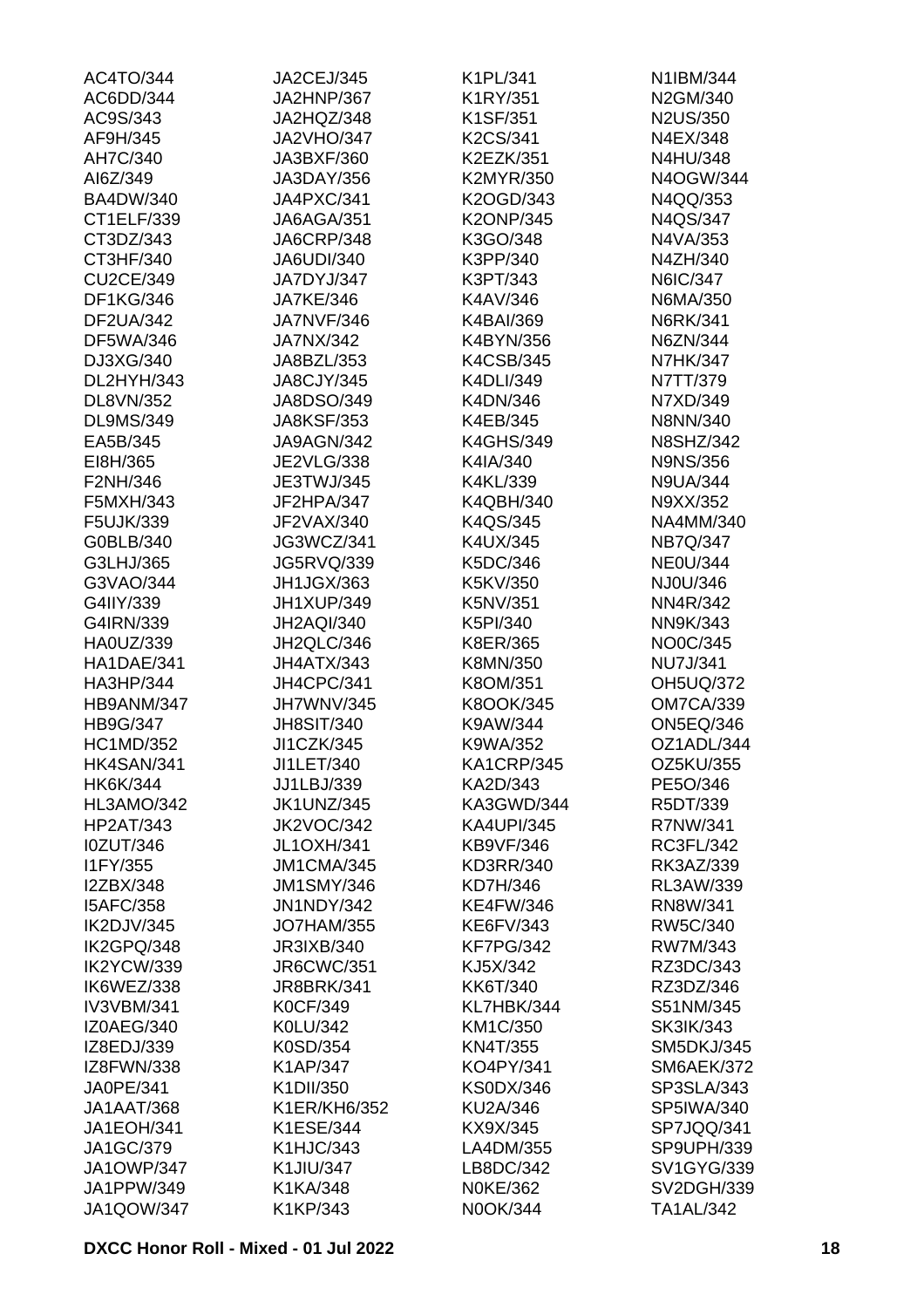| UA1ACG/340        | <b>WB2GAI/343</b> | IC8ATA/340        | K1KX/348         |
|-------------------|-------------------|-------------------|------------------|
| UA1ANA/343        | <b>WB2WPM/345</b> | IK0YUT/338        | K1MS/342         |
| UA3O/338          | WB4KZW/346        | IK2LOL/344        | K1RE/347         |
| <b>UA4LY/339</b>  | <b>WB5JID/342</b> | IK5PWN/340        | <b>K2CIB/347</b> |
| <b>UA6MA/343</b>  | <b>WB8FSV/340</b> | IK6DEN/341        | <b>K2HVN/368</b> |
| <b>UA9LP/340</b>  | <b>WB8ZRV/350</b> | IK7YZG/339        | <b>K2MHE/344</b> |
| <b>US4EX/339</b>  | WD9DZV/344        | IV3PRK/366        | <b>K2UFT/353</b> |
| UT3UZ/340         | <b>WD9FLI/345</b> | IZ4CZE/338        | K3NK/342         |
| <b>UT5EL/341</b>  | <b>WG5G/345</b>   | IZ5DKG/339        | K3WA/339         |
| VA3DXA/342        | <b>WN0L/342</b>   | IZ8CCW/339        | K4BM/355         |
| VE3BHZ/360        | <b>WN6W/344</b>   | IZ8EJB/338        | K4HL/345         |
| <b>VE3GQR/339</b> | WX6V/353          | IZ8HXG/338        | K4LM*/347        |
| <b>VE3SWA/340</b> | <b>XE1MEX/341</b> | JA0RWF/345        | K5ABW/365        |
| VE3YV/346         | XE2K/340          | <b>JA1FUI/346</b> | <b>K5KPE/347</b> |
| <b>W0EKS/356</b>  | YT2AA/340         | <b>JA1IQV/342</b> | K5MK/347         |
| <b>W0HBH/360</b>  | <b>YU1TR/347</b>  | <b>JA1KTB/346</b> | K5OA/356         |
|                   |                   |                   |                  |
| <b>W0RX/346</b>   | ZL1ANH/344        | JA1UPT/339        | K5TN/347         |
| W1BR/366          | ZS6WB/346         | JA1VSL/338        | <b>K5VIP/341</b> |
| W1DF/350          |                   | JA1WDF/352        | <b>K5WAF/340</b> |
| W1GCC/349         | 335               | <b>JA2ITK/345</b> | K6BZS/343        |
| W1ITU/354         | 7L3SQL/345        | JA2KNW/341        | K6KR/343         |
| W1SA/345          | 9A2RD/349         | JA3HBC/345        | K6LPO/348        |
| W2IRT/339         | 9A6R/341          | JA3VPA/345        | <b>K6SIK/342</b> |
| W2WD/376          | 9K2HN/339         | <b>JA4GXS/350</b> | K6XM/352         |
| <b>W3HGT/344</b>  | AA4QE/344         | <b>JA4JSV/347</b> | K7DS/351         |
| <b>W3KHG/340</b>  | AG6Q/349          | JA6YG/365         | K7PO/343         |
| W3UL/344          | CP6UA/341         | <b>JA7EU/338</b>  | <b>K8CXM/357</b> |
| W4HY/340          | CT1BOL/342        | JA7NLW/343        | K8IU/345         |
| <b>W4QNW/352</b>  | <b>CU3AA/346</b>  | <b>JA8COE/347</b> | K8LBT/345        |
| W4WIV/343         | DH2PC/338         | JA8MKZ/353        | K8YC/339         |
| <b>W4YOK/358</b>  | DJ3GG/362         | JF0JYR/339        | K8YTO/341        |
| W5AQ/383          | DJ9KM/348         | <b>JG1HVC/338</b> | K8YYY/342        |
| <b>W5GVP/349</b>  | <b>DK3DG/343</b>  | JG2TKH/345        | <b>K9ARZ/351</b> |
| W5XU/352          | <b>DL1CF/373</b>  | JG3IWL/338        | K9CS/342         |
| W5YM/349          | DL1DUO/340        | JG8FWH/339        | K9JE*/344        |
| W6FL/350          | <b>DL2UH/344</b>  | JH1BXH/343        | K9JP/342         |
| W6GM/351          | <b>DL4NN/346</b>  | JH1EDD/347        | <b>K9MDK/348</b> |
| <b>W7IIT/351</b>  | DL5XJ/338         | JH1ILX/339        | <b>K9NR/342</b>  |
| W7VV/348          | DL7JAN/338        | <b>JH1LAH/339</b> | K9ZG/347         |
| <b>W8AF/346</b>   | <b>DM5EE/344</b>  | JH1RGG/341        | KA2NDX/343       |
| <b>W8HFY/348</b>  | EA1DR/337         | JH2GZY/341        | KC6JAM/337       |
| <b>W8KTH/345</b>  | EA1T/340          | JH3KAI/347        | KD0PO/342        |
| W8MJ/345          | EA7R/339          | JH4BTI/339        | <b>KE5AX/356</b> |
| <b>W8NJR/347</b>  | EA8JF/336         | JH4DYP/342        | KF4NEF/339       |
| <b>W8UN/365</b>   | EI9FBB/338        | JH6EJG/346        | KG1V/346         |
| W9BGX/362         | F5OHW/344         | JH7BDS/349        | KI1G/345         |
| <b>W9ILY/346</b>  |                   |                   |                  |
|                   | F8DVD/338         | <b>JJ0DRC/338</b> | KJ9C/343         |
| W9PZT/360         | G0VXE/338         | <b>JK1LUY/342</b> | KQ2M/344         |
| <b>WA0I/342</b>   | G3UJE/348         | JL1BYZ/342        | KZ8Y/346         |
| <b>WA2USA/345</b> | G4RGK/341         | JL1IHE/342        | LA8CJ/353        |
| WA3PRC/343        | <b>HA5GN/341</b>  | JL6USD/348        | LA9OI/352        |
| WA3V/345          | HA5VZ/340         | <b>JM1SZY/338</b> | LA9VFA/342       |
| <b>WA4USA/344</b> | HB9DKZ/341        | <b>JR1FHP/344</b> | LU8QT/339        |
| <b>WA5JDU/350</b> | HB9DQD/338        | JR6AG/353         | LX2A/338         |
| WA6G/338          | <b>HL2WA/339</b>  | K0AZ/341          | MM0SJH/338       |
| <b>WA8ZDL/351</b> | <b>I2KAJ/345</b>  | K0IIR/349         | N2UM/352         |
| WB1EAZ/347        | <b>I8JIT/339</b>  | <b>K0KVR/343</b>  | N3RW/345         |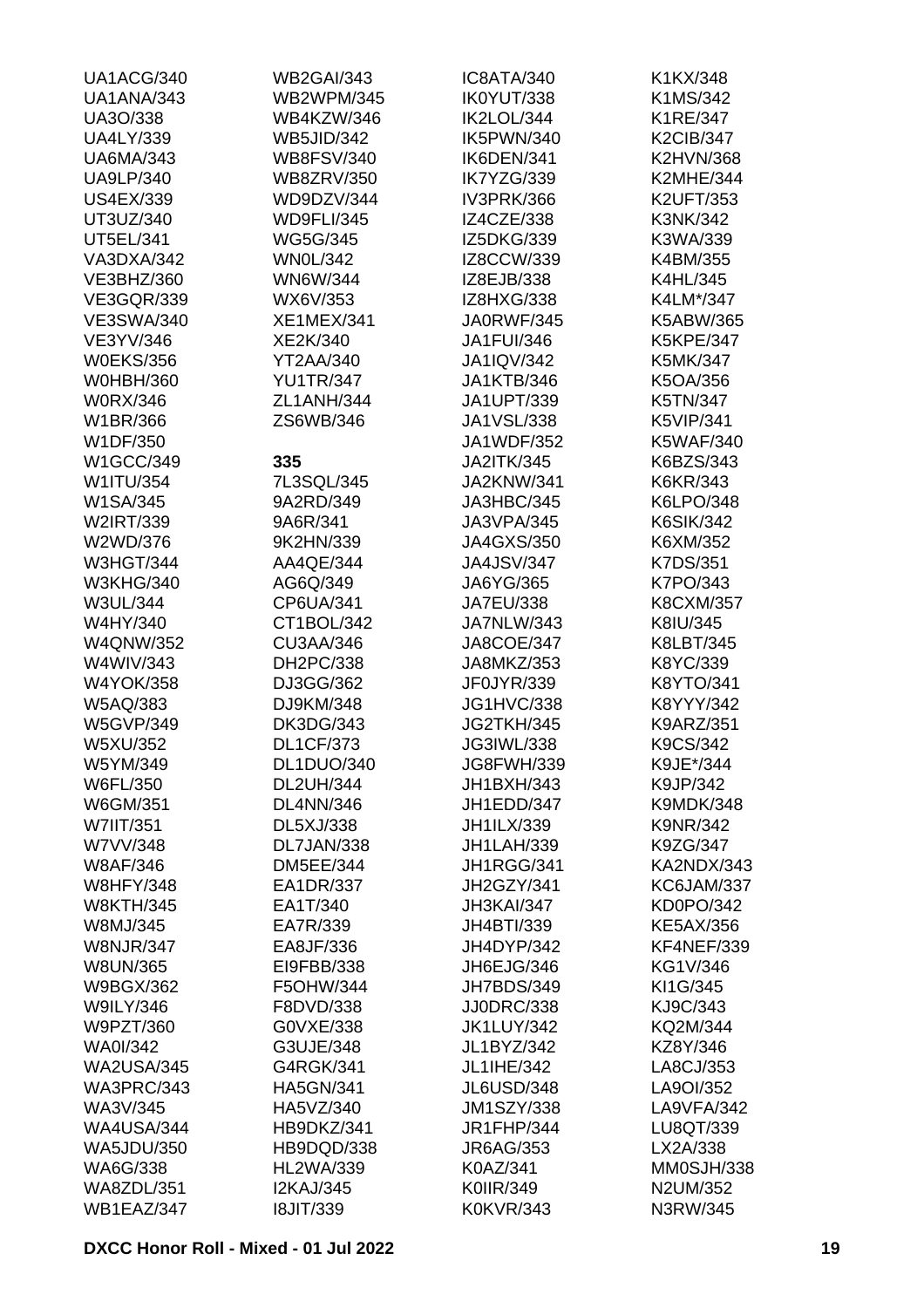| N4HL/343          | <b>UY5BC/342</b>  | WE9V/343          | E21EIC/337        |
|-------------------|-------------------|-------------------|-------------------|
| N4XMX/344         | <b>VE1BLX/349</b> | WJ3A/344          | E70T/340          |
| N4XU/348          | <b>VE1JBC/341</b> | WM4D/344          | EA1WX/337         |
| N4ZX*/345         | <b>VE3MM/348</b>  | <b>WR2K/345</b>   | EA5K/339          |
| <b>N5VYS/339</b>  | <b>VE3MWX/340</b> | WX2K/339          | EA9IE/347         |
| N5XR/354          | VE3QAA/346        | WZ4S/345          | <b>ES1RA/351</b>  |
| N5ZC/342          | VE3YF/339         | XE1R/338          | EV1R/337          |
| N6NU/339          | <b>VK6DU/338</b>  | YO6BHN/339        | F5CQ/339          |
| N6PE/347          | <b>W0IYH/370</b>  | <b>YU1FJK/351</b> | F5NKX/342         |
| N7DC/343          | W0MAN/343         | ZL3NB/339         | F5UMP/337         |
| N7MW/351          | W0YK/350          | ZS1A/343          | G0BNR/337         |
| N7MZ/340          | <b>W1DOH/347</b>  | ZS2DL/340         | G3GIQ/371         |
| N7NW/357          | <b>W1SRD/340</b>  |                   | <b>HA7UW/341</b>  |
| N8DE/365          | W1TO/339          | 334               | <b>HB9EBM/338</b> |
| <b>N8RR/344</b>   | W1ZD/347          | 4L1MA/337         | <b>HB9ICC/336</b> |
| <b>N9ALC/347</b>  | <b>W2JLK/338</b>  | 4X6UO/344         | <b>HB9IIO/338</b> |
| <b>N9LB/344</b>   | <b>W2RIJ/345</b>  | 4Z5AV/337         | HB9KNY/336        |
| N9MR/347          | W2UDT/346         | 5B4AHJ/337        | <b>I1AGC/358</b>  |
|                   |                   | 7K2PZG/338        |                   |
| NE8P/346          | W2WO/343          |                   | <b>I1FNX/350</b>  |
| NE9U/346          | W2YK/341          | 7L1WII/342        | <b>I1ZL/382</b>   |
| NR3Y/345          | W3LL/342          | 9A7W/338          | I4DZ/349          |
| NT0V*/339         | W3YQ/349          | 9A9C/342          | I4IZZ/343         |
| <b>NU1O/342</b>   | W4CCW*/348        | AA0ZP/339         | IK0MHR/341        |
| OE6MDF/338        | <b>W4DKB/353</b>  | AA4M/350          | <b>IK1RLI/342</b> |
| OH2YY/337         | <b>W4MOT/342</b>  | AA4Z/361          | IK2DUW/342        |
| OK1AWZ/357        | <b>W4QH/341</b>   | AA6AA/349         | IK2VUC/338        |
| <b>OK1CZ/347</b>  | <b>W4VIC/344</b>  | AA9GR/345         | IK4HLO/344        |
| <b>ON4RU/339</b>  | <b>W5RY/343</b>   | AC6AA/338         | IK4NQL/343        |
| <b>ON5UE/339</b>  | W5ZO/348          | AC8W/346          | <b>IK5IWU/343</b> |
| OZ8SW/339         | W6PH/357          | AD5O/344          | IK5RUN/340        |
| P49T/339          | W6SL/351          | AD8J/349          | IK6BSN/342        |
| PA0MBD/339        | <b>W6TDX/342</b>  | AD8P*/344         | IK6FTZ/339        |
| PA4JJ/341         | W6ZPL/338         | AE5B/358          | IK6GZM/344        |
| <b>PA7RA/338</b>  | <b>W7AM/344</b>   | AF2K/344          | IK7HDY/344        |
| PY3SB/337         | W8BW/365          | AI7W/344          | IK8EPC/343        |
| <b>PY7RP/338</b>  | W8CD/349          | AK5Q/342          | IN3YGW/338        |
| RA3DA/338         | <b>W8FN/351</b>   | AL7R/344          | IT9BLB/343        |
| RA3TT/338         | W8KM/348          | CT1IUA/337        | IT9GCQ/352        |
| RN3RQ/339         | <b>W8KR/368</b>   | CU2DX/339         | IV3IZU/338        |
| <b>RU0SN/338</b>  | <b>W8OP/344</b>   | DF2TT/337         | IV3ZCS/346        |
| <b>RW0CF/337</b>  | W8PJY/340         | DF9PG/343         | IW0HEX/337        |
| <b>RW4NN/342</b>  | <b>W9NIO*/345</b> | DJ3TF/347         | <b>IW1ARB/337</b> |
| S52F/338          | <b>W9TA/351</b>   | DJ4EN/343         | IW4DQY/337        |
| <b>SM5APS/350</b> | W9XF/339          | DJ4SO/352         | <b>IW9HII/336</b> |
| SM5GMZ/346        | <b>WA1QXR/345</b> | DJ5IO/369         | IZ4DPV/336        |
| <b>SM6VJA/339</b> | <b>WA2BCK/358</b> | DJ6DU/346         | IZ4DYU/337        |
| SP3FYX/343        | <b>WA2C/342</b>   | DJ6GK/346         | IZ5DKJ/337        |
| <b>SP7CXV/339</b> | <b>WA3SKQ/338</b> | <b>DK2CX/343</b>  | IZ7FLP/337        |
| SP9JZU/338        | <b>WA5POK/348</b> | <b>DK2GF/339</b>  | IZ8EEL/337        |
| <b>SV7CLI/337</b> | WA9PIE/343        | DL0BMW/342        | JA1BLC/368        |
| TF3Y/344          | WB0TVY/345        | DL1DAW/337        | JA1CCO/336        |
| <b>UA0BA/338</b>  | <b>WB1ASC/341</b> | DL1EY/360         | JA1IFD/338        |
| <b>UA0FO/339</b>  | <b>WB2BIN/338</b> | DL1HRN/337        | <b>JA1KQX/351</b> |
| <b>UA3ECJ/345</b> | WB6JJJ/344        | <b>DL1XP/343</b>  | JA1XLU/343        |
| <b>UA3SAQ/339</b> | <b>WB8TLI/345</b> | <b>DL2KQ/337</b>  | JA2AO/349         |
| <b>UT4EO/338</b>  | WD8ANZ/340        | <b>DL3MF/341</b>  | JA2QXP/338        |
|                   |                   |                   |                   |
| UY1HY/339         | WD8LTM/344        | DL6MRS/338        | JA3EJG/345        |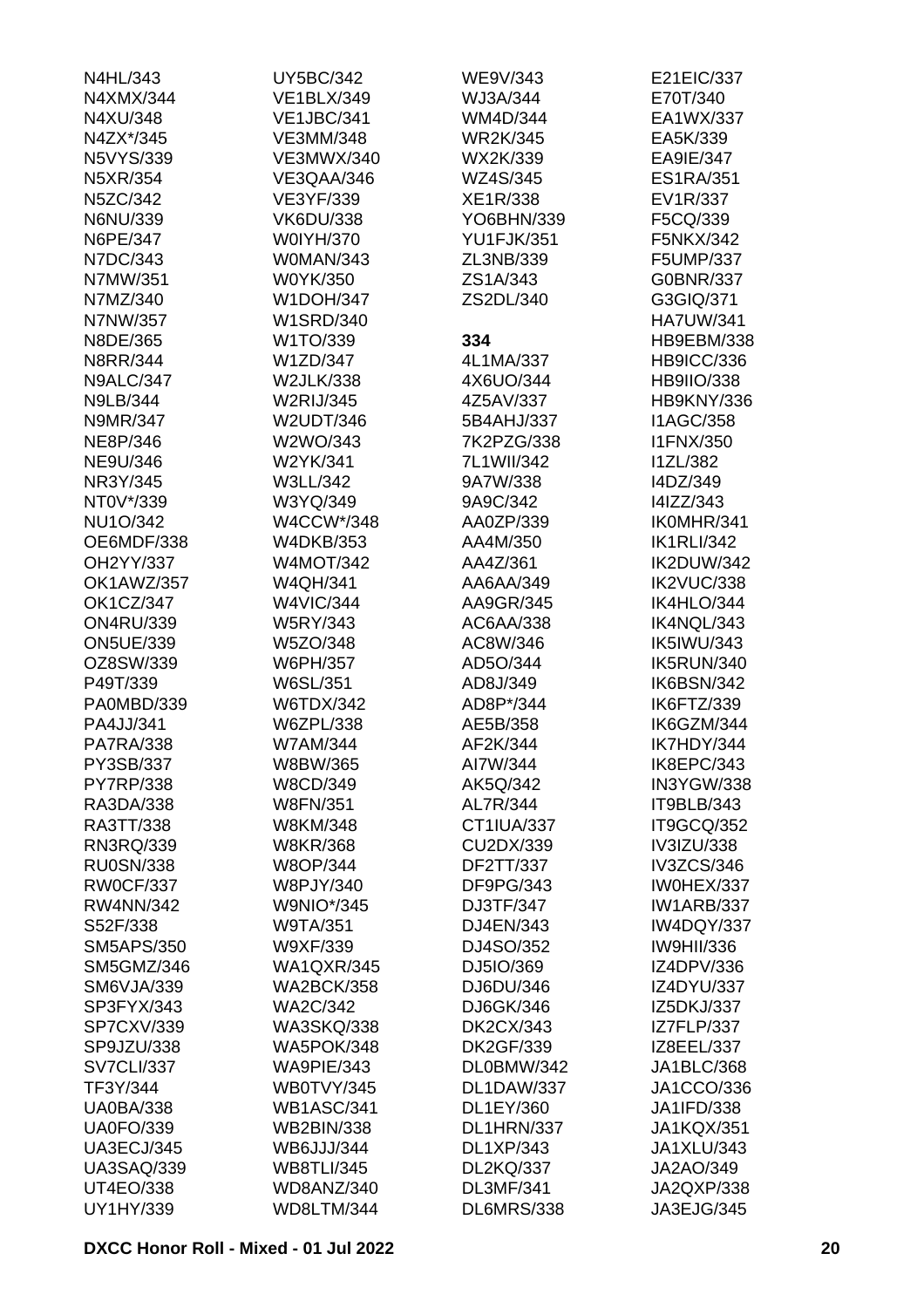| JA3RAZ/338        | K2KQ/372          | KI6Y/342          | PZ5RA/337         |
|-------------------|-------------------|-------------------|-------------------|
| JA3VQW/341        | K2MK/345          | <b>KK0U/348</b>   | R2PT/338          |
| JA3WMS/348        | K2WT/356          | <b>KK4OW/344</b>  | R7LP/337          |
| JA6CDC/336        | K2XA/358          | <b>KL7TS/338</b>  | RA3CQ/337         |
| JA6VU/347         | K3DI*/350         | KR5D/343          | RD3K/337          |
| JA7AYE/347        | K3SEW/354         | KT8Y/344          | RJ3AA/339         |
| JA7BMR/347        | K3VAT/338         | KX4DX/349         | <b>RK2FWA/356</b> |
| JA7LMZ/345        | K3ZO/354          | LA3TK/345         | <b>RL3FA/337</b>  |
| <b>JA7OWB/350</b> | K4AVU/349         | LA3WAA/340        | RN3D/342          |
| JA8BNP/338        | K4DGJ/345         | LA4WJ/344         | <b>RU3QR/337</b>  |
| JA8EIA/345        | K4GK/354          | LA7QI/352         | S57DX/346         |
| JA8FHM/345        | K4ID/372          | N1BUG/339         | S58Q/342          |
| JA8GSN/345        | K4SXT/354         | N2WB/344          | SM0KV*/385        |
| JA9ESZ/352        | K4TXL/350         | N3KV/341          | <b>SM2OAN/341</b> |
| <b>JE7ETY/338</b> | K4VIG/338         | N3VS/341          | SM4ARQ*/364       |
| JF1EGO/337        | K5JP/344          | N4GE/351          | SM4AZQ/344        |
| JF4EQJ/343        | K5TT/345          | N4NW/353          | SM5BMB/352        |
| <b>JG1OWV/340</b> | K5VV/344          | N4OL/346          | SM7HCW/349        |
|                   |                   |                   |                   |
| JG3LGD/340        | K6DW/343          | N4PGL*/347        | SP2JKC*/346       |
| JH0INE/336        | K6EL/345          | N4VB/349          | SP2JLR/337        |
| JH0NEC/338        | K6LD/343          | N5WI/346          | SP4K/338          |
| <b>JH1OGT/344</b> | K6MW/343          | N6ATD/339         | SP6QM/339         |
| <b>JH3VNC/349</b> | K6PJ/342          | N6JN/347          | SP7AAK*/347       |
| JH3VWN/339        | <b>K6RN/378</b>   | N6NO/348          | SP8HKT/342        |
| JH5OTE/343        | K6TAR/346         | N6VS/340          | SV1BTK/338        |
| JH8CZB/341        | <b>K7MH/341</b>   | N7TC/339          | <b>SV1ELF/337</b> |
| JH8KFE/337        | K7NO/357          | N7WO/338          | <b>UA3DK/337</b>  |
| JI4WAO/336        | <b>K7UA/348</b>   | <b>N9EN/344</b>   | <b>UA6JW/364</b>  |
| <b>JI5TRJ/344</b> | K8AEX/344         | <b>N9ISN/341</b>  | <b>UA9NN/351</b>  |
| JJ1BMB/345        | K8BKM/346         | <b>ND6S/341</b>   | <b>UR5ZEL/334</b> |
| <b>JJ1PLS/341</b> | K8CMO/354         | NI0C/350          | <b>UR7GG/338</b>  |
| JJ2QWN/338        | K8CW/361          | NM5Z/343          | <b>US7MM/339</b>  |
| <b>JK1DVX/343</b> | <b>K8EUR/340</b>  | NO2R/348          | <b>US8UA/341</b>  |
| <b>JL1ARF/344</b> | K8FH/337          | NO9E/338          | UT5MD/349         |
| JL1BLW/347        | <b>K8NKQ/341</b>  | <b>NU4N/345</b>   | UT7UJ/339         |
| <b>JM1GYQ/343</b> | <b>K8NWD/348</b>  | NW4V/339          | <b>UY0MM/345</b>  |
| <b>JN1GTG/337</b> | K8RF/352          | NW8U/338          | <b>VE2OV/342</b>  |
| <b>JR1ARK/350</b> | K8ST/360          | OE2EGL/368        | <b>VE6RST/336</b> |
| <b>JR1FSX/344</b> | K9CJM/340         | OE3OLW/348        | <b>VE7DP/353</b>  |
| <b>JR1TNE/356</b> | K9DMV/341         | OE3SGU/341        | <b>VE7XT/341</b>  |
| <b>JR2PAU/343</b> | <b>K9HMB/353</b>  | OE4PWW/345        | <b>VK4LC/378</b>  |
| JR6IKD/339        | K9PPY/363         | OE8SPW/349        | <b>VK9NL/344</b>  |
| <b>JS1OKS/338</b> | KA2MGE/340        | <b>OH1TM/342</b>  | VO1HP/349         |
| <b>JS2LHI/342</b> | KB4ET/346         | OH6NIO/341        | <b>W0AAA/342</b>  |
| K0GSV*/359        | <b>KB4RM/337</b>  | OH8SR/361         | <b>W0CK/338</b>   |
| <b>K0RWL/348</b>  | <b>KB5GL/348</b>  | OH9OM/355         | W0CZE/341         |
| K0VXU/348         | KB5IY/343         | <b>OK1AD/338</b>  | <b>W0ELM/341</b>  |
| K0YV/341          | KB5MDD/342        | OK1FED/337        | W0EWM*/337        |
| K1CP/341          | <b>KB8FA/340</b>  | <b>OK1KT/344</b>  | W0IZ/341          |
|                   |                   |                   |                   |
| K1JU/344          | <b>KB8GWL/342</b> | <b>OK1KTI/366</b> | <b>WONV/344</b>   |
| K1KNJ/342         | KB9LIE/338        | <b>ON4DM/386</b>  | <b>W0VHF/343</b>  |
| K1KNQ/360         | KC0DA/344         | PA1CC/338         | <b>W1CYB/353</b>  |
| K1KZ/342          | <b>KC0SB/343</b>  | PB9FN/338         | W1EBI/343         |
| K1RI/337          | KE3A/348          | PP1CZ/341         | W1GG/369          |
| K2CO/348          | KE3D/346          | PT7YV/337         | W1MO/346          |
| K2DC/340          | <b>KE5TF/345</b>  | PY2MC/343         | W1PR/349          |
| K2JL/344          | KH6HH/359         | PY4OD/381         | <b>W1RG/340</b>   |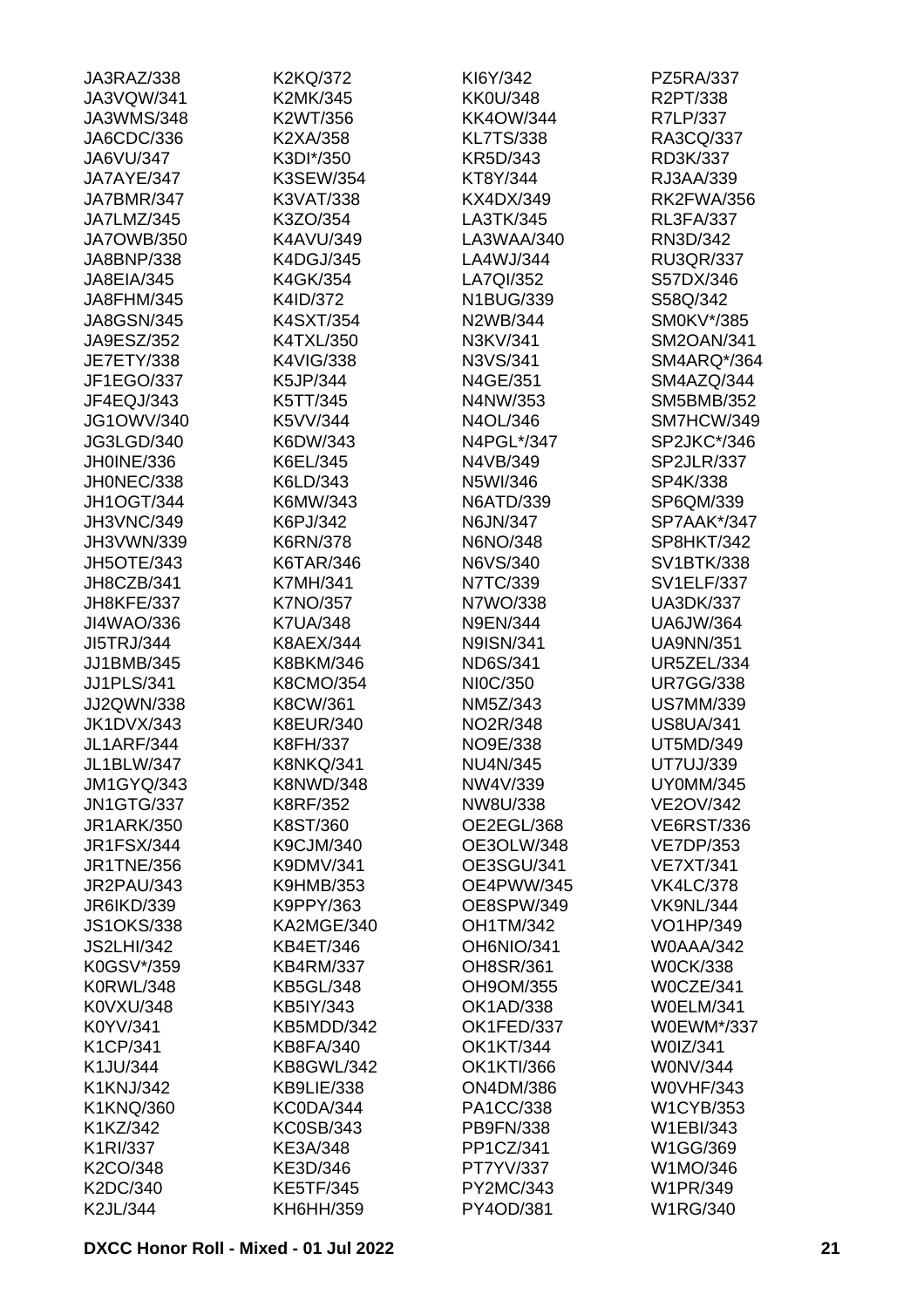| <b>W1TRC/354</b>  | WB0TEV/337        | HB9MEJ/336        | JA6WW/351         |
|-------------------|-------------------|-------------------|-------------------|
| W2EJG/344         | <b>WB2TPS/345</b> | <b>HB9RE/350</b>  | JA7BME/336        |
| <b>W2FLA/365</b>  | WC4B/348          | <b>HB9SLO/335</b> | <b>JA7GBS/354</b> |
| W2KA/357          | <b>WF5W/341</b>   | <b>HL1XP/343</b>  | JA7MKB/336        |
| W2NJ/349          | WJ2D/344          | <b>IOAMU/387</b>  | JA7ND/347         |
| W2OB/357          | <b>WM5DX/343</b>  | I0GOD/340         | <b>JA7QFU/343</b> |
| W2PS/338          | WO3Z/340          | <b>I1CRA/342</b>  | <b>JA7QVI/344</b> |
| W2RD/343          | <b>WO7R/343</b>   | <b>I4FGG/345</b>  | <b>JA7SFD/341</b> |
| <b>W2SON/345</b>  | XE1V/347          | <b>I5JFG/345</b>  | JA8AWR/344        |
| W2WC/346          | <b>XE1ZLW/343</b> | <b>I7LGM/338</b>  | JA8DKJ/334        |
| W2XT/346          | ZL4AS/340         | I8DPP/341         | JA8HH/351         |
| W2YJ/337          | ZL4TT/337         | <b>I8JOQ/343</b>  | <b>JA8JTH/337</b> |
| W3AP/363          |                   | <b>I8LWL/337</b>  | JA9FR/338         |
| W3BBO/355         | 333               | IK0ADY/342        | JE1CPB/339        |
| <b>W3BZN/351</b>  | 9A2OM*/344        | IK0CNA/339        | JE1GMM/352        |
| W3KT/350          | 9A5F/338          | IK0IOL/343        | JE1IBI/338        |
| W3OOU/346         | AA4NJ/344         | IK0PHY/336        | JE1VTZ/344        |
|                   | AA4S*/360         | IK0PRG/339        |                   |
| <b>W3UA/337</b>   |                   |                   | JF1SQC/343        |
| W4DN/339          | AB4UF/342         | IK0XBX/336        | JF2WGN/336        |
| <b>W4EJG/338</b>  | AG4M/344          | IK2LEY/342        | JF3PNQ/338        |
| <b>W4FDE/346</b>  | AG4W/343          | IK2RGT/336        | JG1GGU/340        |
| <b>W4GF/371</b>   | AG5X/345          | IK2SGB/335        | <b>JG1MUY/337</b> |
| W4MA/342          | AI1K/344          | IN3NJB/339        | <b>JG1TCB/339</b> |
| W4QG/339          | <b>BA4TB/336</b>  | IN3RZY/347        | <b>JG2NLN/336</b> |
| <b>W4TE/340</b>   | CT4GO/339         | IN3XAI/347        | JH0MHR/337        |
| W4TV/348          | DJ4KW/341         | <b>IT9AF/358</b>  | JH1AQN/337        |
| <b>W4UAT/343</b>  | DJ7KJ/336         | <b>IV3FFI/337</b> | <b>JH1JNR/342</b> |
| <b>W4UFO/342</b>  | <b>DK4MX/337</b>  | IV3GOW/341        | <b>JH1OBS/341</b> |
| W4WG/364          | <b>DK9IP/344</b>  | <b>IV3JWR/343</b> | JH3MHI/342        |
| W4WX/339          | <b>DL1KUR/336</b> | <b>IZ4GWE/336</b> | JH4EIY/342        |
| <b>W5CWQ/354</b>  | DL1VDL/337        | IZ8DFO/336        | JH8DEH/340        |
| W5EW/346          | DL2QB/348         | JA0SC/353         | <b>JH8GEU/337</b> |
| <b>W5FPT/343</b>  | DL3EA/341         | JA1AML/339        | JH8OCV/333        |
| W6EL/376          | DL3JPN/337        | JA1BFF/353        | JI1UHZ/342        |
| W6FW/376          | DL3ZA/368         | JA1CJO/344        | <b>JL1EDB/337</b> |
| W6HT/358          | DL4SZB/338        | JA1JQY/348        | <b>JO1CRA/343</b> |
| W6PBI*/373        | <b>DL5CF/337</b>  | <b>JA1KYY/337</b> | JO1GUZ/338        |
| W6TC/360          | DL5XL/341         | <b>JA1MCU/364</b> | JR1GJP/342        |
| <b>W7KQ/354</b>   | <b>DL6AB/346</b>  | <b>JA1PCY/353</b> | <b>JR1JGA/345</b> |
| <b>W7SAA/343</b>  | DL8FBD/343        | JA1PTJ/344        | <b>JR3QHQ/339</b> |
| W8AXI/346         | DL8FM/348         | <b>JA1QXY/357</b> | JR3TOE/340        |
| W8EVZ/372         | DL8LE/341         | <b>JA1RWI/351</b> | <b>JR4VMS/342</b> |
| <b>W8LWU/352</b>  | DL8ZBA/338        | JA1VN/354         | JR6BU/352         |
| <b>W9LA/364</b>   | <b>DL9TJ/368</b>  | JA1VYW/337        | JR6EXN/343        |
| <b>W9MDP/348</b>  | EA8LS/340         | JA2BUR/350        | K0AXU/356         |
| W9XX*/349         | EA9AM/343         | JA2EWE/345        | K0GW/337          |
| W9ZT/338          | F5OKK/337         | JA2HO/362         | K0JN/360          |
| <b>WA2HMM/344</b> | F6CKH/357         | <b>JA3ART/362</b> | K0PC/337          |
|                   |                   |                   |                   |
| <b>WA2UXC/351</b> | F6GNZ/335         | JA3DY*/377        | K0RW/344          |
| WA3C/342          | G3JAG/365         | JA3GM/358         | K1FK/347          |
| WA3DCG/341        | G4ZWY/337         | JA3NTE/354        | K1IT/341          |
| WA4DOU/346        | GM4UZY/338        | <b>JA4ESR/345</b> | K1KM/347          |
| <b>WA5NOM/349</b> | HA3NU/345         | JA4JBZ/347        | K1LI/342          |
| <b>WA5OMD/338</b> | HB9ARC/344        | JA4MRL/343        | K1VSK/353         |
| <b>WA5YNB/337</b> | HB9BHW/339        | JA4UQY/346        | K1XV/339          |
| <b>WA6YEE/337</b> | HB9CIP/344        | JA4XH/351         | K1ZN/337          |
| <b>WA8NMN/354</b> | HB9DLE/342        | JA4XZR/343        | <b>K2GBH/345</b>  |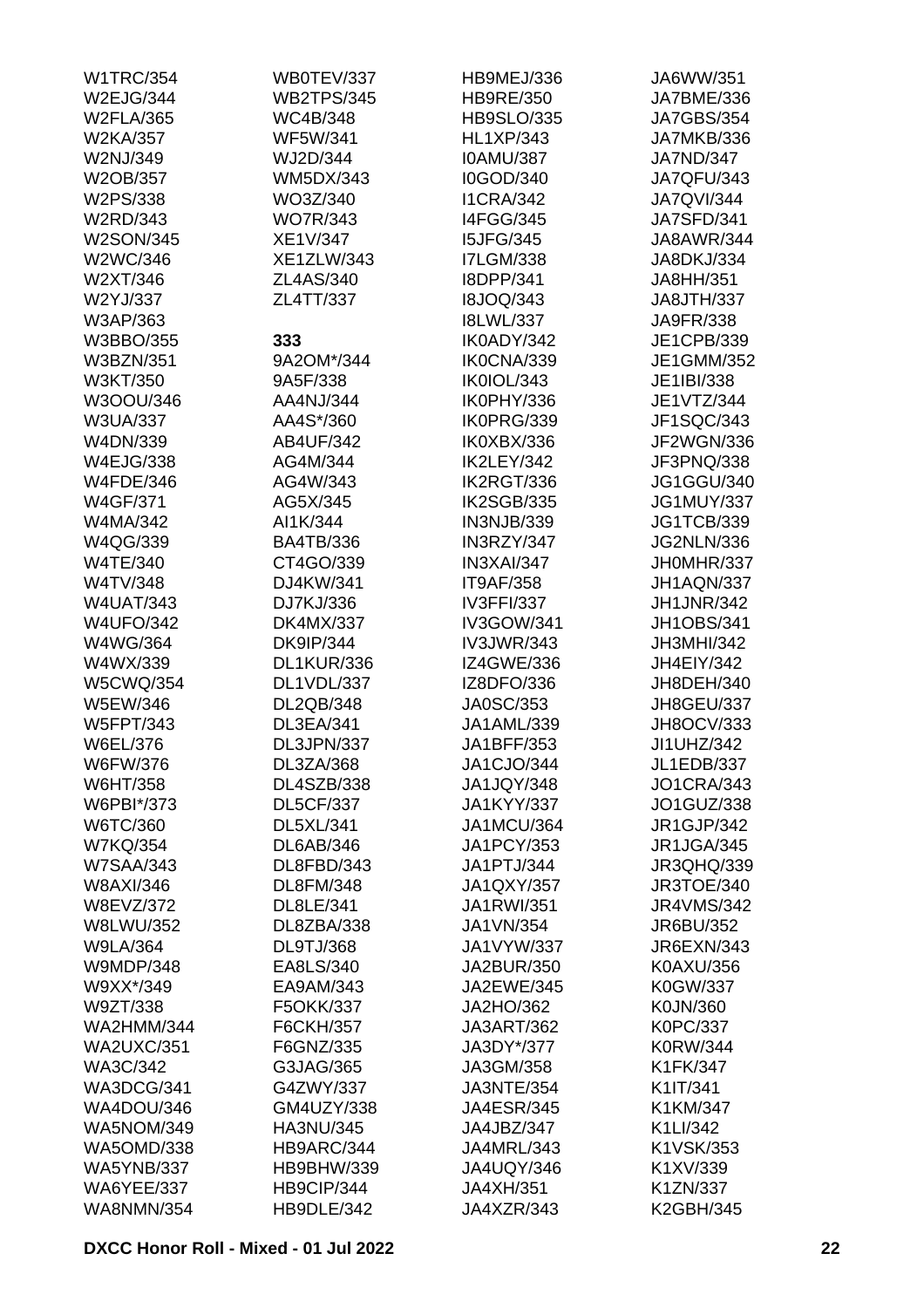| K2KA/343         | N4CID/344         | SP7FRO/333        | <b>W6NK/342</b>    |
|------------------|-------------------|-------------------|--------------------|
| K3II/382         | N4DT/340          | SV3DCX/336        | W6OM/347           |
| K3RA/338         | N4GU/340          | SV3KH/336         | W6ZZ/365           |
| K4HMB/336        | N4KZ/348          | SV9AHZ/341        | W7BQ/341           |
| K4ST/337         | N4SC/347          | <b>UA3DPM/338</b> | W7DQM/366          |
| <b>K4VNM/344</b> | N4ZR/344          | UA4HAU/343        | <b>W7HPW/336</b>   |
| K4XF/350         | N5HB/347          | <b>UA6YW/338</b>  | <b>W7KSK/344</b>   |
| K4XH/360         | <b>N6CR/351</b>   | <b>UA9OR/338</b>  | <b>W7QC/350</b>    |
| <b>K5ADI/338</b> | N6PF/342          | <b>US0MS/338</b>  | W7QDM/343          |
| <b>K5CQT/337</b> | N6PSE/335         | <b>US5CCO/334</b> | <b>W7SLB/342</b>   |
| K5FA/360         | N6YEU/340         | UT4EK/336         | <b>W8ELL/362</b>   |
| K5JW/363         | N7OJ/340          | <b>UU2JQ/341</b>  | W8HW/336           |
| K5KA/345         | N7VZU/337         | <b>UX1AA/336</b>  | <b>W8JCC/351</b>   |
| <b>K5RH/346</b>  | <b>N9RS/347</b>   | <b>UX7UN/343</b>  | <b>W8JRK/340</b>   |
| K6EXO/370        | ND6G/343          | VA3XQ/337         | <b>W8LRL/344</b>   |
| <b>K6RQ/380</b>  | <b>NH7A/347</b>   | VA7DXX/337        | W8WM/341           |
| <b>K7ANT/343</b> | NI4H/345          | <b>VA7RY/337</b>  | W9BB/347           |
| <b>K7AWB/341</b> | NI5G/346          | <b>VE1ACU/340</b> | W9FI/340           |
| <b>K7HC/355</b>  | <b>NN2L/342</b>   | <b>VE2BWL/339</b> | W9WU/352           |
| <b>K7HP/335</b>  | NR9J/336          | VE2TZT/336        | W9XQ*/344          |
| K7QBO/339        | <b>NS4DX/337</b>  | <b>VE3GNF/338</b> | <b>WA2MBP/348</b>  |
| K8AO/340         | NZ9R/342          | VE3UW/343         | <b>WA2UBK/339</b>  |
| <b>K8RC/343</b>  | OE1DWC/336        | <b>VE4SN/350</b>  | <b>WA4FLZ*/342</b> |
| K8ZZO/347        | <b>OE5FIN/338</b> | <b>VE7AGC/350</b> | <b>WA4VA/342</b>   |
| K9ADJ/345        | <b>OH1NX/337</b>  | <b>VE7IU/342</b>  | <b>WA9GON/341</b>  |
| K9FD/KH6/336     | OH2BMP/340        | <b>VE7SMP/337</b> | <b>WB2HJV/342</b>  |
| KA5CQJ/347       | OH4OJ/343         | VK3DYL/343        | WB4YDL/339         |
| KA9WON/343       | OK2ZI/337         | W0BW/391          | WB8IZM/343         |
| <b>KB1MY/342</b> | <b>ON5FU/351</b>  | <b>W0GAX/352</b>  | WB9WHQ/343         |
| KB1W/344         | <b>ON7EM/347</b>  | <b>W0PSH/343</b>  | <b>WG9L/342</b>    |
| <b>KB5GT/341</b> | OZ5NJ/339         | W0YG/358          | WI7N/343           |
| <b>KC2Q/344</b>  | OZ6MI/364         | W1AW/367          | <b>WN7S/339</b>    |
| KC6H/344         | PA3FFJ/343        | W1GDQ/360         | XE1EK/356          |
| <b>KD0Q/347</b>  | PA5A/343          | W1GY/346          | <b>XE1RCS/341</b>  |
| KD0S/340         | PP5AVM/344        | W1HH/380          | XE1VIC/344         |
| KD6FW/342        | PT7BZ/343         | W1OG/365          | YO4PX/342          |
| KD8F/338         | RA4WE/336         | <b>W1UC/354</b>   | YO4WZ/336          |
| <b>KE4UW/341</b> | RC9F/340          | W1WW/362          | ZL1ARY/369         |
| <b>KE7UL/343</b> | RW3XZ/336         | W2OW/339          | ZS2EZ/336          |
| KF2DT/339        | RX4HZ/339         | W2ZK/346          |                    |
| KF2X/343         | RZ3DJ/337         | W3FJ/339          | 332                |
| <b>KF4MH/340</b> | RZ3FW/337         | W3MPN*/346        | 4X1VF/341          |
| <b>KG5EG/343</b> | S51EC/346         | W3OU/341          | 7L3LNF/336         |
| <b>KN2L/342</b>  | S52FW/341         | W4DZZ/350         | 7N2KRX/343         |
| KN6H/340         | S58U/345          | W4EP/343          | 9A3MN/341          |
| KP2A/347         | <b>SK4BX/345</b>  | <b>W4MPY/346</b>  | 9A4SS/336          |
| KP4JRS/337       | SM4OLL/344        | W4OGG/348         | 9Y4VU/354          |
| LA4HC/340        | SM5BCO/376        | <b>W4REX/342</b>  | A45XR/336          |
| LA7WCA/338       | <b>SM6AOU/373</b> | <b>W4UR/341</b>   | AA6K/335           |
| LA8HGA/341       | SM7BIP/360        | <b>W5KNE/345</b>  | AI3Y/344           |
| LU5OM/337        | SP3V/338          | W5NA/359          | AK5X/338           |
| N1BY/336         | SP5ES/345         | <b>W5NF/348</b>   | <b>BA7IO/334</b>   |
| N1JP/337         | <b>SP5LXR/340</b> | W5OV/345          | CE3FZ/341          |
| <b>N2EDF/341</b> | <b>SP6CES/338</b> | <b>W5XG/347</b>   | CT1BXT/339         |
| N2LM/336         | SP6CZ/344         | <b>W6CN/349</b>   | CT1DKS/334         |
| N3ND/342         | SP6DVP/342        | W6DE/343          | CT1EWX/333         |
| N3OC/336         | SP6EIY/341        | W6HF/349          | CT1ILT/335         |
|                  |                   |                   |                    |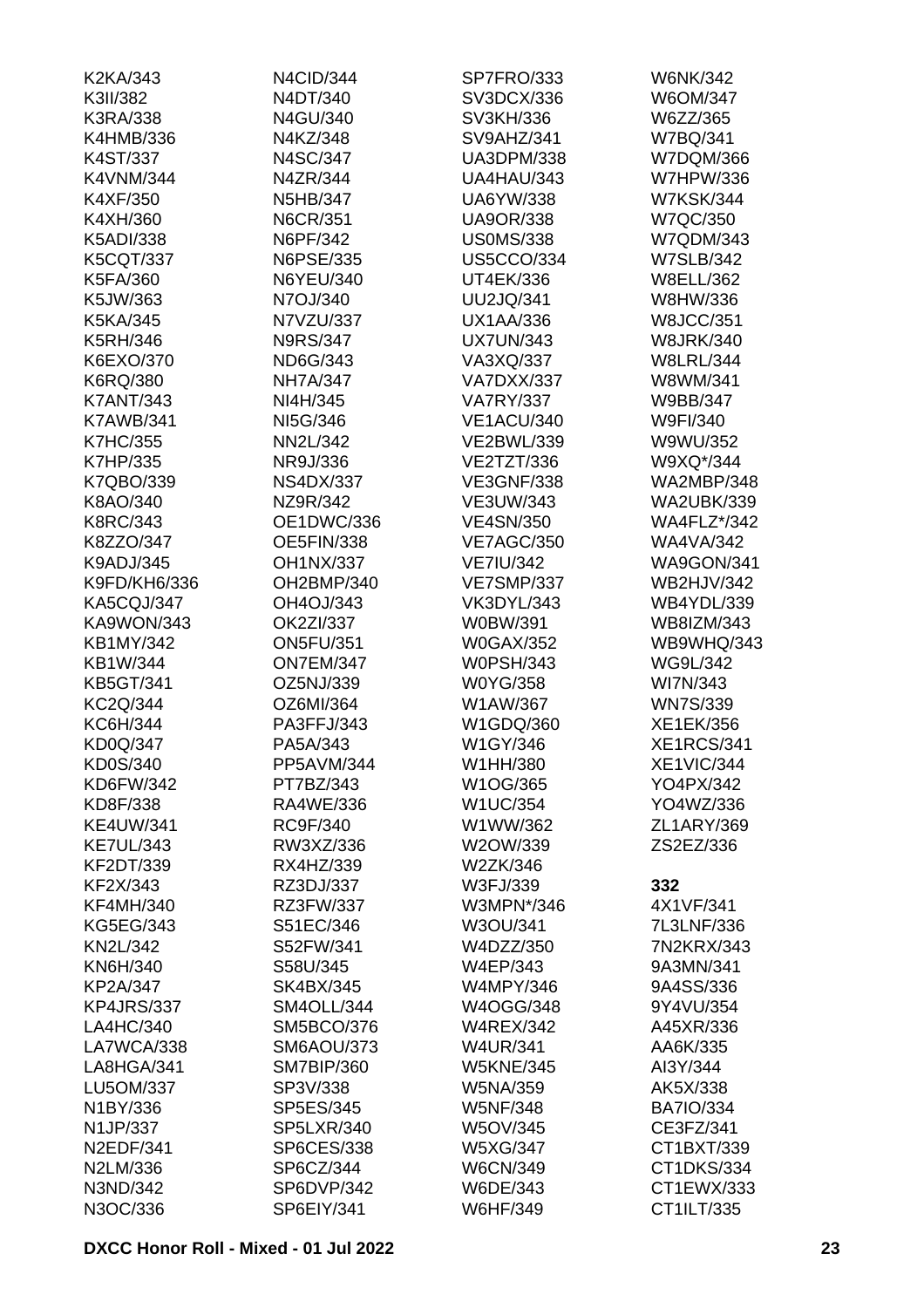| DF4TD/344         | JA1XPQ/350        | <b>KB1CQ/341</b>  | RW4CY/337         |
|-------------------|-------------------|-------------------|-------------------|
| <b>DF7NX/342</b>  | JA2OZI/342        | <b>KB1JZU/334</b> | RW9LL/333         |
| DJ6KH/356         | JA7AKH/336        | KE9S/336          | RX3AGD/337        |
| DJ6OZ/350         | JA7HMZ/347        | KH2L/342          | RY6M/336          |
| DJ9BX/335         | <b>JA8DIV/345</b> | KI4DLS/339        | S57J/342          |
| DJ9UM/350         | JA8FFM/342        | KI4TZ/340         | S57XX/336         |
| DL2AYK/351        | JE1FQV/338        | KJ6P/336          | SM2HWG/336        |
| DL5KUR/336        | JE2JMV/338        | <b>KK4OK/342</b>  | SM7CQY/340        |
| <b>DL6OCM/335</b> | JE7JZT/342        | KM2L/338          | SP1DSZ/338        |
| <b>DL7BA/335</b>  | <b>JE7LHT/342</b> | <b>KM7DX/340</b>  | SP5CCC/340        |
| DM2DXA/335        | JF1EQA/341        | KP4DKE/337        | SP6AXW/336        |
| DS5FNE/334        | JF1IRW/342        | KQ4I/337          | SP7HOV/339        |
| EA1QF/348         | JF1MYH/341        | <b>KR4DA/340</b>  | SP7TF/336         |
| EA7OH/350         | JF7DZA/342        | LA2PGA/341        | SP7XK/337         |
| EW4M/339          | JH1ACA/338        | LA7FD/352         | <b>SQ7FPD/335</b> |
| F5EOT/335         | JH1FDP/349        | LB6KC/335         | SV3FUP/333        |
| F5PSI/335         | <b>JH5RXS/341</b> | LU1HLH/335        | <b>TK5EP/342</b>  |
|                   |                   | M0OXO/335         |                   |
| F5RQQ/335         | JH6WMJ/341        |                   | <b>UA1OMS/337</b> |
| F6CLH/343         | JH7QXJ/342        | N0ABE/343         | <b>US0KW/336</b>  |
| G3LUW/345         | JH8CMZ/340        | N0IN/348          | UT4ZX/335         |
| G3MIR/346         | <b>JK1KRS/342</b> | <b>N0UN/334</b>   | <b>UT7UV/335</b>  |
| G3MPB/351         | <b>JL1OEC/334</b> | N1IX/337          | <b>VA3IC/339</b>  |
| G3TTJ/338         | <b>JL3JRY/335</b> | N1WON/336         | <b>VE1JF/335</b>  |
| G3VPW/338         | <b>JM2QWQ/342</b> | N2JD/350          | <b>VE3GFN/349</b> |
| G4WFQ/337         | <b>JN4FNZ/336</b> | N2KA/352          | VE3HO/350         |
| <b>HA5HS/340</b>  | JP1HDK/338        | N2KX/337          | VE3ZZ/340         |
| <b>HA5MA/337</b>  | JR0AMD/339        | <b>N2MUN/337</b>  | <b>VE6BMX/341</b> |
| HB9AJL/344        | K0OK/334          | N2YBB/336         | <b>VE7YC/350</b>  |
| HB9AZZ/338        | K1BG/346          | N3CZ/334          | <b>VK6LC/338</b>  |
| HB9CXZ/339        | K1DX/346          | N3DV/336          | <b>VK8NSB/332</b> |
| HS0ZEE/335        | K1RV/341          | N3RC/344          | <b>W0ANZ/347</b>  |
| <b>I4GAD/335</b>  | K1WY/335          | N4IG/364          | W0KCJ/343         |
| I4KDJ/339         | K1ZM/340          | N5DM/346          | W0KW/342          |
| <b>I8PND/349</b>  | <b>K2CBI/334</b>  | N5KO/346          | <b>WOLS/336</b>   |
| IF9ZWA/335        | K2DI/345          | N5NA/339          | W1FQ/333          |
| <b>IK1QHB/335</b> | K2DP/352          | N6SJ/344          | W1GX/366          |
| IK2AFF/342        | K2IXQ/337         | N6XT/339          | W1IRW/345         |
| IK2WAN/337        | <b>K2QE/347</b>   | N8EHW/339         | W2QL/348          |
| <b>IK3ITX/336</b> | K2RR/349          | N8NB/334          | W2RMM/343         |
| <b>IK6SNS/336</b> | K2SY/344          | <b>N9GKE/336</b>  | W4MV/347          |
| IK7FJR/337        | <b>K3NEM/335</b>  | NE6I/339          | W4SVO/355         |
| IK8FUN/343        | <b>K3QIA/346</b>  | NF4L/336          | W4VV/343          |
| IT9XTP/334        | K4FX/337          | NF7E/337          | W4XB/346          |
| <b>IV3DXW/342</b> | K4LQ/344          | NO1I/343          | W6DXO/335         |
| IV3HYD/335        | K4NNX/335         | OH1HM/338         | <b>W6GRV/341</b>  |
| <b>IV3RJT/335</b> | <b>K5QR/342</b>   | OM5FM/336         | W6HIB/341         |
| IZ5EBL/335        | <b>K5RKS/337</b>  | <b>ON4FU/378</b>  | W6IHG/334         |
| IZ8EFD/335        | K6FW/341          | OZ4AAL/339        | W6MZQ/341         |
| JA0AZE/356        | K6MM/341          | OZ7FOC/336        | <b>W6OES/352</b>  |
| JA0CIU/340        | K6RG/336          | PA3APW/342        | <b>W6RT/385</b>   |
|                   |                   |                   |                   |
| JA1BN/374         | K7CMZ/339         | PH7A/335          | W6SZG/338         |
| JA1CPZ/339        | K7JH/343          | PP2RON/336        | W7DO/335          |
| JA1DCO/343        | K7WJB/341         | R1NL/332          | <b>W7FN/340</b>   |
| JA1DXA/339        | K8HU/345          | R8CT/335          | W7YW/336          |
| JA1EMK/342        | KA0NNF/341        | RA3SS/335         | W7ZMD*/356        |
| JA1NQU/336        | KA9FOX/339        | RA9CMO/335        | W8LO/340          |
| JA1TD/353         | <b>KA9OKH/338</b> | RT3M/335          | <b>W8RV/351</b>   |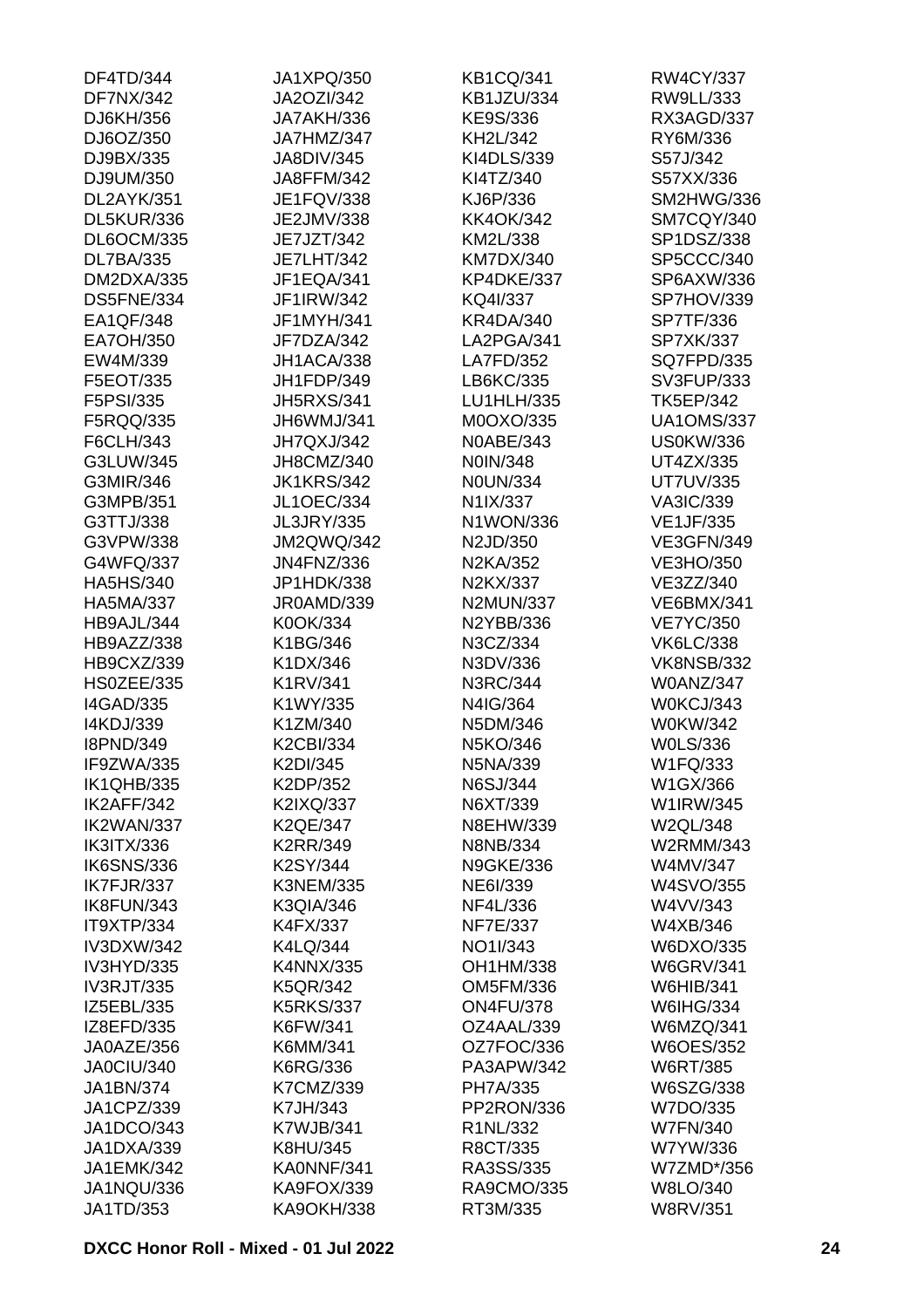| W8ZR/357          | <b>DK6NP/349</b>  | HL4CBX/334        | JF2KWD/340        |
|-------------------|-------------------|-------------------|-------------------|
| W9DY*/380         | <b>DK6WL/348</b>  | I3BLF/360         | JF2PZH/340        |
| <b>W9GE/337</b>   | DK8MCT/334        | I4MNY/335         | JF3SUL/332        |
| W9GQW/336         | <b>DK8NG/349</b>  | <b>I5REA/345</b>  | JG3RWX/334        |
| <b>W9GXR/347</b>  | <b>DK9HN/339</b>  | IK1NEG/337        | JH1ADY/338        |
| W9MJ/339          | DK9NA/341         | IK2FIQ/341        | <b>JH1IZR/337</b> |
| W9TX/349          | <b>DL1TC/335</b>  | IK2IQD/341        | <b>JH1KKT/339</b> |
| W9WI/341          | <b>DL4CW/334</b>  | <b>IK2OHG/340</b> | JH1OWW/341        |
| WA0GUD*/344       | DL4LAM/337        | IK3SWB/334        | JH2AYB/340        |
| WA0KDS/337        | DL5MBY/341        | IK3XJP/334        | JH2KXN/341        |
| <b>WB8RVK/340</b> | <b>DL5MHQ/335</b> | IK4DCS/340        | JH3AWX/342        |
| WB9M/336          | <b>DL6NW/346</b>  | IK6BOB/341        | JH3HTD/340        |
| <b>WC0W/337</b>   | <b>DL7SY/348</b>  | IT9FTP/339        | JH3QFY/338        |
| <b>WD4LBR/335</b> | DL7UCW/340        | IT9RYJ/338        | JH4FEB/348        |
| <b>WE2N/339</b>   | DL7WL/346         | IT9SFT/334        | <b>JH4RLY/343</b> |
| WN1M/343          | DL8UP/353         | IV3BSU/335        | JH4UVU/342        |
| <b>WW7M/334</b>   | DL9YC/354         | IV3MUC/344        | JI1PGO/343        |
|                   |                   |                   |                   |
| XQ2CC/370         | <b>DM9EE/334</b>  | <b>IZ1LBG/332</b> | JI2EMF/341        |
| <b>YB1UUN/333</b> | <b>DS4NPL/335</b> | <b>IZ2EWR/333</b> | JI3CJP/334        |
| YO2BS/340         | EA1FD/362         | IZ6AAW/335        | JJ0NCC/349        |
| <b>YO3AIS/338</b> | EA2CJA/335        | IZ8GGF/334        | <b>JJ3AFV/341</b> |
| <b>YO4ATW/335</b> | EA3NP/334         | <b>JA0BYS/345</b> | JL1VWL/334        |
| YO8WW/335         | EA4EER/337        | JA0ED/342         | JL3JTD/340        |
| YP3A/337          | EA4KT/337         | JA1CHN/346        | JL3VWI/342        |
| YT1Q/332          | EA4M/334          | JA1FHK/364        | <b>JO1LAQ/338</b> |
| YT7T/335          | EA6AJ/334         | JA1JMF/340        | JO1MOS/340        |
| <b>YU1XX/335</b>  | EI2GS/340         | JA1JYZ/342        | <b>JQ1BNA/341</b> |
|                   | ER1LW/335         | <b>JA1KJK/338</b> | <b>JR1MVA/341</b> |
| 331               | ER5DX/336         | JA1MVK/350        | <b>JR1VAY/341</b> |
| 4Z1TL/335         | EU1M/337          | <b>JA1PMN/347</b> | JR6LDE/342        |
| 9A2QW/338         | EU4A/338          | JA1PUK/347        | <b>JR7GBL/332</b> |
| 9A2TD/333         | EW1BA/343         | JA1XJA/343        | JR7MAZ/333        |
| 9A9L*/337         | EX8O/333          | JA2DHF/339        | <b>JS6SVV/336</b> |
| AA3LX/335         | F1NGP/334         | JA2FMW/343        | K0QB/339          |
| AA6XX/339         | F3IV/342          | JA2QCX/344        | K0YW/344          |
| AA7AV/340         | F5BDT/335         | JA2XW/367         | K1IB/336          |
| AA7V/335          | F5LEN/334         | JA3AUQ/351        | K1JD/345          |
| AB0CT/339         | F5LVL/335         | JA3BQE/358        | K1MY/345          |
| AB6L/335          | F5RXL/338         | <b>JA3KNN/335</b> | K1VW*/339         |
| AB6Z/338          | F6ELE/341         | JA3KWZ/347        | K2AX/335          |
| AE0P/339          | F8DHE/333         | JA3MNP/354        | K2FB/375          |
| AH7G/335          | G0HIO/337         | JA4RED/344        | <b>K2OWE/346</b>  |
| AJ4A/335          | G0VDE/335         | JA5BLB/348        | K2WE/343          |
| CP5NU/339         | G3EKJ/337         | <b>JA5WNH/334</b> | K3AB/358          |
| CT1ETE/336        | G3HCT/379         | JA6VA/359         | K3FGO/356         |
| DF1JM/340         | G3IFB/367         | JA7ACM/333        | K3KY/346          |
|                   |                   |                   |                   |
| DF2IS/341         | G3MXJ/360         | <b>JA7ARD/353</b> | K3OX/349          |
| <b>DF5AU/336</b>  | G4AZN/345         | <b>JA7FS/359</b>  | K4BI/338          |
| DH8GV/334         | G4CUS/336         | JA8ALB/346        | K4JJW/340         |
| DJ2MX/336         | G4WSE/336         | JA8DRK/350        | <b>K4RDU/348</b>  |
| DJ5DA/369         | <b>HA5CW/338</b>  | JA8GTA/347        | <b>K4RG/334</b>   |
| DJ7RD/341         | <b>HA5EA/340</b>  | JA8HYB/340        | <b>K4WGW/334</b>  |
| DJ9KH/352         | HB9DHG/334        | JA8XJF/352        | <b>K4ZIN/344</b>  |
| <b>DK1EI/345</b>  | HB9DVZ/333        | JA9JFO/349        | K5FO/334          |
| <b>DK1IP/341</b>  | HB9JOE/334        | <b>JE2VLQ/342</b> | K5KR*/350         |
| DK3WW/335         | <b>HB9TMW/333</b> | JE6DOI/333        | K5LC/342          |
| <b>DK6CQ/336</b>  | HB9TTX/333        | JF1TEU/338        | K5SSZ/351         |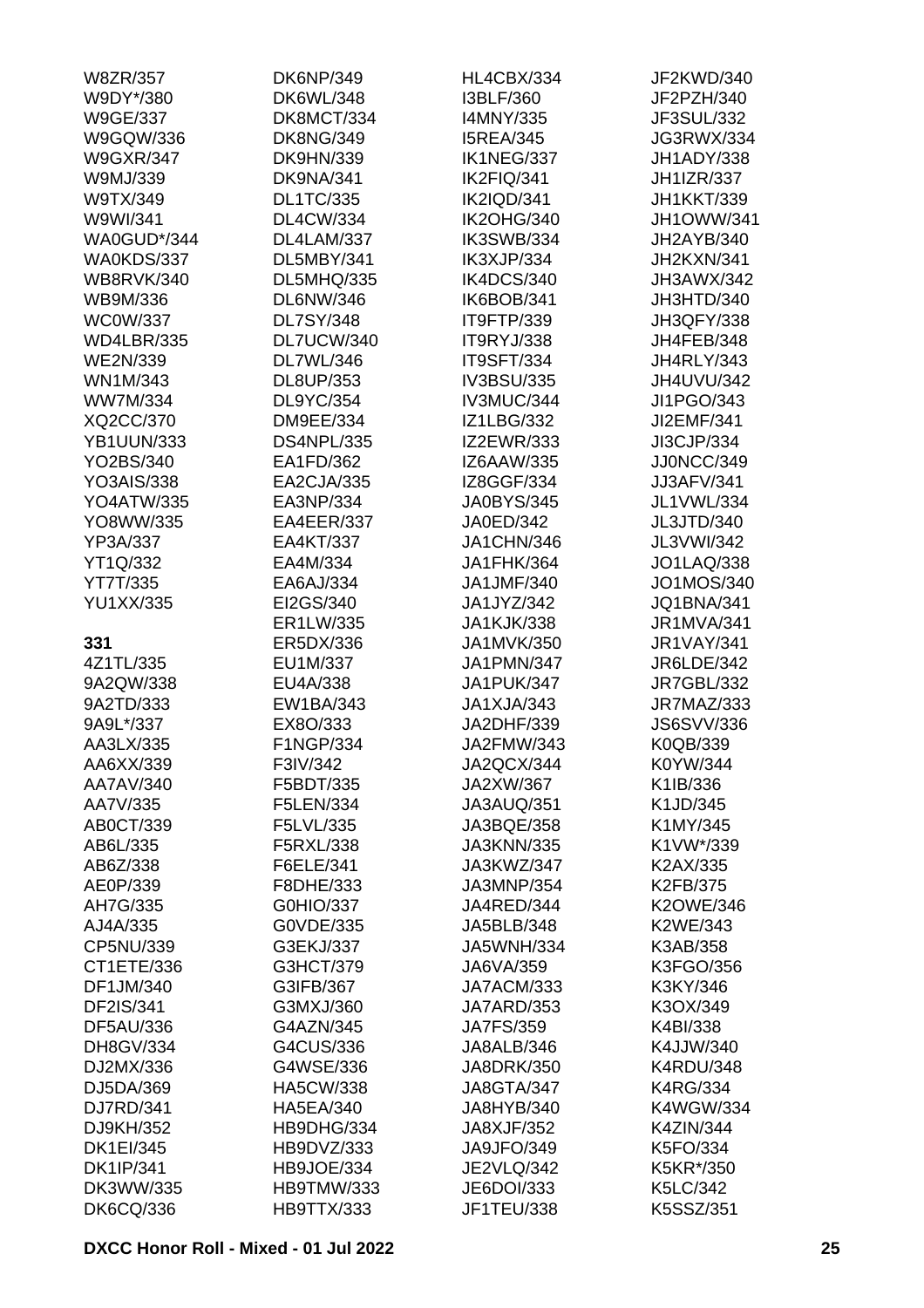| K5TC/337          | N5FF/336          | S53X/341          | W4SW/344           |
|-------------------|-------------------|-------------------|--------------------|
| <b>K5YCM/337</b>  | N5TW/335          | SM4BNZ/354        | W4YA/360           |
| K6CU/340          | N5UW/335          | SM5BNK/341        | W5BK/339           |
| K6DJ/337          | N6KJ/336          | <b>SM5ENX/341</b> | <b>W5DNT/336</b>   |
| K6LY/338          | N6MXU/335         | <b>SM5OJH/338</b> | <b>W5GML/344</b>   |
| K6TIM/342         | N6RC/343          | <b>SM6CLU/353</b> | <b>W5KN/336</b>    |
| K6VWE/335         | <b>N6UK/338</b>   | SP6CDK/342        | W5VY/335           |
| <b>K7DRN/365</b>  | <b>N7NR/354</b>   | SP9MAV/337        | W5XYL/353          |
| K7KB/338          | <b>N8WRL/335</b>  | SV2DCD/334        | W6DN/357           |
| K7OSE/354         | N9GK/348          | SV9GPV/334        | W6EJ/346           |
| K8BZ/338          | N9RE/336          | <b>UA0FZ/340</b>  | <b>W6EJJ/364</b>   |
| <b>K8NVR/333</b>  | N9TF/338          | <b>UA0SR/337</b>  | <b>W6KFV/368</b>   |
| K9FD/348          | N9TK/338          | <b>UA1AIR/335</b> | <b>W6KTE/370</b>   |
| K9GWH/344         | NF4C/340          | <b>UA3CT/376</b>  | <b>W6LQC/358</b>   |
| <b>K9RF/346</b>   | <b>NN7X/341</b>   | <b>UA4PO/343</b>  | W6MI/367           |
| KA1J/340          | NQ6N*/341         | <b>UA4RZ/351</b>  | <b>W6MUS/346</b>   |
| <b>KA2CYN/343</b> | NQ6X/343          | <b>UA6LQ/345</b>  | W6NO/340           |
| <b>KA2ELW/342</b> | <b>NS2N/344</b>   | <b>UA9LM/341</b>  | W6NP/341           |
| KA6BIM/338        | NT2A/335          | UN2E/335          | W6SW/339           |
| KB0IKW/335        | NW4C/344          | <b>UR3EO/334</b>  | W6WL/338           |
| <b>KB1EFS/334</b> | NY2NY/343         | <b>UR5LCV/343</b> | W6YQ/351           |
| <b>KB4CL/343</b>  | NZ3O/337          | <b>UR5WBQ/336</b> | <b>W7CG/383</b>    |
| <b>KB4SSS/341</b> |                   |                   |                    |
|                   | OE4AAC/333        | <b>UR9IDX/334</b> | <b>W7CU/348</b>    |
| KB8VAO/333        | OE7FMH/334        | <b>US5CB/334</b>  | <b>W7IUV/347</b>   |
| <b>KC4GL/336</b>  | OE7XMH/341        | <b>US6EX/334</b>  | W7JW/335           |
| KD1F/341          | OH3SG/349         | <b>UU1JA/341</b>  | W7JX/335           |
| <b>KD2UF/341</b>  | OH3UO/377         | <b>UX7VA/333</b>  | W7JY/337           |
| KD5ZD/340         | OH5LP/341         | <b>UY0IM/340</b>  | <b>W7LY/342</b>    |
| <b>KE0A/339</b>   | <b>OH6RA/368</b>  | <b>VA7DJ/338</b>  | <b>W7NP/337</b>    |
| <b>KG5VK/337</b>  | OH9RJ/348         | <b>VE2PS/334</b>  | <b>W8AKS/339</b>   |
| KG6B/351          | OK1ABB/353        | VE3EK/333         | <b>W8BLA/340</b>   |
| KH6WU/367         | OK1AOZ/335        | VE3EY/335         | W8IW/333           |
| KI6X/340          | OK1AY/336         | <b>VE6PL/346</b>  | <b>W8LGJ/341</b>   |
| <b>KK5OQ/334</b>  | <b>OK2AF/334</b>  | <b>VP8NO/332</b>  | <b>W8LIQ/341</b>   |
| <b>KK9H/334</b>   | <b>ON5WQ/342</b>  | <b>W0FF/355</b>   | <b>W8LTX/349</b>   |
| <b>KK9R/335</b>   | <b>ON6AK/336</b>  | <b>W0QC/343</b>   | <b>W9CLA/335</b>   |
| <b>KN5G/350</b>   | <b>ON6CW/340</b>  | W0QL/338          | <b>WA2NHA/341</b>  |
| KN9P/336          | OZ7O/341          | <b>WOROB/335</b>  | <b>WA2UUK/343</b>  |
| KQ4DO/336         | <b>PA0JSE/335</b> | W1AX*/389         | <b>WA2VUY/346</b>  |
| KQ9W/341          | <b>PT7AA/342</b>  | W1CSM/335         | <b>WA3HUP*/362</b> |
| LA2IJ/342         | <b>PT7VB/341</b>  | <b>W1ECS/340</b>  | WA3I/339           |
| LA8LGA/335        | PY2GG/336         | W1MLG*/354        | WA4AFE/342         |
| LU5FF/334         | R3QX/336          | W1PV/343          | WA4CBF/341         |
| <b>N0ABA/339</b>  | R5DU/334          | W1QU/338          | <b>WA4LOX/336</b>  |
| N0YY/339          | <b>RA0BA/335</b>  | <b>W1WTG/343</b>  | <b>WA4WIP*/367</b> |
| <b>N2WKS/336</b>  | RA1OD/334         | W1ZC/339          | <b>WA5CMI*/342</b> |
| <b>N2WLG/335</b>  | RA3LO/334         | W2JU/342          | <b>WA5KBH/341</b>  |
| N3AE/340          | RA3XDX/333        | W2TB/340          | WA6DON/340         |
| N3UA/334          | RA4FEA/335        | W3GE/338          | <b>WA6OGW/351</b>  |
| N3UN/349          | <b>RA4HT/335</b>  | <b>W3RFQ/334</b>  | <b>WB1S/338</b>    |
| <b>N4ENE/340</b>  | RA6AF/340         | <b>W4ATL/334</b>  | <b>WB4DNL/339</b>  |
| N4HB/341          | RD3BD/334         | <b>W4FDA/363</b>  | <b>WB5UFR/344</b>  |
| N4RI/337          | RO1B/334          | W4GJ/336          | WB6MBF/343         |
| N4TX/347          | RT5A/334          | W4HZ/335          | WC4H/336           |
| N4UOZ/336         | RZ3EM/334         | W4IBI/340         | <b>WC5E/341</b>    |
| N5BO/334          | RZ6FA/339         | W4ITD/365         | WD8MGQ/346         |
| N5DC/355          | S50B/338          | <b>W4LLX/338</b>  | WG6P/341           |
|                   |                   |                   |                    |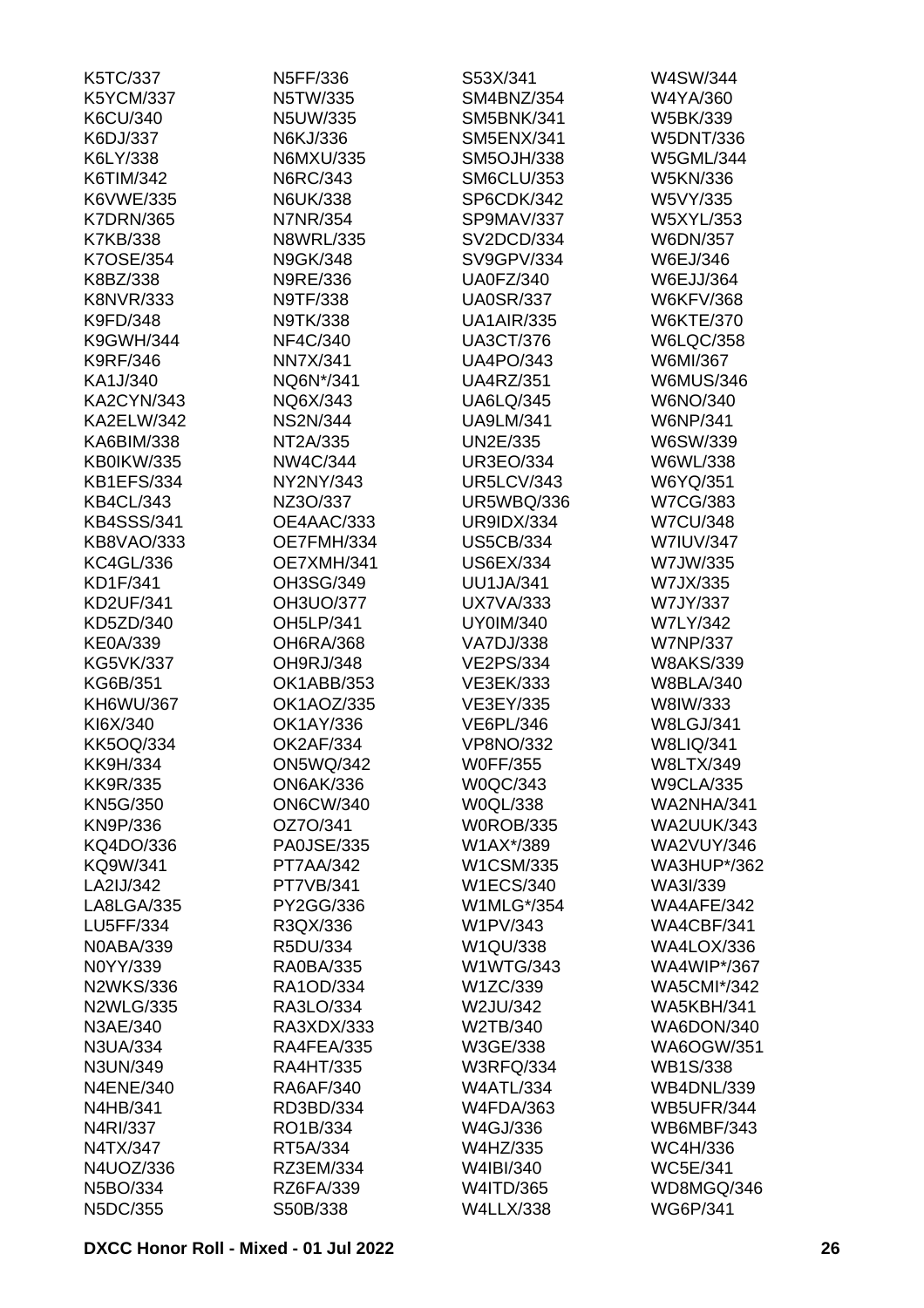WP4EJH/332 WS1L/336 WW5L/340 WW8W/341 WY0V/339 YB0COU/332 YL2KF/336 YL3DQ/334 YO2DFA/340 YO8OU/332 YU1NA/346 YU5B/335 YV4BCD/334 YV5IV/341 ZL1BQD/344 ZL1BYZ/334 ZL1HY/346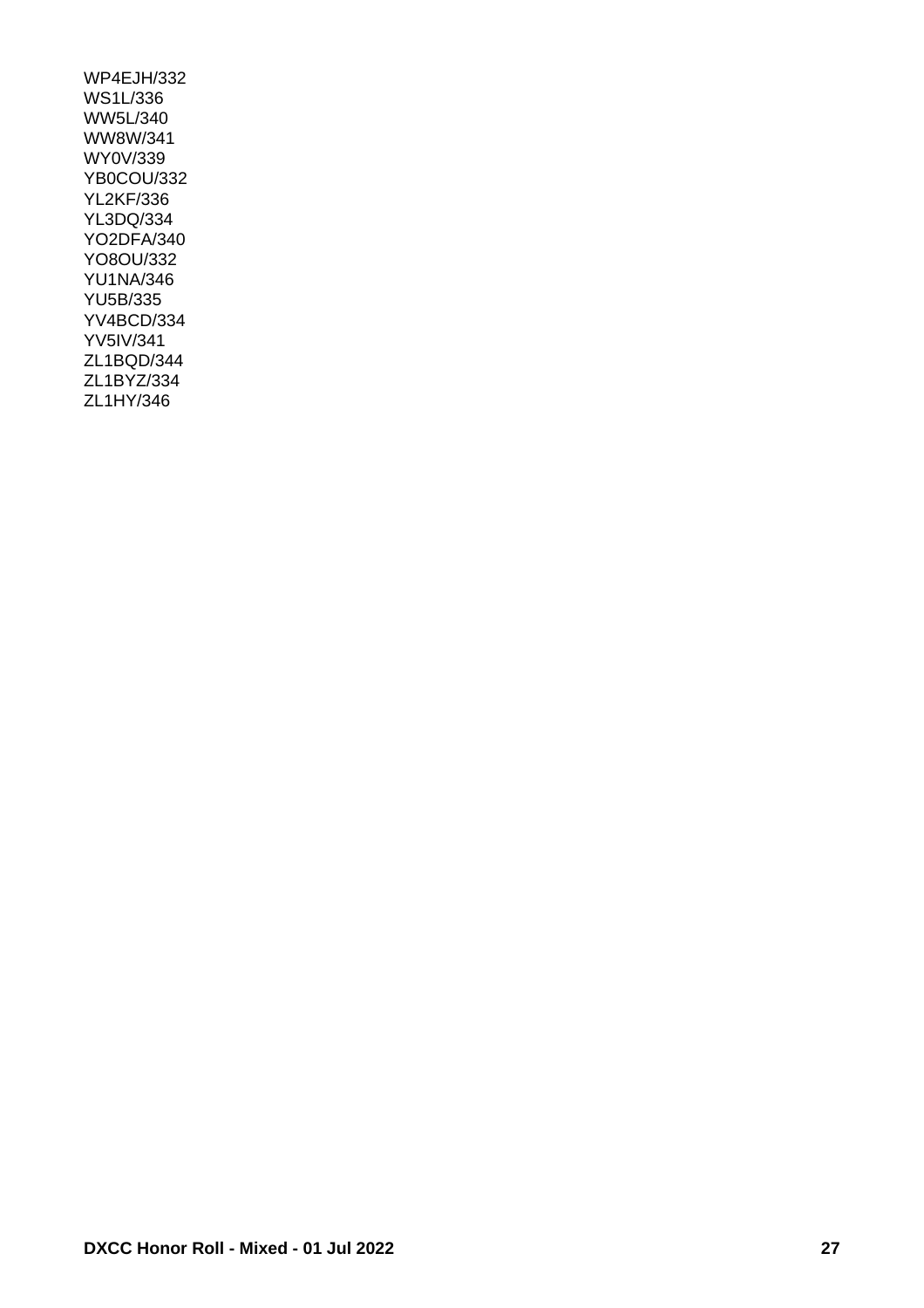See the [ARRL DXCC FAQ](http://www.arrl.org/dxcc-faq/) for details.

| <b>Phone</b>           | <b>DK6IP/356</b>        | G0OIL/345                     | <b>I5JHW/354</b>         |
|------------------------|-------------------------|-------------------------------|--------------------------|
| 340                    | DK8DB/352               | G3KMA/369                     | I5KG/346                 |
| 4X4DK/395              | <b>DK9KX/360</b>        | G3LQP/369                     | <b>I5KKW/355</b>         |
| 5B4MF/349              | DL1RWN/348              | G3SNN/353                     | I5SDG/361                |
| 9A2AA/345              | <b>DL4MCF/350</b>       | G3UML/375                     | I5ZGQ/355                |
| 9A2EU/350              | DL4MDO/350              | G3VKW/359                     | <b>I6FLD/384</b>         |
| 9A7V/349               | DL6QW/363               | G3XTT/353                     | I6NNJ/348                |
| 9A8A/348               | DL7AFS/350              | G4BWP/353                     | I6NO/369                 |
| 9K2GS/347              | <b>DL7HU/383</b>        | G4IUF/352                     | <b>I6ONE/351</b>         |
| AA1ON/348              | DL7VEE/354              | G4NXG/350                     | I7DFV/348                |
| AA1V/357               | DL8DSL/344              | G4OBK/349                     | I8DVJ/350                |
| AA4V/363               | DL9ZAL/350              | G4PTJ/350                     | <b>I8IHG/353</b>         |
| AA5AT/350              | EA1DFP/346              | GM3WIL/353                    | IK0AZG/350               |
| AA6YQ/349              | EA1RT/352               | GM3YTS/346                    | IK0DWN/350               |
| AA7A/356               | EA1YO/347               | HA0DU/359                     | IK0FVC/349               |
| AA8BN/348              | EA2IA/348               | <b>HB0CC/345</b>              | IK0HFO/348               |
| AB4IQ/349              | EA3JL/344               | HB9AAA/371                    | <b>IK1GPG/350</b>        |
| AB6QM/345              | EA3LX/349               | HB9AZO/353                    | IK1WGX/345               |
| AD8RL/350              | EA3XP/346               | <b>HB9BGV/350</b>             | IK1YDA/344               |
| AG9S/354               | EA4DO/373               | HB9BZA/351                    | IK1YED/344               |
| AH6HY/349              | EA4DX/350               | HB9CEX/348                    | <b>IK2ANI/350</b>        |
| CT1APE/346             | EA4KD/350               | HB9DDZ/347                    | IK2CHZ/346               |
| CT1BH/372              | EA5AD/351               | HB9DHK/348                    | IK3VBB/344               |
| CT1BOH/350             | EA5BM/348               | <b>HL3IUA/349</b>             | IK4BHO/350               |
| CT1CJJ/344             | EA5BRE/344              | <b>HS1NGR/344</b>             | IK4DRR/348               |
| CT1EEB/349             | EA5BY/349               | I0DJV*/358                    | IK4DRY/350               |
| CT1EKY/346             | EA5GPQ/344              | I0JX/369                      | IK4EWM/344               |
| CT1ELC/343             | EA5RM/348               | <b>IOMWI/358</b>              | IK4GME/349               |
| CT1FJK/344             | EA6NB/350               | <b>I0WDX/362</b>              | IK4HLU/348               |
| CT1ZW*/363             | EA7LQ/356               | <b>I1APQ/366</b>              | IK4HPU/350               |
| <b>DF2NS/352</b>       | EA8AK/379               | <b>I1JQJ/350</b>              | IK4MGP/348               |
|                        |                         |                               | IK4THK/346               |
| DF3CB/350<br>DF3GY/352 | EA8AKN/350<br>EA8RR/347 | I1WXY/354<br>I2AOX/353        | <b>IK5BAF/350</b>        |
| DF4PL/351              | EY8MM/348               | <b>I2AT/374</b>               | IK5EKB/349               |
| <b>DF7NM/352</b>       | F2VX/365                |                               |                          |
|                        |                         | <b>I2KMG/375</b>              | IK5HHA/350<br>IK5PWQ/346 |
| DJ2BW/386              | F3SG/355                | I2MOV/355                     |                          |
| DJ2RB/357<br>DJ2YA/378 | F5BZB/344<br>F5II/372   | I2PEI/357<br><b>I2YBC/361</b> | IK6DLK/350<br>IK6GPZ/349 |
|                        |                         |                               |                          |
| DJ4GJ/351              | F5NBU/350               | <b>I2YDX/364</b>              | IK6GRT/349               |
| DJ4PT/369              | F5NTV/350               | <b>I2ZGC/359</b>              | IK6QOP/344               |
| DJ5AV/352              | F5OZF/350               | <b>I4AVG/353</b>              | <b>IK6SNR/345</b>        |
| DJ5JH/358              | F5XL/350                | I4EAT*/357                    | <b>IK7FPV/350</b>        |
| DJ6VM/368              | F6AJA/366               | I4EWH/350                     | IK8BQE/351               |
| DJ7ZG/378              | F6ANA/350               | <b>I4GAS/358</b>              | <b>IK8CNT/350</b>        |
| DJ8NK/367              | F6AOI/368               | I4IKW/350                     | IK8HCG/349               |
| DJ9KG/353              | F6AOJ/355               | <b>I4LCK/369</b>              | IK8HJC/346               |
| DJ9ZB/366              | F6EXV/355               | I4LX/366                      | IK8JVG/348               |
| <b>DK0EE/350</b>       | F6FWW/350               | <b>I4MFA/353</b>              | IK8OZZ/349               |
| <b>DK1FW/367</b>       | F6FXU/349               | <b>I4MKN/370</b>              | IT9FXY/349               |
| <b>DK1RV/352</b>       | G0DBE/349               | I4WZT/350                     | IT9HLR/350               |
| <b>DK3SF/360</b>       | G0DQS/350               | <b>I5HOR/352</b>              | IT9PKO/347               |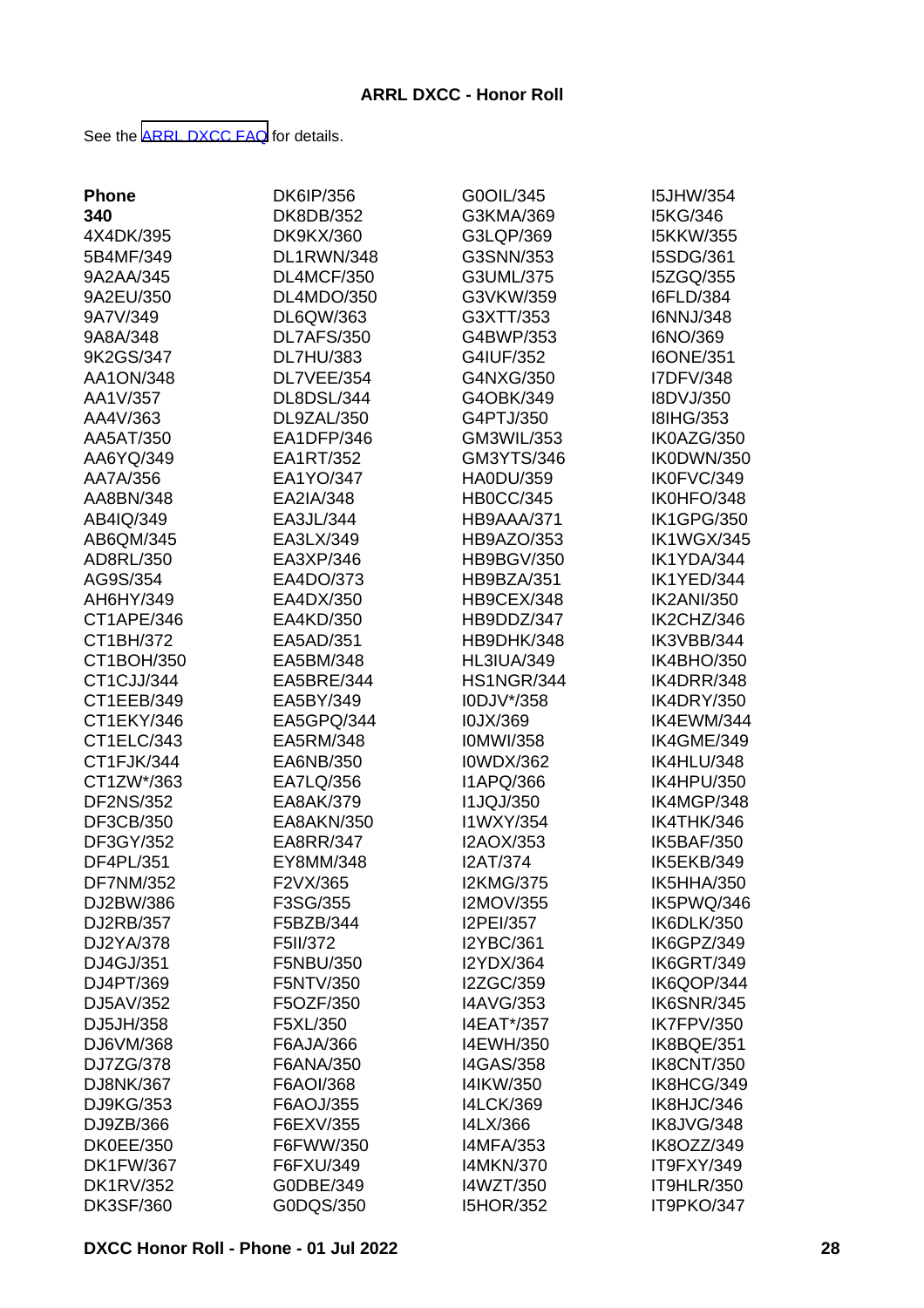| <b>IT9SVJ/350</b> | JA2VMU/349        | <b>JH1GZE/363</b> | K2HK/370         |
|-------------------|-------------------|-------------------|------------------|
| IV3JVJ/349        | <b>JA2VPO/355</b> | JH1HGC/360        | K2JMY/378        |
| IV3YIB/351        | <b>JA2WYN/351</b> | <b>JH1IFS/365</b> | K2PLF*/354       |
| <b>IZ1ANU/343</b> | <b>JA2XYO/359</b> | <b>JH1LPF/356</b> | K2RW/356         |
| IZ6CST/344        | JA2ZL/347         | <b>JH1RFR/354</b> | <b>K2SGH/356</b> |
| JA0CGJ/345        | JA3APL/371        | JH1ROJ/348        | <b>K2TQC/365</b> |
| <b>JA0CRG/350</b> | JA3FYC/352        | <b>JH1SJN/350</b> | K3BEQ/356        |
| JA0DWY/358        | JA3LDH/350        | JH1TWT/351        | K3JGJ/352        |
| <b>JA0EKI/351</b> | JA3MZB/344        | JH2FXK/347        | K3PL/363         |
| <b>JA0GCI/353</b> | <b>JA4AFT/368</b> | <b>JH2SON/350</b> | K3RV/351         |
| JA0GJJ/354        | JA4DND/361        | JH2UVL/352        | K3SWZ/356        |
| <b>JA0GRF/361</b> | JA4ZA/376         | <b>JH4GJR/352</b> | K3UA/358         |
| JA0HXV/345        | <b>JA5AQC/355</b> | <b>JH4IFF/354</b> | <b>K4CIA/365</b> |
| JA0NPQ/356        | <b>JA5AUC/356</b> | <b>JH4UYB/350</b> | K4CN/353         |
| <b>JA0UH/351</b>  | JA5BEN/351        | JH5BHP/349        | K4DX/355         |
| JA0UUA/349        | JA5EXW/358        | JH5FTY/350        | K4DY/368         |
| JA1ADT/353        | JA5FDJ/357        | JI1FXS/346        | K4EM/349         |
| JA1BK/382         | JA5IU/361         | JI2KXK/349        | K4FJ/372         |
| JA1BNL/353        | JA6BZI/362        | <b>JI4POR/348</b> | K4IQJ/351        |
| JA1BOQ/350        | JA6CBG/350        | JI8DGO/344        | <b>K4JLD/354</b> |
| <b>JA1BRK/379</b> | <b>JA7EPO/354</b> | <b>JJ1DWT/355</b> | <b>K4JRB/379</b> |
|                   | <b>JA7FWR/351</b> | JJ2LPV/348        | K4MK/349         |
| JA1ELY/362        |                   |                   |                  |
| JA1EOD/371        | <b>JA7IC/345</b>  | <b>JJ2RCJ/350</b> | <b>K4MQG/376</b> |
| <b>JA1FQI/345</b> | <b>JA7JWF/357</b> | JJ3PRT/359        | K4MS/363         |
| JA1FVE/353        | <b>JA7MA/371</b>  | <b>JK1UVP/349</b> | K4MZU/366        |
| <b>JA1GHR/354</b> | <b>JA7MSQ/350</b> | <b>JL1SAM/351</b> | K4PI/360         |
| JA1GKA/341        | JA7ZF/364         | <b>JM1VRW/349</b> | K4QL/351         |
| JA1GV/365         | JA7ZP/355         | <b>JN7FAH/351</b> | K4SV/344         |
| JA1HEE/351        | JA8ADQ/371        | JP1IOF/349        | K4WS/360         |
| JA1HGY/361        | <b>JA8DNV/362</b> | JR1BLX/358        | K4XP/357         |
| JA1IFP/363        | JA8EKU/350        | <b>JR1CBC/352</b> | K4YYL/375        |
| JA1IOA/353        | <b>JA8EOT/354</b> | <b>JR1DUP/354</b> | K5AC/349         |
| JA1JAN/367        | <b>JA8NFV/355</b> | <b>JR1FYS/356</b> | K5DU/350         |
| <b>JA1QXC/350</b> | JA8RJE/350        | <b>JR1KAG/354</b> | K5GH/365         |
| JA1SJV/358        | JA9BFN/350        | JR1XIS/351        | K5GS/353         |
| JA1TRL/360        | JA9CGW/355        | <b>JR2KDN/350</b> | K5GZ/357         |
| JA1UQP/369        | <b>JA9FPI/357</b> | JR3GWZ/351        | K5IH/353         |
| <b>JA1VLK/354</b> | <b>JA9LJS/352</b> | <b>JR5VHU/349</b> | K5JZ/355         |
| <b>JA1WPX/355</b> | JA9LSZ/344        | <b>JR7TEQ/359</b> | <b>K5KLA/359</b> |
| <b>JA1WSX/361</b> | <b>JA9RRH/344</b> | JR7VHZ/348        | K5KT/353         |
| JA1XEC/353        | JE1HPM/350        | JR9LKE/347        | K5NA/369         |
| JA2BAY/360        | <b>JE1LFX/347</b> | K0BS/368          | K5OVC/369        |
| <b>JA2CXH/355</b> | JE1PNX/349        | <b>K0CA/348</b>   | K5RT/350         |
| JA2DLM/355        | <b>JE1SYN/349</b> | K0DEQ/354         | <b>K5UR/368</b>  |
| JA2DPC/344        | <b>JE2LUN/352</b> | K0EU/356          | K5YY/373         |
| JA2FBY/350        | <b>JE2URF/350</b> | K0GT/353          | K6FG/354         |
| JA2FCZ/352        | JE7JDL/349        | K0GY/344          | K6JAD/362        |
| JA2FGL/349        | JE8BKW/349        | <b>K0IEA/359</b>  | K6KLY/349        |
| JA2FJP/350        | JF1KKV/351        | <b>K0JGH/345</b>  | K6LGF/385        |
| <b>JA2FWS/349</b> | JF1PUW/352        | K0KX/363          | K6XJ/364         |
| JA2IVK/359        | JF1UVJ/351        | K0QC/350          | <b>K6YRA/377</b> |
| JA2JNA/351        | JG3QZN/351        | K0QQ/365          | K6YUI/365        |
| JA2JW/377         | JH1AFD/352        | K0SR/354          | <b>K7ABV/359</b> |
| JA2KVD/359        | <b>JH1AGU/358</b> | K0XN/359          | K7EG/356         |
| <b>JA2LCP/350</b> | JH1AJT*/369       | K1NY/358          | K7LZJ/349        |
| JA2QPY/351        | JH1BZJ/357        | K1UO/358          | K7NN/367         |
| <b>JA2TBS/351</b> | JH1CML/351        | K2FF/349          | K7SP/359         |
|                   |                   |                   |                  |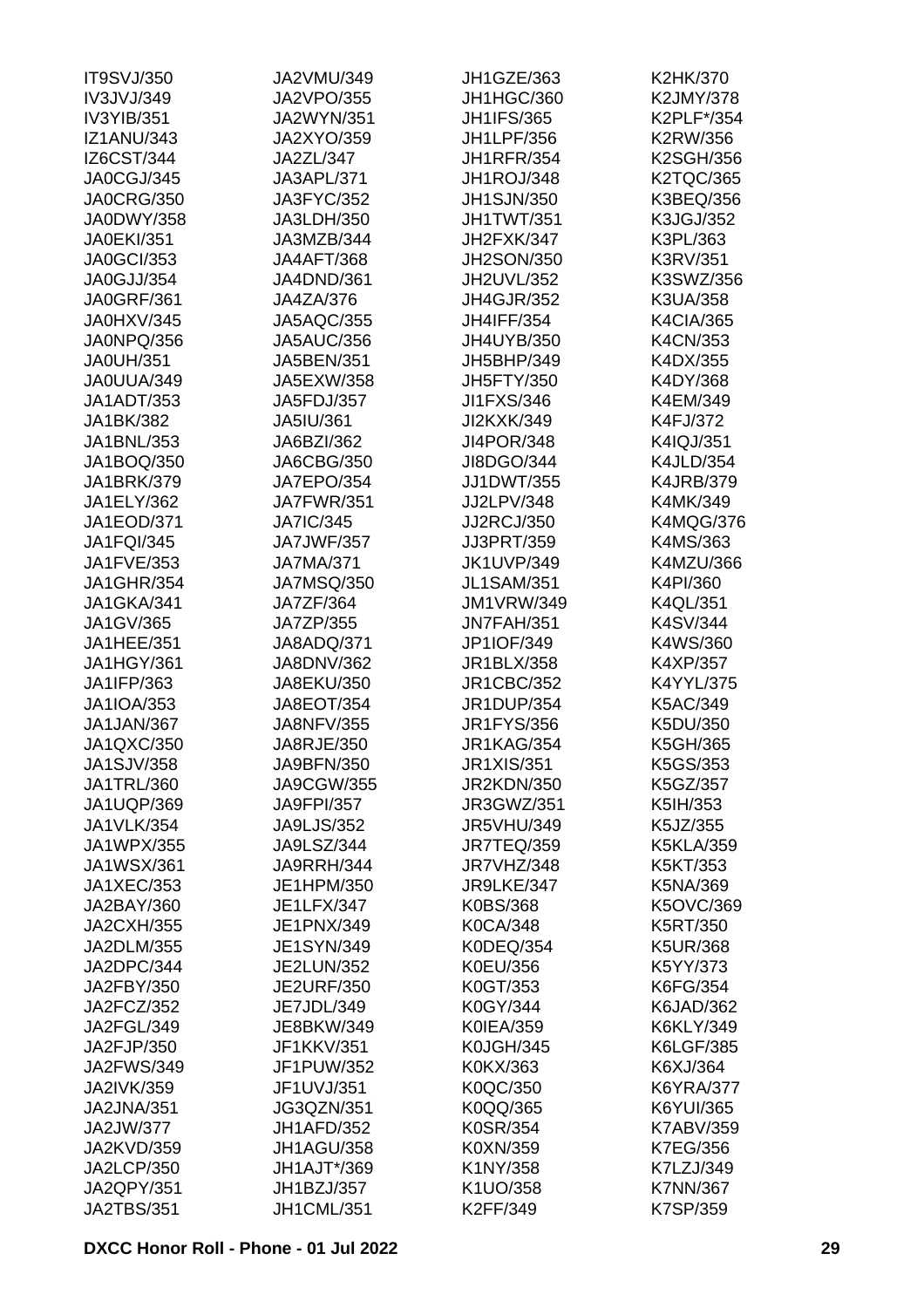| K7VV/357          | LZ2CC/355         | OE8HIK/348        | SM3NRY/349        |
|-------------------|-------------------|-------------------|-------------------|
| K7XB/362          | LZ2DF/355         | OE8RT/371         | SM4CTT/357        |
| K7ZV/349          | NOTB/363          | <b>OH1MA/358</b>  | <b>SM4DHF/362</b> |
| <b>K8DR/375</b>   | <b>N1API/351</b>  | OH1TX/363         | <b>SM4EMO/358</b> |
| K8LJG/363         | N1DG/359          | OH1XX/357         | SM5BMD/354        |
| K8LN/351          | N2BJ/354          | OH2BAD/368        | SM5CZQ/366        |
| <b>K8MFO/365</b>  | N2QT/350          | OH2BU/363         | SM5DJZ*/357       |
| K8ND/346          | N2TU/350          | OH2BV/349         | SM5FQQ/355        |
| <b>K8NK/347</b>   | N2WK/349          | OH2DW/350         | <b>SM5KNV/350</b> |
| K8PT/359          | N3SL/347          | OH2VZ/356         | <b>SM6CKS/373</b> |
| K8PYD/366         | N3US/356          | OH3SR/370         | <b>SM6CVX/368</b> |
| <b>K8SIX/354</b>  | N3XX/350          | OH9MDV/346        | SM6DHU/367        |
| K8WWA/350         | N4CC/363          | OK1ADM/377        | SP2FAX/349        |
| K8YSE/350         | N4CH/351          | <b>OK1CF/348</b>  | SP3E/350          |
|                   |                   |                   |                   |
| K8ZTT/350         | N4MM/370          | OK1MP/376         | SP3EPK/350        |
| K9EL/350          | N4NX/358          | <b>OK3GU/347</b>  | SP5CJQ/349        |
| K9EU/354          | N4PQX/347         | OM3JW/357         | SP5EAQ/354        |
| K9IR/350          | N4WW/369          | ON4ADN/350        | <b>SP5EWY/353</b> |
| K9JF/365          | N4XM/357          | ON4ANN/344        | SP6HEQ/349        |
| K9KA/369          | N4XP/364          | <b>ON4EB/353</b>  | SP6IXF/350        |
| K9MM/370          | N5ET/351          | <b>ON4ON/347</b>  | SP7GAQ/349        |
| K9NU/348          | <b>N5JR/354</b>   | <b>ON4UN*/373</b> | SP8AJK/364        |
| K9OW/359          | N5LZ/351          | <b>ON5FP/350</b>  | SP8NR/350         |
| <b>K9QVB/367</b>  | N5TY/357          | <b>ON7DR/349</b>  | SP9AI/360         |
| K9SM/375          | N5ZM/352          | <b>ON7TK/350</b>  | SP9FKQ*/350       |
| <b>K9VAL/355</b>  | <b>N6AR/375</b>   | <b>ON8AW/368</b>  | SP9ODY/348        |
| K9ZO/358          | <b>N6HC/348</b>   | OZ1CTK/346        | SV1FJA/344        |
| <b>KA1PM/354</b>  | N6JV/356          | OZ1HPS/350        | SV1JG/353         |
| KB8NW/350         | N6OC/354          | OZ1LO/369         | SV1LK/350         |
| KC6AWX*/349       | N7BK/350          | OZ2Y/349          | SV1RK/346         |
| KD3CQ/349         | N7EF/355          | OZ5EV/360         | T77C/354          |
| KD4OS/349         | N7RO/367          | <b>PA0WRS/350</b> | <b>UA0CW/352</b>  |
| KD5M/350          | <b>N7US/361</b>   | PA0ZH/351         | <b>UA3AB/345</b>  |
| KD6WW/350         | N8BJQ/351         | PA3EWP/349        | <b>UA3AKO/349</b> |
| <b>KE4YD/350</b>  | N8DJX/353         | PA3FQA/349        | <b>UA3AP/346</b>  |
| <b>KE9ET/349</b>  | N8DX/366          | PA8A/352          | <b>UA4CC/351</b>  |
| <b>KF0QR/347</b>  | N8JV/350          | PE5T/353          | <b>UA4HBW/355</b> |
| KF2O/361          | N8PR/349          | PT7BI/349         | <b>UA9YE/357</b>  |
| KG9N/352          | N8TR/352          | <b>PT7WA/358</b>  | <b>US5WE/365</b>  |
| KK2I/355          | <b>N9FN/347</b>   | PY2YP/354         | UT7WZA/350        |
|                   |                   |                   |                   |
| KM2P/368          | N9JV/346          | PY4OY/350         | UY5ZZ/346         |
| KM3J/346          | NA2X/348          | PY5CC/350         | VA3DX/355         |
| KN4F/352          | NA5C/351          | PY5EG/356         | <b>VE1YX/358</b>  |
| KT9T/361          | NN2Q/350          | PY7ZZ/359         | <b>VE2EBK/350</b> |
| <b>KU0A/349</b>   | NQ1K/351          | R4GM/348          | <b>VE3BW/354</b>  |
| KW4MM/349         | NR1R/361          | R5AJ/344          | VE3EJ/355         |
| KW9A/352          | <b>NS6C/361</b>   | R7LV/348          | <b>VE3LDT/350</b> |
| KY7M/349          | NU8Z/349          | RA4CC/349         | <b>VE3XN/371</b>  |
| KZ2I/361          | NY0V/355          | <b>RM0F/344</b>   | <b>VE7JO/347</b>  |
| KZ2P/353          | OE1AZS/344        | S58T/351          | VE7QCR/344        |
| LA2PC/355         | OE1WHC/348        | SL0ZG/350         | <b>W0AWL/352</b>  |
| LA5XGA/350        | <b>OE2SCM/350</b> | SM0AJU/380        | <b>W0BV/357</b>   |
| LA9SN/351         | OE2VEL/356        | SM0CCM/352        | W0DJC/346         |
| LU2NI/349         | OE3EVA/358        | <b>SM2EJE/355</b> | W1AIM/350         |
| LU3MCJ/352        | OE3GCU/344        | <b>SM2EKM/366</b> | W1GD/358          |
| LU8EEM/344        | OE3WWB/367        | <b>SM3DMP/353</b> | W1JR/381          |
| <b>LU8EKC/352</b> | OE7SEL/351        | <b>SM3GSK/347</b> | W1NG/363          |
|                   |                   |                   |                   |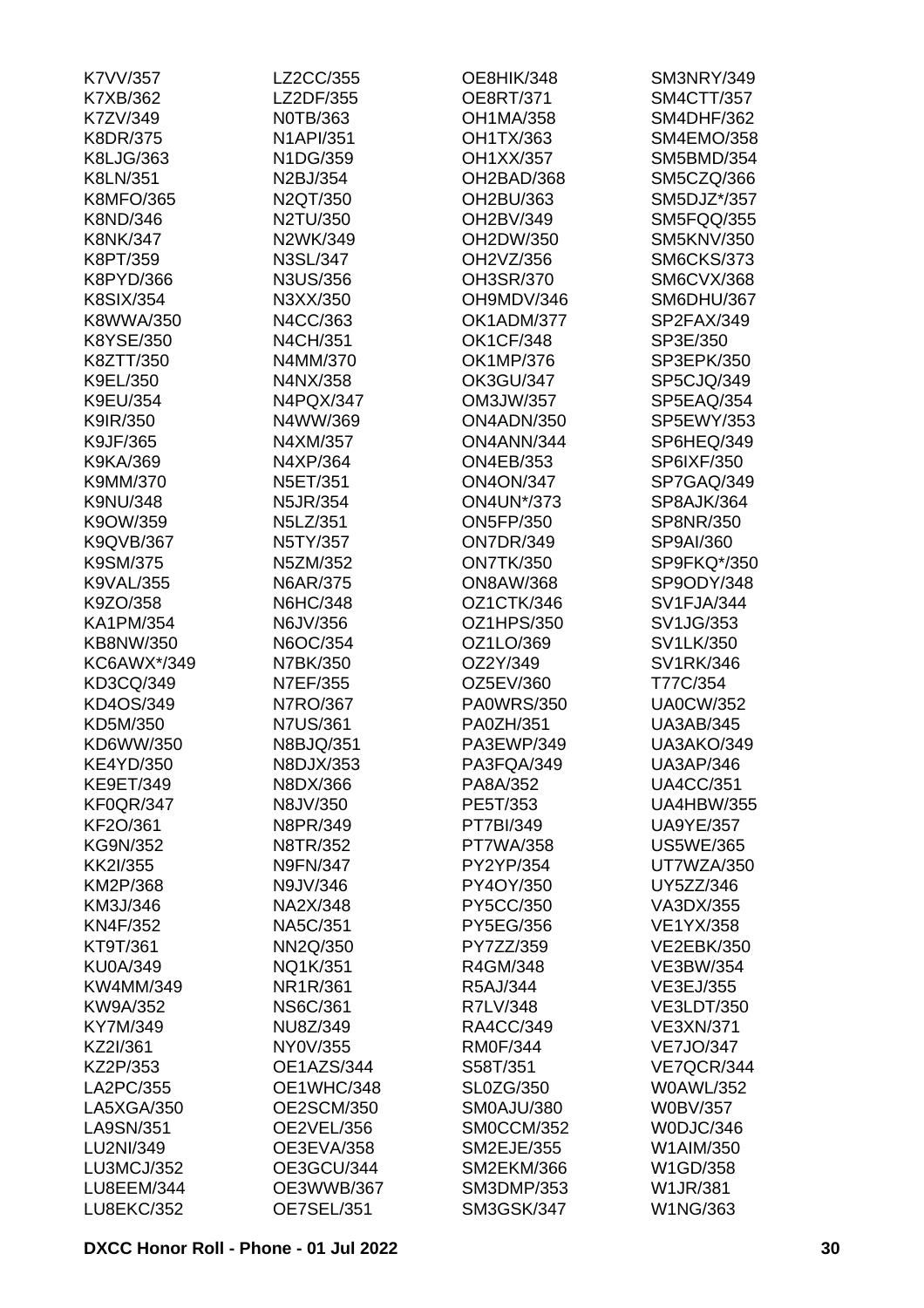| W1YY/364         | W9ZR/367          | CX3CE/348         | HA8IE/349         |
|------------------|-------------------|-------------------|-------------------|
| W2AY/353         | WA1S/349          | <b>DF2RG/352</b>  | HB9AQW/363        |
| <b>W2MPK/370</b> | <b>WA6F/354</b>   | DF2UU/349         | HB9BIN/346        |
| W2SM/359         | <b>WA6SZE/351</b> | DJ5FI/350         | <b>HB9RG/358</b>  |
| W2VO/365         | <b>WA6TLA/352</b> | DJ6NI/367         | <b>HK3JJH/349</b> |
| W3GG/366         | WA8WV/347         | DJ8CG/350         | <b>I0EKY/350</b>  |
| W3JJ/358         | WA9IVU/350        | DJ9HX/351         | I0JBL/353         |
| <b>W3LPL/364</b> | <b>WB4OSS/369</b> | DJ9RQ/360         | <b>IOMPF/358</b>  |
| W3NO/361         | <b>WB6RSE/354</b> | DK3HL/360         | <b>IOOLK/369</b>  |
| W3UM/356         | <b>WB8ZRL/353</b> | DK5WL/361         | <b>IOTCA/353</b>  |
| <b>W3UR/350</b>  | WB9Z/346          | <b>DK6XR/357</b>  | <b>I1EEW/351</b>  |
| W3YX/354         | WD5COV/349        | <b>DK8UH/348</b>  | <b>I2LPA/365</b>  |
| <b>W4ABW/370</b> | <b>WD5DBV/355</b> | DL1YD/360         | I2MQP*/356        |
| <b>W4AVY/373</b> | <b>WK3N/348</b>   | DL2FAG/349        | <b>I2VGW/343</b>  |
| <b>W4CK/352</b>  | WO2N/349          | DL2GAG/349        | I3ADI/364         |
| W4DK/358         | WQ3X/350          | DL6JGN/355        | <b>I3EVK/372</b>  |
| W4DR/388         | WS9V/350          | <b>DL6KR/348</b>  | <b>I4ACO/352</b>  |
|                  |                   |                   | <b>I5FLN/367</b>  |
| W4DXX/363        | WX5L/343          | DL7AFV/349        |                   |
| W4MBD/358        | WZ8P/352          | DL7MAE/349        | I5NPH/353         |
| W4TO/352         | <b>XE1AE/385</b>  | DL7OD/364         | I6CXD/354         |
| W4WM/359         | XE1J/365          | DL8FAJ/344        | <b>I8ACB/357</b>  |
| W5BOS/353        | XE1ZW/351         | DL8FBC/343        | <b>I8KNT/356</b>  |
| W5BPT/356        | <b>YL2MU/357</b>  | DL8NU/369         | <b>I8XTX/353</b>  |
| <b>W5CIA/350</b> | <b>YS1RR/364</b>  | <b>DU9RG/350</b>  | <b>I8XVP/349</b>  |
| W5MQ/370         | <b>YU1FW/357</b>  | EA1AUS/349        | IK0LNN/348        |
| <b>W5ZE/358</b>  | <b>YU3AA/349</b>  | EA1DLU/343        | IK0PRP/345        |
| <b>W5ZPA/355</b> | <b>YV5JBI/349</b> | EA3BT/348         | IK2BLA/349        |
| W6DPD/354        | Z32ZM/347         | EA3ESZ/343        | IK4AUY/347        |
| <b>W6EKR/349</b> | ZL3GS/370         | EA3GHZ/343        | IK4GRO/349        |
| <b>W6RFL/348</b> | ZL3JT/346         | EA3WL/344         | IK5ACO/349        |
| <b>W6RGG/374</b> | ZS1AU/360         | EA4MY/349         | IK8BIZ/343        |
| <b>W6RLL/344</b> | ZS1J/350          | EA5AT/349         | <b>IN3TJV/355</b> |
| W6VX/349         | ZS4TX/349         | EA5OX/344         | IT9GNG/349        |
| W6WI/344         | ZS6EZ/349         | EA6BH/358         | <b>IT9YHR/350</b> |
| W6YI/361         |                   | FA71 /348         | <b>IV3DSH/344</b> |
| <b>W7GN/382</b>  | 339               | EA8BYR/347        | <b>IV3ODE/343</b> |
| <b>W7KNT/353</b> | 4X4JU/386         | <b>ES1AR/377</b>  | IV3TQE/352        |
| W7KW/349         | 4X6KA/349         | EU7A/345          | IV3ZIZ/354        |
| W7OM/370         | 9A2NA/348         | F2JD/349          | IZ8EFB/342        |
| <b>W7REE/356</b> | AA1QD/343         | F5BEG/348         | JA0AXV/360        |
| <b>W7UT/354</b>  | AA4HP/343         | F5HNQ/348         | <b>JA0CRI/348</b> |
| W7VY/350         | AA4R/359          | F5IL/349          | <b>JA0DAI/343</b> |
| <b>W8CZN/351</b> | AA8LL/343         | F5PAC/344         | <b>JA0EOK/351</b> |
| W8GC/364         | AC6HY/343         | F5VU/365          | JA0GZZ/359        |
| <b>W8HC/350</b>  | AC8G/354          | F6BFH/362         | JA0LXP/357        |
| <b>W8LRO/349</b> | AD1C/352          | F6DZU/353         | JA0NZR/342        |
| W8OM/355         | AD5A/348          | F6FHO/351         | <b>JA1ADN/375</b> |
|                  |                   |                   |                   |
| <b>W8TWA/357</b> | AF2C/352          | F9GL/379          | JA1CLW/350        |
| W8UVZ/357        | AI3Q/353          | G0CGL/349         | <b>JA1CNM/354</b> |
| <b>W9BEA/345</b> | <b>BX5AA/343</b>  | G0WRE/343         | JA1DIO/357        |
| W9BF/351         | CP6XE/345         | G3NDC/362         | JA1DJO/346        |
| W9DC/371         | CT1BWW/347        | G3NLY/375         | <b>JA1DOF/349</b> |
| W9DX/355         | CT1DYV/342        | G3SJX/352         | JA1FNA/362        |
| W9JA/362         | CT1FMX/343        | G3TXF/360         | <b>JA1HSF/350</b> |
| W9MU/353         | CT3BM*/352        | G4SQA/348         | <b>JA1LSP/356</b> |
| W9OP/348         | CT3DL/349         | <b>HA5AGS/347</b> | JA1NWD/349        |
| W9VG/350         | CT4NH/352         | HA5WA/349         | <b>JA1OCA/367</b> |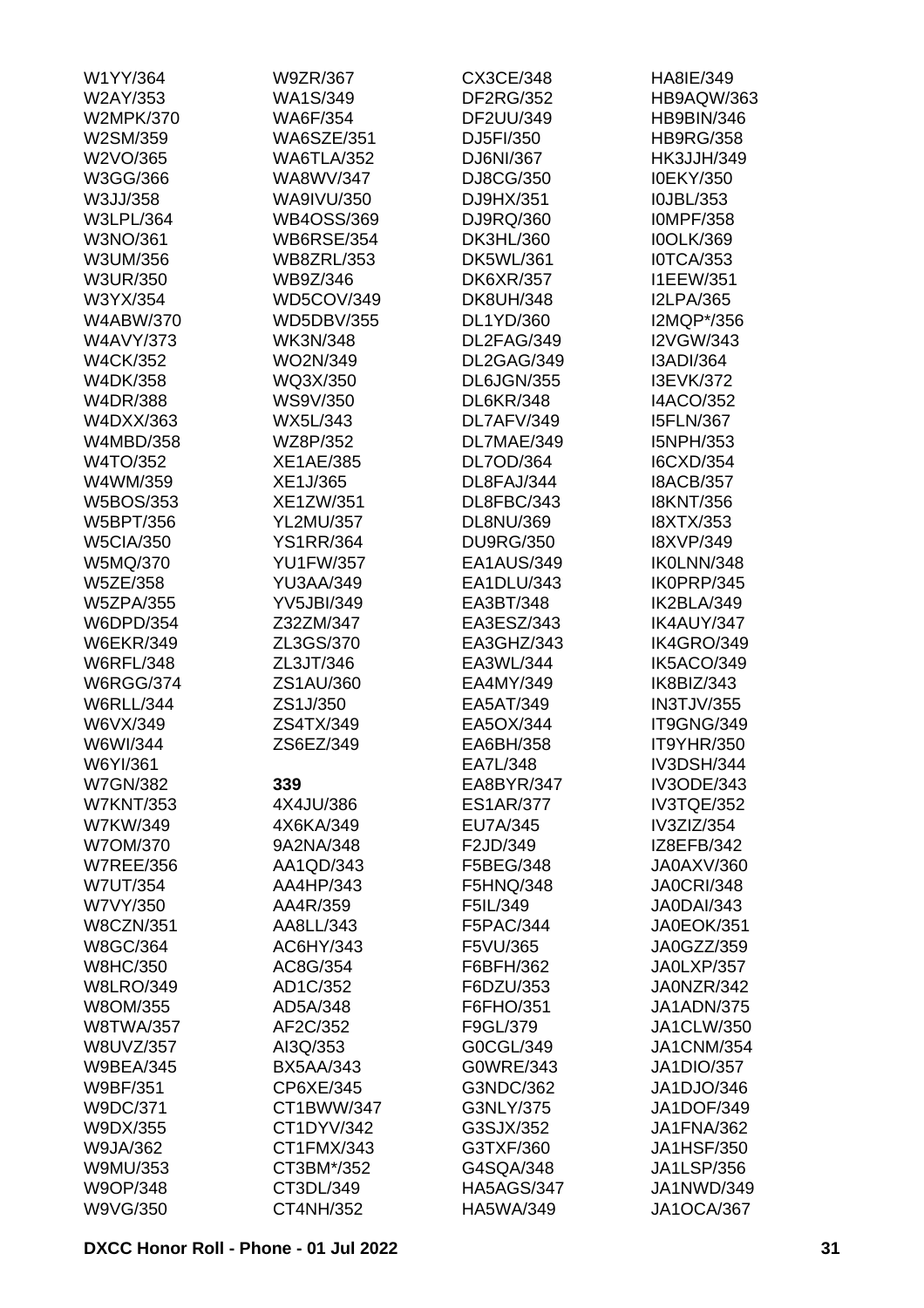| <b>JA1OND/358</b> | <b>JO1WKO/348</b> | K6TA/368          | <b>N0ACH/352</b> |
|-------------------|-------------------|-------------------|------------------|
| <b>JA1SHE/348</b> | JP1NWZ/350        | K6UFO/346         | <b>N0AT/356</b>  |
| <b>JA1SVP/358</b> | JQ3DUE/344        | K6XN/354          | N0AV/355         |
| JA1XRA/345        | <b>JR1AIB/357</b> | K7GEX/359         | N0XA/354         |
| <b>JA2AH/367</b>  | JR1MLU/355        | <b>K7LAY/357</b>  | N1DCM/349        |
| JA2BDR/351        | <b>JR2WCX/346</b> | <b>K7MC/350</b>   | N1GC/345         |
| JA2BL/356         | <b>JR3IIR/357</b> | K7OH/349          | N2LT/353         |
| <b>JA2DSY/364</b> | <b>JS3CTQ/348</b> | K7OM/353          | <b>N2RR/354</b>  |
| JA2LMA/351        | <b>K0EPE/372</b>  | K7ZBV/353         | N2TK/353         |
| JA2XCR/349        | <b>K0KG/352</b>   | K8AV/348          | N3HBX/346        |
| JA3AZD/370        | K0MN*/358         | K8CX/356          | N3MN/349         |
| JA3CSZ/355        | K0WK/354          | K8DYZ/376         | N3ZOM/343        |
| JA3EMU/359        | K1AJ/357          | K8GG/355          | N4AVV/353        |
| JA4DLP/363        | K1BD/355          | K8MG/353          | N4DB/349         |
| <b>JA4LKB/350</b> | K1DG/350          | K8NA/358          | N4GN/349         |
| JA4OK/362         | K1HTV/356         | K8QM/344          | N4JF/341         |
| JA5MHD/348        | K1LD/347          | K8SL/348          | N4KG*/360        |
| JA5WIZ/343        | K1OA/344          | <b>K8TMK/355</b>  | N4RA/366         |
| JA6BEE/365        | K1QS/355          | <b>K8VFV/351</b>  | N4TL/350         |
| JA6BZA/346        |                   | K8ZZU/352         |                  |
|                   | K1ST/356          |                   | N4ZC/367         |
| <b>JA6IVR/347</b> | K2AJY/348         | K9AJ/353          | N5FG/358         |
| JA6LCJ/352        | K2BA/346          | K9BWQ/362         | N5GH/344         |
| JA6WJL/348        | K2CL/363          | K9GA/354          | <b>N5ORT/348</b> |
| JA7AQR/360        | K2EWB/358         | <b>K9HQM/358</b>  | <b>N5PHT/348</b> |
| JA7BSD/357        | K2FL*/382         | K9KU/359          | <b>N5UR/360</b>  |
| JA7BWT/344        | <b>K2UFM/364</b>  | <b>K9MIE/354</b>  | N5XZ/356         |
| JA7GDU/360        | K2UO/356          | <b>K9MUF/351</b>  | N6ED/346         |
| JA7MYQ/349        | K2VV/363          | K9NW/348          | N6ET/367         |
| JA7XBG/351        | K3HP/352          | K9RR/353          | N7GR/346         |
| JA8EAT/361        | K3KO*/344         | KA1ERL/349        | <b>N7HN/353</b>  |
| JA8ZO/367         | K3LC/345          | <b>KA9CFD/350</b> | N7RT/354         |
| <b>JA9APS/357</b> | K3SGE/367         | <b>KB2XP/349</b>  | N8JX/354         |
| <b>JA9GPG/354</b> | K3WC/370          | <b>KC2NB/348</b>  | <b>N8KOL/347</b> |
| <b>JA9NLE/351</b> | K4AU/349          | KC5P/349          | <b>N9AF/371</b>  |
| JA9TWN/352        | <b>K4CMS/351</b>  | KC8CY/354         | <b>N9CHN/349</b> |
| JE2HCJ/350        | K4DXA/351         | KE9L/348          | N9IW/349         |
| <b>JE2KUC/351</b> | K4SBH/360         | <b>KF0LA/350</b>  | N9OY/347         |
| <b>JE2OVG/352</b> | K4SO/350          | KG4W/354          | N9RD/348         |
| <b>JE4WOK/348</b> | K4SSU/348         | KJ9I/349          | <b>N9US/351</b>  |
| JE8LWZ/343        | <b>K4TAG/359</b>  | <b>KL0S/347</b>   | NA0Y/380         |
| <b>JE8TGI/348</b> | <b>K4UEE/356</b>  | <b>KN6KI/344</b>  | NA4M/363         |
| <b>JF1SEK/352</b> | K4UTE/366         | <b>KN9C/349</b>   | <b>NA5AR/363</b> |
| JF2MBF/348        | K4XO/367          | KO4DI/346         | NA9Q/355         |
| <b>JG1SRB/343</b> | K4ZYU/362         | KP4P/355          | <b>NE3F/349</b>  |
| <b>JG1ULJ/349</b> | K5AT/349          | <b>KR4OJ/355</b>  | NI0G/350         |
| <b>JH1BAM/346</b> | <b>K5CON/349</b>  | KX4R/355          | NI6T/349         |
| JH1NYM/349        | <b>K5CR/343</b>   | KZ4V/349          | NJ3H/349         |
| JH1QAX/353        | K5DV/346          | LA5HE/385         | NJ6P/343         |
| JH2MYN/359        | <b>K5KC/352</b>   | LA5LJA/343        | <b>NK5K/351</b>  |
| JH3AEF/350        | K5MT/348          | LA7JO/359         | NM4O/353         |
| JH6PFY/348        | K5XX/351          | LU1BR/363         | <b>NN4T/354</b>  |
| JH8BOE/348        | K6AM/349          | LU1DK/343         | OE2DYL/349       |
| JH8UQJ/347        | K6DT/362          | LU1JDL/350        | OE6CLD/348       |
| JI1DHY/345        | K6ESL/346         | LU2DSL/353        | OE6IMD/347       |
| JJ2PIK/348        | K6GXO/354         | LU3CQ/357         | OH2BCK/343       |
| <b>JL1XMN/348</b> | K6KO/343          | <b>LU6ETB/349</b> | OH2LU/355        |
| JM1FHL/343        | K6ND/347          | LU8ADX/344        | OH3BU/347        |
|                   |                   |                   |                  |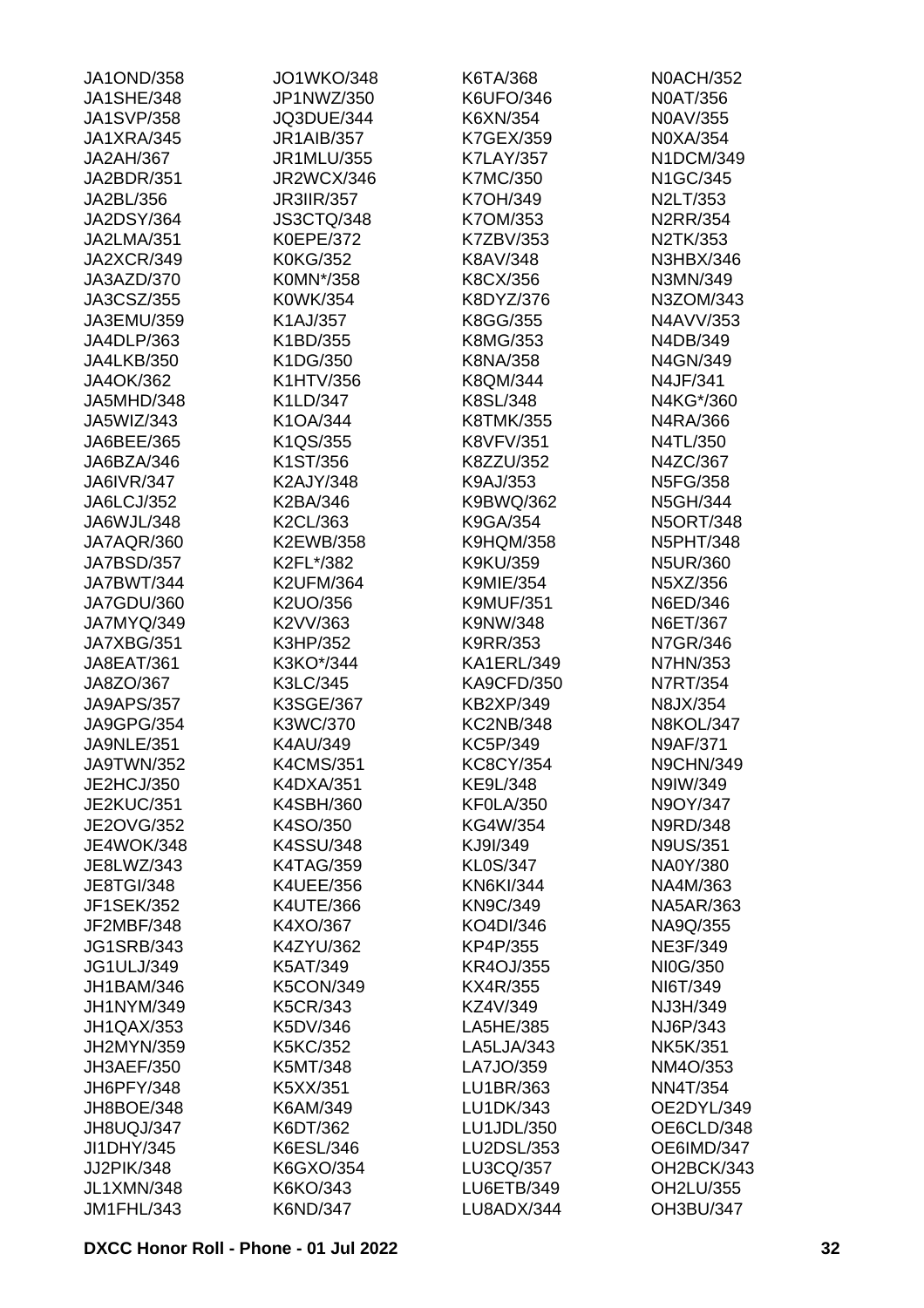| OH3YI/367         | TI2CC/362         | W4DC/352         | W9RN/362          |
|-------------------|-------------------|------------------|-------------------|
| OK2SW/352         | <b>UA3AGW/349</b> | <b>W4DKS/365</b> | <b>W9RPM/343</b>  |
| <b>ON4AOI/348</b> | <b>UA4SKW/346</b> | <b>W4ETN/351</b> | W9SS/364          |
| ON4ATW/348        | <b>UA6A/344</b>   | <b>W4FQT/346</b> | W9WJ/349          |
| <b>ON4CD/344</b>  | <b>UT3UA/347</b>  | W4GIW/363        | W9XX/343          |
| <b>ON5GQ/344</b>  | UT5UGR/346        | W4JR/348         | W9YSX/388         |
| <b>ON5NT/363</b>  | <b>UT7QF/347</b>  | W4JS/351         | WA0MHJ/358        |
| OZ1ACB/349        | <b>UX0UN/362</b>  | W4QN/376         | <b>WA1JMP/356</b> |
| OZ1BTE/349        | VE2GHZ/348        | <b>W4RBO/350</b> | <b>WA2F/350</b>   |
| OZ3PZ/364         | <b>VE3FF/348</b>  | W4UM/353         | <b>WA2WSX/351</b> |
| OZ3SK/382         | VE3FRR/347        | W4VQ/363         | <b>WA4FFW/363</b> |
| OZ4O/349          | <b>VE3LYC/343</b> | <b>W4ZCB/357</b> | <b>WA4TII/346</b> |
| OZ5KG/373         | <b>VE3MR/377</b>  | <b>W5AJ/353</b>  | <b>WA5VGI/346</b> |
| OZ7DN/348         | <b>VE3MRS/354</b> | W5EU/366         | WA6APQ/346        |
| OZ8BZ/368         | <b>VE3VHB/354</b> | <b>W5FKX/349</b> | <b>WA6JA/343</b>  |
| PA0GMM/363        | VE3XO*/349        | W5GO/350         | WA6WZO/357        |
| PA0LOU/367        | <b>VE6WQ/354</b>  | <b>W5PJR/351</b> | <b>WA9CVK/353</b> |
| PA3FWV/344        | <b>VE7AHA/353</b> | <b>W5TCX/346</b> | <b>WB4UBD/353</b> |
| PT2BW/364         | VE7IG*/369        | W5WT/346         | <b>WB6JXJ/347</b> |
| PT2TF/355         | <b>VE7VF/346</b>  | W5XC/346         | <b>WB7B/348</b>   |
| PT7AZ/349         | VK3AKK*/346       | <b>W6AN/352</b>  | WB9CIF/344        |
| PY2BW/361         | <b>VK3OT/354</b>  | <b>W6BCQ/365</b> | <b>WB9EEE/345</b> |
| PY2XB/348         | <b>VK3QI/356</b>  | <b>W6CUA/353</b> | <b>WD6FF/349</b>  |
| PY3VB/343         | <b>VK6LK/366</b>  | W6DX/345         | WD8E/348          |
| PY5IP/343         | W0GJ/354          |                  | WF5T*/349         |
|                   |                   | W6GR/371         |                   |
| R3OK/342          | <b>W0GLG/348</b>  | W6HXW/362        | <b>WK7E/351</b>   |
| R3VA/343          | <b>W0SHL/347</b>  | W6IEG/356        | <b>WP4U/348</b>   |
| R7DX/343          | <b>W0SR/360</b>   | W6IS/348         | WQ7B/348          |
| R9FM/348          | W1AO/349          | W6OD/344         | WT8C/352          |
| <b>RU3FM/347</b>  | W1CU/353          | <b>W6SR/358</b>  | YB5QZ/348         |
| RW2A/352          | W1DGJ*/380        | <b>W6UA/347</b>  | <b>YV5NWG/343</b> |
| RY9C/344          | <b>W1DIG/348</b>  | W6UB/346         | ZL2AFT/359        |
| <b>SK7AX/347</b>  | W1FJ/369          | W6XA/349         | ZP5YW/351         |
| SM2GCQ/349        | <b>W1HEO/357</b>  | W6XK/343         |                   |
| SM3BIZ/391        | W1JK/348          | W6YOO/349        | 338               |
| SM3VAC/343        | W1JZ/366          | <b>W7ACD/382</b> | 4Z4DX/355         |
| SM5AQD/354        | W1KSZ/353         | <b>W7AL/348</b>  | 9A2NO/347         |
| <b>SM5CAK/365</b> | <b>W1MAG/354</b>  | <b>W7BJN/349</b> | AA5O/352          |
| <b>SM5CEU/350</b> | W1MI/359          | <b>W7CL/349</b>  | AA9AA/347         |
| SM6BZV/353        | <b>W1PNR/363</b>  | W7DQ/361         | AB5C/350          |
| SM6CTQ/360        | <b>W1SKU/348</b>  | <b>W7LFA/369</b> | AC4G/348          |
| SM6LIF/349        | W1WN/352          | W7MO/353         | AD4AM/347         |
| <b>SM6VR/370</b>  | <b>W1YRC/367</b>  | <b>W7NGR/343</b> | AJ3K/349          |
| <b>SM7BYP/355</b> | W1ZA/374          | <b>W7UPF/372</b> | CT1EGW/342        |
| <b>SM7CRW/362</b> | <b>W2FKF/353</b>  | <b>W8DCH/360</b> | CT3BX/348         |
| SP5AUB/343        | W2HTI*/390        | W8DX/352         | CU3EJ/342         |
| SP6CIK/345        | <b>W2KKZ/351</b>  | <b>W8ILC/370</b> | <b>DF2UH/347</b>  |
| SP6M/345          | W2SY/367          | <b>W8QBG/367</b> | DF3UB/348         |
| <b>SP7VC/343</b>  | W2ZR/349          | W8TE/357         | DJ2TI/358         |
| SP9QMP*/343       | W3CC/361          | W8UV/353         | <b>DK6WA/351</b>  |
| <b>SV1AER/343</b> | W3DF/354          | W8VI/347         | DL4FW/350         |
| <b>SV1BRL/347</b> | W3GH*/384         | <b>W8WFN/347</b> | DL8FL/365         |
| <b>SV1CNS/343</b> | W3KHZ/349         | <b>W8WRP/365</b> | DL9RCF/342        |
| SV1IW/355         | W3OZ/349          | W9DMH/356        | EA3DW/342         |
| <b>SV2CXI/343</b> | W3TC/350          | W9IXX/345        | EA3EQT/348        |
| SV8AQY/348        | <b>W4AXL/363</b>  | <b>W9KQD/360</b> | EA4AQQ/342        |
| TG9NX/355         | W4BUW/355         | <b>W9NGA/362</b> | EA4GZ/363         |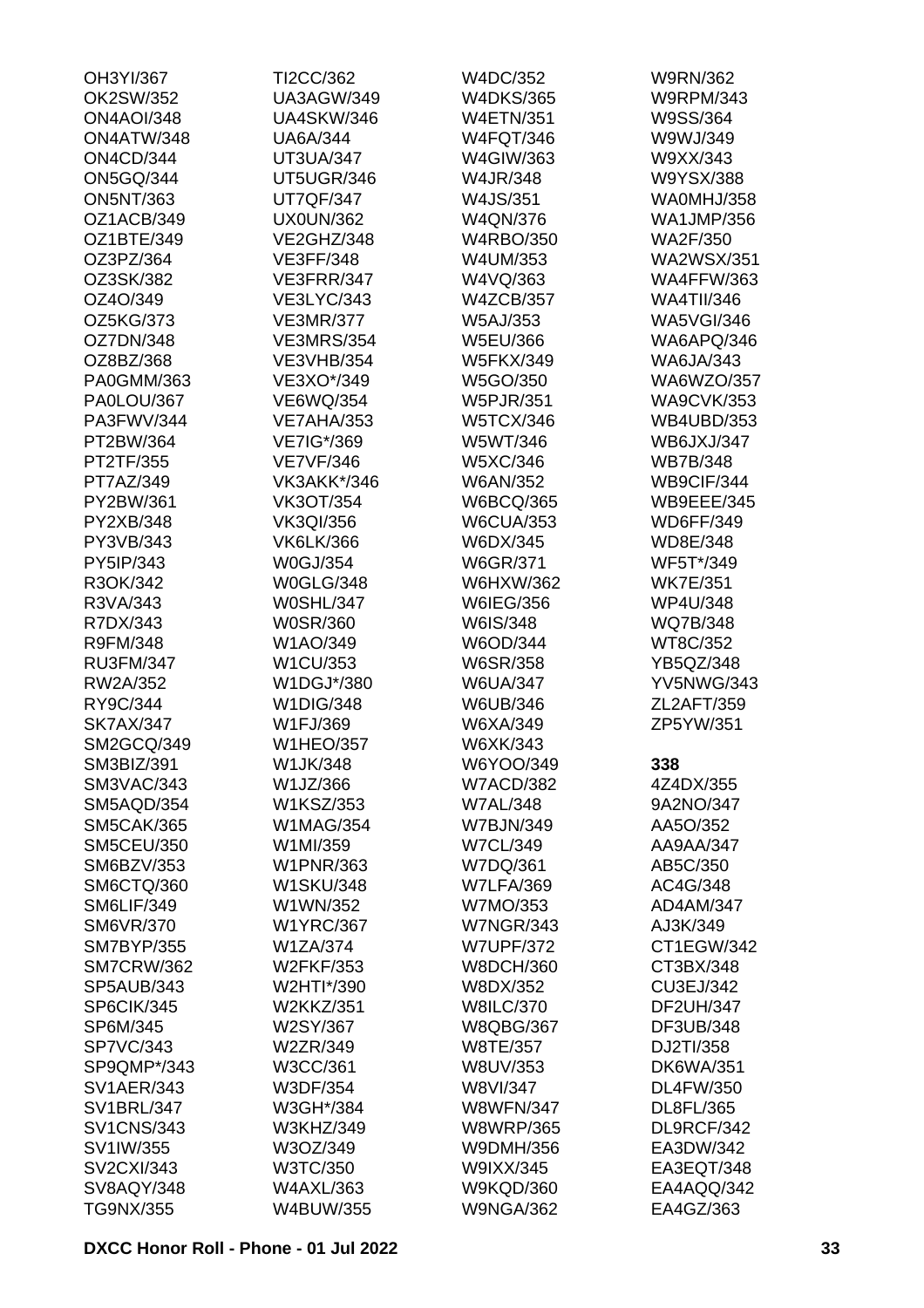| EA7TV/349         | JA2NDQ/356        | <b>K9RHY/350</b>        | SM0SMK/347        |
|-------------------|-------------------|-------------------------|-------------------|
| EA8AM/346         | JA3MHA/346        | K9US/349                | <b>SM3NXS/343</b> |
| EI7BA/344         | JA4FHE/360        | K9ZM/344                | <b>SM4CTI/351</b> |
| EI8EM/347         | <b>JA4ITW/342</b> | KA5V/353                | <b>SM5ARL/363</b> |
| F2BS/375          | JA5XAE/344        | KB7YX/350               | SM6GZ/360         |
| F2LZ/369          | JA6CDA/352        | <b>KC7V/348</b>         | SP3RBG*/343       |
| F5KOK/353         | JA6VQA/351        | <b>KC8KE/348</b>        | <b>SP7ITB/348</b> |
| F5SOF/341         | JA7BEW/353        | KC9ARR/340              | <b>SV1CQR/342</b> |
| F5TJC/342         | JA7JH/365         | KD9HL/345               | <b>SV1DPI/341</b> |
| F6BVY/347         | JA7JM/359         | <b>KE9XN/347</b>        | SV8CS/341         |
| F6CTL/347         | JA7PL/356         | <b>KF2TI/345</b>        | UA9FAR/348        |
| F6DLM/353         | <b>JA8AWH/358</b> | <b>KG2KJ/341</b>        | <b>UT7UW/341</b>  |
| F6GUG/347         | JA8BAR/361        | KI7M/346                | <b>VE1DX/347</b>  |
| F6HIZ/348         | <b>JA8FKO/352</b> | <b>KK0M/347</b>         | VE3IQ/352         |
| G0KXL/347         | <b>JA8LRG/347</b> | <b>KK9DX/342</b>        | <b>VE3JV/347</b>  |
| G3PLP/350         | JA9BEK/350        | KM1D/355                | VE3MV/352         |
| G3SJH/360         | <b>JE1MGE/357</b> | KQ3F/351                | <b>VE6AX/345</b>  |
| G3UAS/349         | JF0EHX/343        | KQ8M/349                | VE7EDZ/347        |
| G4GED/348         | JF3KON/347        | KS1J/346                | <b>VE7ON/346</b>  |
| G4PWA/343         | <b>JH4JNG/345</b> |                         |                   |
|                   |                   | KZ9DX/348<br>LA7AFA/346 | <b>VE7WG/346</b>  |
| G4SOZ/342         | JH7RXU/347        |                         | <b>W0CP/350</b>   |
| GM4FDM/344        | JH8RZJ/342        | LU2AH/356               | <b>W0GKE/364</b>  |
| HB9ANK/354        | <b>JL1WQO/342</b> | LU6DU/342               | W0MHK/346         |
| HB9CZR/347        | <b>JM1GAW/343</b> | N0RR/360                | W0ZX/346          |
| HK3W/343          | <b>JM2RUV/342</b> | N1NK/343                | W1LW/351          |
| I0KDF/350         | <b>JR2UBS/349</b> | N2DXJ/345               | W1LY/342          |
| <b>I0KRP/356</b>  | JR7WFC/345        | N2MM/349                | <b>W1TSP/354</b>  |
| <b>I0MOM/350</b>  | K0ALL*/359        | N2TN/347                | W1TYQ/362         |
| I0SSW/361         | <b>K0IUC/358</b>  | N2VW/354                | W1WLW/349         |
| I0SYQ/341         | K0LUZ/356         | N3BNA/347               | <b>W1YIF/345</b>  |
| I2BVG/358         | K0TJ/348          | N3TO/352                | W1YM/347          |
| I2PJA/358         | K1GG/349          | N4AH/358                | W2FP/366          |
| <b>I4ENO/342</b>  | <b>K2MFY/358</b>  | <b>N4AL/347</b>         | W2GW/349          |
| <b>I4FAF/353</b>  | K2XF/350          | N4DW/356                | W2LO/349          |
| <b>I5CRL/356</b>  | K3FN/351          | N4JJ*/354               | W2OKM*/391        |
| IK1ADH/341        | K3GT/348          | N5AW/350                | W2XI/350          |
| <b>IK1AVW/348</b> | K4JP/362          | N6JZ/361                | W2YC/344          |
| <b>IK2OVC/343</b> | <b>K4KC/375</b>   | N6KK/350                | W3AZD*/378        |
| IK2QPR/344        | K4SE/354          | N7TP/362                | W3IIQ/348         |
| IK2ZJN/342        | K4TQ/348          | N8MZ/348                | W3OA/348          |
| IK4ADE/343        | K4XI/359          | N8RF/352                | W4BP/342          |
| IK8PGC/346        | K5AQ/367          | <b>NE0DX/342</b>        | <b>W4EB/347</b>   |
| IK8TWV/351        | K5EJ/358          | NE1B/347                | <b>W4FC/360</b>   |
| IK8UHA/342        | <b>K5GKC/351</b>  | NM6V/347                | <b>W4NKI/372</b>  |
| IK8YTA/341        | K5JB/366          | NO8D/346                | W4OX/349          |
| IT9DAA/342        | K5PC/350          | NQ3A/347                | <b>W4RFZ/355</b>  |
| IT9TQH/350        | K5XI/350          | NW6S/350                | <b>W4UNP/353</b>  |
| IV3TDM/344        | K6BTT/363         | OE2LCM/348              | <b>W4UW/377</b>   |
| <b>IV3VER/357</b> | K6CF/348          | OE6DK/354               | <b>W4YCH/354</b>  |
| IV3YYK/348        | K6LM/355          | OH2BLD/349              | <b>W5BC/352</b>   |
| <b>IZ4AIB/342</b> | K6VMN/348         | OZ1HX/349               | W5FI/353          |
| JA1ALT/353        | K6YP/341          | PT2CSM/342              | <b>W5NUT/370</b>  |
| <b>JA1GRM/347</b> | <b>K7ACZ/342</b>  | PY2NQ/342               | <b>W5WP/347</b>   |
| <b>JA1NAQ/351</b> | K8TL/363          | PY5HOT/345              | <b>W6AEA/341</b>  |
| JA2AHH/343        | K8VJG/346         | RA3DX/346               | <b>W6BSY/384</b>  |
| JA2DDN/356        | K8WK/346          | RU3EQ/342               | <b>W6FF/357</b>   |
| JA2JRG/348        | K9IL*/359         | S55SL/341               | <b>W6RS/345</b>   |
|                   |                   |                         |                   |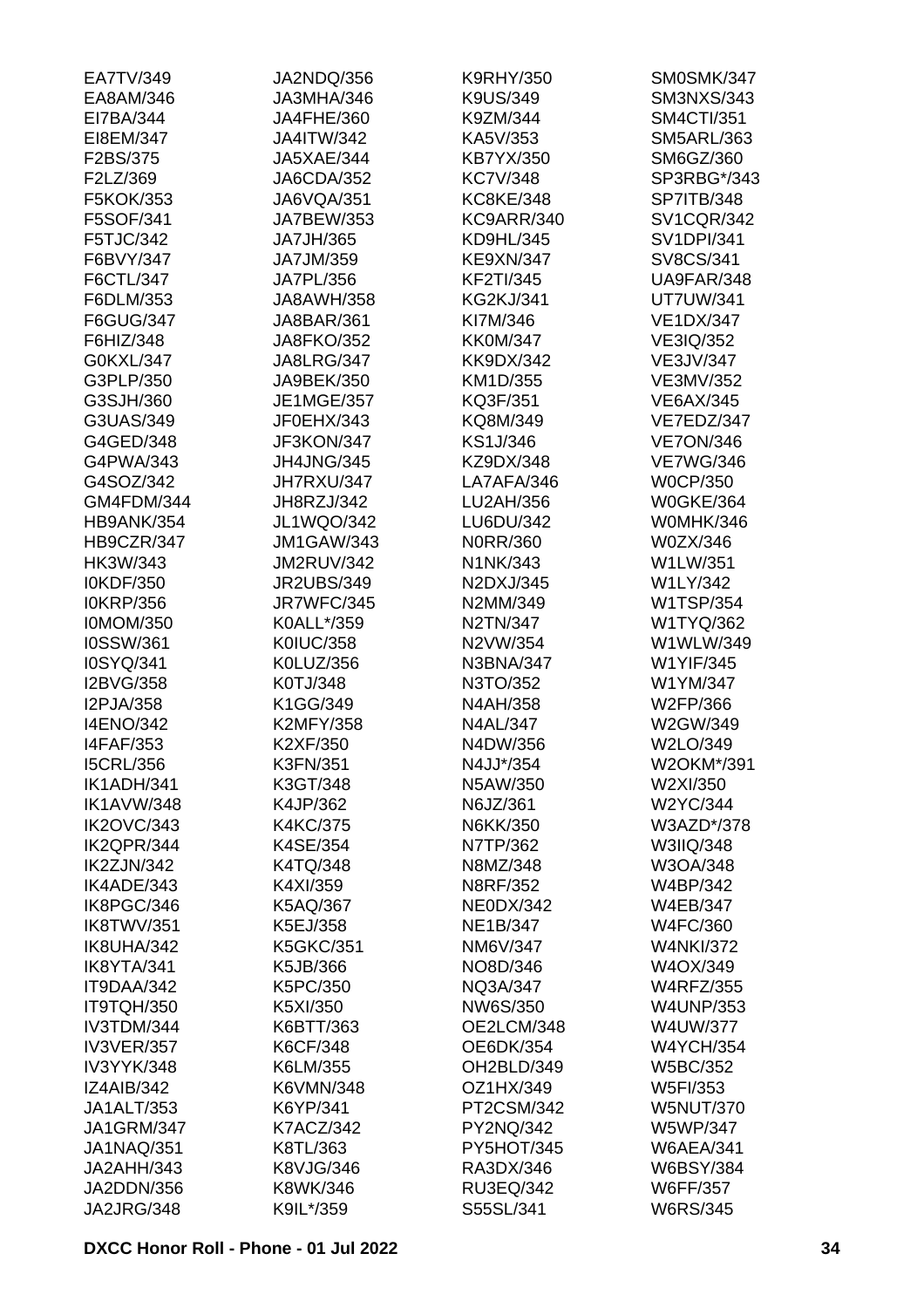| <b>W7CP/352</b>                | F6HUJ/347         | <b>JH1IED/347</b> | N3VA/348          |
|--------------------------------|-------------------|-------------------|-------------------|
| <b>W7FP/359</b>                | G3OAG/342         | JH1XUM/343        | <b>N4BAA/345</b>  |
| <b>W8CY/353</b>                | G3SVD/342         | JH8DBJ/345        | <b>N4CFL/349</b>  |
| <b>W8GMH/351</b>               | G3ZAY/361         | JI1WLL/346        | <b>N4HID/344</b>  |
| <b>W8KEN/342</b>               | G4CCZ/348         | JI8PDC/341        | N4NO*/356         |
| <b>W8RHM/348</b>               | G6GA/347          | <b>JJ1SKG/348</b> | N4RJ/353          |
| <b>W8SAX/344</b>               | HA9PP/345         | JJ3HGJ/341        | N4RU/352          |
| <b>W8SET/359</b>               | <b>HB9BOI/348</b> | <b>JM1TWR/350</b> | N4TJ/355          |
| W9IL/349                       | <b>HC1HC/350</b>  | JQ1ALQ/346        | N5OK/343          |
| W9VA/350                       | <b>HL3ERJ/342</b> | <b>JR4LNG/346</b> | N5PR/349          |
| W9XY/350                       | I1EIS/339         | JR7COH/347        | <b>N6AWD/348</b>  |
| <b>WA0JH/345</b>               | <b>I2JSB/351</b>  | K1HT/341          | N6HK/347          |
| <b>WA2IKL/349</b>              | I2PQW/349         | <b>K1WER/345</b>  | <b>N7KA/345</b>   |
| <b>WA4OEJ/355</b>              | <b>I2TZK/348</b>  | K1YR/352          | N7UT/352          |
| WA6EZV/348                     | <b>I5FCK/357</b>  | K2GPL/362         | N7XR/344          |
| <b>WA8LOW/347</b>              | <b>I5GKS/353</b>  | K2LS/347          | <b>N8PCN/341</b>  |
| WB3D/348                       | I5XFD/343         | K2TK/351          | NA8W/345          |
|                                | <b>I8IGS/349</b>  |                   |                   |
| <b>WB5XX/348</b><br>WB6AXD/342 |                   | K2TV/350          | NA9A/343          |
|                                | IK0OZD/344        | K3OTY/363         | <b>NC4RB/340</b>  |
| <b>WB8FIW/352</b>              | IK4EWN/347        | K3SW/346          | NW7O/350          |
| <b>WD5K/358</b>                | IK4MSV/342        | <b>K4HGX/342</b>  | <b>OE1WEU/345</b> |
| <b>WD8PKF/353</b>              | IK5MEN/345        | K4ZO/351          | <b>OH1TV/344</b>  |
| WI8A/346                       | IK7MXB/347        | K5EK/349          | OH2BEN/344        |
| WJ4T*/348                      | IK8CVZ/343        | K5RE/353          | OH2RI/354         |
| <b>WL7E/346</b>                | IN3ASW/347        | K5RJ/363          | ON4IQ/345         |
| WX4G/370                       | <b>IV3ARJ/342</b> | K5UO/352          | <b>ON4VT/345</b>  |
| YO3APJ/347                     | <b>IV3BBR/349</b> | K5ZK/350          | <b>ON7WW/346</b>  |
| YO9HP/348                      | <b>IV3TMV/342</b> | K6EID/359         | PY4BL/346         |
| <b>YV5AJK*/381</b>             | IZ2BVL/341        | K6SMF/359         | PY5WD/352         |
| <b>YV5ANF/380</b>              | IZ5ASZ/341        | <b>K8BCK/352</b>  | <b>RW4NH/358</b>  |
| <b>YV5EED/352</b>              | IZ6CLZ/341        | K8BL/348          | SM6CCO/348        |
| ZS5NK*/353                     | <b>JA0FSB/350</b> | K8FF/363          | SM7DXQ/347        |
|                                | JA0JTO/354        | K8FL/344          | SP3IBS/350        |
| 337                            | <b>JA1BWA/367</b> | K8IFF/367         | SP8FHM/342        |
| 9A4W/345                       | JA1KPH/341        | K8OK/347          | SV1VS/347         |
| 9A5CY/341                      | <b>JA1MOH/352</b> | <b>K9ALP/357</b>  | <b>UA6JD/361</b>  |
| AA0BS/346                      | JA1PAH/342        | <b>K9EMG/354</b>  | <b>UY5XE/350</b>  |
| AA4MM/369                      | <b>JA1SKE/353</b> | K9FN/360          | VA3LX/345         |
| AA9CN*/346                     | JA1WTI/359        | K9XD/343          | <b>VE3EXY/341</b> |
| AB0X/351                       | <b>JA2JSF/357</b> | <b>KB3KV/348</b>  | <b>VE6BI/346</b>  |
| AD6P/361                       | <b>JA2LHG/358</b> | KC9G/346          | <b>VK5WO/374</b>  |
| AE1Q/346                       | <b>JA3ALY/355</b> | <b>KE0RR/346</b>  | <b>W0FK/353</b>   |
| AE5E/342                       | JA3MF/359         | KE9U/351          | W0VM/351          |
| AK1N/350                       | JA3RAR/346        | <b>KG7H/347</b>   | W0VX/351          |
| CU3AD/343                      | <b>JA5SUD/344</b> | KG8P/344          | <b>W0ZU/347</b>   |
| D44BS/364                      | <b>JA6GXP/357</b> | KG9Z/348          | W1OW/342          |
| DF1IC/343                      | JA6HQT/343        | KR4W/348          | <b>W1RY/347</b>   |
| DJ2MM/363                      | JA7BAL/350        | KT1J/350          | <b>W1URV/351</b>  |
| DJ3AS/349                      | <b>JA7BJS/355</b> | <b>KU8X/347</b>   | W2CC/361          |
| DJ4XA/355                      | JA7CVL/341        | KV1J/346          | W2PSU/361         |
| <b>DK4KL/361</b>               | <b>JA7KY/342</b>  | KV2S/349          | W3IG/350          |
| DL1AMQ/345                     | JA8EJO/345        | KV4FZ*/363        | W4YO*/374         |
| DL5AN/349                      | JF1WPB/343        | LA2PA/341         | <b>W5RQ/344</b>   |
| DL6XK/347                      | <b>JG4AKL/352</b> | <b>LX1CW/347</b>  | <b>W5ZN/348</b>   |
| EA5RD/342                      | <b>JH1EIG/365</b> | <b>N0RB/351</b>   | W6BJH/343         |
| EI7CC/352                      | JH1HHC/343        | N1RK/346          | <b>W6IRD/354</b>  |
| F6HMJ/341                      | <b>JH1IAQ/346</b> | <b>N2ERN/346</b>  | <b>W7JNC/369</b>  |
|                                |                   |                   |                   |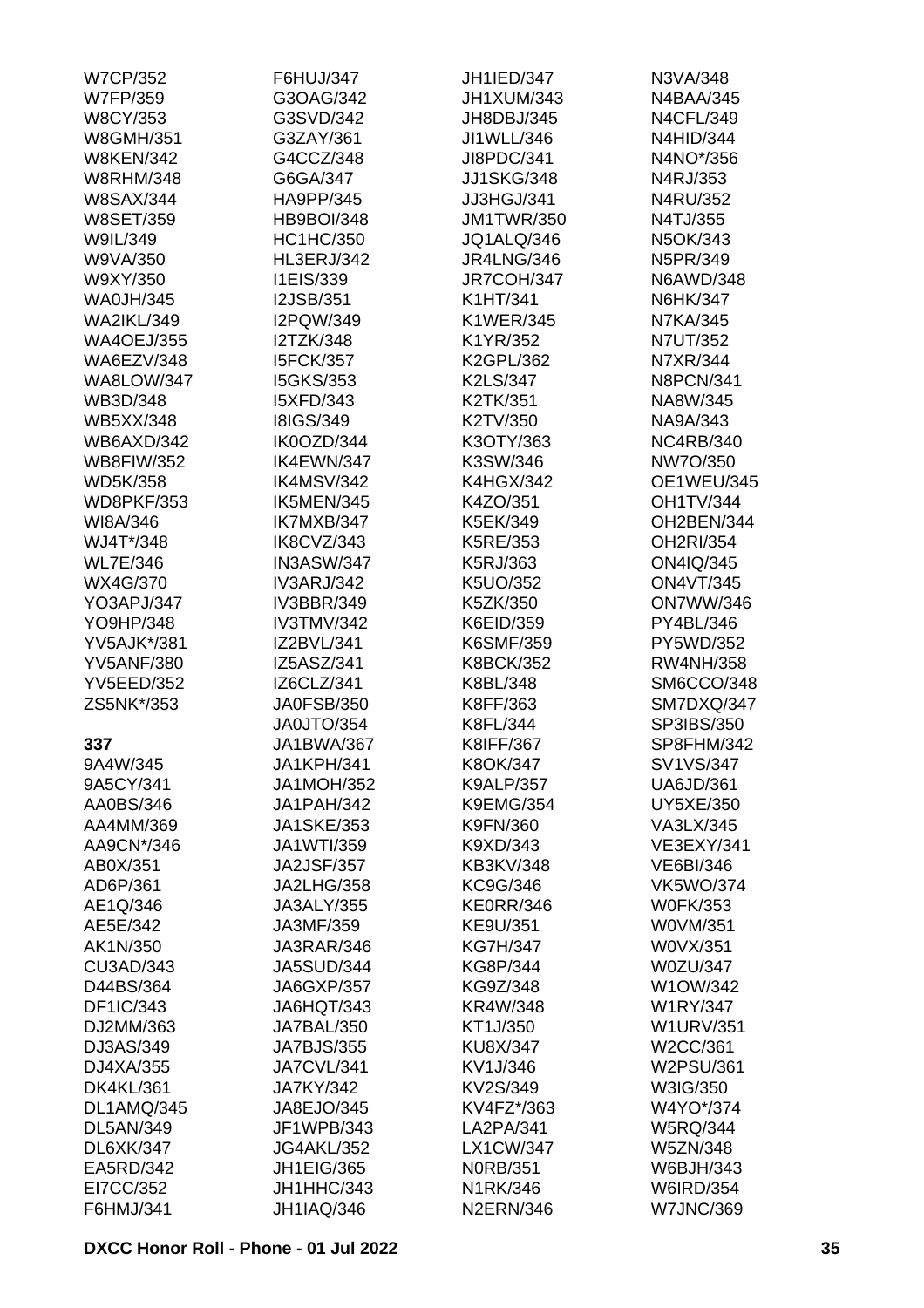| W8EMI/350         | IK4IYC/345        | <b>K9LCR/348</b>  | W4PV/349          |
|-------------------|-------------------|-------------------|-------------------|
| <b>W8KL/343</b>   | IK5DNF/346        | K9LJN/346         | <b>W4VHF/351</b>  |
| W8OI/345          | <b>IK5SRF/338</b> | K9RX/351          | <b>W5GVP/349</b>  |
| W8TN/355          | IK6EIW/340        | K9YY/346          | W5SJ/365          |
| W8VKW/349         | IK6ZKJ/340        | KC6X/347          | <b>W6IGK/345</b>  |
| <b>W8WOJ/359</b>  | IT9CML/345        | <b>KE6FV/343</b>  | <b>W6RKC/350</b>  |
| W9DS/349          | IT9CMU/343        | <b>KF8UN/345</b>  | W6ZQ/351          |
| <b>WA2NPD/354</b> | IT9CVO/339        | KI6CG/343         | <b>W7EYE/345</b>  |
| <b>WA4BIM/351</b> | IT9JOF/346        | KJ3L/349          | W7IAN*/340        |
| <b>WA4FHQ/351</b> | IV3KFB/340        | KV7K/344          | <b>W7LEB/363</b>  |
| <b>WA7NB/341</b>  | IZ2DPX/340        | KY5I/345          | <b>W8KTH/345</b>  |
| <b>WB7VNY/347</b> | IZ5EKV/339        | LA5LT/345         | W8UN/362          |
| WD0DAN/343        | JA0BKX/348        | N1SV/339          | WA6MHZ/347        |
| WD4NGB/345        | JA1BWT/361        | N1UR/343          | <b>WA8ZDL/351</b> |
| <b>XE1ILI/345</b> | JA1MZM/347        | N3CDA/344         | <b>WB6PSY/349</b> |
| <b>XE1RBV/341</b> | <b>JA1QWT/344</b> | N4FN/346          | <b>WB8ZRV/349</b> |
|                   | <b>JA1SFL/345</b> |                   |                   |
| <b>YO2RR/345</b>  |                   | <b>N4RFN/346</b>  | <b>WE9R/347</b>   |
| ZL2RR/351         | <b>JA1WSK/357</b> | N5JB/344          | <b>WF5E/372</b>   |
|                   | <b>JA2CXF/346</b> | N5KM/348          | WT4Q/340          |
| 336               | JA3AYU/352        | N5YY/356          | <b>XE1MEX/341</b> |
| 4X4PG/344         | JA4DHN/343        | N6DX/369          | <b>XE2CQ/343</b>  |
| 4X6ZK/345         | JA6OXT/339        | <b>N6UC/365</b>   | <b>YS1GMV/355</b> |
| 9H1SP/339         | JA7DYJ/347        | <b>N7HK/347</b>   | YV1DIG/341        |
| AA1AC/348         | JF2WXS/345        | N8BEE/345         | <b>YV5AM/350</b>  |
| AC0A/348          | <b>JG3SKK/341</b> | <b>NC9T/341</b>   | ZL4QJ/344         |
| AC7DX/344         | JH0INP/341        | NE9Z/346          | ZS1FJ/344         |
| AE6Y/345          | JH1BSJ/350        | NK1K/345          |                   |
| CT1ELF/339        | JH1EEB/345        | <b>NK7L/346</b>   | 335               |
| CT3DZ/343         | JH1OCC/344        | NO0C/345          | 9A2X/339          |
| DL2OE/342         | <b>JH1ORA/350</b> | <b>NS4C/339</b>   | AA8EY/362         |
| EA1ACP/340        | JH1VHU/341        | NX0I/347          | AC0X/344          |
| EA1EAU/345        | <b>JH1XFR/340</b> | <b>OH1LA/354</b>  | AF0F/346          |
| EA3GP/342         | <b>JH2AQI/340</b> | OH2ZZ/343         | AI9L/342          |
| EA5AL/345         | JH7DFZ/341        | OZ1ADL/344        | CP6UA/341         |
| EA5HH/343         | JH7XRG/344        | PA1CW/344         | CT3CD/339         |
| EA5RU/344         | <b>JM1LPN/342</b> | PA3EVY/346        | <b>DF8KF/344</b>  |
| EA6LP/340         | <b>JR3OEH/343</b> | PY2KP/341         | <b>DK2WH/348</b>  |
| EI6S/354          | JR6FC/349         | <b>PY5CA/348</b>  | <b>DK3PO/364</b>  |
| F6CQU/346         | <b>JR6SVM/343</b> | R3BM/344          | DL6ATM/348        |
| F6FYD/344         | <b>K0FF/354</b>   | RA3ZH/342         | DL6GV/340         |
| <b>FK8CP/346</b>  | <b>K0HQW/347</b>  | SM5FWW/344        | EA1JG/344         |
| G3LAS*/341        | K0JS/360          | SM6CKU/364        | EA1JO/346         |
| G4DYO/354         | K0LU/342          | <b>SP1JRF/345</b> | EA1T/340          |
| GM0AXY/347        | K1AR/343          | <b>UA0ZC/340</b>  | EA5B/344          |
| GM4YMM/345        |                   |                   |                   |
|                   | K1EFI/352         | <b>UT5URW/342</b> | EA5XV/339         |
| <b>HA1RW/343</b>  | K1KO/346          | UT9FJ/340         | F6ITD/345         |
| <b>HA5KG/341</b>  | K3PT/343          | VA3DXA/342        | HB9BYQ/343        |
| <b>HB9AMO/359</b> | K4BVQ/374         | <b>VE3CFK/343</b> | HB9DQD/338        |
| <b>HB9BGN/350</b> | <b>K4CKS/350</b>  | W0CD/363          | <b>HC4L/343</b>   |
| HB9DDM/346        | K4HB/340          | <b>W0HBH/358</b>  | HK6DOS/345        |
| HB9DDO/341        | K5WK/357          | W1RM/349          | <b>I1MRH/347</b>  |
| HB9LCW/340        | K6IPM/339         | W1YW/356          | <b>I1POR/353</b>  |
| HK4SAN/341        | K7WP/342          | W2IRT/339         | 14JBJ/350         |
| <b>HL3DE/345</b>  | <b>K8AJK/364</b>  | W2LK/346          | I5OYY/339         |
| I3DSE/360         | K8DJC/350         | W3TN/356          | I5YSZ/341         |
| IK0OER/342        | K8ME/347          | <b>W4LIA/340</b>  | IK0PEA/341        |
| IK2YCW/339        | K9CT/353          | W4OWY/350         | <b>IK4LAI/343</b> |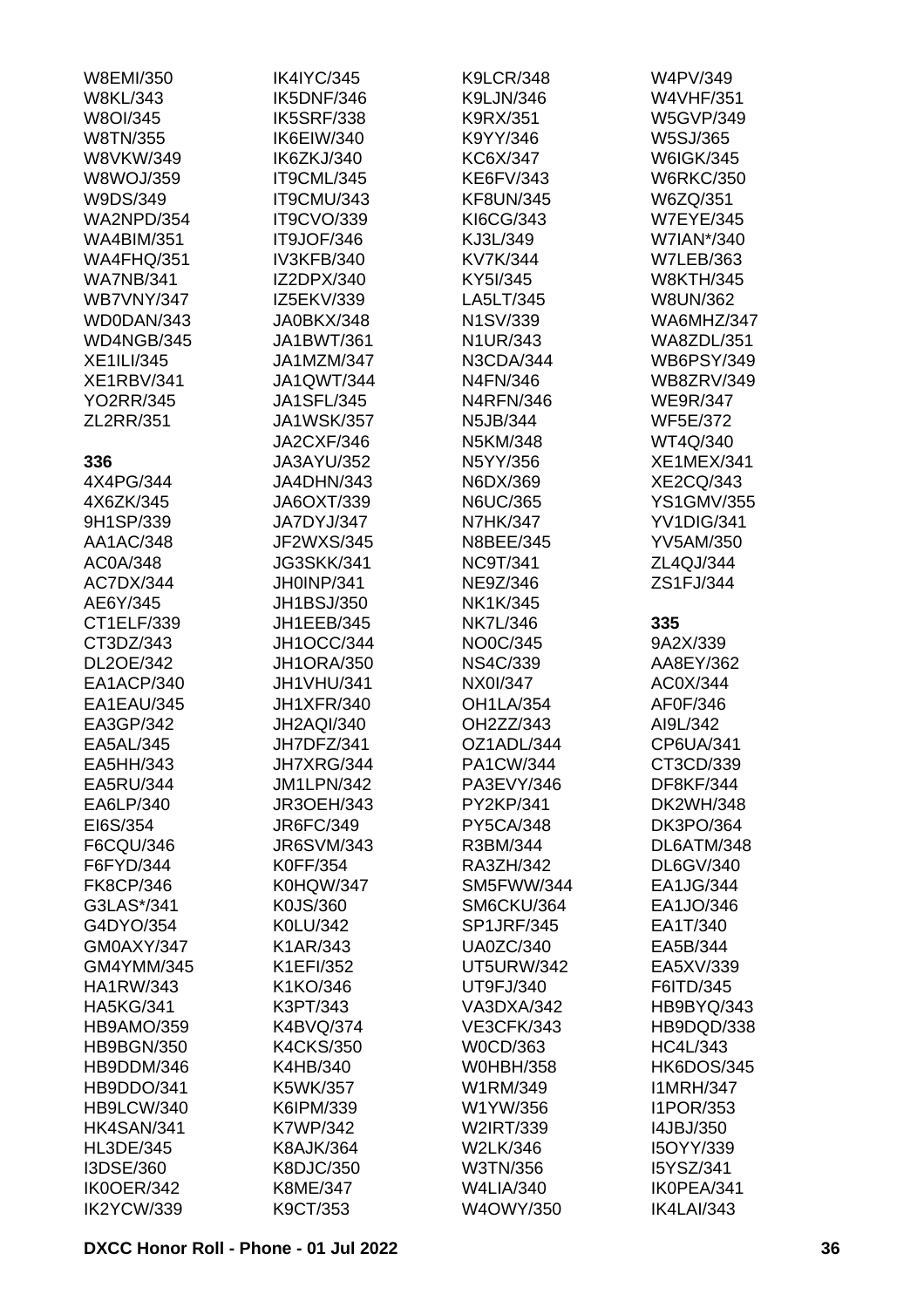| IK5PWN/340        | N4JT/345          | ZS1A/343          | JF1LZQ/336                   |
|-------------------|-------------------|-------------------|------------------------------|
| IK6PTH/340        | N6KZ/340          |                   | JH1BUO/353                   |
| IK6WEZ/337        | N7VPN/339         | 334               | JH1LAH/338                   |
| IV3NDI/343        | N8AA/350          | 4X6UO/344         | <b>JH3VNC/347</b>            |
| IZ8FWN/337        | <b>N8SHZ/341</b>  | AA6AA/349         | JH8GWW/347                   |
| JA0DIN/340        | NA2R/344          | AD6W/341          | <b>JH8SLS/341</b>            |
| <b>JA1ANR/339</b> | OD5NH/339         | AL7R/344          | <b>JK1KSB/343</b>            |
| JA1DM/374         | OH1HB/349         | CT1AHU/344        | <b>JL1ARF/344</b>            |
| <b>JA1HRQ/355</b> | OH2FT/344         | <b>CU2CE/347</b>  | JM1HJG/342                   |
| <b>JA1KTB/346</b> | OZ1AXG/344        | DJ3ND/345         | <b>JR2UJT/343</b>            |
| JA1MLV/354        | PT7DX/342         | DK2JX/343         | <b>JS2LHI/341</b>            |
| JA2BQX/339        | <b>RA4CA/344</b>  | DL1EY/359         | K0GSV*/354                   |
| JA3RQ/359         | RW3RN/343         | <b>DL5IC/338</b>  | K1CBK/344                    |
| JA7BVH/347        | SM6AEK/367        | DL8OH/356         | K2CJ/345                     |
| JE1CCD/347        | <b>SM6BGG/352</b> | EA1DR/336         | <b>K2MHE/342</b>             |
| JE3EDJ/348        | <b>SM6CMU/357</b> | EA9IE/347         | <b>K2RD/341</b>              |
| JH1CHU/344        | SQ9ANT/338        | EI6FR/342         | K2ZZ/346                     |
| JH1HLQ/355        | <b>SV1ACK/340</b> | F5JQI/343         | <b>K4MWB/337</b>             |
| JH1WJR/345        | SV3AQR/342        | G0LRJ/343         | K4QVK/354                    |
| JH4GNE/344        | <b>UA4CR/340</b>  | G3KYF/357         | K4XR/338                     |
| <b>JK1EXO/340</b> | <b>UR0MC/337</b>  | G3SBP/338         |                              |
| K1PL/340          |                   | G3VAO/342         | K5TT/345<br><b>K6SIK/341</b> |
|                   | VE3YF/339         |                   |                              |
| K2AM/338          | <b>VE7SZ/345</b>  | G4OWT/340         | K7BG/341                     |
| <b>K2PWG/347</b>  | W0MAN/343         | <b>HA7TM/338</b>  | K7DS/350                     |
| K2SHZ/366         | W0SD/339          | HB9ICC/336        | K7LJ/346                     |
| K2UU/357          | <b>W1DNZ/361</b>  | <b>HL5NBM/339</b> | K7XM*/344                    |
| K3PA/345          | <b>W1DOH/347</b>  | <b>I1AGC/358</b>  | <b>K8DFC/344</b>             |
| K4DJ/362          | W1ZD/347          | <b>I1CAW/356</b>  | <b>K8JRM/347</b>             |
| <b>K4LRX/356</b>  | W1ZK/356          | <b>I1CMA/353</b>  | K8UE/341                     |
| <b>K5ALQ/343</b>  | W2PK/348          | <b>I1FNX/350</b>  | K9DT/354                     |
| K5HW/344          | <b>W2RQ/345</b>   | <b>I1GEA/359</b>  | <b>K9HMB/351</b>             |
| K5OA/356          | W3BW/342          | <b>I2EOW/345</b>  | <b>KB4RM/337</b>             |
| K5TN/347          | <b>W3KHQ/353</b>  | IK0AGU/344        | <b>KB5GL/348</b>             |
| K6IPV/358         | W3LL/342          | <b>IK1JJB/342</b> | KB8GWL/342                   |
| K6RO/344          | <b>W3NC/345</b>   | IK2VUC/338        | KH6HH/359                    |
| K6WRF*/342        | W3SB/349          | IK4NQL/343        | KI0KB/344                    |
| K8BN/348          | <b>W4HK/343</b>   | IK7XLU/338        | KJ0M/346                     |
| K9MK/346          | <b>W4QH/341</b>   | IK7YZG/338        | LA5IIA/339                   |
| K9SG/341          | <b>W5PF/348</b>   | <b>IN3ZNR/340</b> | LA5YJ/355                    |
| <b>KA4IWG/344</b> | <b>W7AM/344</b>   | IT9UCS/344        | LA5ZN/338                    |
| KA8ZPE/344        | <b>W7AO/354</b>   | IV3ZCS/346        | LU4DXU/342                   |
| <b>KC2KU/346</b>  | W8HB/344          | <b>IW9HII/336</b> | LZ2JE/345                    |
| <b>KC5LK/341</b>  | <b>W8KA/339</b>   | <b>IZ0CKJ/338</b> | N0OK/342                     |
| <b>KE4FW/345</b>  | <b>W9BGX/358</b>  | IZ8EJB/337        | N1KC/340                     |
| <b>KE4SCY/339</b> | <b>W9LNQ/358</b>  | <b>JA0BOV/338</b> | N1LN/338                     |
| KF4NEF/339        | W9MMZ/368         | <b>JA1AAT/365</b> | N2WB/344                     |
| <b>KF8PD/344</b>  | W9OA/362          | JA1HOU/338        | N4VB/349                     |
| KL7D/353          | WA0ROI/342        | JA1KQX/346        | <b>N5UD/357</b>              |
| <b>KS3F/345</b>   | <b>WA4WTG/360</b> | JA1XCZ/343        | <b>N6ATD/339</b>             |
| KU4BP/339         | <b>WA5BBR/347</b> | <b>JA2FSM/345</b> | N6OJ/352                     |
| KW4V/346          | <b>WA5IPS/344</b> | JA4AYU/347        | N6TA/346                     |
| MM0SJH/338        | <b>WB5IUU/345</b> | <b>JA5ALE/346</b> | N7TT/357                     |
| N0AMI/349         | WD8ANZ/340        | JA7LMZ/344        | <b>N8SNM/338</b>             |
| <b>N0JR/344</b>   | WD8LTM/344        | JA8DBU/337        | N9LB/343                     |
| N1IBM/343         | <b>WF2S/344</b>   | <b>JA8GSN/341</b> | OE2EGL/367                   |
| N1RR/345          | WI9H/345          | <b>JA9CHI/339</b> | ON4AAC/344                   |
| <b>N2NS/339</b>   | YO7LCB/344        | JD1AMA/341        | PA3ABH/344                   |
|                   |                   |                   |                              |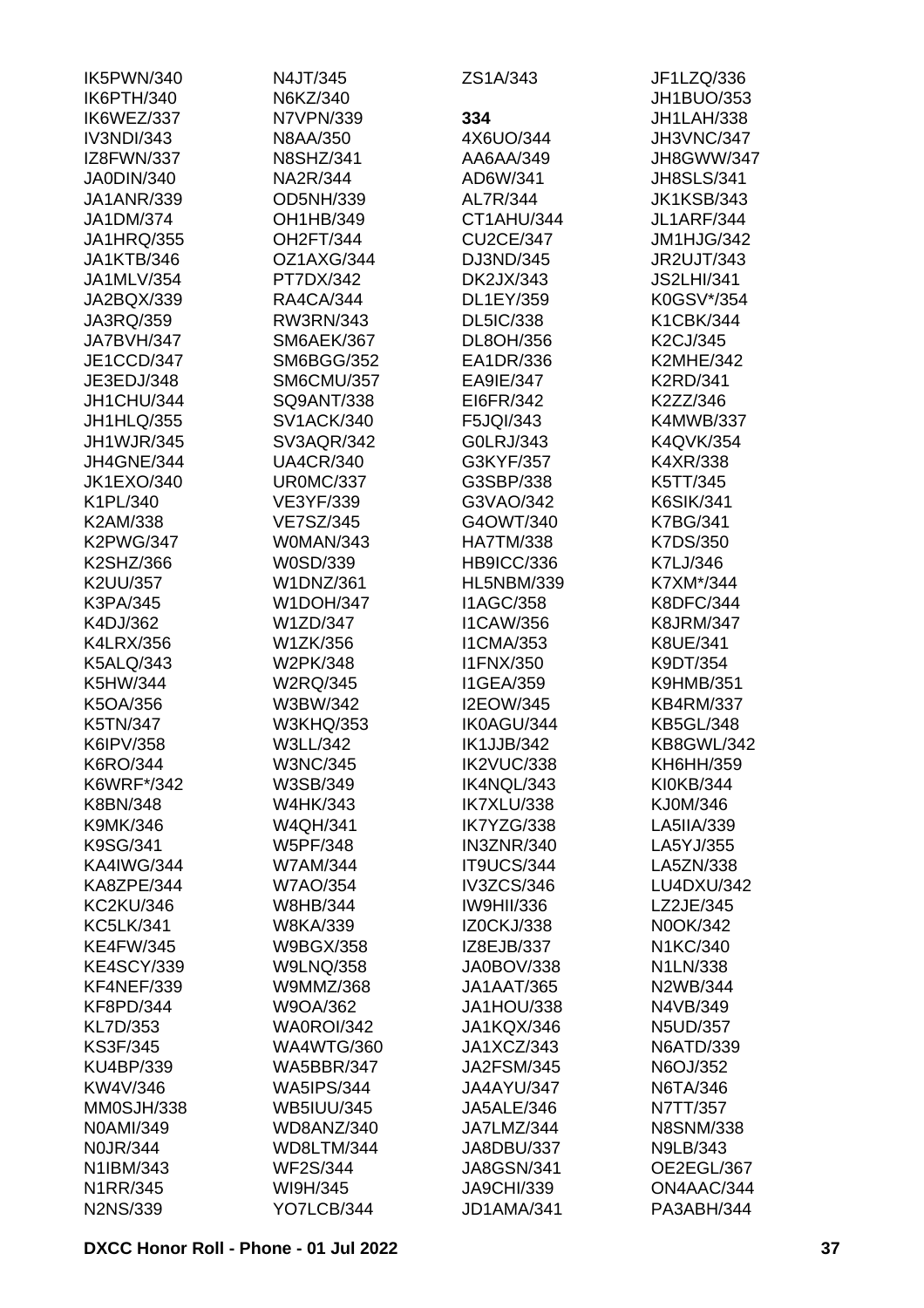| PB9FN/338                     | 333                                  | <b>JA3NTE/352</b>    | N0KV/339                        |
|-------------------------------|--------------------------------------|----------------------|---------------------------------|
| PP5SZ/348                     | 7L1WII/341                           | <b>JA4UQY/346</b>    | N1GS/345                        |
| PT7YV/337                     | 9A3SM/337                            | <b>JA5BGA/345</b>    | N4QQ/349                        |
| R7FK*/336                     | AA4S*/357                            | JA6WW/351            | <b>N6CR/351</b>                 |
| RA3CQ/337                     | AA8R/340                             | <b>JA7LGE/335</b>    | N6JN/346                        |
| RN3QN/340                     | AG4M/344                             | JA8DSO/345           | N7VZU/337                       |
| S57AT/337                     | CT1IUA/336                           | <b>JA9FAI/344</b>    | N7WR/345                        |
| <b>SM0XBI/338</b>             | CU2DX/338                            | JF2XGF/343           | N7WS/344                        |
| <b>SM5BRW/353</b>             | DJ9ON/346                            | JH2IEE/343           | N8BM/348                        |
| SM5CZK/341                    | DK3PZ/357                            | JH4BTI/336           | N8DE/353                        |
| SM7HCW/348                    | <b>DK5AD/351</b>                     | JH7IAJ/340           | N9EN/343                        |
| SP3CGK/337                    | DL3NM/337                            | JH7MQD/347           | N9ISN/340                       |
| SQ6SZ*/342                    | DL5ZBB/343                           | JH8MXH/345           | <b>N9RS/346</b>                 |
| SV8RX/342                     | DL6CNG/337                           | JL1IHE/339           | <b>NA4MM/337</b>                |
| <b>UA4LY/337</b>              | DL9BM/343                            | <b>JL1UXH/339</b>    | NI4H/345                        |
| <b>UA9CBO/355</b>             | DS5USH/337                           | <b>JO7WXN/338</b>    | NK4L/343                        |
| UA9FGR/342                    | EA3GJW/339                           | JR1PIZ/337           | NQ7R/343                        |
| <b>UR5EDX/339</b>             | EA3KB/342                            | <b>JR4VMS/342</b>    | <b>NW7E/339</b>                 |
| <b>UY5AA/343</b>              | EA5K/338                             | K0BX*/344            | NX9T/341                        |
| <b>VK4LC/378</b>              | EA7DUD/343                           | K0GX/337             | OE6MDF/336                      |
| <b>VK9NL/344</b>              | EA9AM/343                            | K0JN/359             | <b>ON4DM/385</b>                |
| <b>WONB/350</b>               | EW2A/337                             | <b>K0UBR/335</b>     | <b>ON5FU/351</b>                |
| W0YK/347                      | F2WU/351                             | K1JIU/344            | <b>ON5PO/341</b>                |
| <b>W1CYB/351</b>              | F5NBX/342                            | K1NU/342             | <b>ON6YH/341</b>                |
| W1GG/348                      | F5OKK/337                            | K1RY/348             | <b>ON7EM/346</b>                |
| <b>W1RPC/349</b>              | F6CKH/356                            | K1SF/347             | PT7BZ/343                       |
| <b>W1TRC/354</b>              | F8DVD/336                            | <b>K2CIB/343</b>     | PT7NK/343                       |
| W2GG/349                      | GM3POI/338                           | K3WW/344             | PY4OD/359                       |
| W2XT/345                      | HA5BSW/339                           | K4HL/343             | PY5PS/349                       |
| W2YR/345                      | <b>HB9AUS/341</b>                    | K4MV/344             | RA3QK/338                       |
| W3AP/356                      | HB9DLE/342                           | K4TY/338             | RV3LO/337                       |
| <b>W3HNK/359</b><br>W4EJG/338 | <b>HP2AT/340</b><br><b>IOAMU/387</b> | K5BG/335             | SM2OAN/340<br><b>SM5BCO/376</b> |
| <b>W4UFO/342</b>              | I0ZYA/342                            | K5JW/363<br>K6ED/354 | <b>SV1BTK/337</b>               |
| W4WX/339                      | <b>I5AFC/355</b>                     | K6GFJ/351            | SV2DGH/336                      |
| W5AP/346                      | I5BG/344                             | K6LD/340             | <b>UA6JW/359</b>                |
| W5IF/339                      | <b>I5IGQ/344</b>                     | K6RN/366             | <b>UA6MF/337</b>                |
| W6EL/374                      | <b>18JIT/336</b>                     | K6UM/342             | <b>VE1JS/343</b>                |
| <b>W7BG/352</b>               | <b>I8JJB/352</b>                     | K6VVA/362            | VE3DZ/337                       |
| <b>W7KQ/353</b>               | <b>I8SAT/354</b>                     | K7BTW/338            | <b>VE3EFX/353</b>               |
| <b>W7NN/345</b>               | <b>IK1IYU/342</b>                    | <b>K7NO/348</b>      | <b>VE3GNF/338</b>               |
| <b>W7TSQ/344</b>              | <b>IK1RLI/341</b>                    | <b>K8JRK/343</b>     | <b>VE3GQR/336</b>               |
| W8AXI/346                     | IK2LOL/342                           | K8SMC*/349           | VE3UZ/339                       |
| W8JV/339                      | IK5RUN/338                           | K8ZZO/347            | <b>VE7IU/342</b>                |
| <b>W9LA/364</b>               | IK8HJM/342                           | K9PPY/358            | <b>VK3DYL/343</b>               |
| <b>W9MDP/348</b>              | IT9GAI/366                           | KA9WON/343           | W0BW/384                        |
| W9TA/350                      | IW0HEX/336                           | <b>KB4GYT/340</b>    | <b>W0PSH/343</b>                |
| W9XX*/349                     | IZ8EDJ/336                           | KD6FW/342            | <b>W0UVC/340</b>                |
| <b>WA2UXC/350</b>             | IZ8EEL/336                           | KE3A/347             | <b>W0YG/354</b>                 |
| <b>WA3AFS/346</b>             | <b>JA1DFK/342</b>                    | <b>KF4MH/340</b>     | W1TC/350                        |
| WA3DCG/341                    | <b>JA1PCY/351</b>                    | <b>KP3AH/342</b>     | W3FJ/339                        |
| WB0TVY/343                    | <b>JA1RWI/347</b>                    | <b>KQ4AV/339</b>     | W4CCW*/346                      |
| WB6L/353                      | <b>JA1SGU/347</b>                    | KQ8D/342             | W4HY/337                        |
| <b>WC4B/344</b>               | JA2EWE/344                           | KT8X/339             | W4JVN/351                       |
| WO2T/343                      | JA2HQZ/345                           | LA1K/366             | W4KS/350                        |
| XE1ZLW/343                    | JA3DY*/357                           | LX1DA/340            | <b>W4QNW/349</b>                |
| <b>YO5BRZ/344</b>             | JA3GN/338                            | LZ1HA/343            | W5GZ/339                        |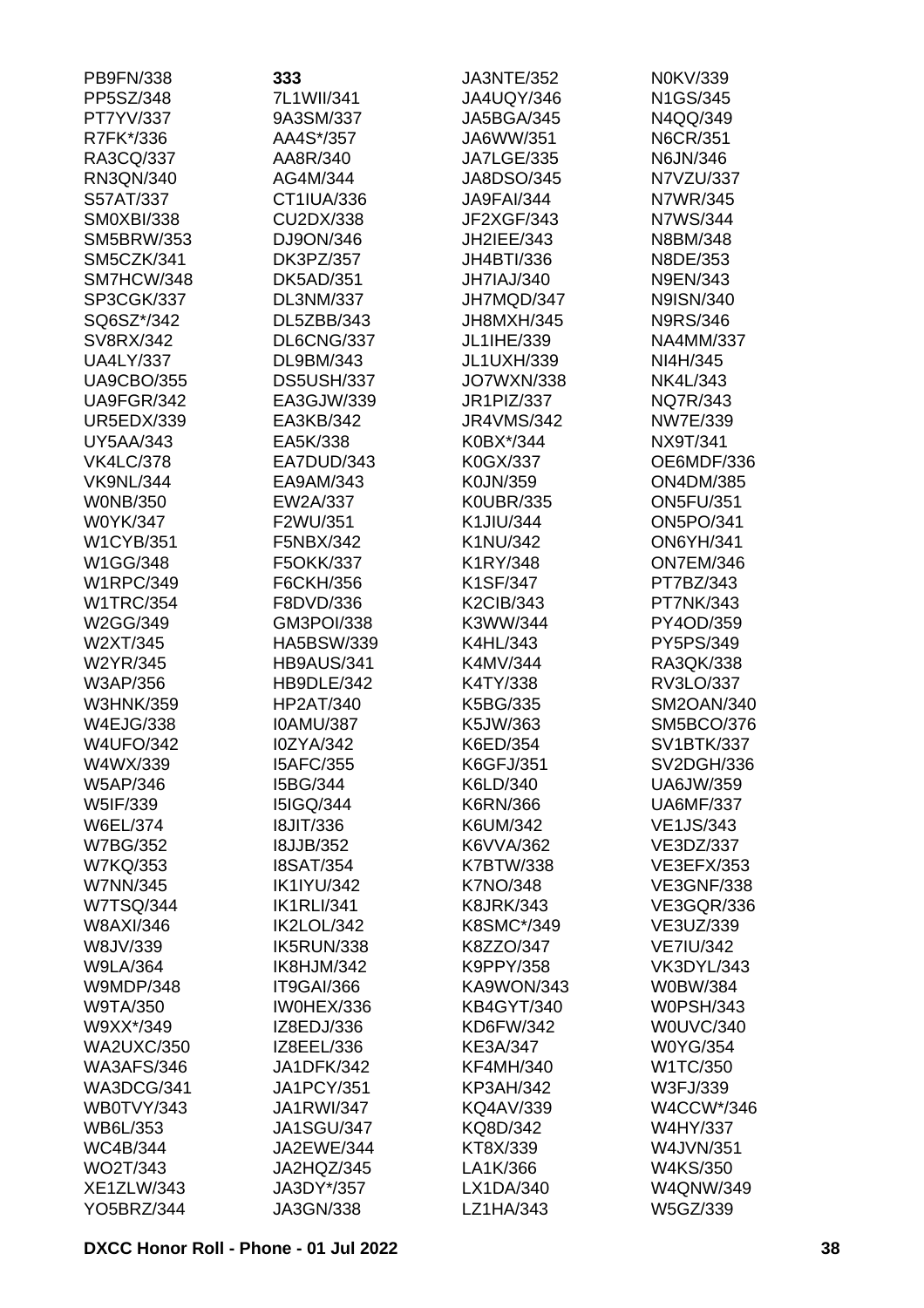| <b>W6CN/349</b>   | <b>HA5AAS/341</b> | K5LJ/336          | XQ2CC/370         |
|-------------------|-------------------|-------------------|-------------------|
| <b>W6DCK/343</b>  | HB9CIP/341        | K6FM/349          | ZL2AL/339         |
| W6GM/347          | <b>HL2IFR/336</b> | K8CW/357          |                   |
| <b>W7CT/337</b>   | <b>HL2WA/336</b>  | K8YYY/339         | 331               |
| <b>W7HUY/337</b>  | <b>HL5FBT/341</b> | KA0NNF/341        | 9A2OM*/342        |
| <b>W7QHE/341</b>  | I0YR/355          | KA3SHN/339        | 9A4SS/335         |
| <b>W7SLB/342</b>  | <b>I5ICY/343</b>  | KB1MY/340         | AA1VX/334         |
| W7ZJ/338          | I8DPP/340         | KB5GT/340         | AA4A/356          |
| W7ZK/346          | <b>I8LWL/336</b>  | KB9AIT/341        | AA8CH/340         |
| <b>W8AF/342</b>   | <b>I8OCA/341</b>  | KC6H/343          | AB0CT/339         |
| W8WVM/345         | IK2AHR/342        | <b>KF9AF/341</b>  | AD5W/335          |
| W9WU/349          | IK2WAL/336        | KM4A/341          | AG2B/344          |
| <b>WA4JQS/348</b> | IK3GID/340        | KM6HB/339         | AH7G/335          |
| WA4MME/344        | IK6CGO/341        | KP4DKE/337        | CP5NU/339         |
| <b>WA4VA/342</b>  | <b>IK6SNS/336</b> | <b>KR2Q/358</b>   | CT1DIZ/340        |
| <b>WA8CDU/342</b> | IK7FJR/337        | KR8V/345          | CT1RM/353         |
| <b>WA8NMN/353</b> | IK7HDY/341        | LA2PGA/341        | DF2IS/341         |
| WB1EAZ/344        | IK8EPC/341        | LA8CJ/347         | DJ4ZB/350         |
| WB2AQC/351        | IK8WEJ/337        | LA9AJA/335        | <b>DK6NP/349</b>  |
| <b>WB3LHD/338</b> | IN3YGW/336        | LA9VFA/339        | <b>DL2CHN/335</b> |
| <b>WB5ZAM/341</b> | <b>IT9KSS/336</b> | LU1HLH/335        | DL5WW/335         |
|                   |                   | LU4FPZ/336        |                   |
| <b>WC0Y/340</b>   | IV3IZU/336        |                   | <b>DU1KT/341</b>  |
| WD9DZV/340        | IV3VBM/337        | N2AJ/339          | E72A/334          |
| <b>WE7K/341</b>   | IZ0AEG/336        | <b>N4CID/342</b>  | EA3GHQ/338        |
| <b>WE9A/340</b>   | <b>IZ7FLP/335</b> | N4HL/336          | EA4EER/337        |
| XE1KK/340         | <b>JA1ASO/342</b> | N4NW/349          | EA4GT/344         |
| <b>XE1VIC/343</b> | <b>JA1HOM/342</b> | N7MQ/339          | EA8PP/345         |
| ZL1ARY/364        | JA2CEJ/341        | N9AW/343          | F5CQ/335          |
| ZS6WB/343         | JA2FBC/335        | <b>N9ER/345</b>   | F6ELE/341         |
|                   | <b>JA4JSV/344</b> | <b>N9GKE/336</b>  | F6EWK/346         |
| 332               | <b>JA5NLN/336</b> | OH3NHF/338        | GM4UZY/336        |
| 7K2PZG/336        | <b>JA6CNL/350</b> | OH5VT/353         | <b>HB9DKV/339</b> |
| 9Y4VU/354         | JA7HMZ/346        | OZ1BUR/341        | <b>HL1XP/340</b>  |
| AA5AU/341         | JA7MOL/341        | RJ3AA/337         | HL4CBX/334        |
| AA8OY/336         | <b>JA7QFU/342</b> | S50R/348          | <b>I1CRA/339</b>  |
| AC6AA/336         | JA9AGN/338        | S57AC/355         | I1FY/350          |
| AD6KQ/336         | JA9GLW/339        | <b>SM5CSS/348</b> | <b>I2IAU/342</b>  |
| AE5B/356          | JF0CSK/336        | SM5HPB/346        | <b>I2WNO/343</b>  |
| AG4W/342          | JF1UBU/336        | SP8FB/339         | <b>I4CSP/355</b>  |
| AJ9C/339          | JF7XKY/340        | <b>UA1MU/358</b>  | <b>I5ENL/343</b>  |
| CT1BOL/339        | JH1BXH/340        | <b>UA9YF/341</b>  | <b>I8LEL/353</b>  |
| CT3HF/336         | <b>JH1VUO/339</b> | <b>VE7BV/338</b>  | IK0IOL/341        |
| CT4GO/338         | JH2AJY/336        | <b>W0KEU/342</b>  | IK6BOB/341        |
| DJ5IH/353         | JH4CBM/336        | <b>W1MGP/348</b>  | IN3XAI/343        |
| DJ9FK/340         | JJ6DGP/341        | W2CG/342          | IT9GCQ/349        |
| DJ9UM/350         | <b>JN1BMX/341</b> | W2NO/341          | <b>IV3RJT/334</b> |
| DL3EA/340         | <b>K0KVR/335</b>  | W3MPN*/345        | <b>IV3ZOF/349</b> |
| DL3KZA/335        | K0SD/348          | W3OOU/341         | <b>IW1ARB/333</b> |
| <b>DL5CW/340</b>  | K0YV/339          | W4CZ/340          | IZ4DPV/333        |
| EA1QF/348         | K1EY/342          | <b>W4RDX/341</b>  | <b>JA0IXW/333</b> |
| EA7BMZ/342        | K1XV/337          | W5AQ/368          | JA0PE/336         |
| F2NH/340          | K2OGD/339         | W6FW/373          | JA1BPA/333        |
| F5INJ/336         | <b>K2RSK/340</b>  | W6ND/336          | <b>JA1CHN/345</b> |
| F5USK/336         | K2SY/344          | W8EVZ/369         | <b>JA1ETN/344</b> |
| G0BLB/336         | <b>K4CSB/337</b>  | <b>W9NIO*/342</b> | JA1PUK/347        |
| G3LZQ/347         | K4TT/349          | W9TX/346          | JA1XPQ/348        |
| G4GIR/343         | K5JF*/348         | WB2OSM/336        | <b>JA2ATE/339</b> |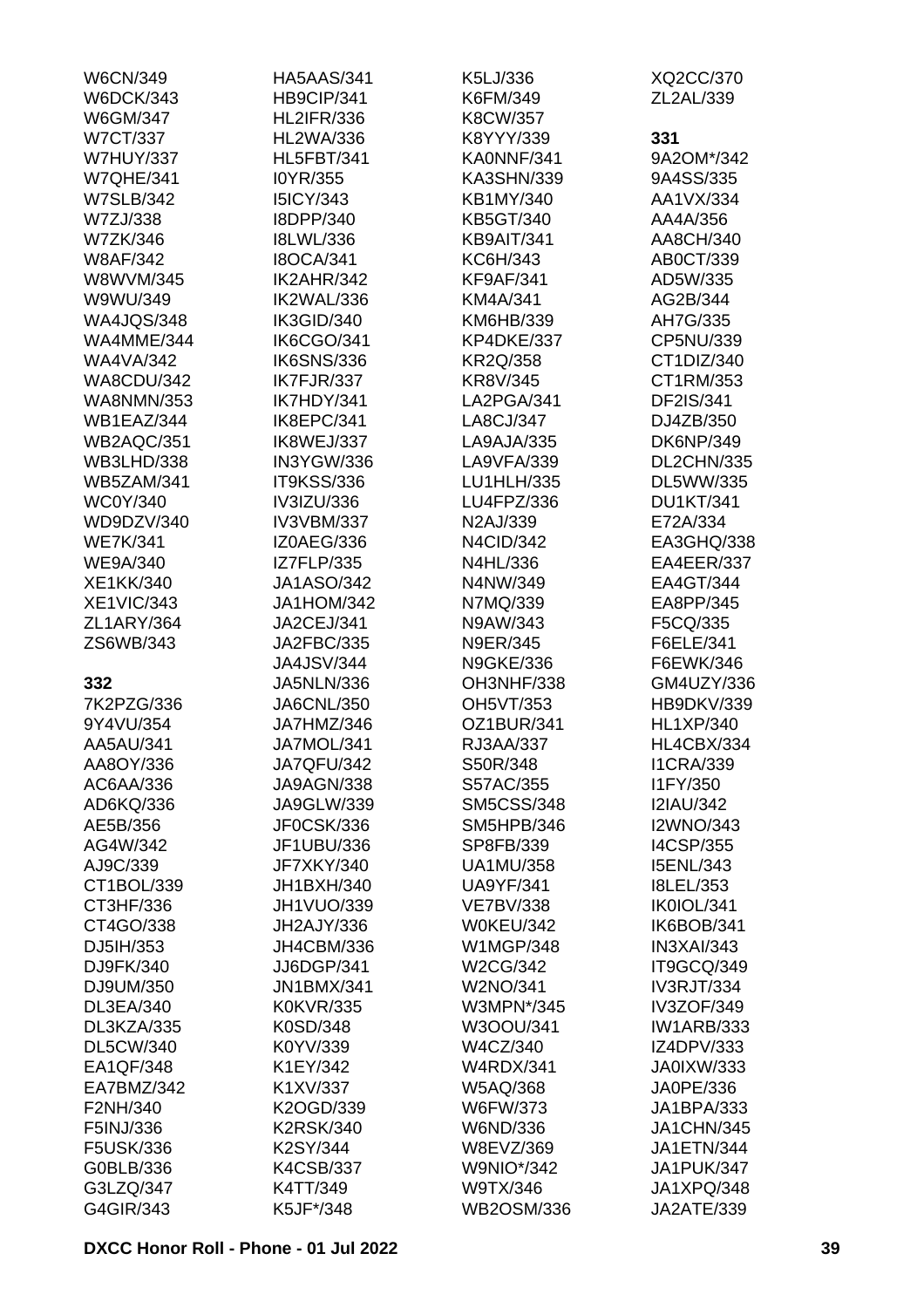| JA2DXD/342        | KR9A/343              |
|-------------------|-----------------------|
| JA2QCX/344        | <b>KS7C/356</b>       |
| JA2XW/361         | LB8DC/337             |
| JA3BQE/356        | <b>LU5FCI/340</b>     |
| JA3GM/352         | N4BYU/344             |
| JA3MNP/354        | N4JQQ/337             |
| JA5BLB/348        | N4PJ/335              |
| JA7ARD/353        | N4QV/343              |
| <b>JA7FS/348</b>  | N4XMX/340             |
| JA7OUV/338        | N5VYS/335             |
| JA8ALB/346        | N6DUR/339             |
| JA8DRK/349        | N6RV/344              |
| JA8GTA/346        | N7ZA/342              |
| JA8XJF/352        | N8RR/337              |
| JA9AA/357         | N9BX/341              |
| JE6TSP/336        | NN6K/339              |
| JF3LGC/342        | NQ6X/341              |
| JH1UBK/339        | NT5V/339              |
| JH2AYB/340        | <b>OE7GB/345</b>      |
| <b>JH3SIF/335</b> | OE7XMH/341            |
| JH4FEB/345        | OH8SR/357             |
| <b>JH4RLY/343</b> | OK2RZ/355             |
| JH6WMJ/340        | <b>ON5WQ/342</b>      |
| JI1PGO/343        | <b>ON6MY/346</b>      |
| JI2EMF/340        | OZ5YL/340             |
| JI3BFC/337        | R9TO/337              |
| JL1RUC/335        | RA3DNC/336            |
| JR1NHD/336        | <b>SM5SWA/340</b>     |
| JT1BV/337         | <b>SV1GYG/334</b>     |
| K0AZ/335          | <b>UA3CT/359</b>      |
| K0KT/353          | <b>UR5WBQ/336</b>     |
| K1KOB/340         | <b>UX1UA/337</b>      |
| K1SG/342          | <b>UX5UO/339</b>      |
| K2EZK/343         | VA6JV/338             |
| K3AB/358          | VE3HO/349             |
| K3WA/334          | <b>VE7SMP/335</b>     |
| K4AV/340          | <b>VE7TK/334</b>      |
| K5DC/340          | VK1TX/335             |
| K6TIM/341         | <b>VK3SX/341</b>      |
| K6UNR/336         | <b>W0ANZ/345</b>      |
| <b>K7DRN/365</b>  | <b>W0CK/335</b>       |
| K7RI/350          | <b>W0GAX/342</b>      |
| K7ZD/337          | <b>W0ROB/335</b>      |
| K8OZ/344          | W0TT/337              |
| K8YTO/333         | W1BR/359              |
| <b>KA2CYN/341</b> | W2/F2YS/348           |
| KA2ELW/342        | W2RMM/341             |
| KA8DZT/341        | W4EP/341              |
| KB1JZU/333        | <b>W4GKR/349</b>      |
| <b>KB4CL/343</b>  | W4SK/338              |
| KC2Q/342          | W4VV/342              |
| KE9I/342          |                       |
| <b>KF2DT/337</b>  | W5ODD/343<br>W6DN/345 |
| KG6B/346          | W6KTE/369             |
| KH6FKG/343        | <b>W6LQC/358</b>      |
| KH6WU/354         | <b>W6OUL/342</b>      |
| KQ4DO/336         | W7DQM/363             |
|                   |                       |

W7HR/348 W7KSK/340 W7RXO/344 W7ZB/338 W7ZR/348 W8LIQ/341 WA2NHA/341 WA2VUY/345 WA2VYA/343 WA4USA/338 WA4WIP\*/367 WC5Q/342 WG6P/341 XE1EK/351 XE1MW/333 YV5IV/341 ZL1HY/346 ZL3NS/367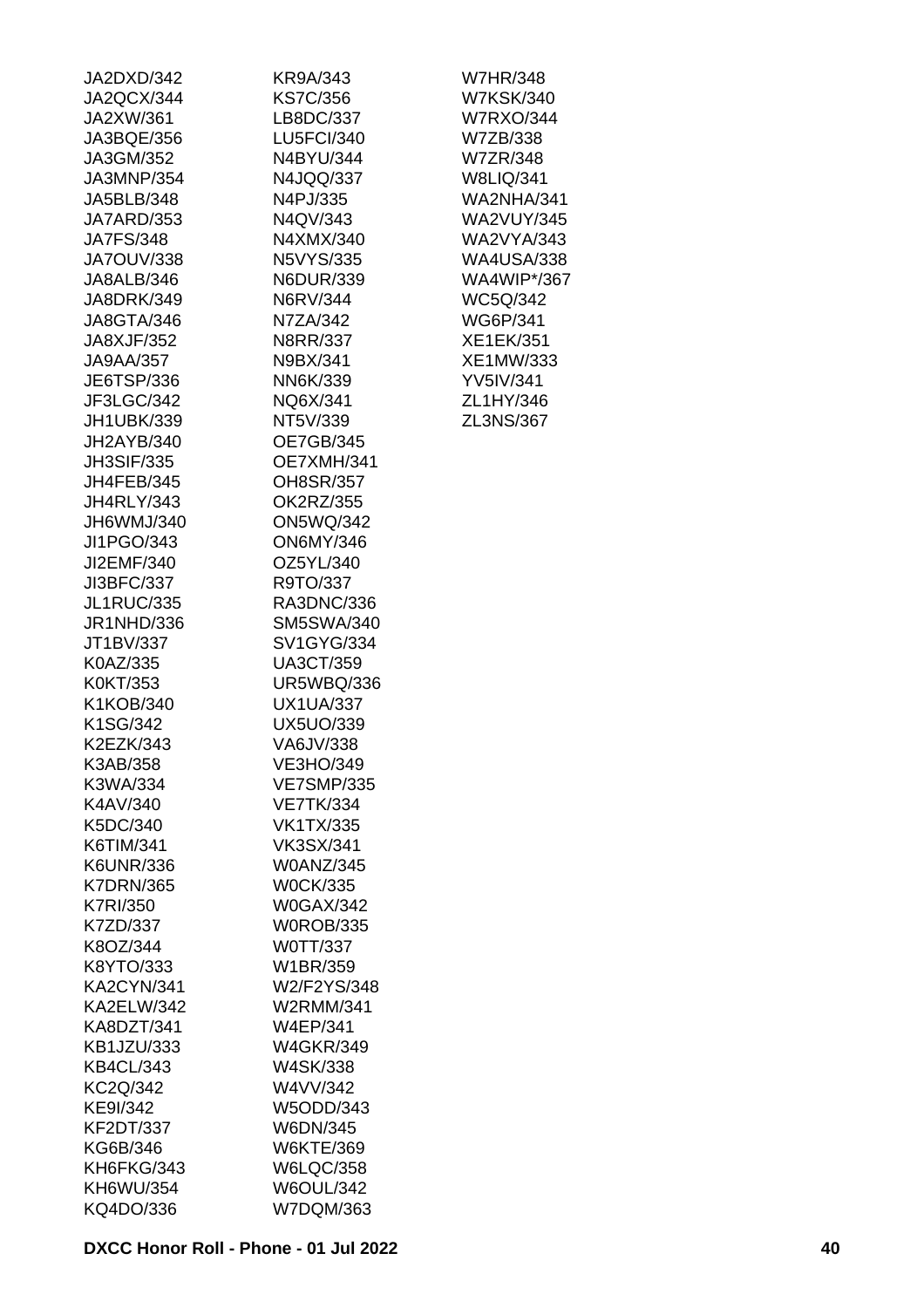See the [ARRL DXCC FAQ](http://www.arrl.org/dxcc-faq/) for details.

| <b>CW</b>         | DL9ZAL/347        | IK4BHO/348        | JA9CWJ/350        |
|-------------------|-------------------|-------------------|-------------------|
| 340               | EA2IA/348         | IK4CIE/349        | <b>JA9FPI/349</b> |
| JA1BK/354         | EA3XP/344         | IK4DCT/349        | JA9LSZ/343        |
| <b>JA1UQP/356</b> | EA4MY/354         | IK4DRY/349        | JA9NLE/347        |
| <b>JA2VPO/351</b> | EA5BM/348         | IK4GME/349        | JE1DXC/349        |
| JH5BHP/350        | EA6NB/349         | IK4MGP/344        | JE1GWO/351        |
| <b>OH2EA/352</b>  | EA7LQ/350         | IK4WMA/343        | <b>JE2LUN/347</b> |
|                   | EA8AK/357         | IT9AXZ/349        | <b>JE2URF/349</b> |
| 339               | F5II/355          | IT9VDQ/350        | JE7JDL/349        |
| 4X4DK/350         | F5NTV/349         | <b>JA0CRG/349</b> | JE8BKW/349        |
| 9A2AJ/350         | F6AJA/349         | <b>JA0DAI/349</b> | JF1KKV/354        |
| AA1K/354          | F6BEE/350         | JA0DWY/349        | JF1PUW/351        |
| AA1V/349          | F6BLP/349         | <b>JA0GJJ/352</b> | JF1UVJ/348        |
| AA4V/352          | F6CEL/347         | JA0HXV/345        | JF2OWA/349        |
| AA5AT/348         | F6DAY/349         | JA0UUA/349        | JF2UPM/347        |
| AA5AU/350         | F6EXV/351         | <b>JA1ANR/343</b> | JF3KON/349        |
| AA5BT/349         | F6GCP/349         | JA1BWA/356        | <b>JF7XKY/355</b> |
| AA5C/351          | G0DBE/346         | JA1ELY/356        | JH1BUO/349        |
| AA6YQ/347         | G3KMA/354         | JA1EOD/354        | <b>JH1EIG/354</b> |
| AA7A/353          | G3RTE/349         | <b>JA1FGB/351</b> | JH1GZE/351        |
| AB0X/353          | G3SNN/351         | <b>JA1HGY/351</b> | <b>JH1IFS/352</b> |
| AB9V/351          | G3VKW/346         | JA1IFP/353        | <b>JH1RFR/345</b> |
| AD5Q/350          | G3VXJ/349         | <b>JA1IOA/352</b> | <b>JH1SJN/347</b> |
| AG9S/349          | G3XTT/350         | JA1JAN/354        | JH1TWT/349        |
| CT1BOH/349        | G4BWP/351         | <b>JA1SVP/352</b> | JH2FXK/348        |
| CT1FJK/343        | G4EDG/350         | <b>JA1XEC/352</b> | <b>JH2SON/347</b> |
| <b>DF2NS/351</b>  | G4ELZ/350         | <b>JA2JNA/350</b> | <b>JH4IFF/351</b> |
| DF2PI/351         | GM3YTS/350        | <b>JA2JRG/349</b> | JH4UYB/348        |
| <b>DF2RG/349</b>  | <b>HA0DU/354</b>  | JA2JW/353         | JH6CDI/349        |
| DF3CB/350         | HA5WA/349         | JA2LCP/345        | JH8JYV/351        |
| DJ2BW/357         | <b>HB9ALO/355</b> | JA3FYC/356        | <b>JI2KXK/347</b> |
| DJ2YA/350         | <b>HB9AQW/351</b> | <b>JA3PIS/351</b> | JI4POR/346        |
| DJ4GJ/349         | <b>HB9BIN/345</b> | <b>JA4DND/351</b> | JJ2LPV/348        |
| DJ5JH/353         | HB9BZA/349        | JA4LKB/351        | <b>JJ2RCJ/349</b> |
| DJ8NK/349         | HB9CGA/349        | JA4LXY/354        | <b>JL1SAM/348</b> |
| DJ9HX/349         | <b>I1EEW/349</b>  | JA5AQC/348        | <b>JM1VRW/349</b> |
| DJ9KG/349         | <b>I1JQJ/349</b>  | <b>JA5AUC/354</b> | <b>JM3GXU/345</b> |
| <b>DK0EE/349</b>  | <b>I2KMG/351</b>  | JA5EXW/349        | JN7FAH/345        |
| <b>DK1RV/349</b>  | I2MOV/349         | JA5IU/350         | JP1NWZ/349        |
| <b>DK2GZ/348</b>  | I2OGV/350         | JA6BZI/352        | JR1BLX/350        |
| <b>DK2JX/348</b>  | <b>I2XIP/352</b>  | <b>JA6LCJ/352</b> | <b>JR1CBC/349</b> |
| <b>DK5AD/354</b>  | I2YDX/346         | <b>JA7FWR/350</b> | <b>JR1DUP/346</b> |
| <b>DK6ED/351</b>  | I4EAT*/349        | <b>JA7IC/351</b>  | <b>JR1FYS/353</b> |
| <b>DK9KX/349</b>  | I4IKW/349         | <b>JA7MSQ/348</b> | <b>JR1XIS/349</b> |
| DL1RWN/346        | <b>I4LCK/348</b>  | JA7PL/353         | JR3GWZ/349        |
| DL4MCF/349        | <b>I5GJK/349</b>  | <b>JA8DNV/356</b> | JR6EZE/349        |
| DL4MDO/347        | <b>I5KKW/344</b>  | <b>JA8EAT/355</b> | JR7TEQ/354        |
| DL5KAT/349        | IK0HBN/347        | JA8EOT/349        | K0CA/349          |
| DL6QW/349         | IK1GPG/348        | <b>JA8FKO/354</b> | K0DEQ/354         |
| <b>DL7HU/343</b>  | IK2DFZ/349        | JA8RJE/349        | K0EU/349          |
| DL7VEE/352        | <b>IK2ILH/348</b> | JA9CGW/348        | <b>K0IEA/351</b>  |
|                   |                   |                   |                   |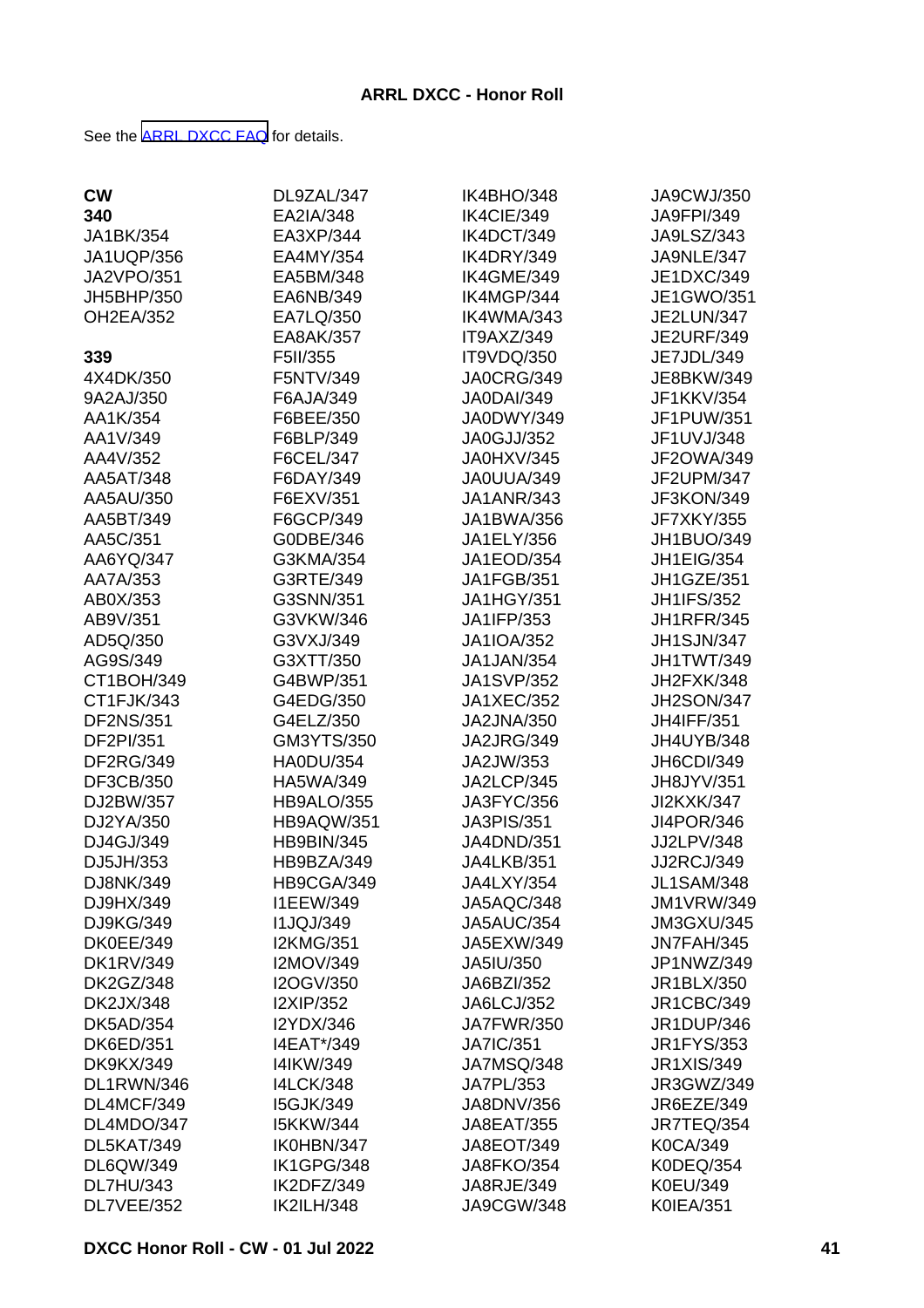| <b>K0JGH/345</b> | K8PYD/353        | N7RO/350          | SM0CCM/354        |
|------------------|------------------|-------------------|-------------------|
| <b>K0JUH/349</b> | K8YSE/348        | <b>N7US/351</b>   | <b>SM2EKM/349</b> |
| K0QC/349         | K9CW/351         | <b>N7UT/354</b>   | SM2GCQ/349        |
| K0QQ/350         | K9EL/349         | N8JV/349          | <b>SM3EVR/355</b> |
| <b>K0RS/348</b>  | K9EU/349         | N8JX/349          | <b>SM3GSK/350</b> |
| K0SR/351         | K9IL*/352        | N8PR/348          | <b>SM4CTI/350</b> |
| K1AJ/350         | K9MM/355         | N9AU/350          | <b>SM4CTT/351</b> |
| K1AR/349         | K9NU/348         | N9RD/347          | <b>SM4DHF/352</b> |
| K1HTV/350        | K9OW/347         | NI0G/349          | SM4EMO/349        |
| K1LD/351         | K9QVB/354        | NN4T/349          | <b>SM4OTI/349</b> |
| <b>K1NTR/349</b> | <b>K9RHY/351</b> | NQ1K/349          | SM5AQD/353        |
| K1ST/351         | <b>K9RS/345</b>  | NR1R/353          | <b>SM5BFJ/352</b> |
| K2FL*/355        | <b>K9VAL/349</b> | <b>NS6C/352</b>   | SM5CZQ/353        |
| <b>K2RW/351</b>  | K9ZO/353         | NX0I/349          | SM5DJZ*/352       |
| <b>K2TQC/355</b> | KA6A/349         | NY0V/348          | SM6CCO/349        |
| K2TWI/349        | <b>KC7V/349</b>  | OE1ZL/349         | <b>SM6CTQ/352</b> |
| K2VV/354         | KF2O/352         | OE2DYL/348        | <b>SM6CVX/355</b> |
|                  |                  | OE2VEL/351        | <b>SM6DHU/352</b> |
| K3JGJ/350        | KF9D/351         |                   |                   |
| K3KO*/347        | KG9N/349         | OE3EVA/351        | SM7NDX/347        |
| K3UA/354         | KJ9I/349         | OE5NNN/349        | SP2BMX/351        |
| K3UL/349         | KK2I/350         | OE6IMD/349        | SP2FAX/347        |
| <b>K4CIA/351</b> | KN4F/349         | OH1MA/350         | SP3E/350          |
| K4CN/349         | KP4P/353         | OH1XX/353         | SP5EWY/355        |
| K4DX/352         | KX4R/350         | OH2BAD/353        | <b>SP8AJK/351</b> |
| K4DY/351         | KY7M/350         | OH2BU/356         | T77C/346          |
| K4FJ/352         | LA5XGA/348       | OH2DW/349         | <b>UA0ZC/345</b>  |
| K4IQJ/349        | LA7AFA/349       | OH2FT/348         | <b>UA4CC/350</b>  |
| <b>K4MQG/353</b> | LA7JO/350        | OH3SR/349         | <b>UA4HBW/351</b> |
| K4NA/349         | LZ2CC/352        | OK1ADM/354        | <b>UA9YE/347</b>  |
| K4PI/356         | LZ2DF/352        | OK1MP/352         | <b>UR5WA/352</b>  |
| K4TEA/349        | <b>N0AT/350</b>  | OM3JW/355         | <b>US5WE/353</b>  |
| K4UEE/353        | N0TB/349         | ON4IQ/346         | UT5UGR/346        |
| K4WS/352         | N1DG/348         | <b>ON4ON/347</b>  | UT7WZA/352        |
| K4XI/352         | <b>N1NK/347</b>  | <b>ON4UN*/352</b> | VA3DX/353         |
| K5AC/353         | N2MM/349         | OZ1CTK/353        | VE3BW/351         |
| K5BG/349         | N2QT/346         | OZ1LO/356         | VE3EJ/349         |
| <b>K5ESW/345</b> | N2TU/349         | OZ2JI/349         | <b>VE3LDT/350</b> |
| K5JZ/345         | N3BNA/349        | OZ4O/351          | <b>VE3XN/350</b>  |
| K5KC/346         | N3SL/351         | OZ7GI/350         | VE6WQ/352         |
| <b>K5KLA/354</b> | N3XX/350         | OZ7YY/354         | <b>W0BV/348</b>   |
| K5NA/352         | N4CC/352         | OZ9PP/351         | W0MHK/348         |
| K5RT/348         | <b>N4CH/347</b>  | <b>PA0WRS/351</b> | W0VTT/349         |
| K5UR/355         | N4MM/354         | PA3FQA/346        | W1CU/353          |
| K5YY/353         | N4NX/353         | PA5TT/349         | W1FJ/350          |
| K6FG/348         | N4RJ/356         | PE5T/351          | W1GL/353          |
| K6KII/353        | N4WW/358         | PT7WA/349         | W1JR/353          |
| <b>K7ABV/352</b> | N4XM/350         | PY2BW/350         | W1KSZ/353         |
| <b>K7EG/352</b>  | N5AW/353         | PY2RO/349         | W1MK/349          |
| <b>K7NN/352</b>  | N5ET/351         | PY2XB/349         | W1MU/349          |
|                  |                  |                   |                   |
| K7PI/349         | N5JR/351         | PY2YP/350         | W1NG/353          |
| K7SP/351         | N5ZM/344         | PY7ZZ/352         | W1TC/354          |
| K7XB/347         | N6AR/353         | RA3DX/349         | W1YY/354          |
| K7ZA/352         | N6JV/353         | RU3FM/348         | W2KKZ/348         |
| K7ZD/347         | N6OC/349         | S58T/348          | W2SM/353          |
| K8EJ/353         | N6VR/353         | <b>SK7AX/349</b>  | W3GG/352          |
| K8LJG/353        | N7EF/352         | SL0ZG/349         | <b>W3LPL/352</b>  |
| <b>K8MFO/354</b> | N7GR/345         | <b>SM0AJU/356</b> | W3NO/349          |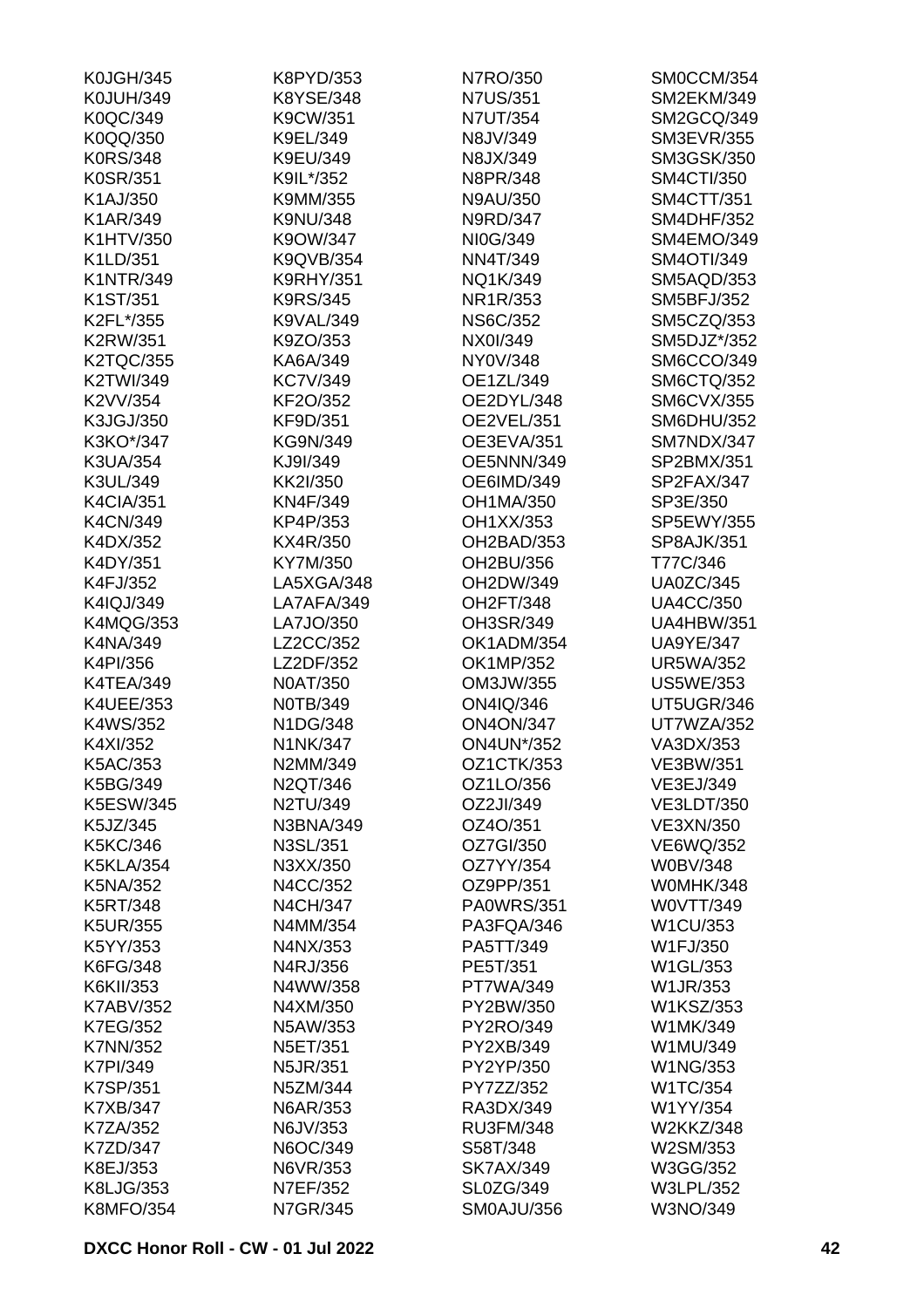| W3UM/351          | ZS6EZ/349         | <b>HL3DE/346</b>  | <b>JF1SEK/351</b> |
|-------------------|-------------------|-------------------|-------------------|
| <b>W3UR/350</b>   |                   | <b>HL3IUA/345</b> | JF1WPB/344        |
| W3YX/349          | 338               | I1WXY/348         | JF2MBF/347        |
| <b>W4CK/350</b>   | 9A5CY/342         | <b>I2AOX/344</b>  | JF4VZT/348        |
| <b>W4CZU/352</b>  | AA1ON/346         | <b>I2ZGC/347</b>  | <b>JG1WSC/348</b> |
| <b>W4DKS/354</b>  | AA3B/344          | I3VJW/349         | JG3QZN/346        |
| <b>W4DR/355</b>   | AA4R/346          | <b>I4AVG/345</b>  | JH2UVL/352        |
| <b>W4DXX/353</b>  | AC4G/348          | <b>I4MKN/344</b>  | JH4JNG/348        |
| <b>W4FC/352</b>   | AD1C/351          | IK1WGX/342        | JH9AUB/348        |
| W4GD/351          | AD5A/345          | IK2BLA/346        | JI1FXS/346        |
| W4OX/349          | AI0O/350          | IK6DLK/348        | <b>JL1XMN/344</b> |
| <b>W4PK/344</b>   | AI3Q/352          | IT9TQH/350        | JP1IOF/348        |
| W4TO/347          | CT1EEB/343        | IT9UCS/347        | <b>JR1AIB/351</b> |
| W4UM/353          | DF2UU/348         | JA0BKX/350        | JR1MLU/350        |
| W4VQ/354          | DF3GY/343         | <b>JA0UH/351</b>  | JR2KDN/343        |
| <b>W5BOS/349</b>  | DF9ZW/346         | <b>JA1ADN/351</b> | <b>JR3IIR/349</b> |
| <b>W5BPT/347</b>  | DJ2RB/343         | JA1ADT/344        | <b>JR5VHU/346</b> |
| <b>W5EC/346</b>   | DJ2TI/352         | <b>JA1FNA/351</b> | JR9LKE/344        |
| <b>W5FKX/347</b>  | DJ3IW/349         | JA1GV/352         | K0KX/350          |
| <b>W5TCX/346</b>  | DJ4XA/350         | <b>JA1JAT/344</b> | K0XN/348          |
|                   | DJ5AV/347         | <b>JA1MOH/352</b> | K1DG/348          |
| <b>W5ZPA/352</b>  | DJ9RR/347         |                   | K1EFI/348         |
| W6BJH/353         |                   | <b>JA1OND/349</b> |                   |
| <b>W6ENZ/349</b>  | DJ9ZB/346         | <b>JA1SFL/347</b> | K1TL/348          |
| W6TMD/350         | <b>DK5PR/351</b>  | <b>JA1SHE/346</b> | K1ZZ/350          |
| <b>W7LR/355</b>   | DL1YD/352         | <b>JA1VLK/348</b> | K2AU/348          |
| W7OM/350          | DL2FAG/347        | JA1WSX/346        | K2CL/350          |
| <b>W7UT/354</b>   | <b>DL3NM/342</b>  | JA2AHH/346        | K2LS/349          |
| <b>W8AV/349</b>   | DL6JGN/348        | JA2BDR/345        | <b>K2MFY/352</b>  |
| W8DX/349          | DL6KVA/348        | <b>JA2DSY/351</b> | K2PLF*/351        |
| W8TE/352          | DL7AFV/348        | JA2FBY/346        | K2SHZ/353         |
| W8UVZ/353         | DL7MAE/348        | <b>JA2IVK/353</b> | K2TE/348          |
| W8XD/349          | DL9DRA/342        | JA2KVD/353        | K2TK/348          |
| W9BF/348          | DL9YX/351         | <b>JA2OLJ/345</b> | <b>K2UFM/352</b>  |
| W9DC/353          | EA4KD/343         | <b>JA2TBS/345</b> | K2UO/352          |
| W9IXX/349         | EA7BJ/347         | JA3CSZ/351        | K2XF/348          |
| <b>W9KNI/359</b>  | EI6FR/344         | JA3EMU/352        | K3FN/354          |
| <b>W9MU/347</b>   | EU1DX/348         | JA3GN/348         | K3IE/351          |
| W9XY/352          | F3AT/354          | JA3UCO/345        | <b>K4HGX/346</b>  |
| W9YSX/349         | F3TH/348          | JA4DEN/349        | <b>K4JLD/350</b>  |
| W9ZR/353          | F6DZO/349         | JA4IYL/348        | <b>K4QL/348</b>   |
| <b>WA2HZO/349</b> | G0OIL/342         | JA5BEN/348        | K4SE/353          |
| <b>WA2WSX/351</b> | G3NDC/344         | JA5PWW/348        | K4SO/345          |
| WA6TLA/354        | G3PLP/344         | JA6BZA/347        | K4UTE/350         |
| <b>WB4TDH/353</b> | G3SJX/348         | JA6CBG/348        | K4XO/355          |
| <b>WB6RSE/354</b> | G3TXF/352         | JA6TMU/347        | K4XU/352          |
| <b>WB7B/348</b>   | G3VMW/349         | JA7JI/349         | K4ZW/352          |
| <b>WB8ZRL/352</b> | G3WPF/349         | JA7MYQ/348        | K4ZYU/352         |
| WB9Z/349          | G4BUE/352         | JA7ZP/346         | K5AQ/352          |
| <b>WD5DBV/349</b> | G4OBK/347         | JA8EJO/348        | K5DU/347          |
| WI8A/349          | G5LP/346          | JA8JL/354         | K5PC/348          |
| <b>WK3N/345</b>   | GM3PPE/349        | JA8ZO/353         | K5WE/350          |
| WO2N/349          | <b>GM3YOR/349</b> | JA9APS/350        | K6AM/348          |
| WQ3X/347          | HA8IE/348         | JE1LFX/344        | K6DT/353          |
| <b>WS9V/349</b>   | HB9BGV/347        | JE1PNX/347        | K6EID/348         |
| WX4G/353          | HB9CZR/345        | <b>JE1SYN/347</b> | K6GXO/348         |
| <b>YO3APJ/354</b> | HB9DDZ/348        | JE2OVG/350        | K6JAD/346         |
| ZS4TX/348         | HB9DHK/342        | JF1NZW/347        | K6TA/352          |
|                   |                   |                   |                   |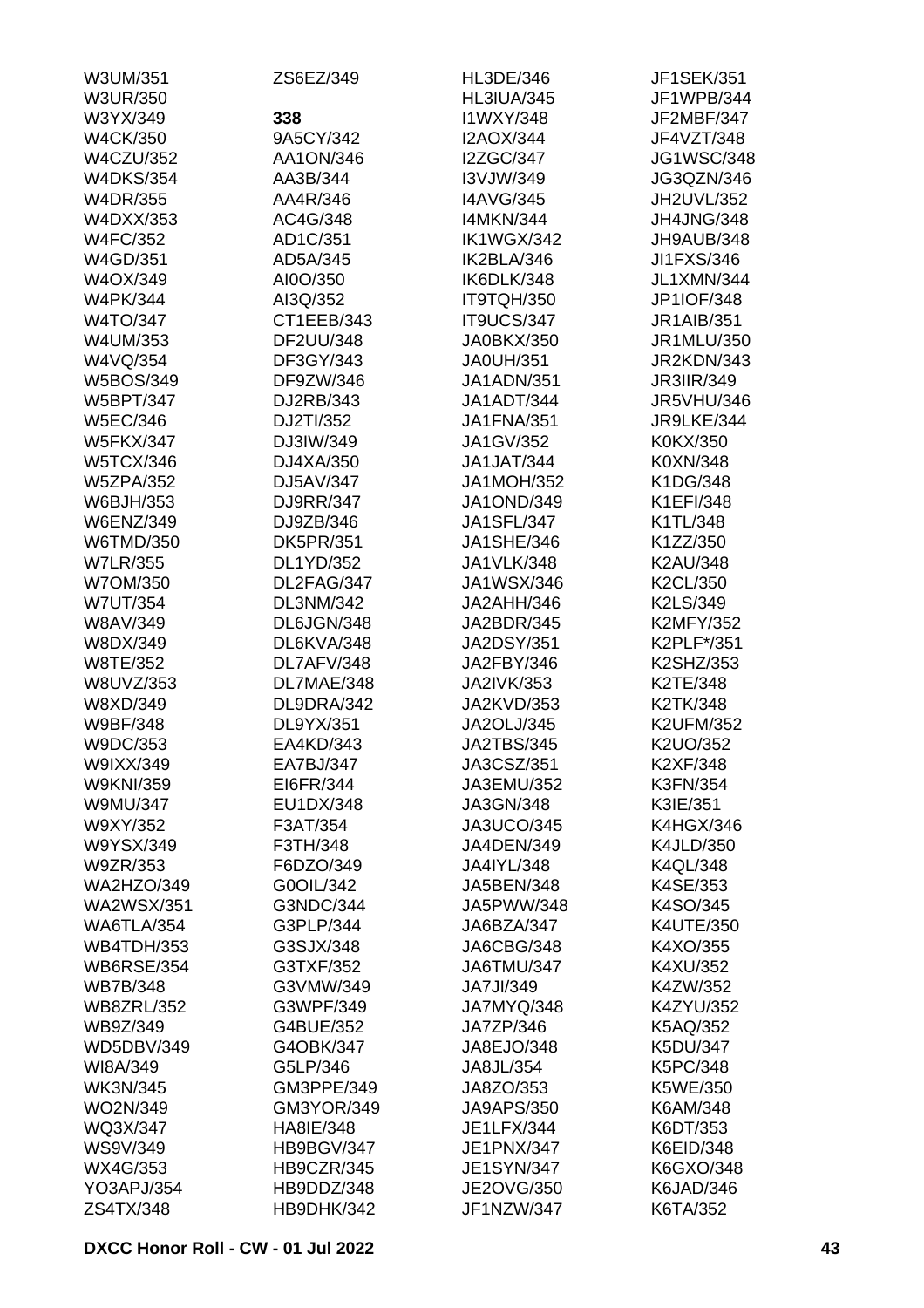| K6YUI/343        | N7FU/351          | SP9FKQ*/347       | YB5QZ/346         |
|------------------|-------------------|-------------------|-------------------|
| <b>K7BG/346</b>  | N7IR/348          | SV1JG/353         | YO3CD/346         |
| K7LJ/348         | N7RT/352          | <b>TG9NX/351</b>  | ZL3JT/342         |
| K7SO/347         | <b>N8AA/352</b>   | <b>UA3AB/344</b>  |                   |
| K7ZBV/350        | N8BJQ/349         | <b>UA6MF/344</b>  | 337               |
| K7ZV/342         | N8DX/350          | UT2UB/345         | 9A2EU/343         |
| K8CX/352         | N8MZ/351          | <b>UX0UN/351</b>  | 9A3SM/347         |
| K8DYZ/351        | N9IW/349          | <b>VE3LYC/342</b> | AA1QD/341         |
| K8IFF/349        | <b>N9US/352</b>   | VE3XO*/347        | AA8LL/341         |
| K8NA/351         | NA0Y/347          | VE7AHA/348        | AA8OY/344         |
| K8SIX/349        | NI6T/347          | <b>VK3QI/350</b>  | AJ9C/349          |
| K8ZH/352         | <b>NK4L/348</b>   | VY2OX/348         | DF1SD/346         |
| K8ZTT/344        | <b>NM7G/347</b>   | <b>W0SR/353</b>   | <b>DK5WL/348</b>  |
| K9AJ/353         | NU8Z/344          | <b>W0UY/346</b>   | DL1AMQ/348        |
| K9BWQ/350        | OE2LCM/342        | <b>W0WP/352</b>   | <b>DL1DA/343</b>  |
| K9GA/350         | OH2BCK/342        | W1AO/347          | DL2OE/342         |
|                  |                   | <b>W1ECT/348</b>  | DL2VPO/343        |
| K9IR/347         | OH2BF/348         |                   |                   |
| <b>KA7T/347</b>  | OH2LU/349         | W1JZ/352          | DL6ATM/349        |
| KD5M/349         | OH2ZZ/348         | W1OX/348          | <b>DL6KR/341</b>  |
| <b>KE7X/347</b>  | OH3WS/348         | W1TYQ/346         | DL9RCF/341        |
| <b>KG7H/348</b>  | OH3YI/354         | W1WLW/352         | <b>DS5USH/341</b> |
| KM3V/348         | <b>OH5VT/348</b>  | W1YM/348          | EU7A/346          |
| KQ8M/350         | <b>OK1CF/346</b>  | W2FP/353          | EY8MM/345         |
| <b>KR4F/350</b>  | <b>OK3GU/344</b>  | W2GW/348          | F5QF/348          |
| KR8V/348         | <b>ON4GG/344</b>  | W2LO/345          | F6HKA/343         |
| KS1J/348         | <b>ON4VT/346</b>  | W2RS*/352         | F9XL/350          |
| <b>KU0A/346</b>  | <b>ON5NT/354</b>  | W2YC/346          | G0JHC/343         |
| KW4V/349         | ON7PQ/348         | W3GH*/347         | G4GIR/347         |
| KW9A/348         | OZ1BTE/348        | <b>W4AG/344</b>   | GM3POI/343        |
| LA7SI/349        | OZ1HX/350         | W4WJ/353          | HA3OU/345         |
| LA9XG/348        | OZ8BZ/349         | W4ZYT/346         | <b>HA5AGS/346</b> |
| N0AV/349         | PA0LOU/351        | W5FI/351          | <b>HA5KG/342</b>  |
| <b>NORR/353</b>  | PA1CW/347         | <b>W5FK/348</b>   | HB9AMO/350        |
| N0XA/352         | PT2BW/350         | W6JTI/347         | HB9CRV/347        |
| N1DCM/348        | PY2NQ/347         | <b>W6RLL/345</b>  | HB9LCW/341        |
| N2LT/351         | PY2SP/347         | <b>W6SR/347</b>   | <b>I4FTU/349</b>  |
| N2MF/351         | R7LV/347          | W6VX/347          | <b>I4YCE/345</b>  |
| N2RR/346         | R9TO/344          | W6XA/348          | <b>I5JRR/347</b>  |
| N2TK/349         | RW3PZ*/348        | <b>W7KCN/344</b>  | <b>I5RFD/348</b>  |
| N3AF/342         | <b>RW3RN/347</b>  | W7MO/348          | IK2IQC/341        |
| N4DB/344         | RY9C/346          | <b>W8CY/350</b>   | IK4PLW/344        |
| N4DW/352         | SM3NRY/347        | <b>W8CZN/346</b>  | IK5HHA/345        |
| N4GN/348         | SM4BZH/352        | <b>W8DCH/352</b>  | IK5PWQ/343        |
| N4IR/352         | SM4DDE/347        | <b>W8TWA/346</b>  | IK8BIZ/342        |
| N4JF/343         | <b>SM5CAK/351</b> | <b>W9KQD/351</b>  | IK8HJC/341        |
| N4JJ*/352        | <b>SM5CCE/352</b> | <b>WA2HZR/351</b> | IV3JVJ/341        |
| N4KG*/351        | SM5FUG/348        | <b>WA2IKL/346</b> | <b>JA0GCI/349</b> |
| <b>N4MHQ/349</b> | <b>SM6AHS/348</b> | <b>WA4FFW/349</b> | JA0NPQ/342        |
| N4NO*/353        | <b>SM6CMU/352</b> | <b>WB4OSS/348</b> | JA0NZR/339        |
|                  |                   | WB4UBD/348        |                   |
| N4TJ/348         | SM6CUK/348        |                   | JA1BOQ/344        |
| N4XP/341         | SM7BYP/349        | WB9CIF/347        | <b>JA1CLW/344</b> |
| N5FG/349         | SP5CJQ/348        | <b>WB9EEE/349</b> | <b>JA1CZI/350</b> |
| N5LZ/349         | SP6RT/352         | WD5COV/347        | JA1DOF/346        |
| <b>N5UR/352</b>  | SP7GAQ/347        | WF5T*/351         | <b>JA1DUH/349</b> |
| N6ET/351         | SP8FNA/348        | WJ4T*/348         | <b>JA1GRM/346</b> |
| N6KK/347         | <b>SP8NR/348</b>  | WT8C/348          | <b>JA1LSP/348</b> |
| N6MZ/346         | SP9DWT/348        | WX5L/342          | JA1MRM/349        |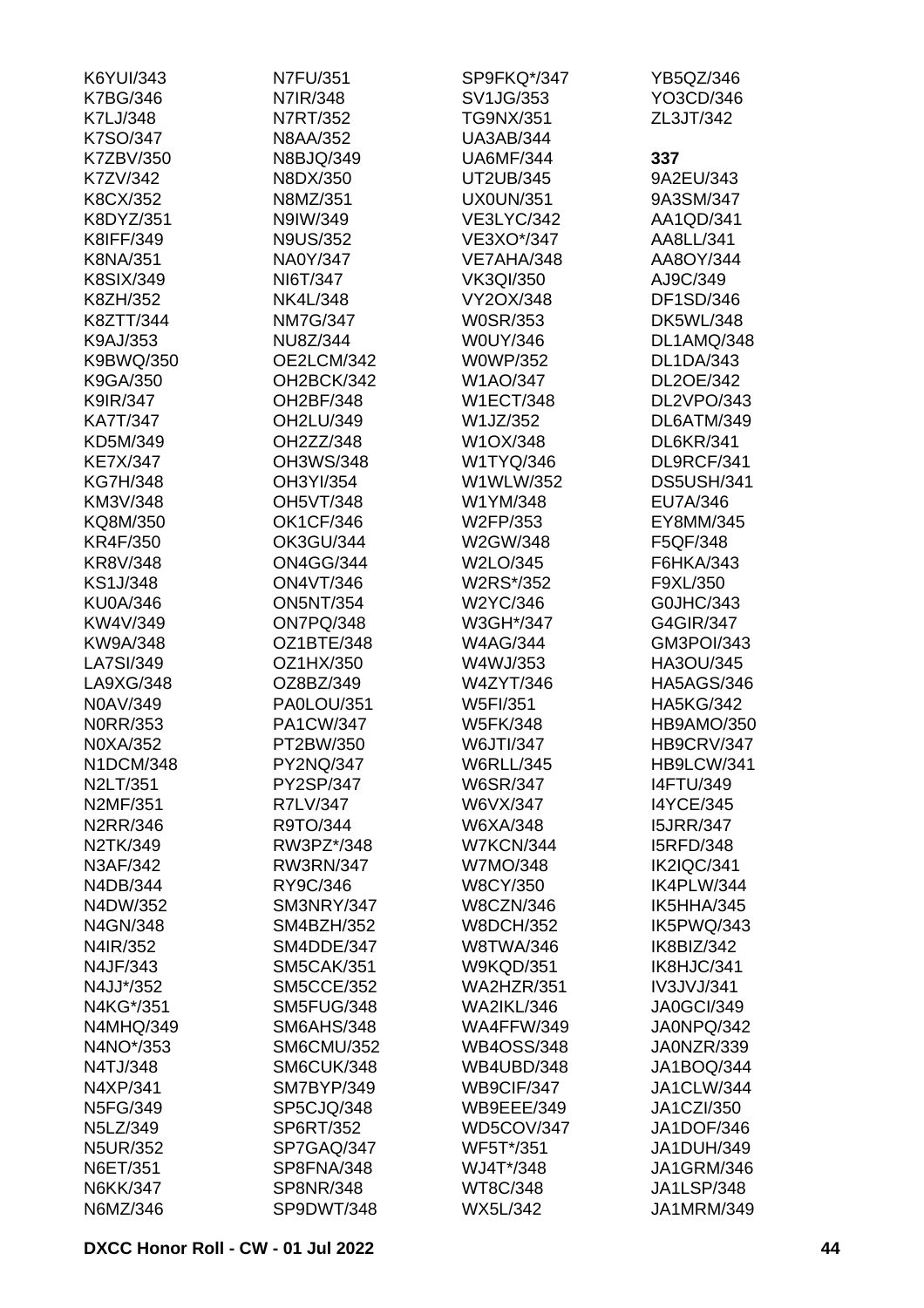| JA1XCZ/345        | K5ZK/349         | <b>ON4ZD/346</b>  | <b>WA2VYA/347</b> |
|-------------------|------------------|-------------------|-------------------|
| JA2ADY/349        | <b>K6LRN/344</b> | OZ3PZ/341         | <b>WA5VGI/345</b> |
| JA2BL/352         | <b>K6UFO/344</b> | PY2KP/346         | <b>WA9YYY/345</b> |
| JA2DPC/341        | K6XT/350         | PY4OY/345         | WB4W/348          |
| JA2FGL/347        | <b>K7LAY/346</b> | PY5WD/353         | <b>WB4ZBI/347</b> |
| JA2FJP/347        | <b>K7WP/341</b>  | R3OK/342          | <b>WB8FIW/342</b> |
| <b>JA2XYO/349</b> | K8AV/344         | R5AJ/341          | <b>WD5K/347</b>   |
| JA3AAW/349        | <b>K8BCK/350</b> | R9FM/344          | WD8PKF/349        |
| JA4FKX/343        | K8BL/347         | SM0NJO/346        | <b>WL7E/346</b>   |
| JA4ZA/346         | K8GG/348         | <b>SM2EJE/343</b> | <b>YU3AA/341</b>  |
| JA5MHD/347        | K8LN/346         | <b>SM3CBR/346</b> | Z32ZM/346         |
| JA5WIZ/341        | K8MW/347         | SM3DXC/350        | ZS6KR/347         |
| JA6VQA/345        | K8PT/351         | <b>SM5BRW/351</b> |                   |
| JA7BWT/342        | K8SW/350         | <b>SM5CEU/343</b> | 336               |
| JA7JWF/347        | K8TL/349         | <b>SM5KNV/345</b> | 9A2JK/343         |
| JA8AZN/346        | <b>K9ALP/347</b> | SM6CNN/347        | 9A2NA/346         |
| JA8BAR/347        | <b>K9KU/351</b>  | SM6VR/349         | 9A6W*/345         |
| JA9AA/348         | <b>K9LJN/347</b> | SP3EPK/345        | 9A7V/346          |
| <b>JA9FAI/347</b> | K9NW/347         | SP3FAR/344        | 9A8A/345          |
| JE8LWZ/341        | KA3S/344         | SP6CIK/343        | AA1AC/346         |
|                   | KD6WW/348        |                   | AA9AA/344         |
| <b>JE8TGI/346</b> |                  | SV1IW/350         | AD6W/345          |
| <b>JG1ULJ/344</b> | <b>KE4YD/345</b> | UA3AGW/347        |                   |
| <b>JG3SKK/344</b> | <b>KF0QR/342</b> | UA3LAR/345        | AE5E/343          |
| JH1BAM/346        | KF8N*/347        | <b>UA4CR/343</b>  | AF2C/348          |
| JH1CHU/343        | KG4W/351         | UT3UA/346         | DF2UH/340         |
| JH1ORA/347        | <b>KK0M/346</b>  | <b>UT5JAJ/342</b> | DJ0MDR/341        |
| JH2RMU/347        | KQ3F/346         | <b>UT7QF/344</b>  | DJ5FI/345         |
| JH8BOE/348        | KZ4V/347         | <b>VE3FF/347</b>  | DJ6TK/346         |
| <b>JH8SLS/347</b> | LA2QM/347        | W0DJC/344         | DJ9ON/346         |
| JI8DGO/341        | LA5HE/346        | <b>W0FLS/344</b>  | DL3IAC/341        |
| JJ1DWT/347        | LA5LT/347        | WOJLC/351         | <b>DL5CW/342</b>  |
| <b>JJ1SKG/341</b> | <b>NORB/347</b>  | W1GJ/342          | DL6XK/340         |
| <b>JJ1TEA/345</b> | <b>N0RN/347</b>  | <b>W2NRA/350</b>  | <b>DL7KL/345</b>  |
| JJ2PIK/346        | <b>N1UR/344</b>  | W2RA/345          | E72A/340          |
| <b>JK1BSM/345</b> | N2UN/350         | W2TX/347          | EA1AUS/342        |
| <b>JK1OPL/345</b> | N2WK/345         | W2XI/349          | EA1DFP/340        |
| <b>JO1WKO/345</b> | N3NT/341         | W3NA/344          | EA1JO/347         |
| <b>JQ3DUE/341</b> | N4AH/346         | W3SB/351          | EA3LX/343         |
| <b>JR2BNF/346</b> | <b>N4AL/343</b>  | <b>W4AVY/341</b>  | F3SG/344          |
| <b>JR3OEH/343</b> | N4CW/352         | W4OEL*/347        | F6AOJ/344         |
| JR7VHZ/341        | N4TL/342         | W5ODD/350         | G0EHO/342         |
| JS3CTQ/344        | N5KD/341         | W5WT/344          | G3OAG/341         |
| K1JO/350          | N5PO/347         | W5XC/345          | GM0GAV/342        |
| K1KO/347          | N5TY/344         | W5ZN/345          | GM4FDM/341        |
| K1UO/349          | N8DJX/343        | <b>W6CUA/349</b>  | <b>HA1RW/343</b>  |
| K2PK/351          | <b>N9CK/345</b>  | W6PJ/342          | HA3HP/344         |
| <b>K2QMF/345</b>  | NA2M/349         | <b>W7GA/345</b>   | HA9PP/344         |
| K2SX/351          | NF9V/346         | W7KW/343          | HB9DDO/340        |
| K3WW/348          | NW8F/347         | W9HM/347          | HB9HFN/340        |
| <b>K4CL/351</b>   | OE1TKW/346       | <b>W9LNQ/349</b>  | I2ZBX/348         |
| K4SV/341          | OE5BWN/346       | <b>W9NGA/347</b>  | <b>I4EWH/341</b>  |
| K4XP/348          | OE6DK/341        | W9OP/345          | IK2QPR/339        |
| <b>K5CON/343</b>  | OH2BEN/343       | <b>W9RPM/341</b>  | IK4DRR/340        |
| <b>K5GKC/348</b>  | OH2BLD/350       | W9VA/346          | IK5CBE/344        |
| <b>K5JUC/341</b>  | OH2BV/343        | W9XX/341          | IK5GQM/345        |
| K5MC/346          | OH3BU/345        | <b>WA1FCN/350</b> | IK6FWJ/340        |
|                   |                  |                   | IT9DAA/340        |
| K5UO/351          | OH3JR/346        | WA1S/346          |                   |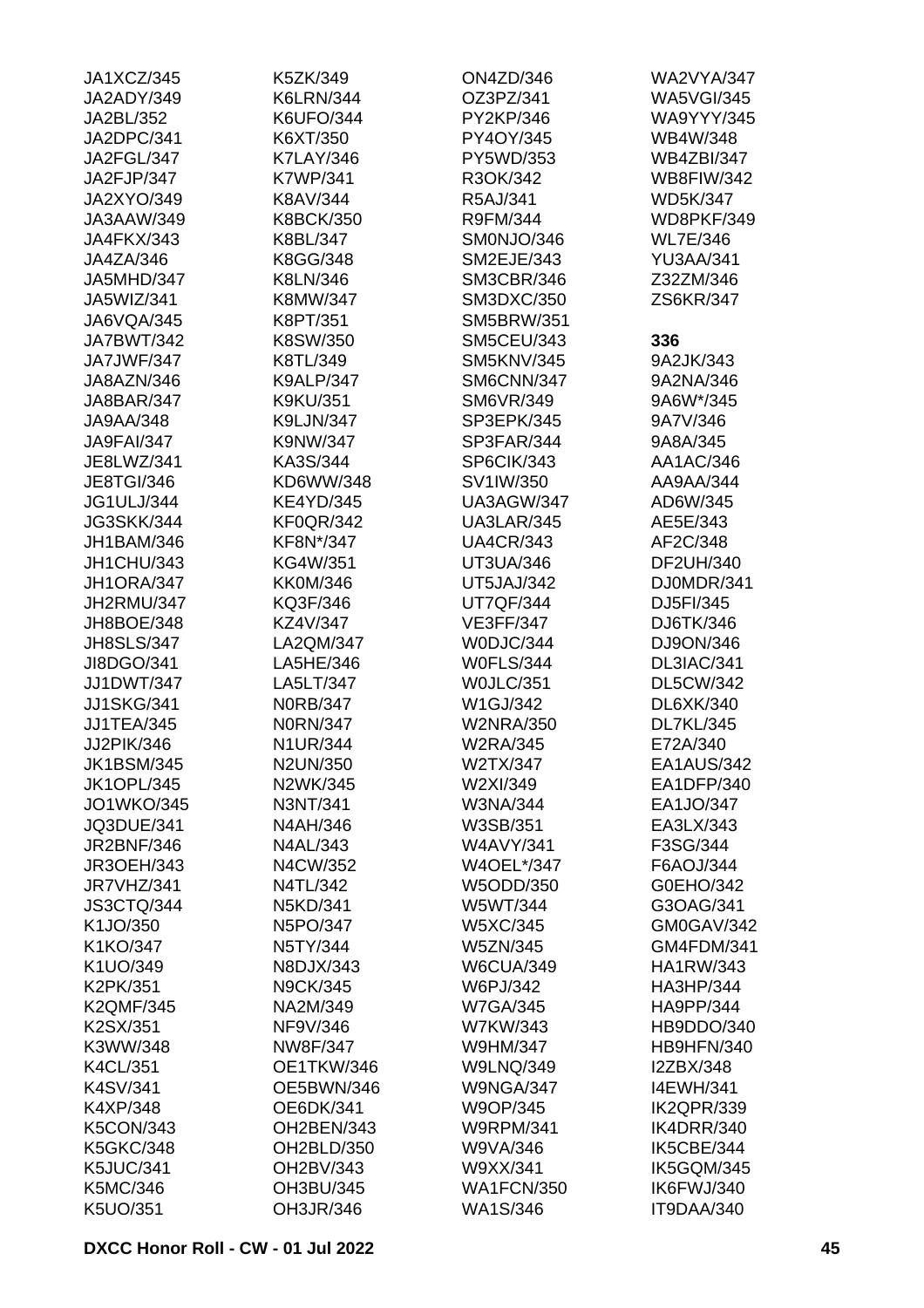| IZ5EKV/339        | K5KV/348          | <b>SM3NXS/342</b> | WB8B/345          |
|-------------------|-------------------|-------------------|-------------------|
| JA0CGJ/345        | <b>K6CTA/344</b>  | SM5API*/344       | <b>WB8YJF/345</b> |
| JA0DBQ/345        | K6LM/348          | SM6BGG/346        | WS1F/343          |
| <b>JA0EKI/340</b> | K8AC/343          | SP1S/343          | WS6X/344          |
| JA0FSB/347        | K8BN/346          | SP5DIR/341        | XE1ZW/339         |
| <b>JA0IXW/341</b> | K8ND/345          | SP5GH/348         |                   |
| JA1BNL/340        | <b>K8RYU/341</b>  | SP6HEQ/341        | 335               |
| JA1BNW/345        | K9JF/342          | SP6M/342          | 4K9W/342          |
| JA1DM/347         | KA8ZPE/346        | <b>SP7ITB/342</b> | 4Z4DX/342         |
| JA1DOT/341        | KE9U/348          | SP8FHM/340        | 5B4AGN/338        |
| <b>JA1SJV/347</b> | KJ0M/347          | SP9AI/351         | 9A1CAL/341        |
| <b>JA1SYY/342</b> | KM1D/348          | <b>UA6A/340</b>   | 9A2F/340          |
| JA1WPX/347        | <b>KN4T/347</b>   | UA9FAR/344        | AA1M/348          |
| JA2DXD/342        | <b>KS0M/346</b>   | <b>UN6T/345</b>   | AA4HP/339         |
| <b>JA2FWS/343</b> | KT8X/342          | <b>UT7UW/340</b>  | AI9L/341          |
| JA2LMA/345        | KT9T/347          | <b>UX1UA/344</b>  | <b>DK2NG/340</b>  |
| JA2NDQ/348        | KZ2I/348          | <b>UY5AA/344</b>  | <b>DK5QK/347</b>  |
| <b>JA5CEX/341</b> | LA8PT/348         | UY5ZZ/342         | DL1DTL/342        |
| <b>JA5NLN/343</b> | LA9FFA/345        | <b>VE1DX/344</b>  | DL2VFR/340        |
|                   |                   |                   |                   |
| JA6BEE/349        | LB1GB/346         | VE3EXY/340        | DL3SZ/346         |
| JA6BJV/346        | LU3CQ/339         | <b>VE3VHB/343</b> | <b>DL4CF/344</b>  |
| JA6WJL/341        | LX1DA/343         | VE7IG*/346        | DL7UCX/338        |
| JA7KY/340         | N2BJ/341          | <b>VK5WO/345</b>  | <b>DM5EE/344</b>  |
| <b>JA7OUV/345</b> | <b>N2NL/345</b>   | W0TT/342          | EA3DW/339         |
| JA9LJS/346        | N2TN/343          | W0UO/340          | EA3GP/339         |
| <b>JA9RRH/340</b> | N4TB/350          | W0VX/350          | EI7BA/340         |
| JE2EHP/339        | N4ZH/340          | W1AH/346          | F6DLM/344         |
| JE2HCJ/340        | N5KM/342          | W1TSP/350         | F6FHO/342         |
| JE3EDJ/348        | N5OK/343          | W1YIF/343         | G3LZQ/341         |
| JE8CLT/339        | <b>N5PHT/339</b>  | W2FV/346          | G4IRN/338         |
| JH1HGC/348        | N5XZ/344          | <b>W2LK/345</b>   | G4PTJ/338         |
| JH1XUM/343        | N6KZ/342          | <b>W2RQ/347</b>   | G4PWA/340         |
| JH7CFX/346        | <b>N7KA/345</b>   | W3DF/348          | HB9BMY/344        |
| JH8RZJ/341        | <b>N7NG/342</b>   | W4AXO/346         | HB9BXE/341        |
| <b>JR1BAS/343</b> | N8BM/347          | W4BP/340          | IK0DWN/339        |
| <b>JR4LNG/340</b> | N9BX/339          | <b>W4FQT/341</b>  | IK1ADH/342        |
| JR6FC/347         | NA2X/346          | <b>W4JTL/349</b>  | <b>IK1SOW/340</b> |
| K0GY/340          | <b>NA5C/345</b>   | <b>W4SK/342</b>   | IK7NXM/340        |
| <b>K0KG/343</b>   | <b>NC9T/343</b>   | <b>W5OZI/342</b>  | IV3TQE/340        |
| K0LUZ/348         | NE9Z/344          | <b>W5RQ/349</b>   | JA0DIN/343        |
| <b>K0MF/345</b>   | NJ6P/340          | <b>W6NWS/345</b>  | JA0EOK/342        |
| K0MN*/343         | NO8D/344          | <b>W6OUL/348</b>  | JA0GZZ/347        |
| K1BD/339          | <b>NQ7R/346</b>   | W6UB/340          | <b>JA1BPA/337</b> |
| K1HJC/343         | NW6S/346          | <b>W7CA/344</b>   | JA1HRQ/339        |
| K1HT/344          | OE2SNL/346        | <b>W7CT/340</b>   | <b>JA1IRH/346</b> |
| K1OA/344          | OH2TA/342         | <b>W7KNT/341</b>  | JA1NWD/345        |
| K2FF/342          | OH3RF/346         | <b>W7YAQ/344</b>  | <b>JA1OVF/346</b> |
| K2NV/340          | <b>OK1DH/348</b>  | <b>W8GMH/347</b>  | JA1QOW/342        |
| <b>K2RSK/342</b>  | ON4ATW/341        | W8OI/341          | JA2AH/342         |
| K2UU/343          | <b>ON4CD/340</b>  | <b>W9HB/347</b>   | <b>JA2KVB/345</b> |
| <b>K4CMS/345</b>  | ON7TK/346         | W9OA/349          | JA2VQF/339        |
|                   |                   |                   |                   |
| <b>K4MF/348</b>   | PF5X/345          | <b>W9RN/345</b>   | <b>JA7BVH/342</b> |
| K4PB/346          | R3VA/340          | WA0MHJ/346        | JA7ZF/344         |
| K4UU/345          | R4GM/343          | <b>WA1JMP/348</b> | JA8DJY/341        |
| K5EJ/343          | RA7A/340          | WA2NPD/344        | <b>JA9CHI/340</b> |
| <b>K5EK/347</b>   | S57A/344          | WA8WV/342         | JA9TWN/342        |
| K5FNQ/350         | <b>SM3LGO/345</b> | <b>WB2GAI/343</b> | <b>JE4WOK/339</b> |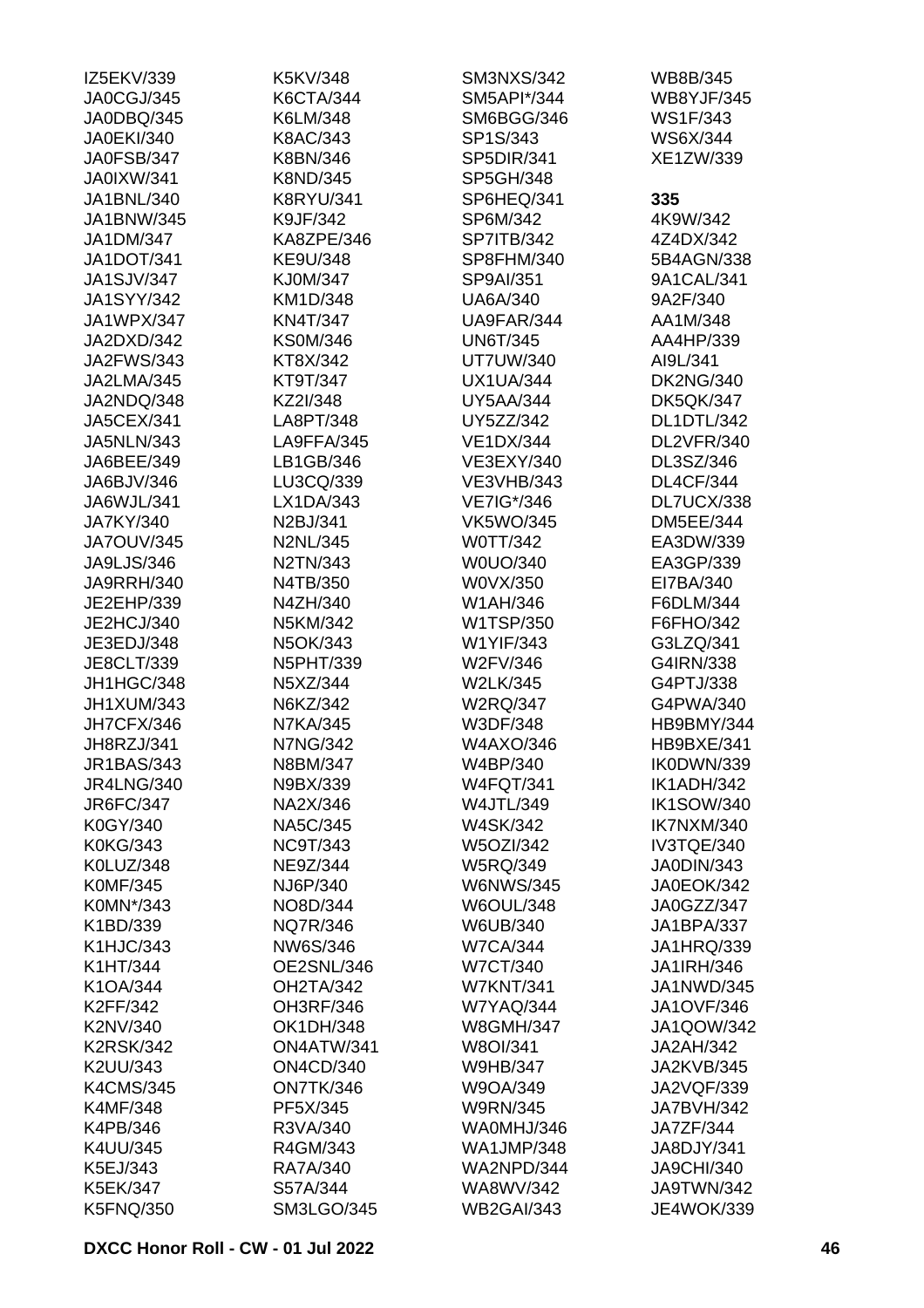| JF3LOP/345        | N6ED/340          | <b>W8CD/347</b>   | JA6OXT/338        |
|-------------------|-------------------|-------------------|-------------------|
| JF6DSZ/345        | N6IC/346          | W8GC/338          | <b>JA7MA/338</b>  |
| JH1BZJ/345        | N8LJ/342          | W8KM/345          | JA7XBG/343        |
|                   |                   |                   |                   |
| <b>JH1OCC/343</b> | N9KW/349          | W8OM/339          | JA8BNP/338        |
| JH1VHU/338        | NA4D/345          | <b>W9BEA/339</b>  | <b>JA9IFF/342</b> |
| JH8DBJ/342        | NA9A/339          | <b>W9ILY/342</b>  | <b>JE2KUC/342</b> |
| JI1DHY/344        | NJ0U/342          | W9PZT/343         | <b>JE2LPC/345</b> |
| JJ3PRT/339        | NM6V/344          | <b>W9VNE/346</b>  | JF2WXS/339        |
| <b>JK1EXO/344</b> | <b>NN4SS/344</b>  | <b>WA8CDU/342</b> | JF2XGF/341        |
| <b>JL1RUC/338</b> | NT9L/345          | WC1M/343          | JH0INP/341        |
| <b>JM1CYJ/345</b> | <b>NX7U/344</b>   | <b>WC5N/343</b>   | JH1EEB/338        |
| <b>JM2RUV/339</b> | <b>OH1TV/341</b>  | YO5BRZ/340        | JH1NYM/342        |
| <b>JN1BMX/343</b> | OH3NHF/343        | <b>YT2AA/339</b>  | JH3KAI/344        |
| <b>JO7WXN/342</b> | OK1CZ/346         |                   | <b>JH3SIF/338</b> |
| <b>JR2UBS/343</b> | OK6DJ/340         | 334               | JH4ADV/337        |
|                   |                   |                   |                   |
| K0DEW/345         | ON4ADN/339        | 9A2NO/340         | JH6QFJ/337        |
| K0WK/346          | <b>ON4RU/339</b>  | AB5C/340          | JH8UQJ/343        |
| K2TV/347          | <b>ON6YH/343</b>  | AD7L/342          | <b>JI7NUF/338</b> |
| K3JT/340          | OZ8SW/339         | AI6Z/343          | JI8PDC/338        |
| K3PA/348          | <b>PR7FB/342</b>  | CT1APE/337        | JJ3HGJ/338        |
| <b>K4MWB/338</b>  | PY5EG/338         | CT1EKY/337        | <b>JK1LUY/340</b> |
| K4SI/345          | R6AF/346          | DJ1OJ/342         | JM1HJG/342        |
| K4TT/343          | R7DX/339          | DJ5IH/343         | <b>JM1JIV/343</b> |
| K5GH/338          | <b>RM0F/341</b>   | <b>DK6WA/340</b>  | JR1NHD/339        |
| K5QX/343          | RV3LO/339         | DL2CHN/338        | <b>JR6LLN/341</b> |
| K7BTW/339         | S55ZZ/341         | DL5WW/338         | JR7WFC/338        |
| <b>K7NTW/342</b>  | <b>SL0ZZI/345</b> | DL8SCG/344        | K0KT/345          |
| K7VV/343          | <b>SM3VAC/339</b> | E73Y/337          | K1NY/343          |
| K7XM*/347         | <b>SM5APS/346</b> | EA5BY/341         | K3GGN/341         |
|                   |                   |                   |                   |
| <b>K8DID/342</b>  | <b>SM5CLE/341</b> | EA5RM/338         | <b>K3NK/341</b>   |
| K8ER/346          | <b>SM5SWA/343</b> | F2JD/339          | K3SWZ/341         |
| K8IU/345          | SM6BZV/340        | F5HPY/342         | K4WA/338          |
| K8ME/344          | SV2BOH/339        | F5IL/340          | K5LJ/338          |
| K8QM/339          | SV8CS/338         | G3KYF/345         | K5OT/341          |
| K8WK/341          | <b>UA3AP/341</b>  | G4IUF/342         | <b>K5WAF/337</b>  |
| K9CT/343          | <b>UN5J/341</b>   | G4SOZ/338         | K5XX/341          |
| K9OT/344          | <b>UT5URW/339</b> | HB9AAQ/338        | K6KO/338          |
| <b>K9RR/344</b>   | UT9FJ/340         | HB9AGH/347        | K6UM/343          |
| K9US/343          | VE3QAA/340        | HB9CEX/340        | K6YK/348          |
| K9WA/348          | <b>VE6KC/343</b>  | I1EIS/337         | K8AJS/340         |
| KC3X/345          | <b>VE7VF/341</b>  | <b>I2RFJ/344</b>  | K8NK/338          |
| KC5P/345          | <b>W0CP/343</b>   | I3EVK/340         | K9CC/340          |
| KC6X/345          | <b>W0HBH/347</b>  | IK0MHR/339        | <b>KB4GYT/343</b> |
| <b>KC9ARR/338</b> | W1DF/349          | IK3VBB/338        | KC6AWX*/338       |
| <b>KF7PG/341</b>  | W1ITU/345         | IK5SRF/337        | KE9I/345          |
|                   | W1LW/342          |                   |                   |
| <b>KG2KJ/338</b>  |                   | IK6EIW/338        | LA2PA/338         |
| KJ9C/340          | W1RM/342          | IK8CNT/341        | LA5LJA/338        |
| KK9DX/339         | W1ZT/342          | <b>IZ1ANU/337</b> | LA8CJ/347         |
| KM4H/339          | W4IR/349          | <b>JA1SKE/347</b> | LU1BR/337         |
| KV7K/343          | <b>W4RFZ/339</b>  | JA2HQZ/343        | LU8EKC/338        |
| LU8QT/339         | W5AJ/343          | JA2KTP/341        | N0FX/343          |
| N2JJ/348          | W5JMW/345         | <b>JA2WYN/337</b> | N0IW/342          |
| N4GG/347          | W5LT/341          | JA2XCR/340        | N0JR/344          |
| N4JQQ/344         | W5TO/344          | JA3EOP/345        | N1LN/338          |
| N4PQX/338         | W6XK/339          | JA4DLP/338        | N4AA*/341         |
| N4QS/342          | <b>W7AO/345</b>   | <b>JA4ITW/338</b> | N4BAA/340         |
| N5GH/340          | W7IIT/344         | JA5ALE/346        | N4PJ/341          |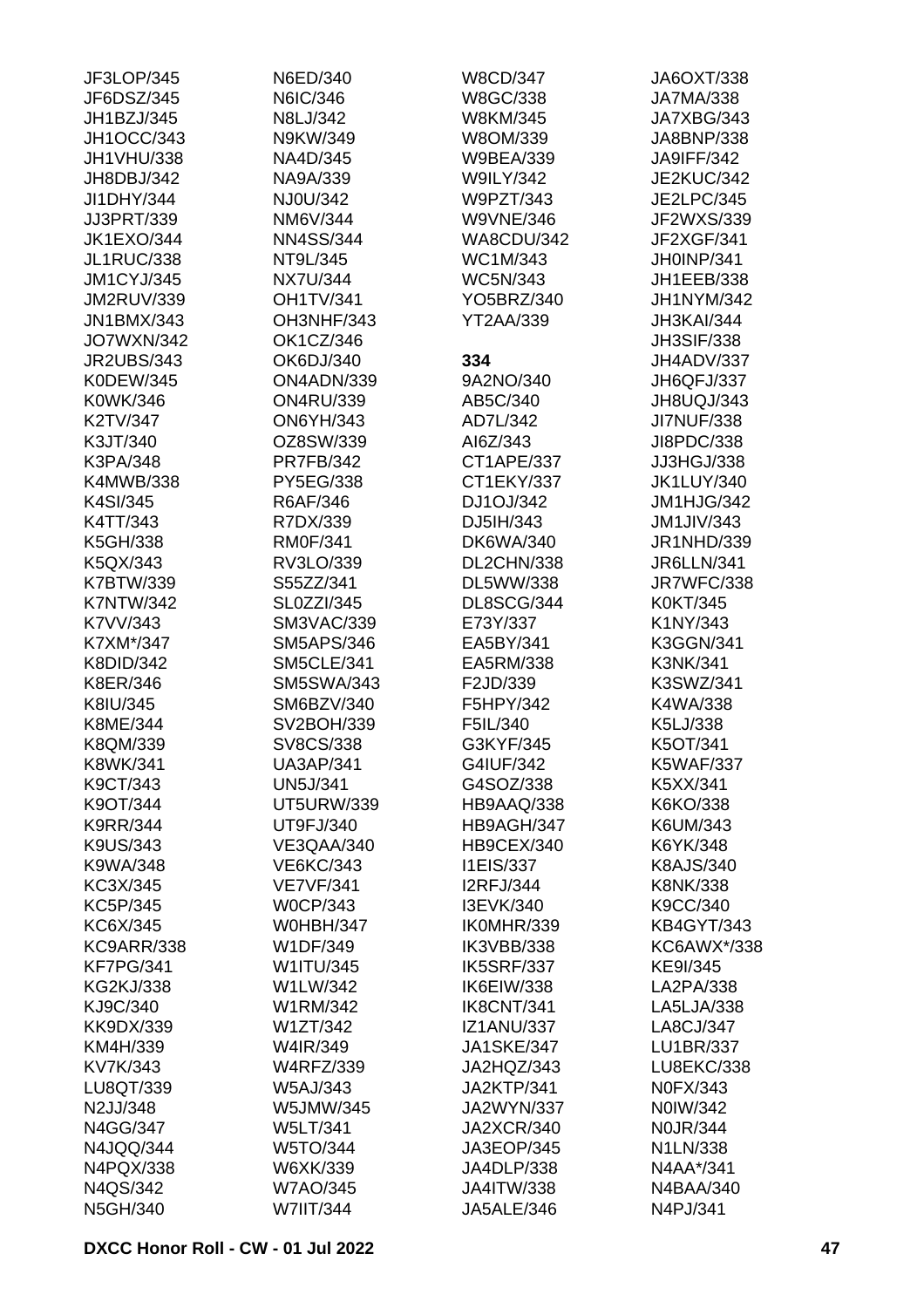| N4QV/342          | 333               | JL1UXH/337        | SM7BHH/338        |
|-------------------|-------------------|-------------------|-------------------|
| N5UD/345          | 4L1MA/336         | JM1FHL/337        | SM7HCW/344        |
| <b>N8KOL/339</b>  | 9A2TN/340         | <b>JN3SAC/342</b> | <b>SP7VC/336</b>  |
| N8RR/343          | 9A2X/336          | <b>JR1TNE/347</b> | SP9ODY/338        |
| NI0C/342          | 9A4W/340          | <b>JR2UJT/341</b> | SP9UPH/336        |
| <b>NS9I/337</b>   | AB5EB/340         | <b>JR8BRK/338</b> | <b>UA9FGR/339</b> |
| <b>NW7E/341</b>   | AF9H/340          | K0JY/342          | <b>UR0MC/338</b>  |
| OE3GCU/337        | CT1IUA/336        | K0RW/342          | <b>UT7UJ/338</b>  |
| OE7SEL/340        | DF3UB/341         | K1CP/338          | <b>VE1BLX/347</b> |
| OK2SW/346         | DF6PB/336         | K1FK/347          | <b>VE7BV/342</b>  |
| OZ2J/343          | DJ2SL/337         | K1NU/339          | <b>VK9NL/342</b>  |
| PA3EVY/340        | DJ3XG/337         | K1RO/338          | <b>W0GAX/346</b>  |
| PA7F/343          | DJ5DT/337         | K2BA/340          | <b>WONB/345</b>   |
| PP2FN/340         | DJ5IO/343         | K2CJ/346          | W1EBI/336         |
| R7FK*/337         | <b>DK3DG/338</b>  | K3WA/337          | W1GG/347          |
| R7NW/339          | <b>DL1SVI/336</b> | K4RO/340          | W2CQ/343          |
| R9SG/340          | DL1VDL/337        | K4UX/342          | W2GG/337          |
| <b>RA0FF/339</b>  | <b>DL9TJ/347</b>  | K5TN/341          | <b>W2LE/341</b>   |
| RN3QN/341         | EA1WX/336         | <b>K6EGW/341</b>  | W2NO/340          |
| S52F/337          | <b>EA7TG/342</b>  | <b>K6SRZ/337</b>  | W3AP/348          |
| S53MJ/340         | F5PBM/340         | K8CW/346          | W3ODJ/344         |
| S55SL/338         | F6HMJ/342         | K8FL/337          | W3YQ/346          |
| SM3PZG/342        | G3GIQ/346         | K9SM/345          | <b>W4HG/342</b>   |
| <b>SM5ARL/343</b> | G3KMQ/347         | <b>K9UQN/340</b>  | W5PF/339          |
| SM5JE*/343        | G3LHJ/341         | KA1ERL/343        | <b>W6AN/342</b>   |
| <b>SP1JRF/338</b> | G4CCZ/339         | <b>KA9CFD/338</b> | W6SZN/343         |
| SP3IBS/341        | G4OWT/338         | KG6I/340          | W6YI/338          |
| SP8HXN/343        | GM0AXY/342        | KL0S/338          | W8KA/338          |
|                   |                   |                   |                   |
| SP9RPW/337        | HA1RB/340         | KX2A/337          | W8MJ/340          |
| <b>UX5UO/342</b>  | <b>HB9RG/336</b>  | LA5IIA/338        | W9XX*/347         |
| <b>UY5BC/341</b>  | <b>I2EOW/342</b>  | LZ2JE/343         | <b>WA1PMA/340</b> |
| <b>VE3MWX/339</b> | I3FIY/341         | N1RR/343          | <b>WA9CVK/340</b> |
| <b>VE6LB/341</b>  | <b>I4JEE/341</b>  | N4QQ/344          | <b>WC0Y/343</b>   |
| <b>W0RX/342</b>   | IK4HLO/343        | N5JB/339          | WC4B/343          |
| <b>WOTRF/339</b>  | IT9ELD/337        | N5PG/341          | WD9DZV/339        |
| W0VM/347          | <b>JA1DIO/341</b> | N6NO/340          | WO2T/340          |
| W1DIG/338         | JA1QXC/338        | N6PE/343          | <b>YU1TR/342</b>  |
| W1ZK/343          | <b>JA1UPT/337</b> | N8MR/337          |                   |
| W2PK/342          | <b>JA1WTI/344</b> | <b>N8SNM/337</b>  | 332               |
| W2WG/338          | <b>JA2CXF/336</b> | N8TR/338          | 4F2KWT/336        |
| W3BW/338          | JA3DAY/343        | NM3V/342          | AB4H/344          |
| <b>W3DRY/338</b>  | JA4MRL/343        | <b>OE1WEU/337</b> | AB6QM/336         |
| W3GQ/339          | JA6CNL/347        | OH1EB/339         | AE6Y/342          |
| W3TN/343          | JA6VU/344         | <b>OK1AD/337</b>  | AK5X/338          |
| <b>W4RBO/337</b>  | JA7LMZ/343        | <b>OK2QA/338</b>  | AL7R/341          |
| <b>W5GAI/340</b>  | JA7MOL/340        | <b>OM7CA/336</b>  | CT1BWW/335        |
| W5SL/342          | <b>JA8LRG/340</b> | <b>ON4AOI/340</b> | DJ4EN/337         |
| W7SX/342          | <b>JA9GLW/337</b> | OZ1AXG/342        | DJ6OI/336         |
| W7WM/343          | JE6TSP/339        | PA3EWP/341        | <b>DL1FU/340</b>  |
| <b>WA7NB/339</b>  | JF0CSK/337        | PP5AVM/344        | DL3ZA/343         |
| <b>YL2MU/345</b>  | JF1LZQ/338        | R7AA/337          | DL4FDM/336        |
| YO7LCB/340        | <b>JG6NGS/341</b> | RA3QK/337         | DL4SZB/337        |
| YO9HP/344         | <b>JH1RFM/347</b> | RN3CT/338         | DL5ZB/336         |
| <b>YV1DIG/340</b> | JH3CUL/340        | S53R/343          | <b>DL8NU/337</b>  |
| <b>YV5NWG/338</b> | JH7BDS/347        | S58Q/341          | DL8ZBA/337        |
|                   | <b>JK1KSB/336</b> | <b>SM3DMP/341</b> | EA1EAU/336        |
|                   | <b>JL1ARF/343</b> | <b>SM5CSS/344</b> | <b>EA7OH/345</b>  |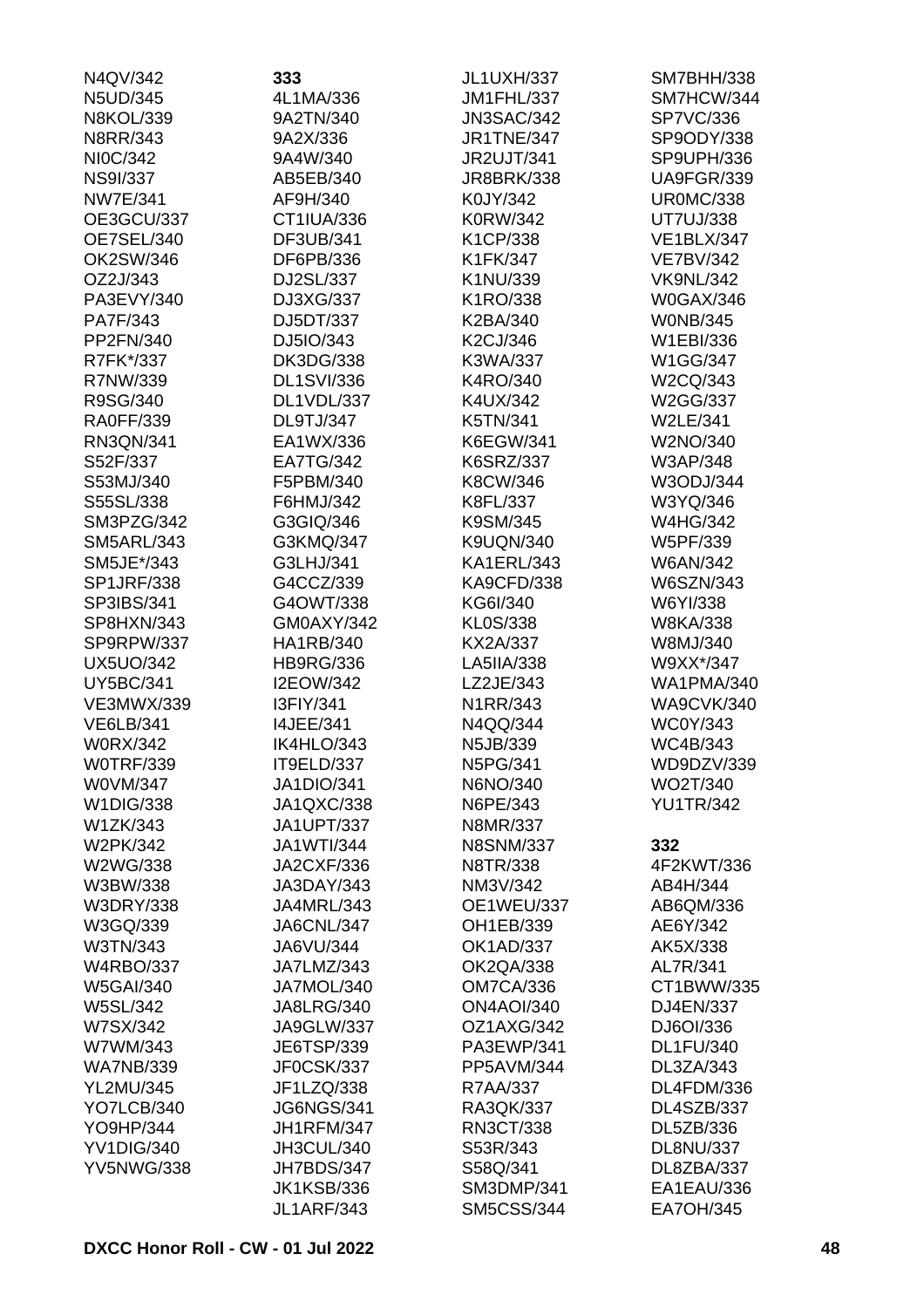| EW2A/336                 | K2AZ/343                              | <b>VE1YX/341</b>         | IK6MNB/334                  |
|--------------------------|---------------------------------------|--------------------------|-----------------------------|
| F5OVQ/335                | K2IXQ/337                             | VE3DZ/336                | IT9AF/346                   |
| F6FXU/335                | K2RD/337                              | <b>VE3HO/345</b>         | JA0DET/340                  |
| G3KWK/336                | K2ZZ/344                              | VE3MV/336                | JA1JQY/340                  |
| G3MPB/341                | K3SW/339                              | <b>VE3UW/338</b>         | JA1MZL/337                  |
| G3SWH/341                | K4HB/335                              | VE3UZ/335                | JA1PPW/343                  |
| <b>HA3NU/342</b>         | K4XR/339                              | W0BW/347                 | JA1QOQ/339                  |
| <b>HA5BSW/338</b>        | K5DF/343                              | <b>W0CD/344</b>          | JA1RWI/343                  |
| <b>HA7TM/338</b>         | K5SM/338                              | W0JX/341                 | JA2BQX/335                  |
| HB9AUS/337               | K6ND/336                              | W0KCJ/338                | JA2EPW/335                  |
| <b>HB9BOS/342</b>        | K6XN/344                              | <b>W0YG/342</b>          | <b>JA2FSM/337</b>           |
| HB9DDM/341               | K6ZZ/341                              | W2ZK/337                 | JA3FGJ/334                  |
| <b>HL2IFR/335</b>        | K8VFV/336                             | <b>W4MPY/345</b>         | JA3RQ/337                   |
| <b>IOMWI/339</b>         | K9FZ*/336                             | <b>W6HIB/341</b>         | JA5JGV/340                  |
| IK0FUX/341               | K9KA/341                              | <b>W6RKC/344</b>         | JA6CDA/342                  |
| IK0OZD/337               | K9MIE/336                             | W6SL/339                 | JA8AWH/340                  |
| IK2DJV/341               | KA2D/337                              | W6TC/348                 | JA8GSN/340                  |
| IK2ECC/340               | KF8UN/340                             | W6YOO/339                | <b>JA8JTH/335</b>           |
| IK2EGL/339               | KG9Z/337                              | <b>W8HC/340</b>          | <b>JE7RIT/335</b>           |
| IK5DNF/337               | LA4WJ/341                             | W8IQ/343                 | JH1HHC/333                  |
| <b>IK6CGO/342</b>        | LZ1XZ/332                             | W8OP/337                 | <b>JH1IAQ/334</b>           |
| IN3RZY/344               | N0KV/336                              | W9AJ/340                 | <b>JH1IZR/337</b>           |
| <b>JA0CRI/334</b>        | N2VW/336                              | <b>W9RC/342</b>          | JH1RGG/337                  |
| JA1BFF/340               | N4OGW/340                             | W9TX/342                 | JH4GJR/337                  |
| JA1IZZ/336               | N6IG/341                              | WA3C/336                 | <b>JM1GAW/341</b>           |
| JA1KQX/346               | N6OJ/343                              | <b>WA5POK/341</b>        | <b>JM1TWR/335</b>           |
| JA1MZM/342               | N6QQ/338                              | <b>WB8FSV/336</b>        | JR0EQQ/335                  |
| <b>JA1SGU/345</b>        | N6RV/339                              | <b>WF2S/338</b>          | JR9OPJ/335                  |
| JA1VN/347                | N7WO/336                              | WO3Z/337                 | K0GUG/343                   |
| JA2QXP/336               | N9AW/343                              |                          | <b>K0RWL/343</b>            |
| <b>JA2VHO/337</b>        | NI4H/344                              | 331                      | K0XX/337                    |
| JA3DY*/348               | NK1K/339                              | 5B4AHJ/334               | K2DI/341                    |
| JA3GM/347                |                                       |                          |                             |
| JA3NTE/346               | NN4ZZ/334<br><b>NU7J/337</b>          | 9Y4VU/341<br>AA6AA/343   | K3GT/342<br>K3MSB/336       |
|                          |                                       |                          |                             |
| JA5BGA/339               | OH4OJ/342                             | AA6XX/339                | K4VIG/335                   |
| JA7HMZ/345               | <b>ON7EM/343</b>                      | CT1CJJ/335               | K4YMQ/336                   |
| JA7LGE/336<br>JA8CJY/340 | PP1CZ/339                             | DJ7ZG/334                | K5FO/334                    |
|                          | R0FA/337                              | <b>DK7CX/336</b>         | K5VWW/341                   |
| <b>JA8KSF/341</b>        | R8TX/336                              | DL1DUO/336               | K5ZQ/334                    |
| JA9AGN/336               | <b>RU3QR/335</b>                      | DL2HYH/337               | K6CU/340                    |
| JG3LGD/338               | RW7M/337                              | DL2ZN/338                | K7NO/343                    |
| <b>JG4AKL/335</b>        | S51U/338                              | EA6SX/335                | K8EUR/333                   |
| <b>JH1DSF/339</b>        | SM4OLL/342                            | EC3A/335                 | K8YC/334                    |
| JH3VNC/344               | SM6AOU/346                            | EV1R/334                 | K8YTO/335                   |
| JH4ADF/334               | <b>SP1MGM/337</b>                     | F5CQ/336                 | <b>K9MUF/335</b>            |
| <b>JH4CBM/338</b>        | SP2JKC*/344                           | G0DQS/340                | KP2A/343                    |
| <b>JH7IAJ/339</b>        | SP3CGK/335                            | G3MIR/341                | <b>KS3F/341</b>             |
| JH8GEU/336               | <b>SP6CES/335</b>                     | G3ZSS/334                | LA5YJ/339                   |
| JH8NBJ/339               |                                       |                          |                             |
|                          | SP6EQZ/338                            | G4IIY/334                | LA9SN/340                   |
| JI3BFC/340               | SP6T/340                              | <b>GM0VRP/335</b>        | LB8DC/335                   |
| <b>JR1KAG/336</b>        | <b>SV1DPI/335</b>                     | HA5FA/336                | LU4FPZ/334                  |
| <b>JR2SCJ/339</b>        | <b>SV1FJA/334</b>                     | <b>HA7UW/338</b>         | LZ1PM/337                   |
| K0BJ/340                 | SV1RK/335                             | <b>HB9IIO/335</b>        | <b>N1BUG/336</b>            |
| K0PC/336                 | <b>UA0BA/335</b>                      | I2MQP*/337               | <b>N2NS/334</b>             |
| K0VXU/339                | UA4HAU/341                            | I5OYY/335                | N3RW/339                    |
| K1ESE/339<br>K1JIU/342   | <b>UR5FEO/339</b><br><b>US8UA/339</b> | IK4AUY/335<br>IK4NQL/335 | N4RI/337<br><b>N4UA/344</b> |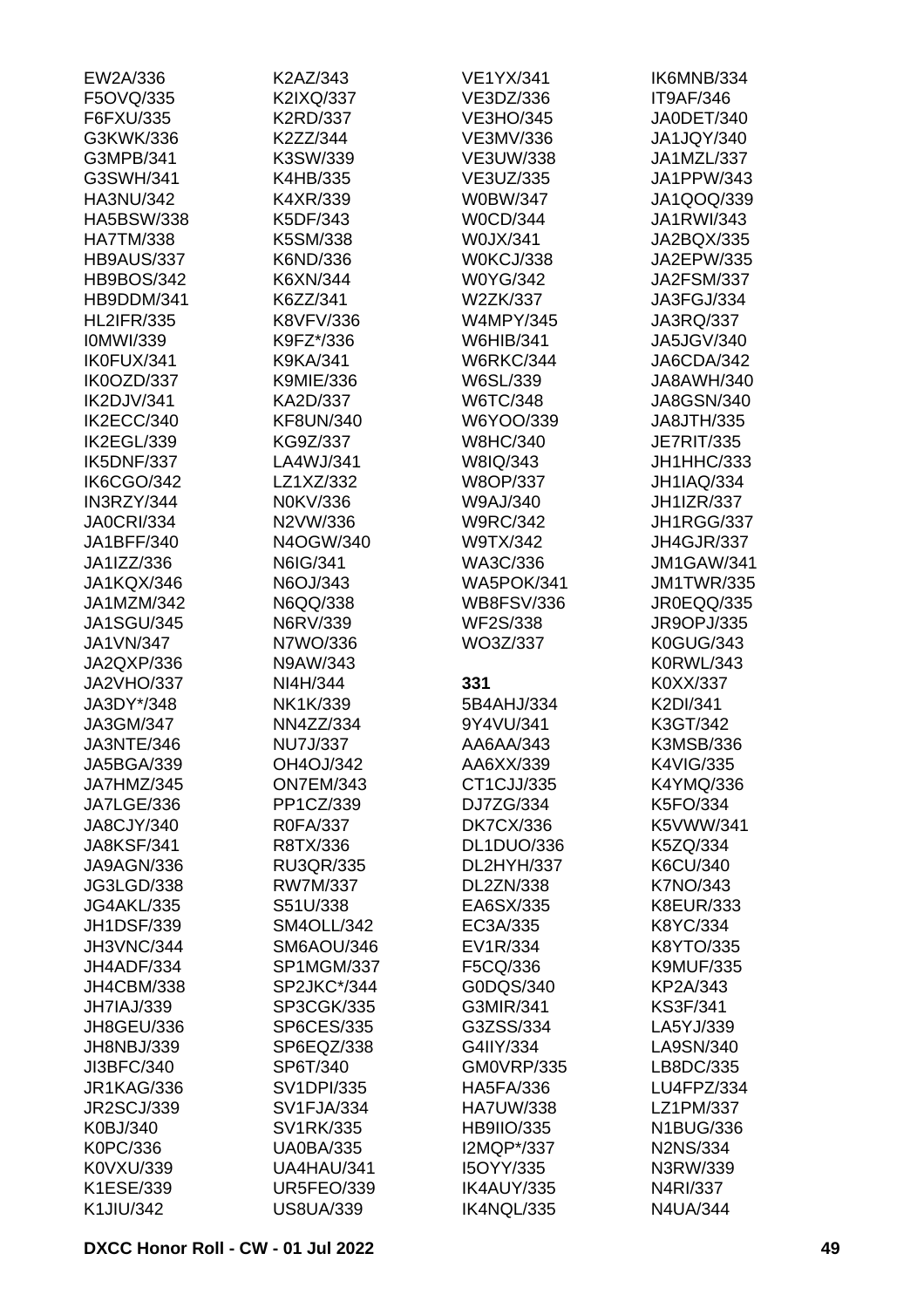| N4VA/344          |
|-------------------|
| N6DX/343          |
| N6HC/338          |
| N6HY/336          |
| N7MQ/335          |
| N8NN/335          |
| N8PW/335          |
| N9EN/341          |
| ND6G/340          |
| NO3N/344          |
| OE4PWW/337        |
| OE5FIN/336        |
|                   |
| OE8SPW/340        |
| OH8SR/345         |
| OK1DWC/337        |
| ON4CAS/334        |
| <b>ON5UE/335</b>  |
| <b>ON6CW/340</b>  |
| OZ2Y/338          |
| PA3ABH/341        |
| RA3CQ/334         |
| RK3QY/341         |
| RZ3FW/335         |
| SM5CZK/338        |
| <b>SM5ENX/340</b> |
| <b>SM5GMZ/336</b> |
| <b>SM5OJH/338</b> |
| <b>SM7GIB/336</b> |
| SP2JLR/334        |
| SP3FHV/335        |
| <b>SP5IWA/335</b> |
| SP7XK/336         |
| <b>SV1CQN/333</b> |
| <b>UA1ACG/335</b> |
| UA3DPM/336        |
| <b>UA3ECJ/340</b> |
| <b>UA9CBO/339</b> |
| <b>UR5EDX/337</b> |
|                   |
| <b>UT5UIA/337</b> |
| UY5XE/339         |
| VE2TZT/334        |
| <b>VE7UF/338</b>  |
| VO1NA/340         |
| W0GG/336          |
| <b>W0RT/337</b>   |
| <b>W0TM/337</b>   |
| W0YK/343          |
| <b>W1HEO/338</b>  |
| W1MLG*/345        |
| W2IRT/334         |
| W3CC/335          |
| W3UA/334          |
| W3YY/342          |
| W4TV/343          |
| <b>W6AEA/334</b>  |
| <b>W6QUV/337</b>  |
|                   |

| WA4DOU/339<br><b>WB5JID/335</b><br><b>WF5E/340</b><br>WG5G/339<br><b>YO2RR/337</b><br>YT1Q/331<br>ZL3NB/335 |
|-------------------------------------------------------------------------------------------------------------|
|                                                                                                             |
|                                                                                                             |
|                                                                                                             |
|                                                                                                             |
|                                                                                                             |

W7QDM/338 W8FN/341 W8HW/334 W8RV/337 W9WU/346 WA0I/337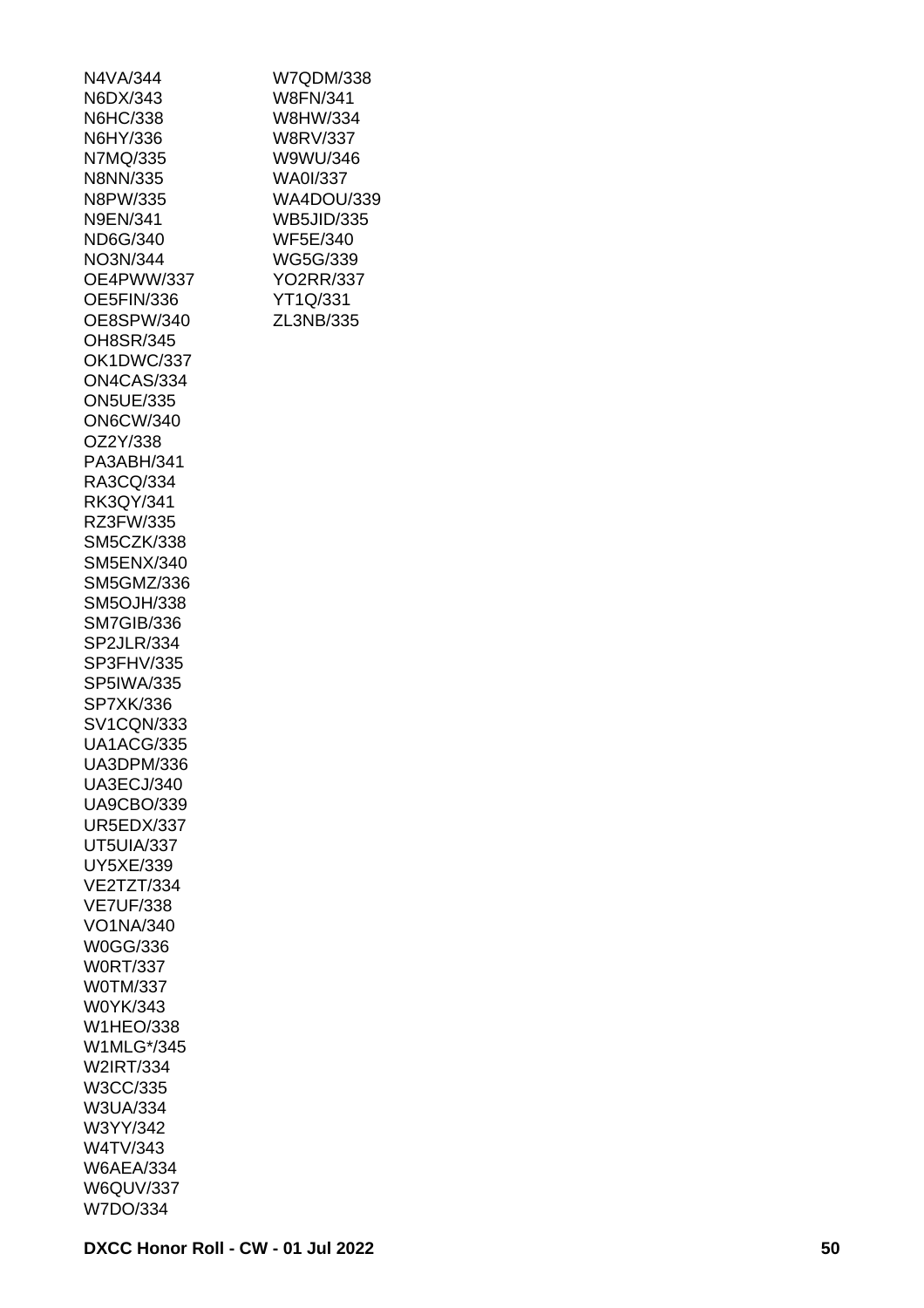See the [ARRL DXCC FAQ](http://www.arrl.org/dxcc-faq/) for details.

| <b>Digital</b>    | VA3DX/342         | <b>K5KLA/346</b>  | 334               |
|-------------------|-------------------|-------------------|-------------------|
| 340               | W4PK/348          | K9QVB/339         | AA7A/341          |
| <b>JA1JAN/350</b> | <b>WD5DBV/348</b> | KP4BJD/348        | DJ3IW/339         |
|                   | <b>WK3N/343</b>   | N4XM/343          | F5II/340          |
| 339               |                   | N8DX/340          | <b>IK1WGX/338</b> |
| AA5AU/349         | 337               | PA0WRS/340        | IK8HJC/336        |
|                   | DF3CB/346         | PY2XB/340         |                   |
| DJ2BW/350         |                   |                   | JA3EMU/343        |
| <b>I4MKN/350</b>  | EA6NB/344         | SP3BGD/344        | JA8RJE/340        |
| I5KG/349          | F6BTR/342         | SP9FKQ*/340       | K0BX*/342         |
| JA2VPO/348        | F6HUJ/346         | VE3XO*/344        | K0QC/344          |
| JA4LKB/342        | <b>HA0DU/342</b>  | <b>W0BV/342</b>   | K3SWZ/342         |
| <b>JH4IFF/344</b> | IK1GPG/341        | W1JR/340          | K4NA/339          |
| JR2KDN/345        | JA0DAI/346        | W3UR/339          | <b>K4QL/337</b>   |
| K4FJ/349          | JA1BWA/347        | W4DR/339          | <b>K6YUI/344</b>  |
| N2QT/345          | JA1EOD/345        | W5FI/340          | <b>K8SIX/339</b>  |
| N2TU/349          | JA3DLE/346        | <b>W5PJR/346</b>  | <b>N0AT/337</b>   |
| <b>N3SL/347</b>   | <b>JA8EAT/347</b> | W7UT/340          | N1DG/341          |
| OH3SR/349         | JI8DGO/341        | <b>W8DCH/342</b>  | N2BJ/338          |
| SM0AJU/349        | JJ2LPV/341        |                   | N2WK/340          |
| SM6CVX/349        | K3UA/347          | 335               | N3XX/337          |
| SP4KM/349         | K7PI/345          | DF3GY/338         | <b>N5JR/338</b>   |
| W2UP/349          | <b>K8MFO/344</b>  | DJ5JK/341         | SM3NRY/337        |
| W3YX/346          | K8PYD/341         | DJ9KG/339         | SP3RBG*/337       |
| <b>W5ZPA/349</b>  | N5ZM/341          | <b>DK0EE/338</b>  | SP9PT/337         |
| <b>WX5L/347</b>   | OH2DW/345         | DL7VEE/339        | <b>SV1RK/337</b>  |
|                   | OK1MP/348         | F6BKI/339         | W4VQ/343          |
| 338               | OZ7GI/346         | F6GCP/339         | W9IXX/337         |
| DJ2YA/347         | PY7ZZ/340         | <b>JA1ANR/339</b> | <b>W9RPM/337</b>  |
| DK1BX/348         | S58T/341          | <b>JA1IQV/342</b> | <b>WB8YJF/341</b> |
| <b>DK3CU/354</b>  | <b>UA4HBW/345</b> | <b>JA1SJV/339</b> |                   |
| DL5KAT/346        | <b>W4DKS/341</b>  | JA2KVD/340        | 333               |
| F5NBU/346         | <b>W5BPT/341</b>  | JA3EOP/344        | AG9S/340          |
| <b>I1JQJ/348</b>  | <b>W5FKX/341</b>  | JE8LWZ/339        | IK5HHA/336        |
| <b>I5FLN/352</b>  | WB4UBD/347        | <b>JR3IIR/340</b> | JA2FBY/336        |
| <b>I5KKW/346</b>  |                   | K1ST/343          | JA2XYO/337        |
| IK8CNT/347        | 336               | K4SV/338          | JA3CSZ/342        |
| <b>JA1HGY/346</b> | AA6YQ/340         | K9NU/339          | JI4POR/337        |
| <b>JA1WSK/342</b> | DL4MCF/343        | N2LT/345          | JQ3DUE/337        |
| JF2MBF/344        | F6AOJ/345         | N8PR/340          | <b>JR1BAS/337</b> |
| JH4UYB/343        | G4BWP/344         | OK3GU/340         | K5AC/336          |
| K3WC/352          | JA0UUA/340        | PA3FQA/339        | <b>K5RK/336</b>   |
| <b>K7XB/347</b>   | <b>JA1FQI/340</b> | RY9C/344          | KA5CQJ/343        |
| LA5XGA/344        | JA2FGL/342        | <b>SM4EMO/343</b> | N6AR/337          |
| N4CC/346          | JA5EXW/341        | SM5DJZ*/343       | N6JV/337          |
| N4WW/344          | JA8ADQ/350        | SM5FUG/344        | SM4DHF/340        |
| <b>N5FG/344</b>   | <b>JL1SAM/341</b> | SP3FAR/339        | <b>UT7QF/337</b>  |
| N8JX/348          | JR6EZE/340        | <b>UA9YE/340</b>  | W3GH*/337         |
| NA0Y/346          | K0EU/342          | W2YC/338          | <b>W6RLL/342</b>  |
| OH2BU/344         | K2YG/345          | W9MU/344          | <b>W9NGA/343</b>  |
| OH2LU/348         | K3KO*/340         |                   | WA6TLA/337        |
| <b>SL0ZG/344</b>  | K4CN/339          |                   | <b>WS7I/343</b>   |
|                   |                   |                   |                   |